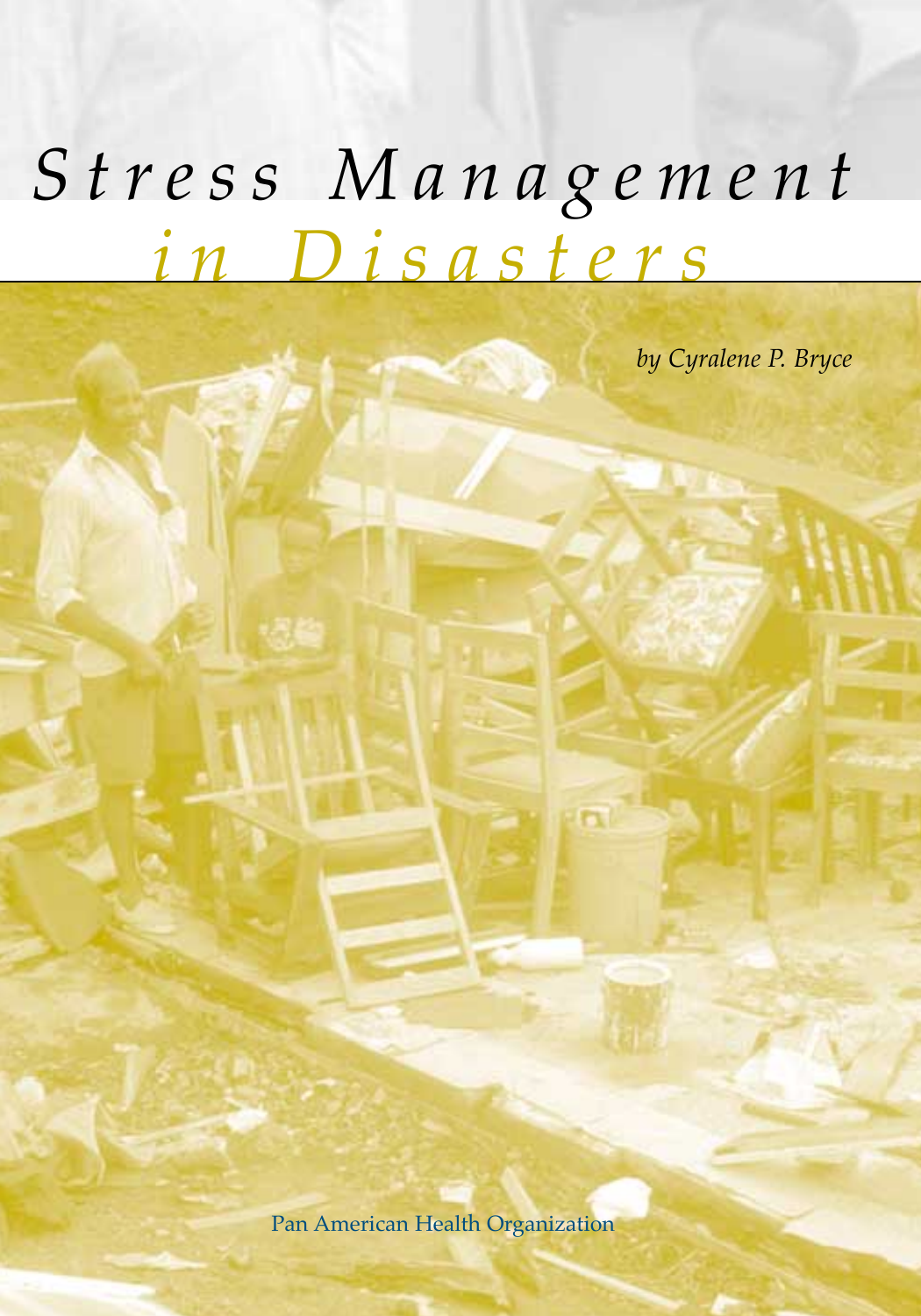# **STRESS MANAGEMENT**

## in Disasters

by Cyralene P. Bryce



Emergency Preparedness and Disaster Relief Coordination Program Pan American Health Organization Regional Office of the World Health Organization Washington, D.C. 2001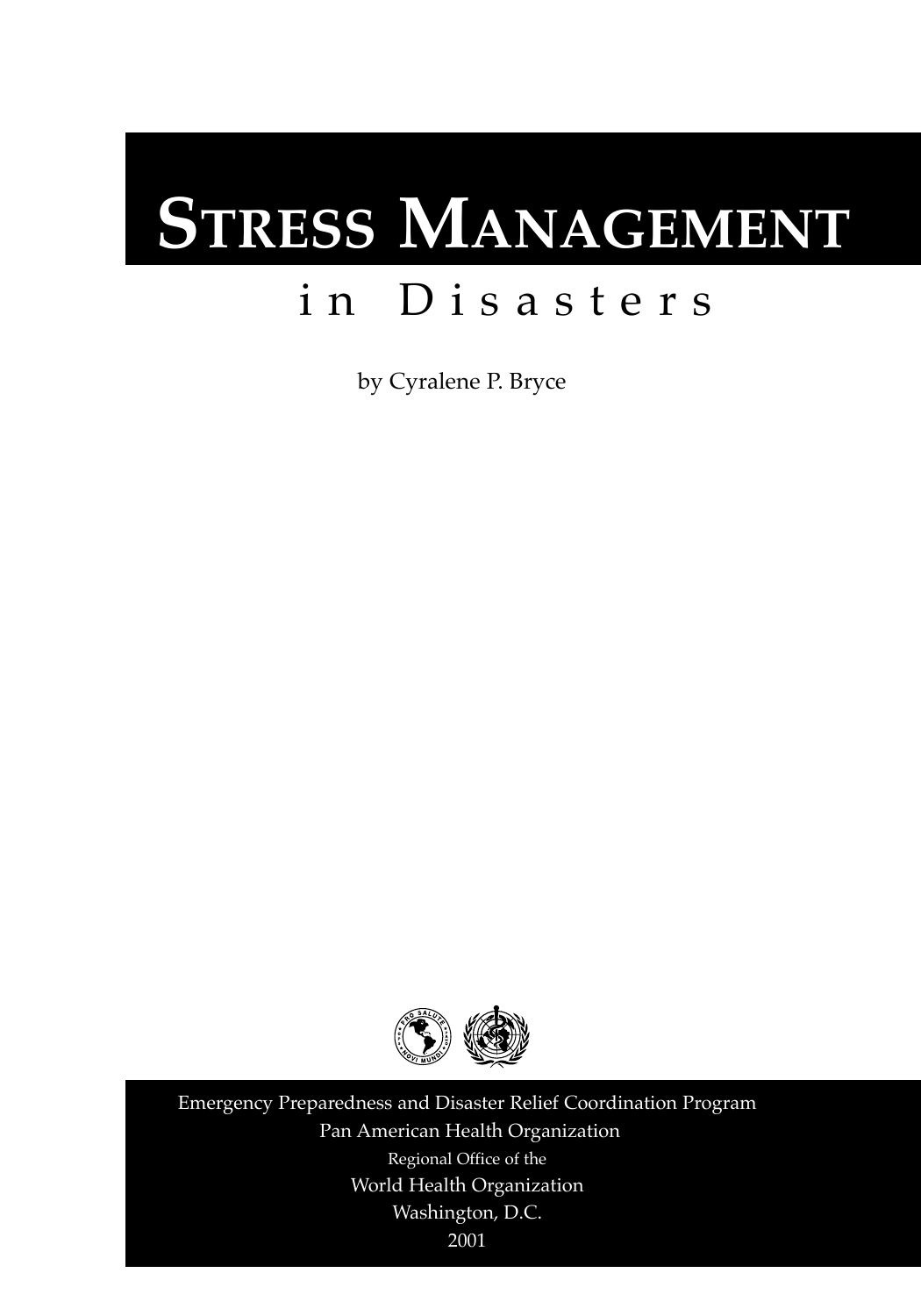This workbook was developed by Dr. Cyralene P. Bryce for the Stress Management in Disasters in the Caribbean (SMID) course. It is intended to be used in conjunction with the *Insights into the Concept of Stress* workbook. It is not intended to be a complete text on the subject of stress.

The compilation of this book benefitted from the input of too many persons for them to be mentioned individually. We would, however, like to express our deepest gratitude to everyone for their invaluable contributions and criticisms.

#### **PAHO Library Cataloguing-in-Publication**

Pan American Health Organization Stress Management in Disasters Washington, D.C.: PAHO, ©2001,  $-134$  p.

ISBN 92 75 12358 6

I. Title II. Pan American Health Organization

1. PSYCHOLOGICAL STRESS 2. PSYCHOTHERAPY GROUP 3. DISASTER EMERGENCIES 4. CARIBBEAN REGION 5. HEALTH EDUCATION 6. MANUALS

LV HV547.P187 2001

© 2001 by the Pan American Health Organization Printed in Washington, D.C., U.S.A.

A publication of the Program on Emergency Preparedness and Disaster Relief, Pan American Health Organization, Regional Office of the World Health Organization (PAHO/WHO).

The views expressed, the recommendations formulated, and the designations employed in this publication do not necessarily reflect the current policies or opinions of the Pan American Health Organization or of its Member States.

The Pan American Health Organization welcomes requests for permission to reproduce or translate, in part or in full this publication. Application and inquiries should be addressed to the Emergency Preparedness and Disaster Relief Coordination Program, Pan American Health Organization, 525 Twenty-third Street, N.W., Washington, D.C. 20037, U.S.A.; fax (202) 775-4578; e-mail: disaster-publications@paho.org.

The production of this publication has been made possible with the support of the Canadian International Development Agency (IHA/CIDA), the Office of Foreign Disaster Assistance of the U.S. Agency for International Development (OFDA/USAID), and the Department for International Development of the United Kingdom (DFID).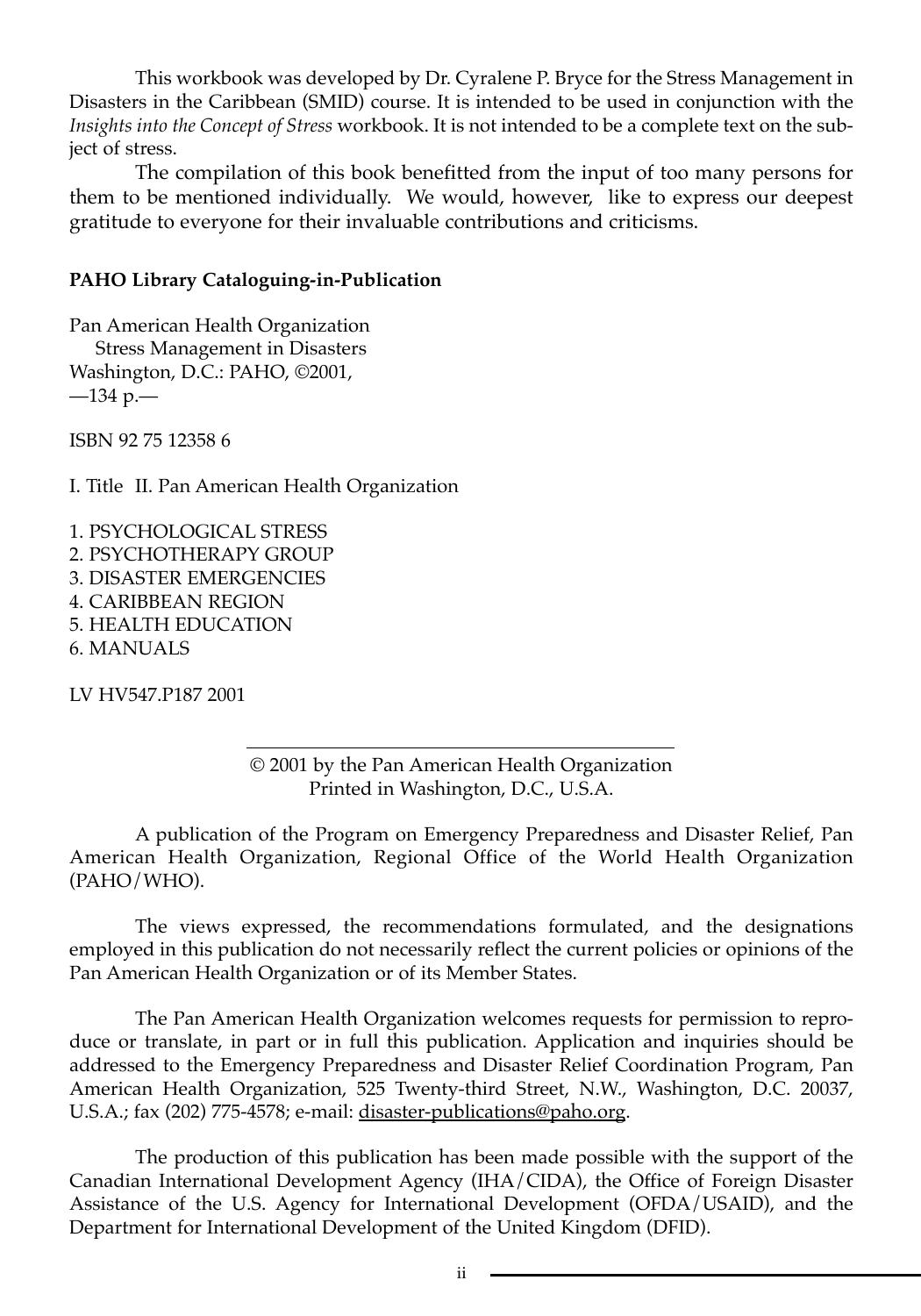*"When things go wrong and they sometimes will, just pick up the pieces and keep moving, never stand still." –CPB*

#### **MOTTO :**

## Take control and move on.

*" You need to be at peace with yourself before you can be at peace with others." –CPB*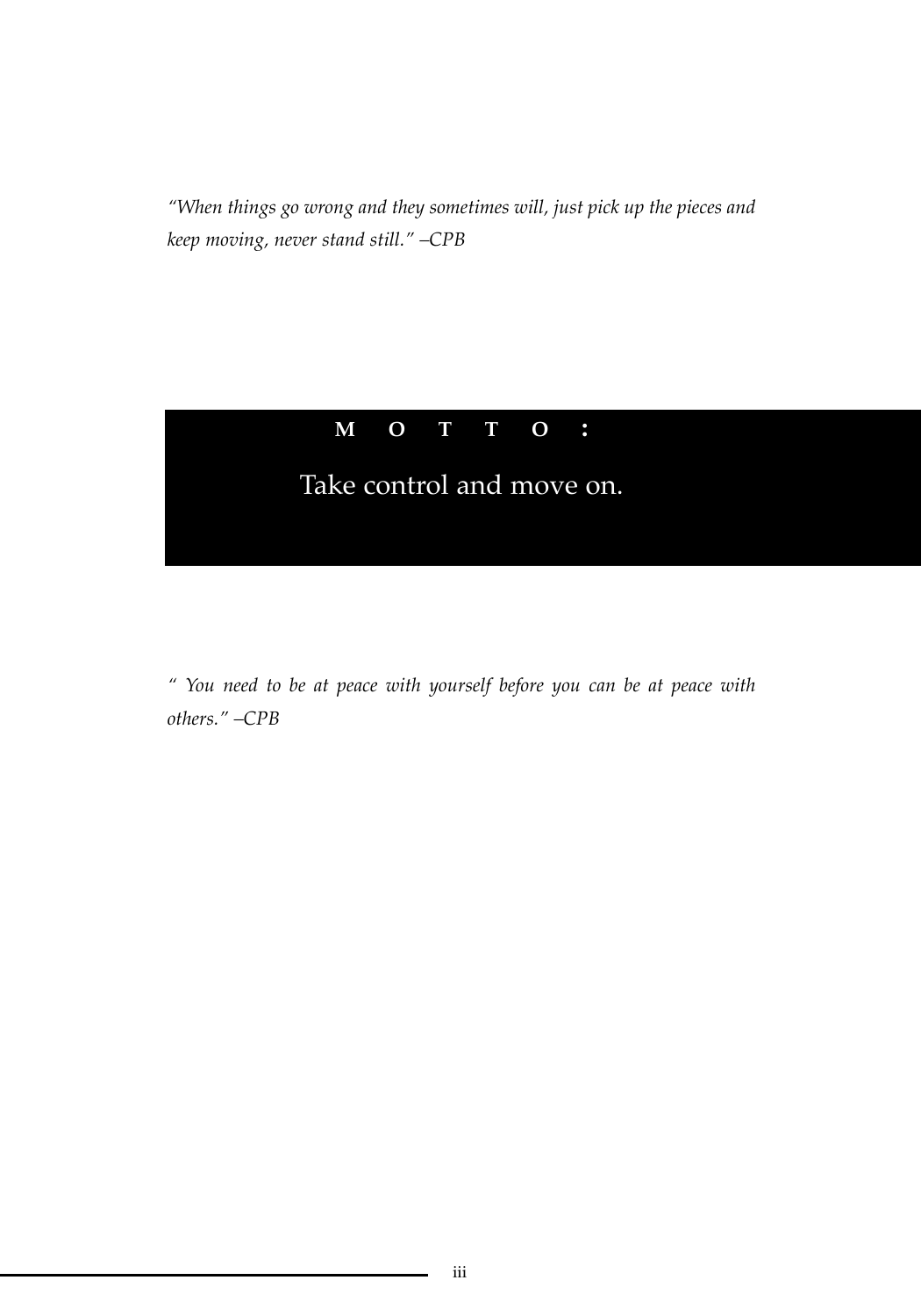|                          | $\left( \ \right)$ | N                                              | T | $\bf E$ | N | T | S            |
|--------------------------|--------------------|------------------------------------------------|---|---------|---|---|--------------|
|                          |                    |                                                |   |         |   |   |              |
|                          |                    |                                                |   |         |   |   | Page         |
| <b>Course Objectives</b> |                    |                                                |   |         |   |   | vi           |
| Preface                  |                    |                                                |   |         |   |   | vii          |
| Section 1:               |                    | Overview of Disasters                          |   |         |   |   | $\mathbf{1}$ |
| Section 2:               |                    | Psychological Responses to Traumatic Stressors |   |         |   |   | 21           |
| Section 3:               |                    | An Overview of SMID                            |   |         |   |   | 43           |
| Section 4:               |                    | A Basic Introduction to Counseling and         |   |         |   |   |              |
|                          |                    | Crisis Intervention                            |   |         |   |   | 59           |
| Section 5:               |                    | Therapeutic Groups                             |   |         |   |   | 77           |
| Section 6:               |                    | Demobilizations and Defusings                  |   |         |   |   | 85           |
| Section 7:               |                    | Debriefings                                    |   |         |   |   | 95           |
| Section 8:               |                    | The SMID Team                                  |   |         |   |   | 111          |
| Appendix 1:              |                    | Score Interpretations                          |   |         |   |   | 127          |
| Appendix 2:              |                    | Quiz Answers                                   |   |         |   |   | 128          |
| References               |                    |                                                |   |         |   |   | 129          |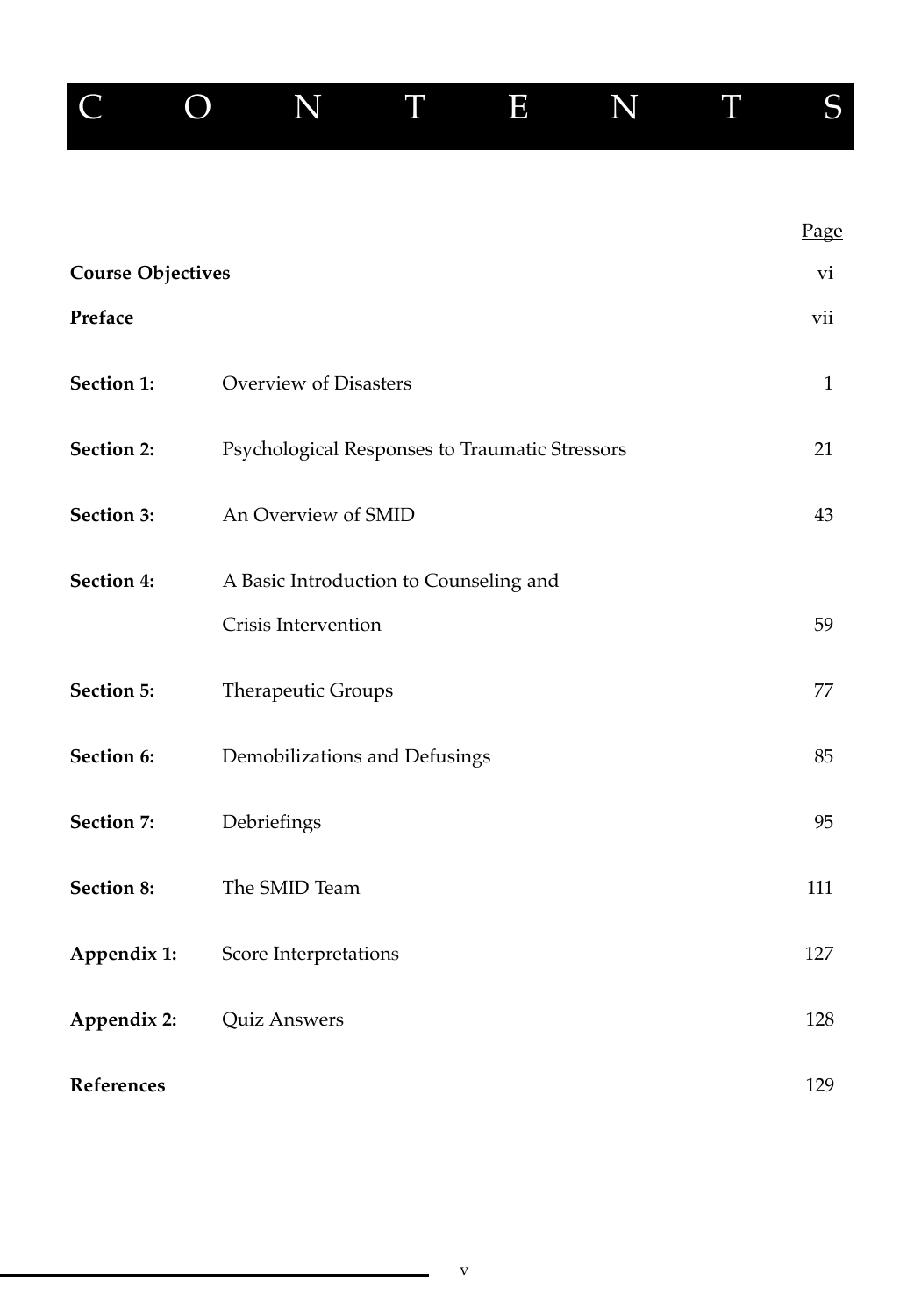## URSE OBJECTIVE

- **1.** Define a disaster.
- **2.** Understand the characteristics of disasters.
- **3.** Appreciate the possible impact of a disaster.
- **4.** Describe the psychological profile of the emergency response worker.
- **5.** List the possible occupational stressors encountered by emergency response personnel.
- **6.** Outline the psychological syndromes associated with traumatic stressors.
- **7.** Recognize the common signs and symptoms of post-traumatic stress syndromes.
- **8.** Understand the principles of preventing and managing critical incident stress.
- **9.** Outline the components of the SMID program.
- **10.** Demonstrate crisis intervention and counseling skills in simulated exercises.
- **11.** Demonstrate defusing and debriefing skills in simulated exercises.
- **12.** Be able to plan and implement a SMID program in an organization or in the wider community.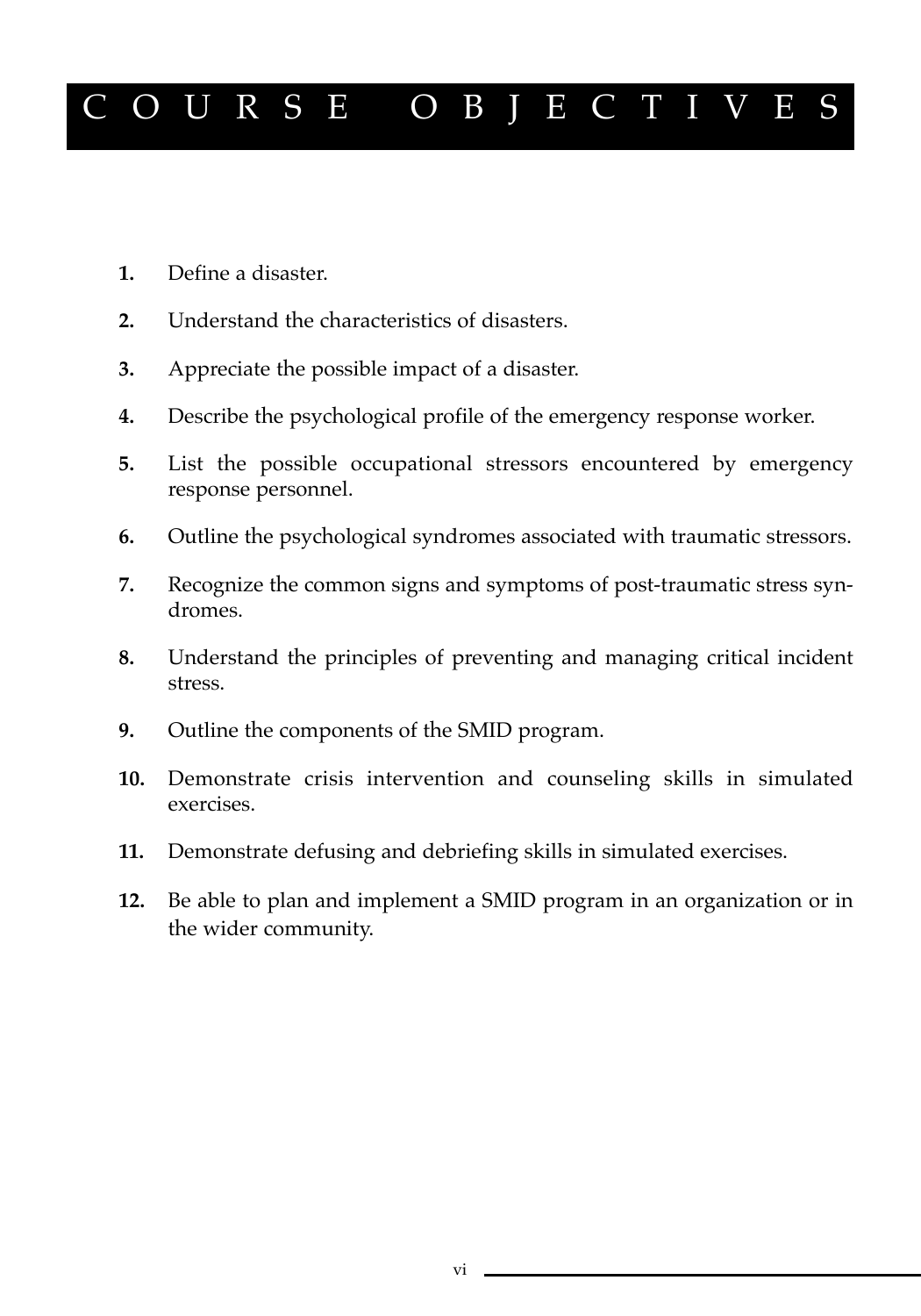## P R E F A C E

It is universally accepted that optimum levels of stress can act as a creative, motivational force that can drive people to achieve incredible feats (eustress). Chronic or traumatic stress (distress) on the other hand, is potentially very destructive and can deprive people of physical and mental health, and at times even of life itself.

Emergency response personnel are unique in that they dedicate their time and energy in assisting persons during stressful times of their lives, for example, after disasters such as hurricanes, volcanic eruptions, earthquakes, etc. By doing this however, they are themselves repeatedly exposed to very stressful situations. Even though their training prepares them to deal with such situations, the reality is that they have a higher than normal risk for developing post-traumatic stress syndromes, including post-traumatic stress disorder (PTSD). Hence, it must be deduced that the repeated exposure of emergency response personnel to critical incident stress does have a potentially deleterious effect on their well-being. It has also been found that the psychological well-being of emergency response personnel dealing with emergency situations can greatly affect the overall outcome of such situations, including the prognosis of the primary victims of the event.

Despite all of this having been well documented and the repeated exposure of the Caribbean and Latin America to natural disasters, the vast majority of countries do not have a comprehensive stress management program in place to preserve the psychological wellbeing of their emergency response and disaster workers. The Program on Emergency Preparedness and Disaster Relief of the Pan American Health Organization, Regional Office for the Americas of the World Health Organization, took the initiative of bringing resource persons from throughout the region together in late 1998 to develop the Stress Management in Disasters in the Caribbean (SMID) Program.

The SMID Program is a comprehensive, peer-driven, multi-component stress management program which is administered on a volunteer basis and was designed to prevent and to mitigate the psychological dysfunction which exposure to traumatic situations like disasters may cause in emergency response personnel. The program is based on the principles of crisis intervention and critical incident stress management and it is not intended to take the place of professional therapy. Instead, it seeks to provide persons with the knowledge and skills to better understand, recognize and manage their emotional responses to traumatic situations. While the SMID Program was developed with emergency response personnel and disaster workers as its primary target group, the principles of the program, with appropriate modification, can be readily extended for use in the broader community, including with children and adolescents, to prevent and mitigate traumatic stress.

This workbook, *Stress Management in Disasters* and the companion workbook *Insights into the Concept of Stress* were designed to provide the basic training material for persons who will be providing such a service.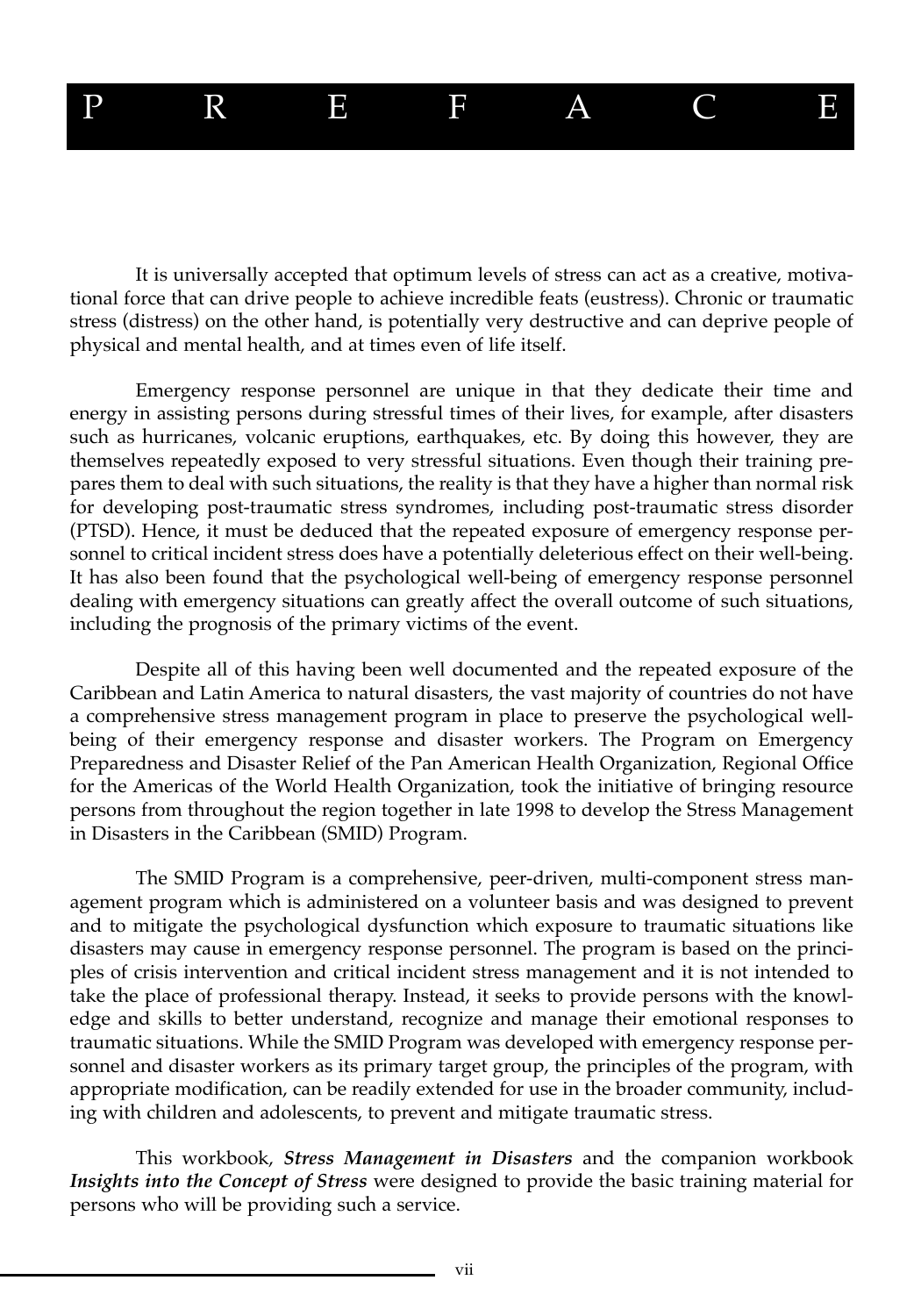## SECTION 1: OVERVIEW OF DISASTERS

#### **What is a disaster?**

In this workbook, a disaster will be defined as a serious disruption of the functioning of a society, causing widespread human, material or environmental losses which exceed the ability of the affected society to cope using only its own resources (WHO, 1972).

The typical result is significant disruption of normal living patterns, economic activity and communication systems. Extraordinary needs for shelter, food, clothing, medical assistance and other essential care services may follow.

#### **What is a mass casualty incident?**

A mass casualty incident is any incident where the resulting number of casualties exceed the resources of the emergency services to manage them and hence the actual number of persons affected will vary from situation to situation. A mass casualty incident may also qualify as a disaster and produce a scene of carnage so devastating that no description can adequately convey what it was like to have witnessed it. Most persons exposed to such a mass casualty incident experience some psychological dysfunction and a high percentage of such persons need help in coping.

#### **What are the characteristics of disasters?**

- 1. Type of event
- 2. Familiarity of population with the hazard
- 3. Predictability of event
- 4. Avoidability of hazards
- 5. Suddenness of onset
- 6. Intensity of the impact
- 7. Severity of the consequences
- 8. Duration
- 9. Course
- 10. Threat of recurrence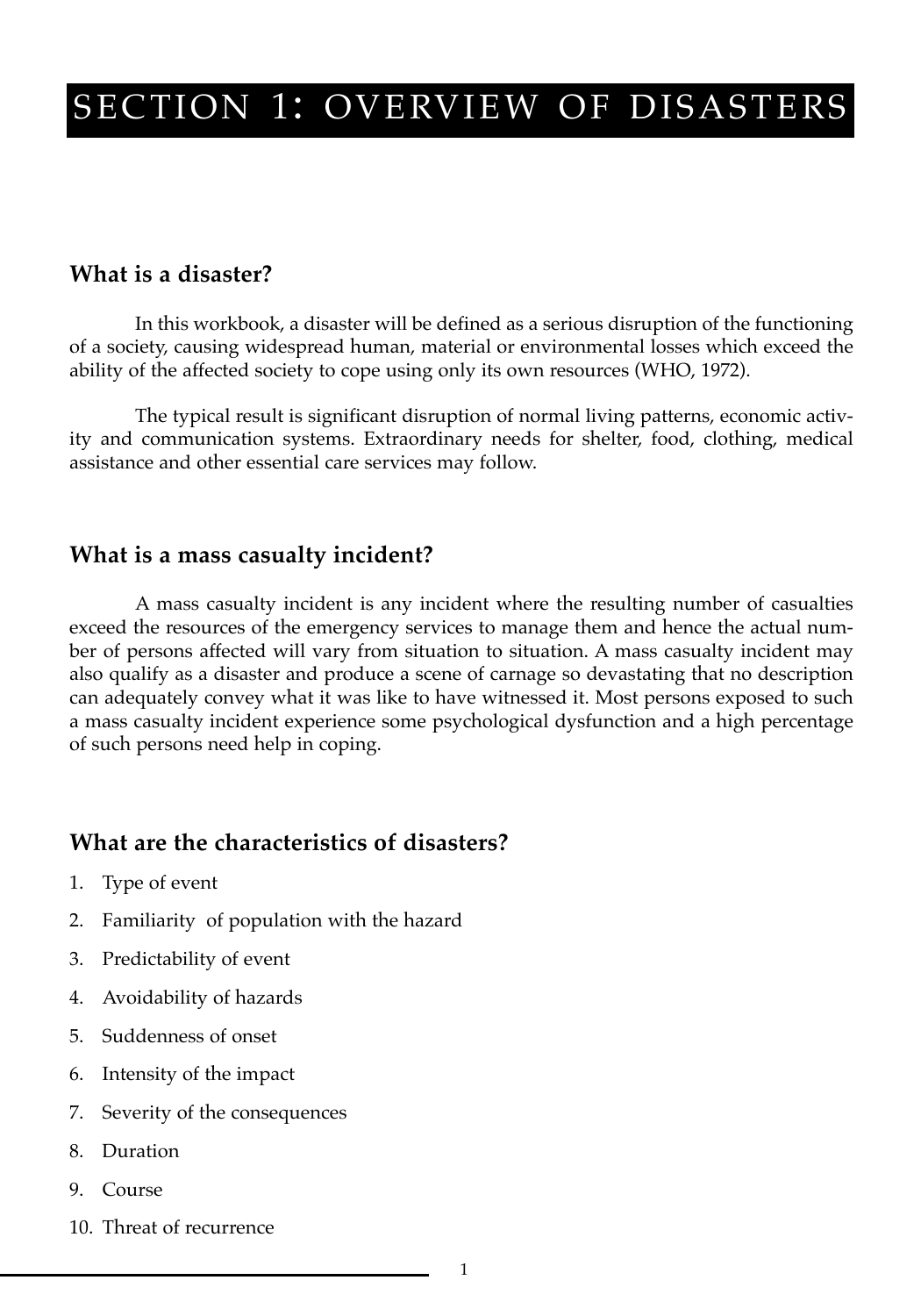#### **What are the phases of a disaster?**

|                     | <b>CONSOLIDATION</b><br>The period during which the disaster is<br>PHASE:<br>known to be threatening. |                                                                                                                |  |
|---------------------|-------------------------------------------------------------------------------------------------------|----------------------------------------------------------------------------------------------------------------|--|
| PRE-IMPACT PHASE    | <b>WARNING</b><br>PHASE:                                                                              | The period when a disaster is imminent<br>and warnings have been announced.                                    |  |
|                     |                                                                                                       |                                                                                                                |  |
| <b>IMPACT PHASE</b> | occurs.                                                                                               | The period during which the disaster event                                                                     |  |
| POST-DISASTER       | <b>CONSOLIDATION</b><br>PHASE:                                                                        | The period immediately following a disaster<br>when individuals are taking stock of the<br>situation.          |  |
|                     | <b>REBUILDING</b><br>PHASE:                                                                           | The period during which people rebuild<br>their lives and try to bring something<br>positive out of the ruins. |  |

*The duration of each of these phases is dependent on the type of disaster, its severity, the pre-disaster standard of socioeconomic development and level of preparedness, the availablity of resources to rebuild and the stress tolerance of those affected.*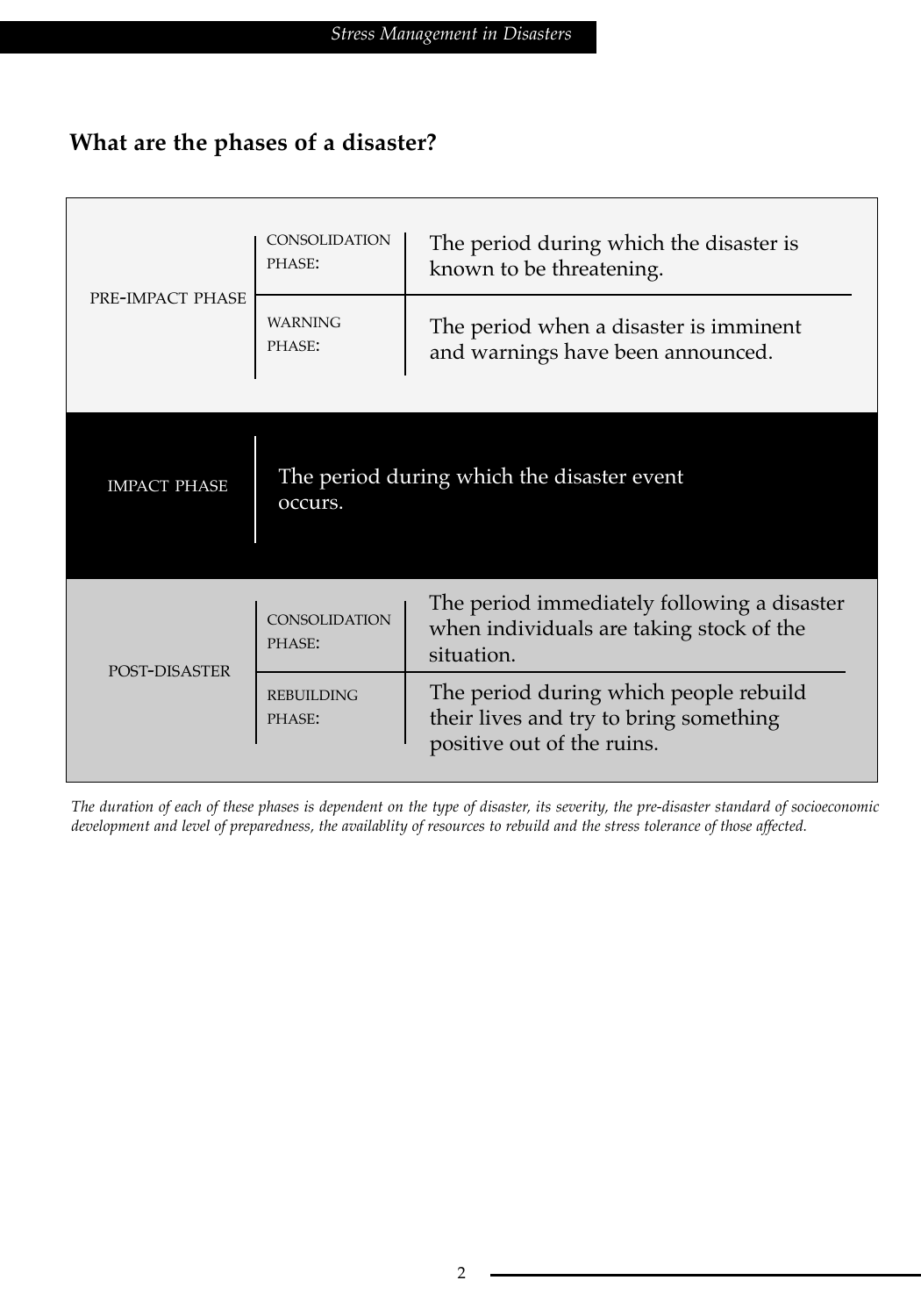## **What are some of the possible consequences of disasters?**

| Morbidity &<br>Mortality         | Injury<br>Suffering<br>$\bullet$<br><b>Disease</b><br>Starvation<br>Death                                                               |
|----------------------------------|-----------------------------------------------------------------------------------------------------------------------------------------|
| Material<br><b>Losses</b>        | Damage<br>٠<br>Destruction<br>Pollution<br><b>Economic loss</b><br><b>Resource depletion</b><br>$\bullet$                               |
| <b>Social</b><br>Disruption      | Disruption of normal activities<br>$\bullet$<br>Homelessness<br>Unemployment<br>$\bullet$<br><b>Antisocial behavior</b><br>Civil unrest |
| Psychological<br><b>Distress</b> | Helplessness<br>Hopelessness<br>Grief<br>Guilt<br><b>Stress</b>                                                                         |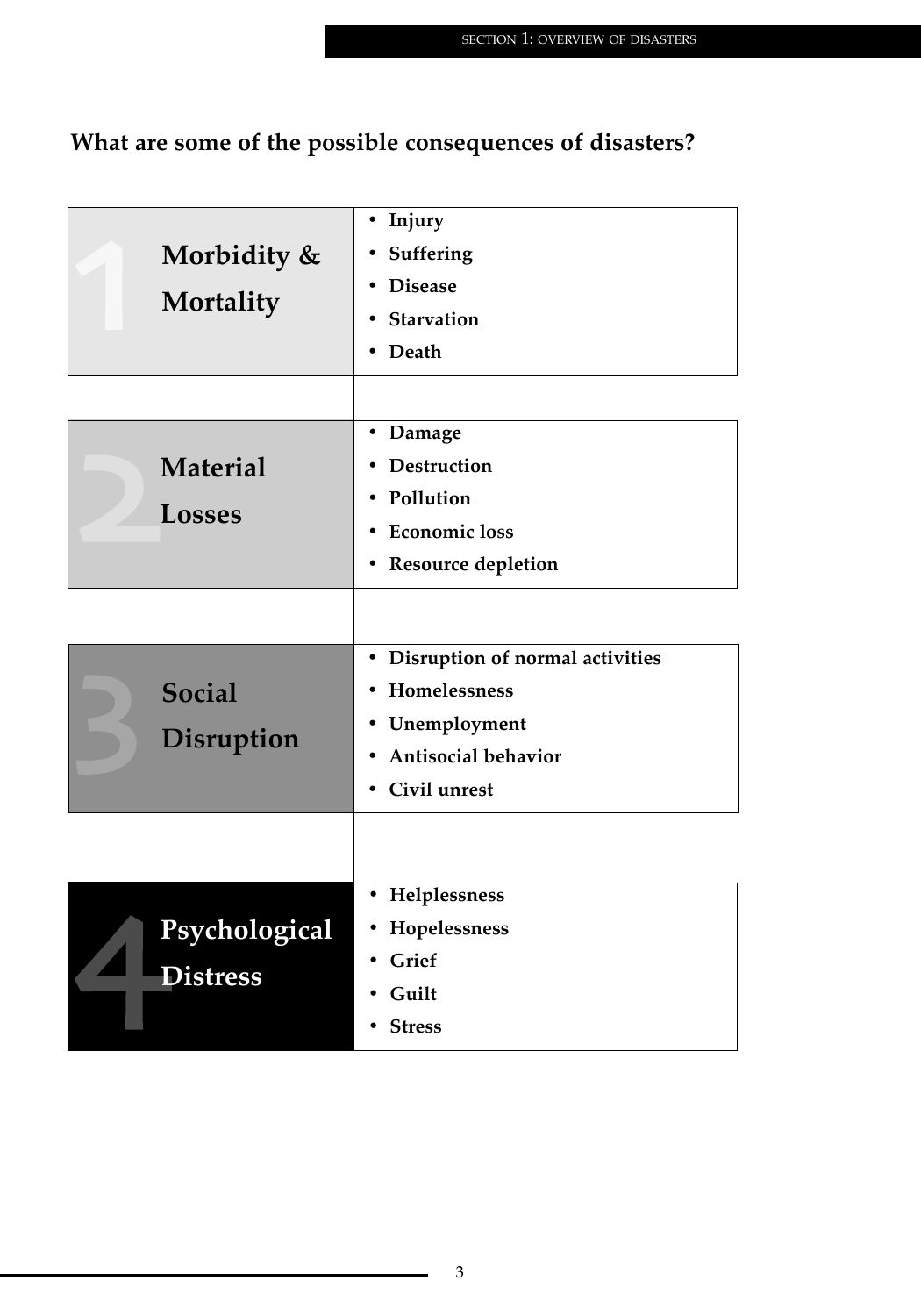#### **What factors determine the stressfulness of a disaster?**

#### *Features of the disaster:*

- Familiarity with the event,
- Avoidability of the event,
- Suddenness of its onset,
- Intensity of its impact,
- Course and duration of the event,
- Degree to which it could be controlled.

#### *Community or societal factors:*

- The pre-existing level of resources,
- The community's level of preparedness,
- The community's past experiences with such an event,
- Extent and nature of the damage done,
- Consequent social and/or political unrest,
- Availability of resources to rebuild.

#### *Characteristics of the individual involved:*

- Previous experiences with similar events,
- Potential and actual losses,
- Physical or psychological closeness with the event,
- Level of background stress in one's life,
- Effectiveness of one's coping mechanisms,
- Nature and extent of available social support.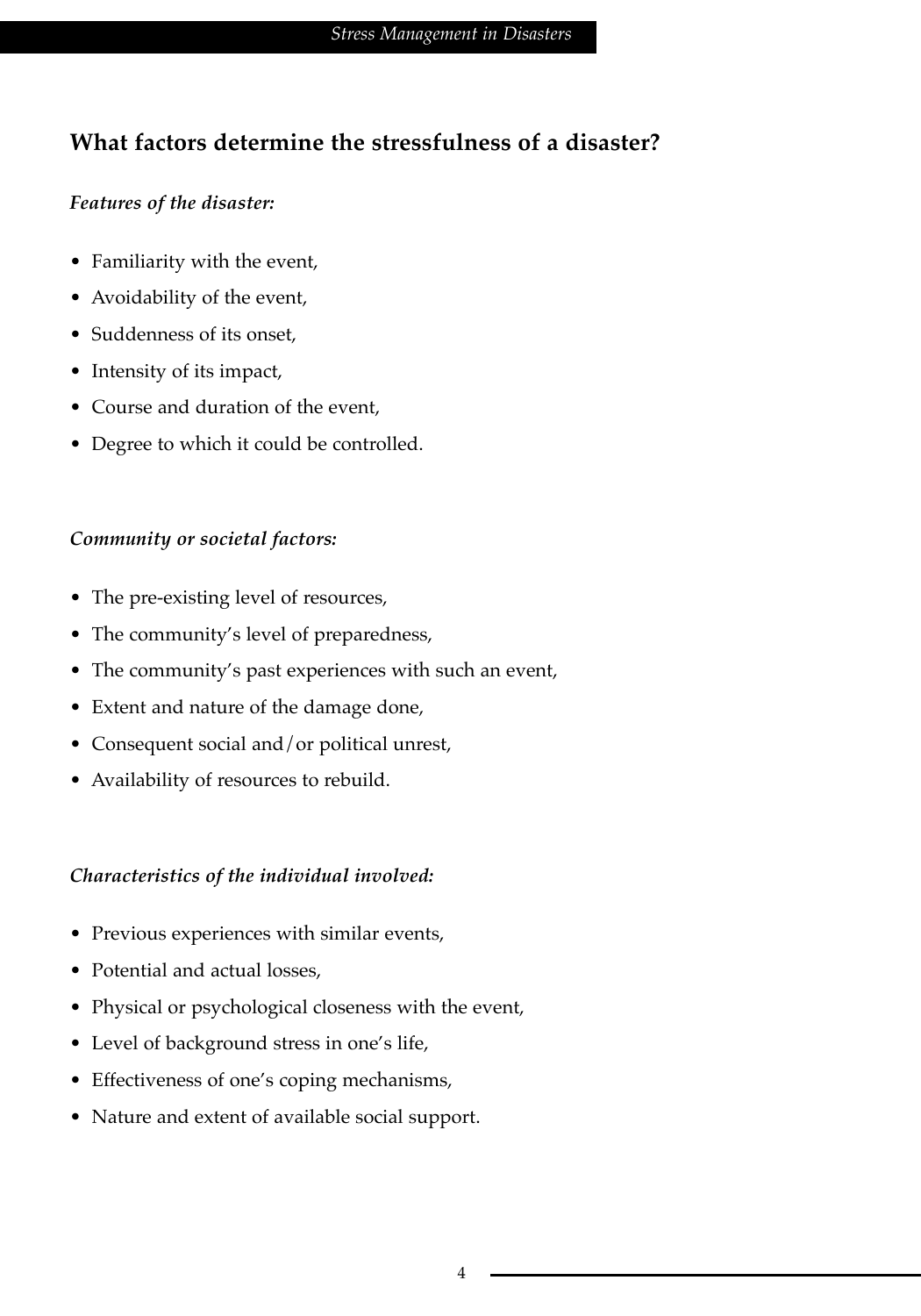#### **The realities of disasters**

Although almost every segment of a population will be touched by a disaster, the poor (especially women, children and the elderly) are much more vulnerable to its devastating consequences.

Poverty usually implies sub-standard housing in areas most naturally prone to catastrophes, overcrowding, poor levels of sanitation, a shortage of basic medical services, inadequate levels of preparedness and a lack of resources with which to rebuild.

The key to preventing epidemics after a disaster is to improve sanitary conditions and educate the public.

When healthy persons die in a disaster, their bodies can be left in the open for up to three days. Admittedly, this will lower the morale of survivors, cause odors and attract flies, but will not cause the transmission of disease. Hence, one needs to deal with the injured first and bury the dead after.

Even though isolated cases of antisocial behavior do occur, studies have consistently shown that disaster situations bring out the best in people.

The majority of persons affected by a disaster tend to respond spontaneously and generously to help each other.



*Disasters have a way of accentuating social inequality.*

PAHO/WHO



*Epidemics and plagues are not inevitable after every disaster.*

PAHO/WHO



*Disasters do not invariably bring out the worst in human behavior.*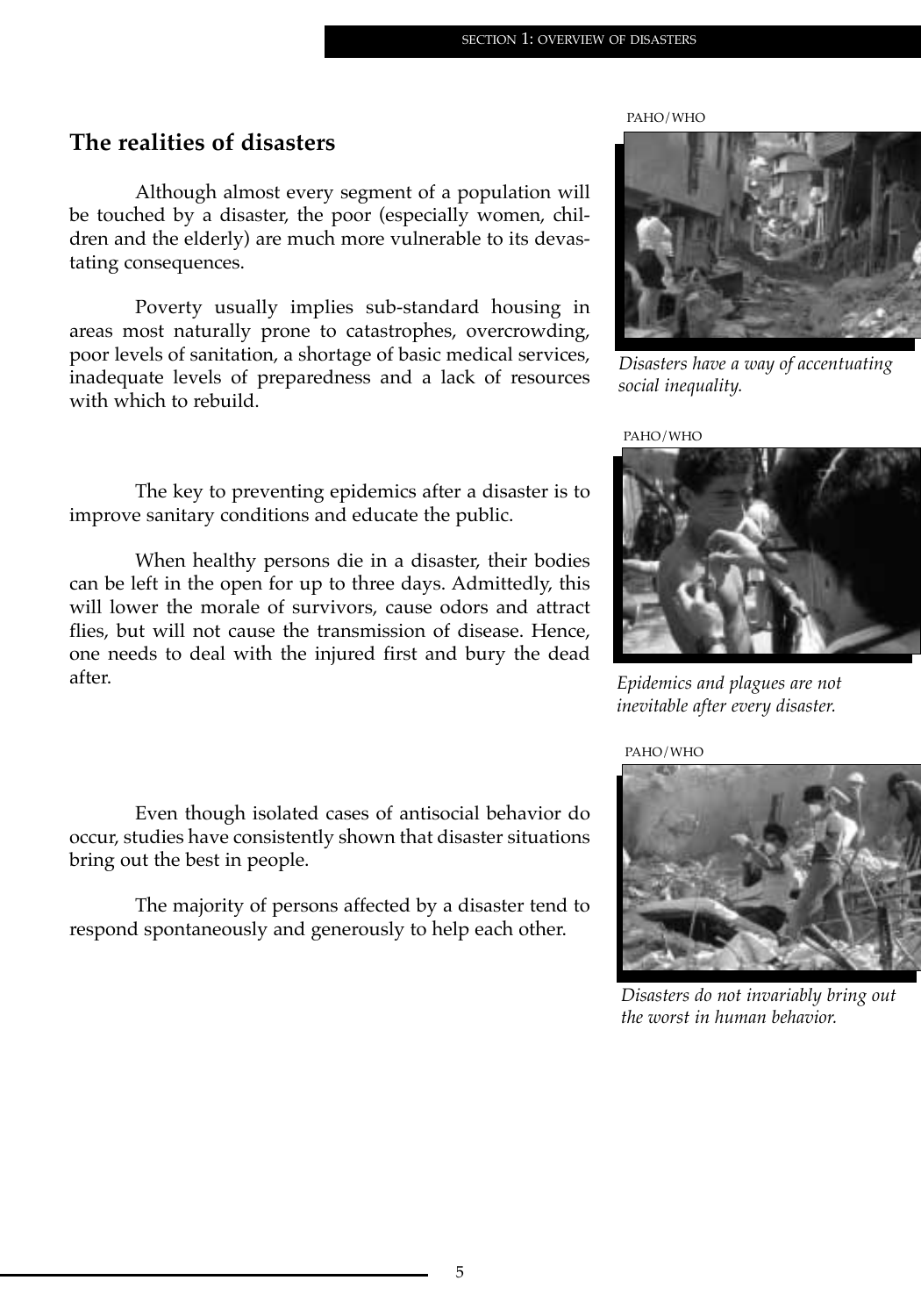PAHO/WHO



*Disasters do not invariably result in food shortages.*

PAHO/WHO



*Assisting people to rebuild while they remain within their neighborhood and close to their neighbors is economically and emotionally cheaper than relocation to temporary settlements.*

Each disaster has its own unique effects on food supply. For example, floods may destroy crops and food stores while earthquakes hamper the distribution of such supplies.

Relief agencies are now more cognizant of the fact that excessive food donations can result in a dependence syndrome. Consequently, they are more careful to also invest in long-term solutions to food-shortages by donating agricultural supplies such as seeds and tools to ensure a new crop and to help rebuild the local economy.

Persons at risk and those rendered homeless by disaster situations are usually taken in by relatives and friends with livable dwellings long before shelters can be mobilized to house them.

Those with damaged dwellings tend to prefer assistance in salvaging such dwellings to render them habitable, over relocation to emergency shelters.

"Tent cities" should only be established as a last resort. Instead, many donor agencies are now opting to use the funds that would normally have been spent on tents to purchase building materials, tools, etc., for the affected country. This not only allows affected persons to rebuild but it also serves to stimulate the affected country's economy.



*Only foreign volunteers who possess the specific skills required by the affected territories should go there after a disaster.*

It is a myth that populations affected by disasters are too shocked and helpless to take responsibility for their own survival.

For example, one of the realities of any disaster is that local people come to the assistance of those who have been affected.

Foreign volunteers possessing skills already available locally serve only to deplete already scarce resources.

6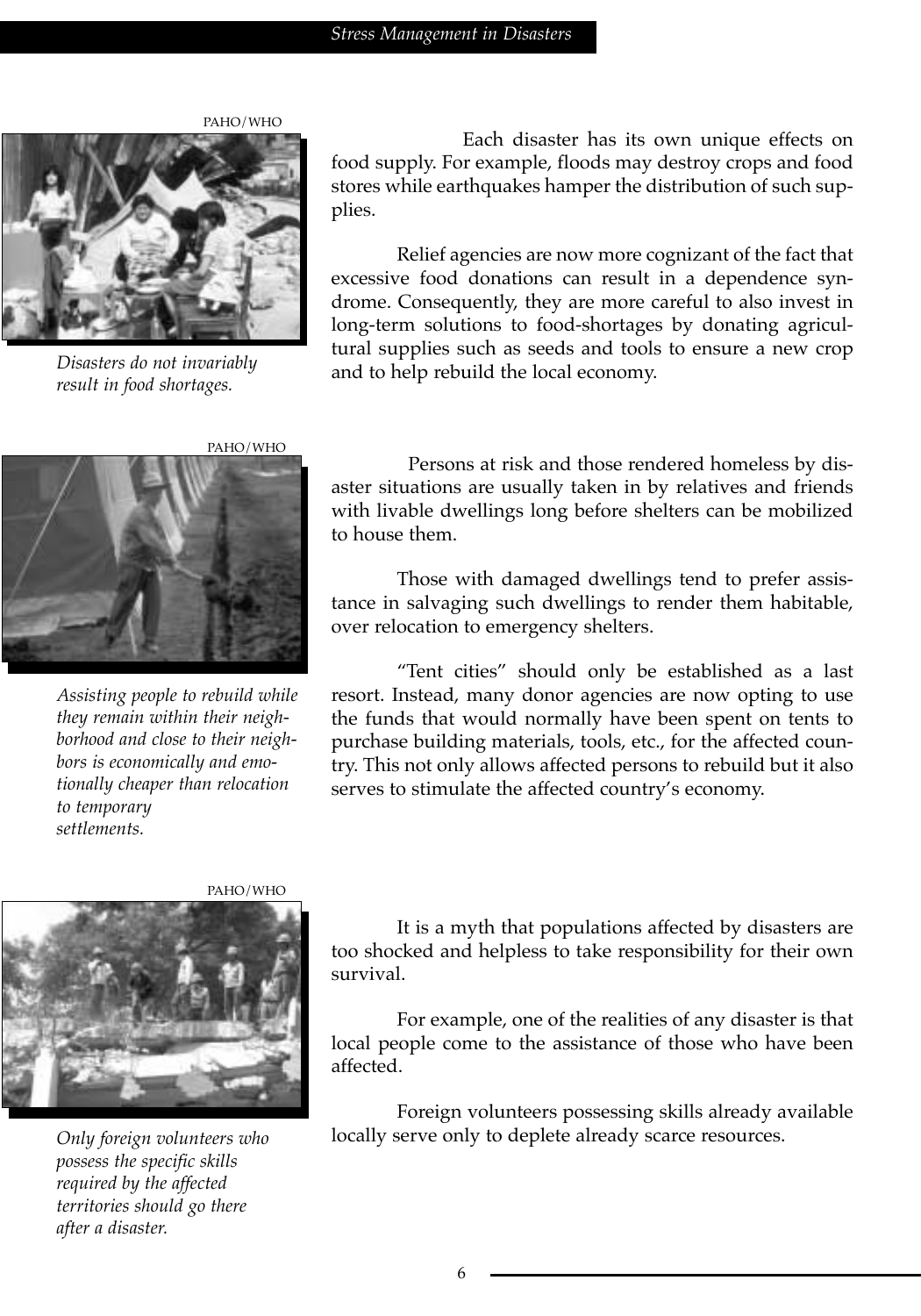It is imperative that post-disaster assistance to affected communities be governed by the confirmed needs of such communities.

Every gift to a disaster-affected community has a cost to the recipient country, whether it is the cost of receiving it and transporting it or the cost of its disposal if it proves to be inappropriate.

Disaster affected countries tend to deplete the majority of their resources in the immediate post-impact phase of a disaster. Hence, their major needs for external assistance should be geared towards the restoration of normal housing, primary health care services, water systems, waste disposal systems and income-generating employment.

Consequently, effective post-disaster relief programs are those which take into consideration the fact that international interest wanes as needs and shortages become more pressing.

After a disaster, international organizations providing assistance to affected communities need to work closely with local agencies and members of the community to ensure effective and efficient operations. Local expertise needs to be utilized wherever possible.



*After a disaster, international assistance needs to be tailored to the needs of the affected community. Cash is the most flexible donation.*

PAHO/WHO



*International assistance which does not complement the national effort can result in chaos.*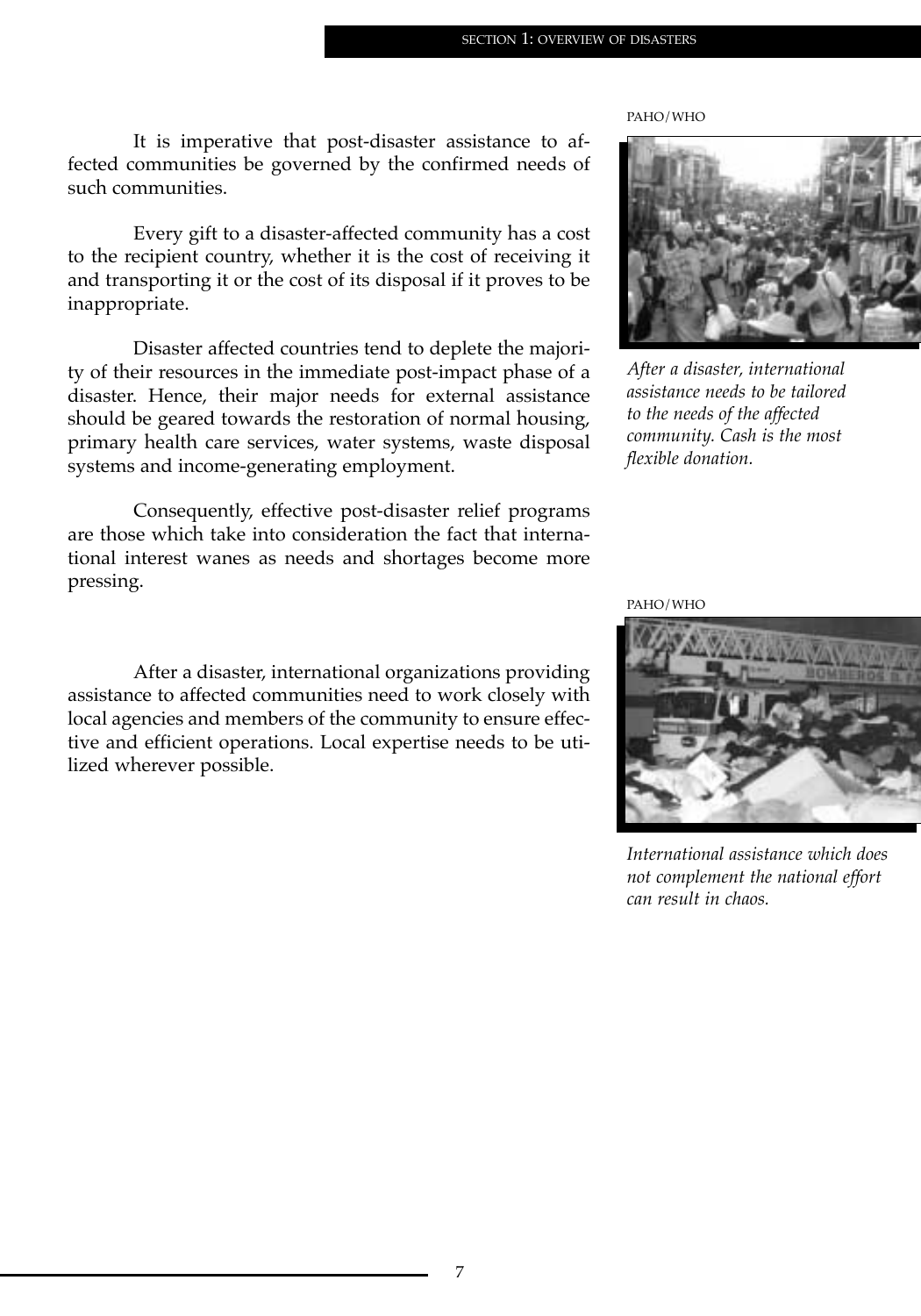

*The effects of a disaster are long-lasting and do not just fade away within a few weeks like international interest usually does.*



*The psychological consequences of disasters tend to be far more pervasive and long-lasting than their physical ones.*

After a disaster has struck, things do not return to normal in a few weeks. In fact, the economic, psychosocial and environmental consequences may become long-term disasters in their own right and their effects may last for years.

*"Years have now passed but it seems like yesterday. I feel lost and empty. I can't get rid of the horrifying memories and the vivid images that remain in my mind. These memories, some of which are very patchy indeed, seem to haunt me all the time and I become very distressed whenever anything - a sound, a smell or a sight - remind me of my ordeal."*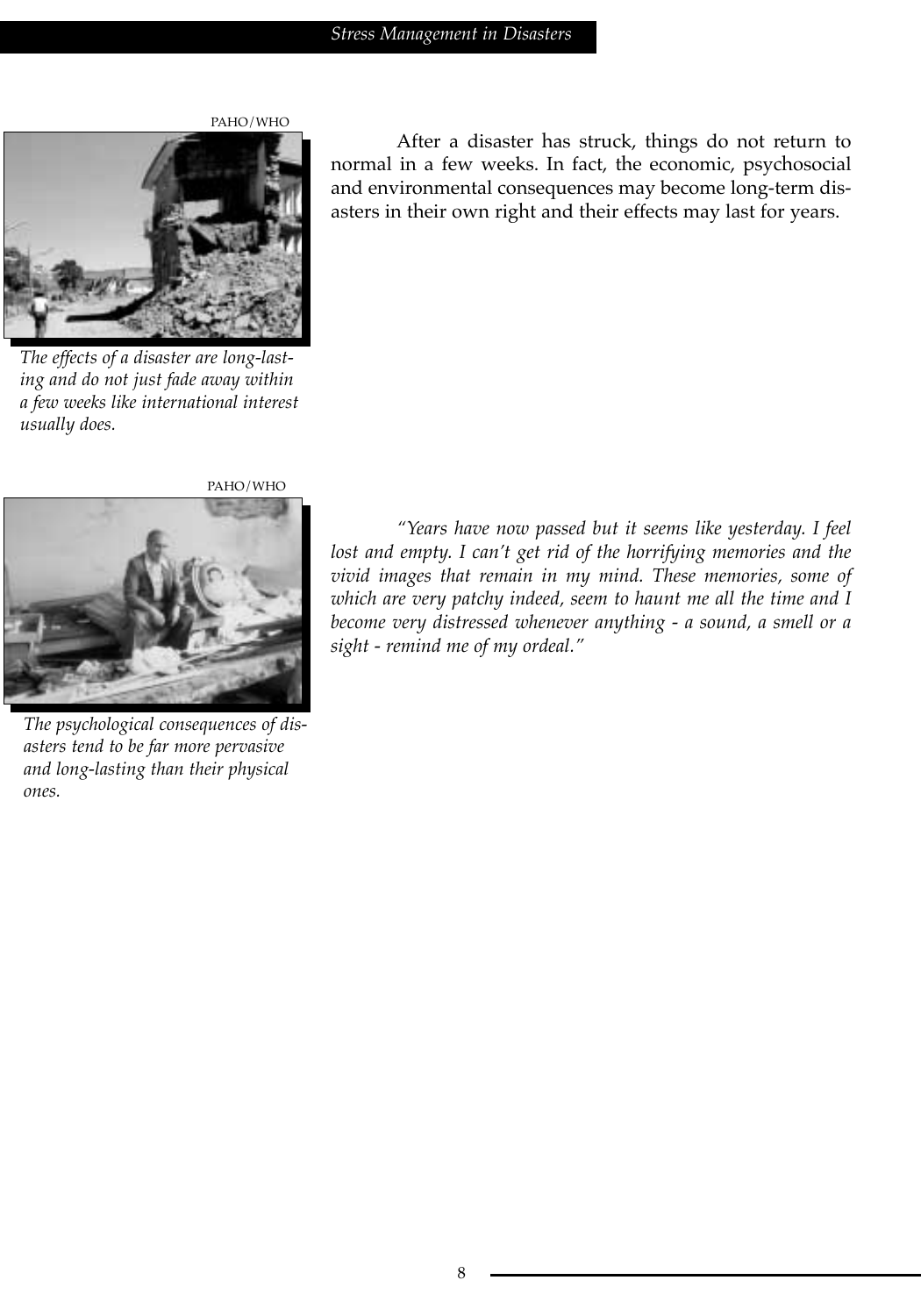*The following fictional accounts of natural and man-made disasters can be used as a basis for discussion about the impact of disasters on communities and emergency response personnel.* 



PAHO/WHO

#### **Volcanic Eruption**

*"Despite several drills that were carried out in anticipation of the eruption, no one was prepared for the ferocity of the blast when it finally occurred. Previously dormant Mount Piedre in the center of the tiny Caribbean island of Guanay, which has a population of 20,000 persons, exploded with such fury that the entire island shook and the sky turned eerie red with the glow of molten lava.*

"*The death toll has so far reached 25 and 9 people remain missing. In the aftermath of the eruption, the majority of the island has been covered with a two-foot cloud of ash, the sky has turned to a foreboding grey as volcanic dust occludes the sun and there are reports of severe respiratory problems among the population. Survivors on the island are now being housed in a 30 square mile area on the eastern coast and the Government is pleading for international assistance. Volcanologists are predicting another major eruption within the next 72 hours."*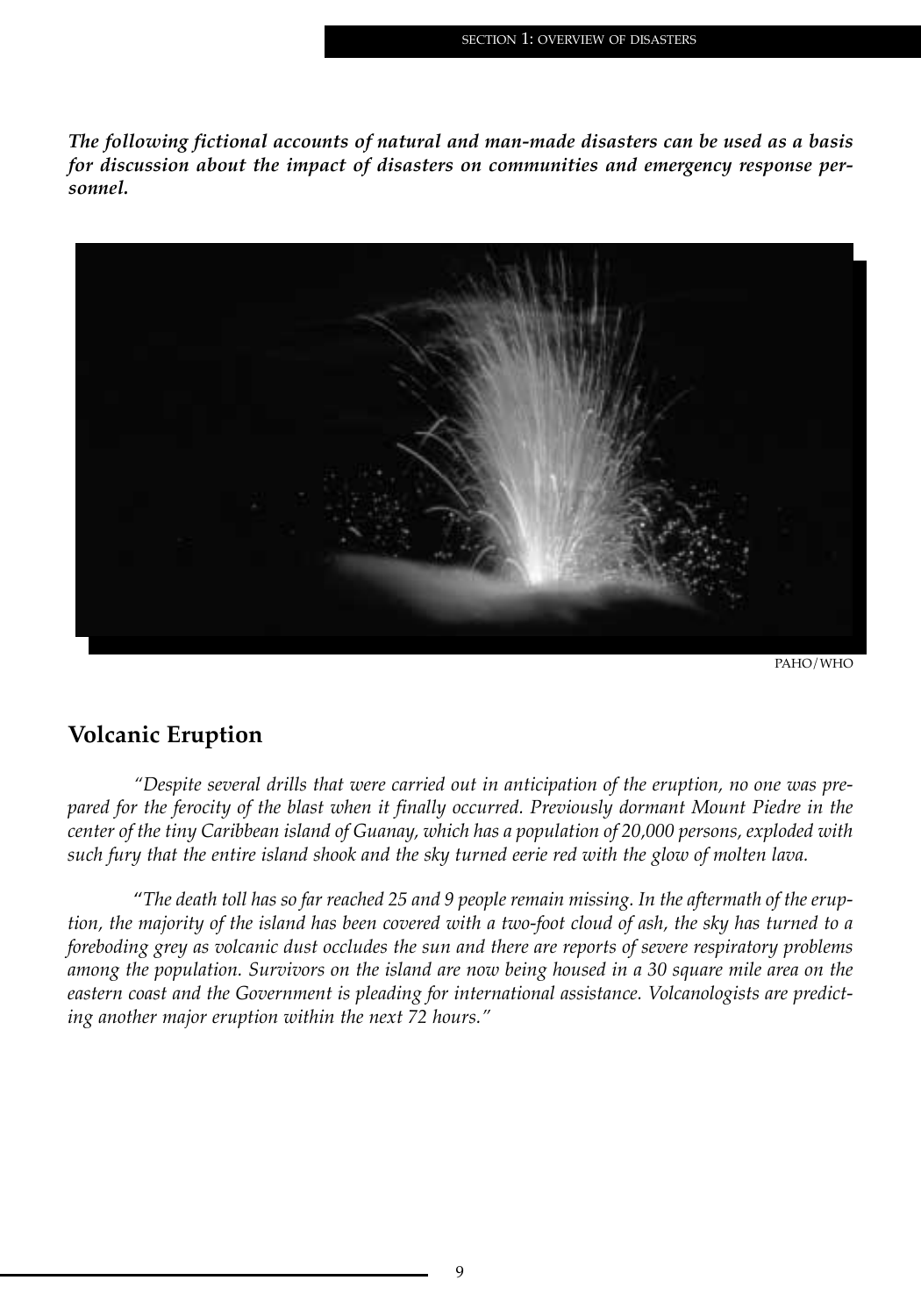

#### **Hurricane**

*"Hurricane Lanada, packing winds of up to 160 miles per hour, swept over the hilly Caribbean Island of Toon yesterday leaving a trail of death and destruction. The initial death toll stands at 64 persons, including at least 35 children, but these figures are expected to rise sharply over the next few days as rescue and clean up operations intensify. Rescue teams are working around the clock but their efforts have been severely hampered by on-going floods and mud slides.*

*"The island's 500-bed General Hospital was totally destroyed. Emergency medical services are being provided at Hopes Private Hospital on the south of the Island which was also severely damaged.*

*"Officials from international disaster relief agencies arrived on the Island early this morning and they are now sending out an urgent appeal for tents, blankets, canned food and emergency medical supplies."*

| Hurricane Categories and Wind Speeds: |                      |             |  |  |  |
|---------------------------------------|----------------------|-------------|--|--|--|
| (a)                                   | Tropical depression: | 35 mph      |  |  |  |
| (b)                                   | Tropical storm:      | 39-73 mph   |  |  |  |
| (c)                                   | Hurricane 1:         | 74-95 mph   |  |  |  |
| (d)                                   | Hurricane 2:         | 96-110 mph  |  |  |  |
| (e)                                   | Hurricane 3:         | 111-130 mph |  |  |  |
| (f)                                   | Hurricane 4:         | 131-155 mph |  |  |  |
| (g)                                   | Hurricane 5:         | $>155$ mph  |  |  |  |
|                                       |                      |             |  |  |  |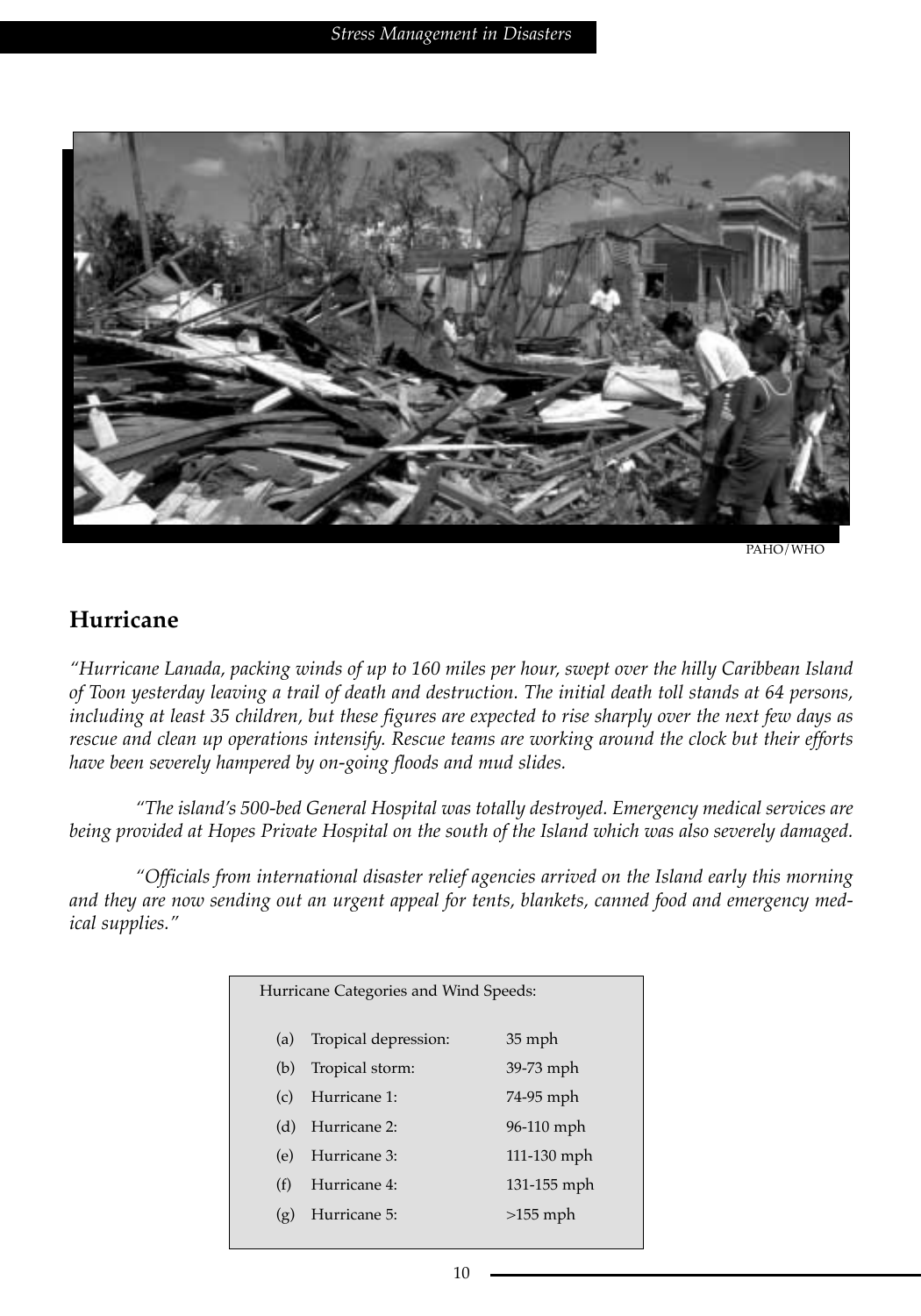

#### **Floods**

*"It has been 2 weeks now since heavy rains caused the River Mama in the Zesta Valley to overflow its banks. For days the densely populated village of Perva on either side of the river's banks was under as much as 20 feet of water at one time.*

*"Two elderly gentlemen who refused to be evacuated lost their lives in the floods. All of the village's crops were destroyed and thousands of domestic animals drowned in the floods. The proper disposal of the carcasses of these animals is proving difficult and there has been an outbreak of salmonella in two nearby villages.*

*"Most of the houses in the village, which were made of pine, were washed away as well. An estimated 8,000 adults and 6,000 children have been left homeless. A number of these Perva villagers who are being housed in emergency shelters in nearby villages have come down with gastroenteritis and influenza.*

*"An interview of persons in the emergency shelters revealed a sense of helplessness and hopelessness and a middle-aged villager summed up his feelings nicely by stating that he didn't know if he was standing on his feet or on his head!"*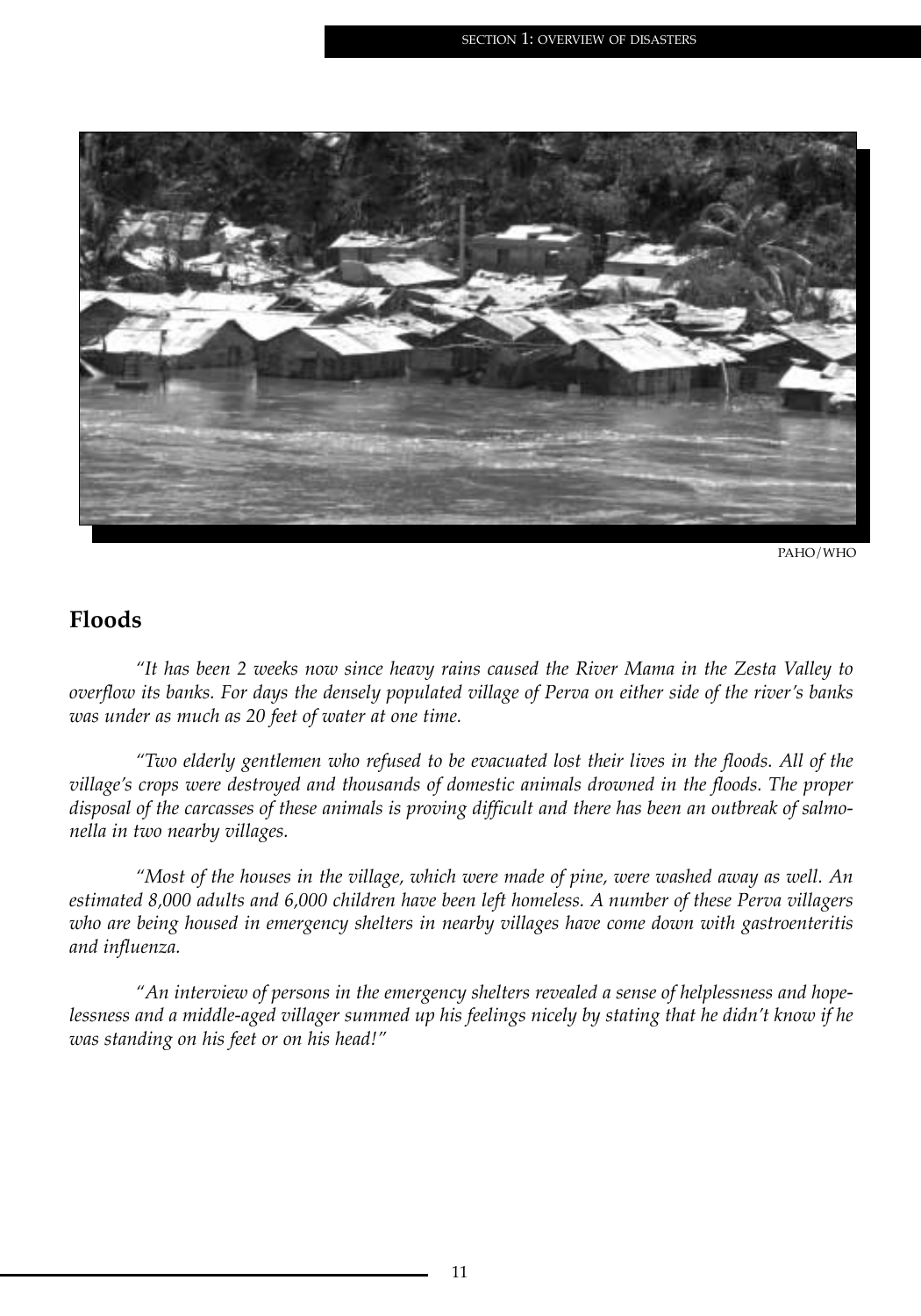

#### **Oil Spill**

*"The romantic Caribbean island of Ailam has a population of 1.5 million persons and is well known internationally for its beautiful beaches, its exquisite cuisine and its water sports. Tourism is the island's major foreign exchange earner. Its west coast is home to 12 of the Island's 14 five-star hotels e.g., Heaven Bay Luxury Resort where the Oscar Award winning movie, "Dreamers' Paradise" was filmed late last year. During the height of the tourist season this year, hoteliers recorded occupancy rates as high as 106%.*

*"But all that has now changed. Early one morning, residents of Ailam flocked from all parts of the Island in disbelief to see for themselves the damage which had been done to the west coast of their Island. Not even the oldest people on the Island had ever seen anything like this.*

*"Late the evening before, it had been noted for the first time that the majority of the west coast seas were covered with large 'islands' of what appeared to be crude oil. As the waves bashed against the previously golden beaches they became a greasy, ghostly black. Masses of seriously injured or dead fish, crabs, turtles and birds could be seen all along the coast line. Authorities speculated that a tanker which had passed in the Island's waters two days before might have been the cause of the disaster.*

*"With exactly one month now having passed since this very tragic incident, thousands of persons in Ailam are now out of work as over 75% of the island's west coast hotels and ancillary businesses have had to close their doors. The Prime Minister has estimated the loss in revenue so far to be well over 50 million U.S. dollars and things are expected to get much worse as potential visitors to the island are now being deterred by overseas travel agents from travelling to Ailam at this time. Elements of social unrest are already evident on the Island and yesterday, the Minister of Finance increased consumption tax from 8% to 12% in a desperate attempt to assist those who have found themselves without a job."*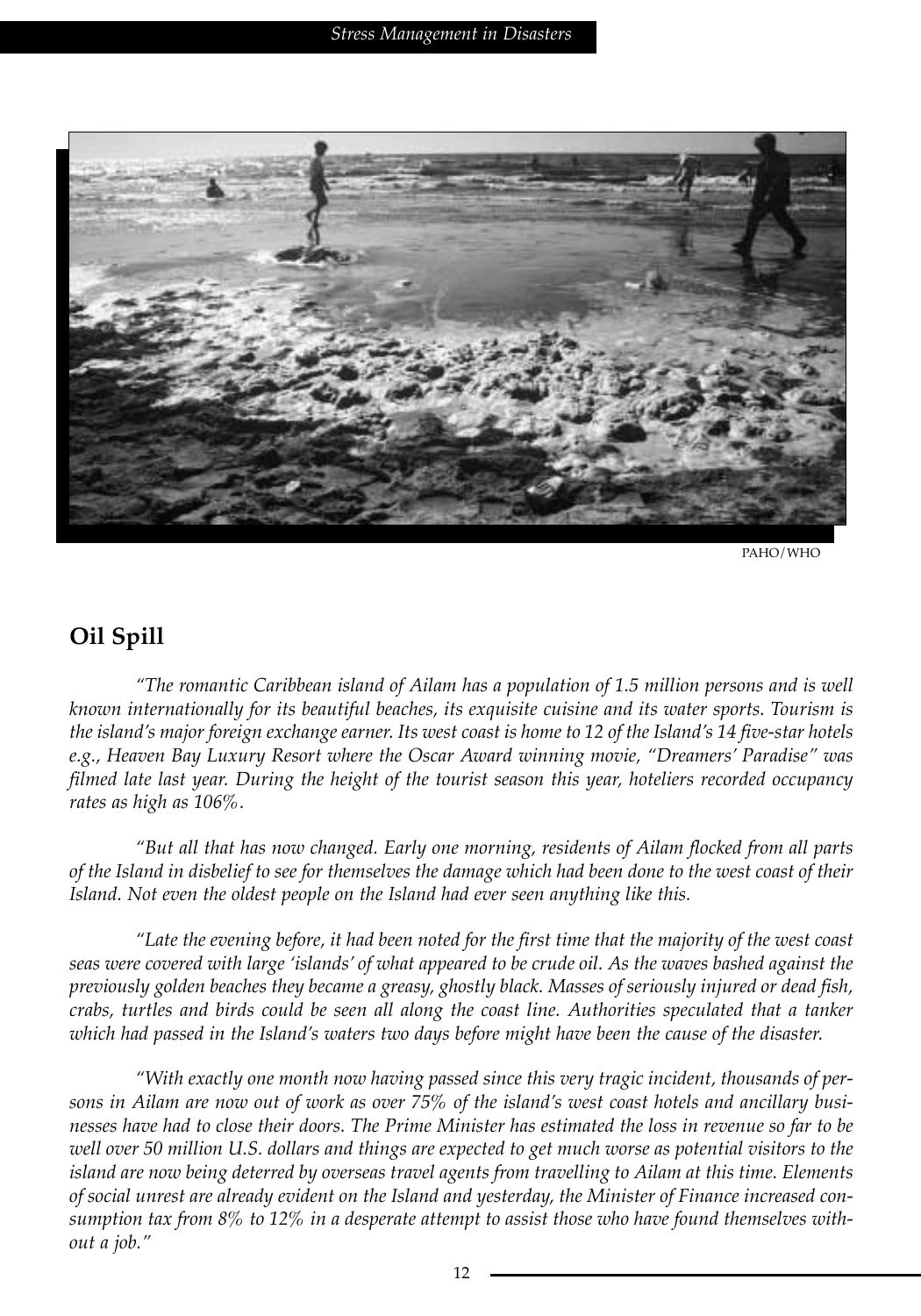

#### **Ferry Accident**

*"It was now the 2nd week of the Regional Young Explorers Summer Camp which was being held this year in eastern Seraino. Earlier that morning, a party of 138 Young Explorers and camp officials had set off in a ferry up the River Louda for a scenic tour of the rain forest.*

*"The river was calm and the weather was enjoyable. Crocodiles basked on the river's edge and monkeys of all descriptions dashed from tree to tree. Herds of healthy buffalo and goats grazed the lush pastures that punctuated the river's banks. Ducks, geese, flamingos and egrets were to be seen everywhere and they intermingled freely.*

*"Without warning, the River Louda became turbulent and, as if in a rage, it dashed the ferry in which the Young Explorers were travelling. The ferry was tossed against an island of rocks downstream and it sank quickly.*

*"Rescue divers responsible for the area arrived on the scene quickly but they had to proceed with extreme caution since the waters in which the ferry sank were crocodile infested. Six hours after this very tragic incident, 36 persons were rescued having received only minor injuries and 18 persons who almost drowned are in critical condition in the Intensive Care Unit of the San Viesta Hospital. Thirteen other persons drowned and 8 were mauled by the crocodiles. The remaining 59 persons have not yet been found but a high percentage of them are feared dead at this time. Additional rescue divers are being flown in from all over the region to assist with this operation."*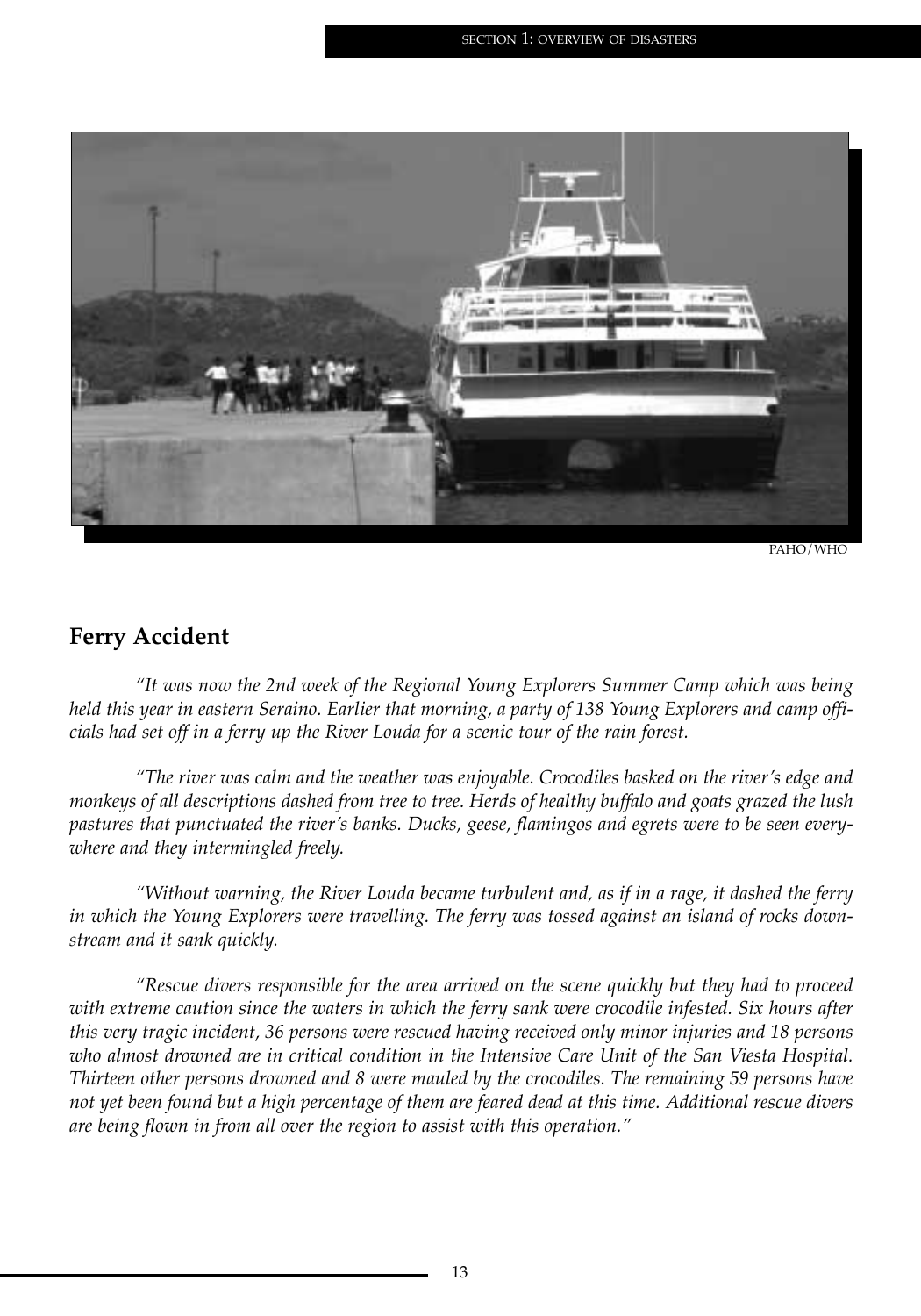

#### **Airplane Crash**

*"It was an unusually quiet day at the Seajet International Airport on the Caribbean Island of Uesta. At 17:35 hours an A.L.D. Airlines Boeing 747 jet with 312 passengers and crew destined to Beckdon, South Campden, taxied down the runway.* 

*"Soon after its take off, a loud noise was heard and the rear of the aircraft burst into flames. The fire soon consumed the entire aircraft and the burning wreckage dived into the nearby, heavily populated village of Hillford Terrace and exploded. The charred remains of humans could be seen everywhere.*

*"Emergency response personnel arrived on the scene quickly and have worked around the clock in this very hilly village to locate survivors of the disaster; 48 hours after the crash, its cause remains unknown.*

*"Hundreds of injured persons are being treated in the island's two general hospitals. Four emergency medical tents have also been set up near the site of the incident. The bodies of 168 adults and 64 children have been recovered so far but they are so badly disfigured that identification is proving to be very difficult. The death toll is expected to escalate as rescue operations continue."*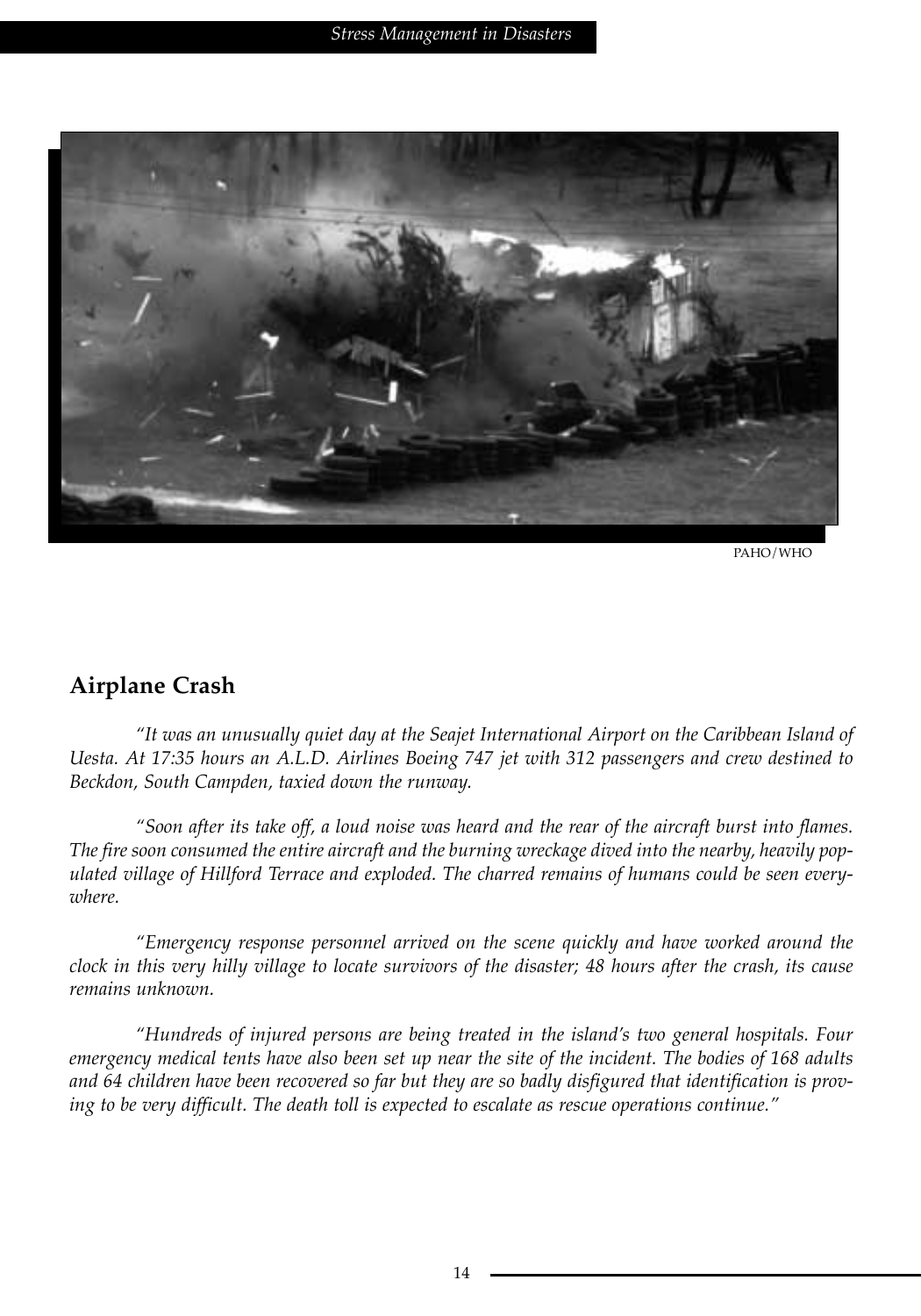

#### **Riots**

*"For three consecutive days, riots have disrupted the usually peaceful Island of Botha. The streets erupted with uncontrolled violence following the Government's announcement of its austerity program in which salaries would be cut and basic food prices hiked by at least 15%. Extensive looting and property damage has been reported throughout the capital, Peace Town.* 

*"Initial estimates have put the death toll at 123 persons including at least 12 children and 20 law enforcement personnel. Police were taken completely by surprise at the severity of the violent outbreak. Although the situation is now somewhat under control, the Prime Minister in his national emergency address today indicated that schools and businesses would remain closed until the end of the month. Peace-keeping troops from neighboring countries are expected to arrive on the island by the end of the week by which time the state of emergency should be relaxed."*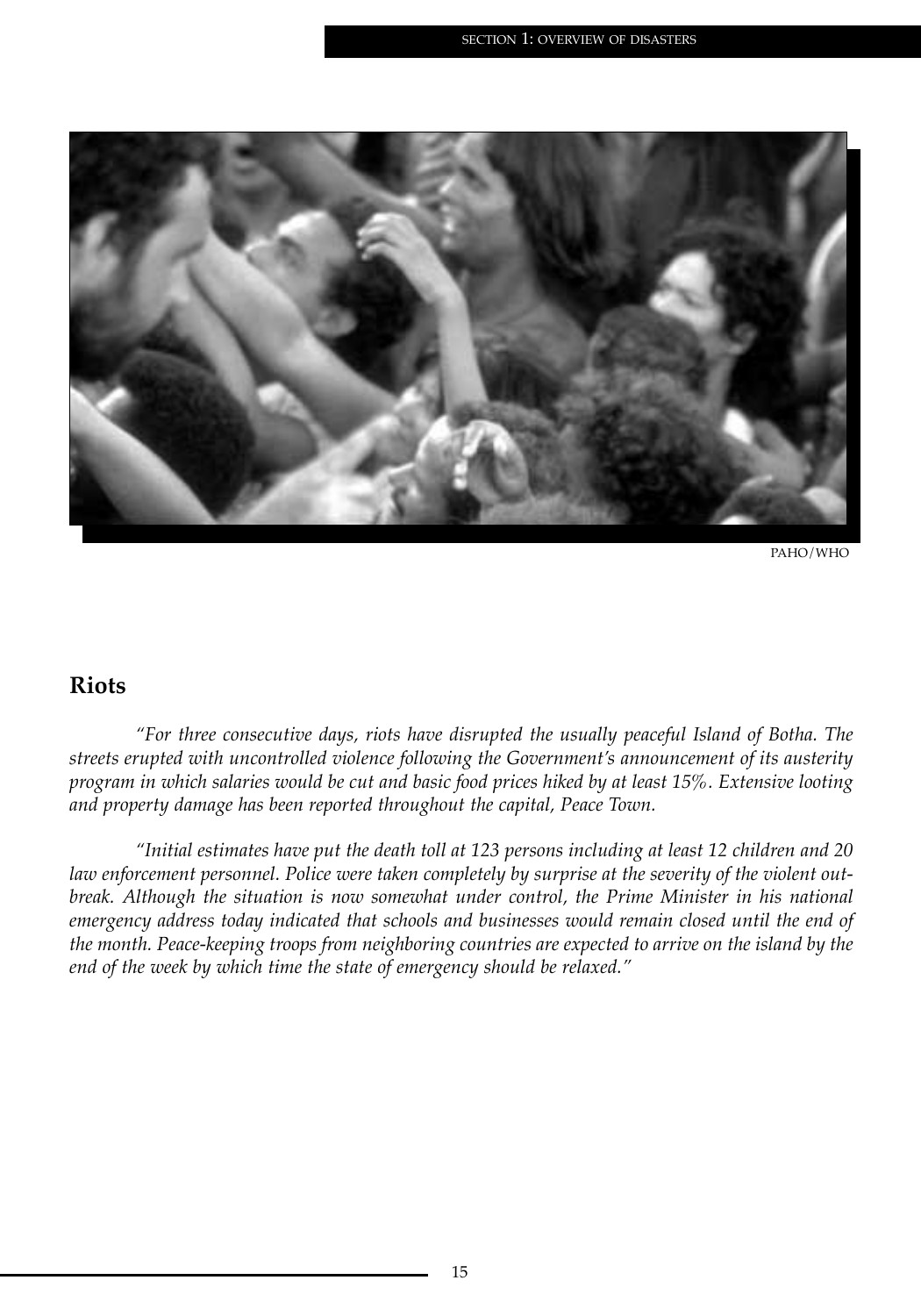

#### **School Bus Accident**

*"Yesterday afternoon on East Park Road, during a bout of heavy rain, a bus carrying 30 school children collided with two cars and overturned just feet from the Boulevard Bridge. Loud screams could be heard coming from the bus and there was blood everywhere. Scores of people gathered quickly at the scene making it very difficult for emergency response personnel to function.*

*"Three of the children travelling on the bus and the bus-driver were pronounced dead at the scene of the accident and six of the children were seriously injured and had to be admitted to the nearby Lakes Field Hospital. Twelve other children suffered only minor injuries and were treated and discharged. The others escaped injury but were understandably very distressed.*

*"The three occupants of one car escaped with only minor injuries but both occupants of the second car had to be cut free by fire service personnel. The driver of this car was pronounced dead on his way to the hospital. His wife, the passenger in the car, is now stable but in critical condition in the Surgical Intensive Care Unit at Lakes Field Hospital having suffered major head and chest injuries."*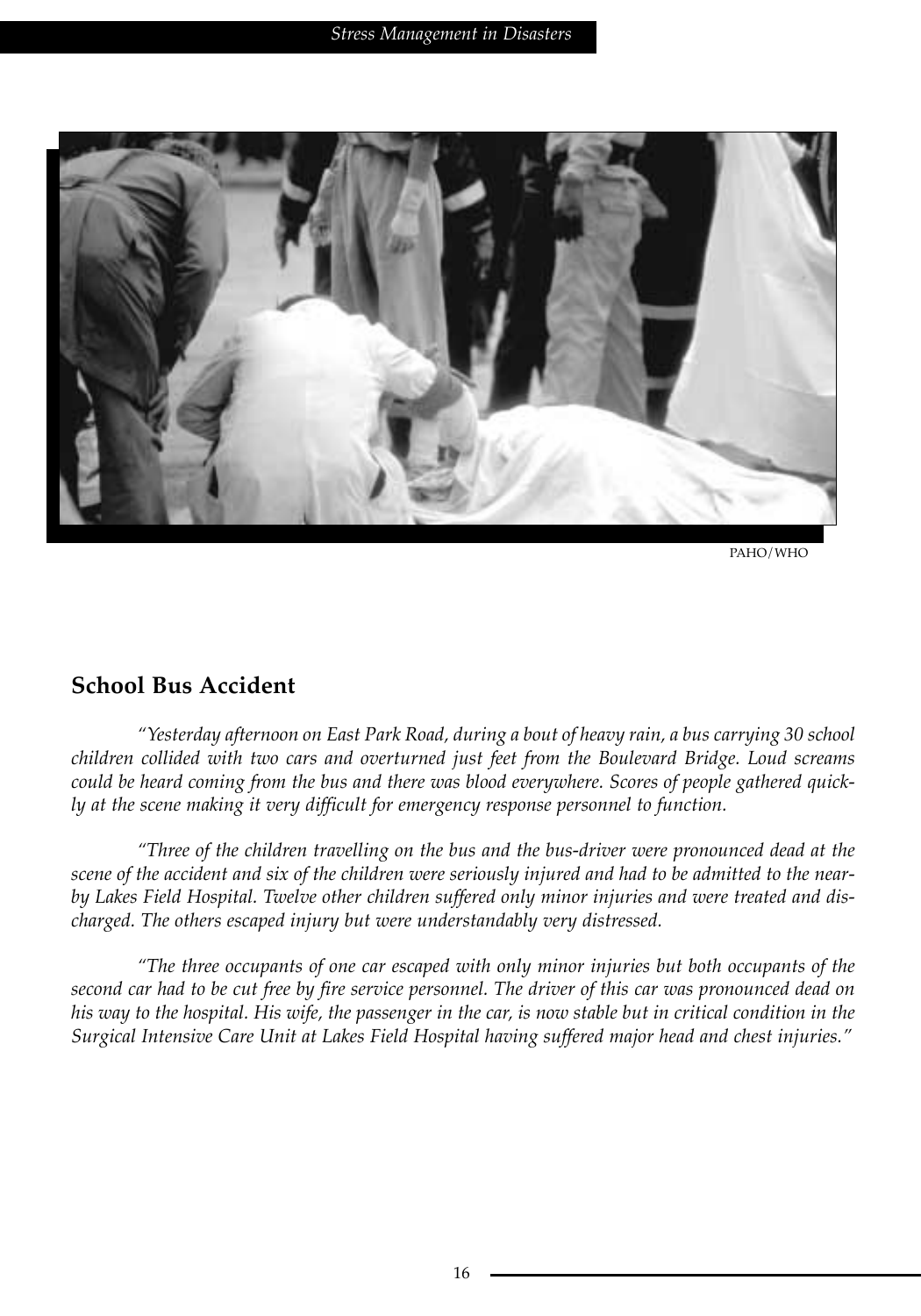

#### **House Fire**

*"Mrs. Asta had left 4 year old Brittany and 6 year old Percival at home to go to a nearby shop to purchase some vegetables to finish preparing Mr. Asta's lunch by mid-day. On her way back home, she heard people screaming and saw smoke coming from her street.*

*"By the time Mrs. Asta turned the corner she realized that a whole stretch of houses on her side of the street were on fire—her little wooden house was flat. Mrs. Asta fainted. Brittany and Percival were nowhere to be seen.*

*"A neighbor stated that a blaze had started in the back of Mrs. Asta's house which was soon completely burned; the blaze spread rapidly to nearby houses. Attempts to rescue the screaming children were futile.*

*"Fire officials arrived on the scene quickly but the most that they could do was to contain the blaze from spreading any further. The fire claimed the lives of the two children and three elderly, handicapped ladies. Seven houses were destroyed and over 50 persons are now homeless."*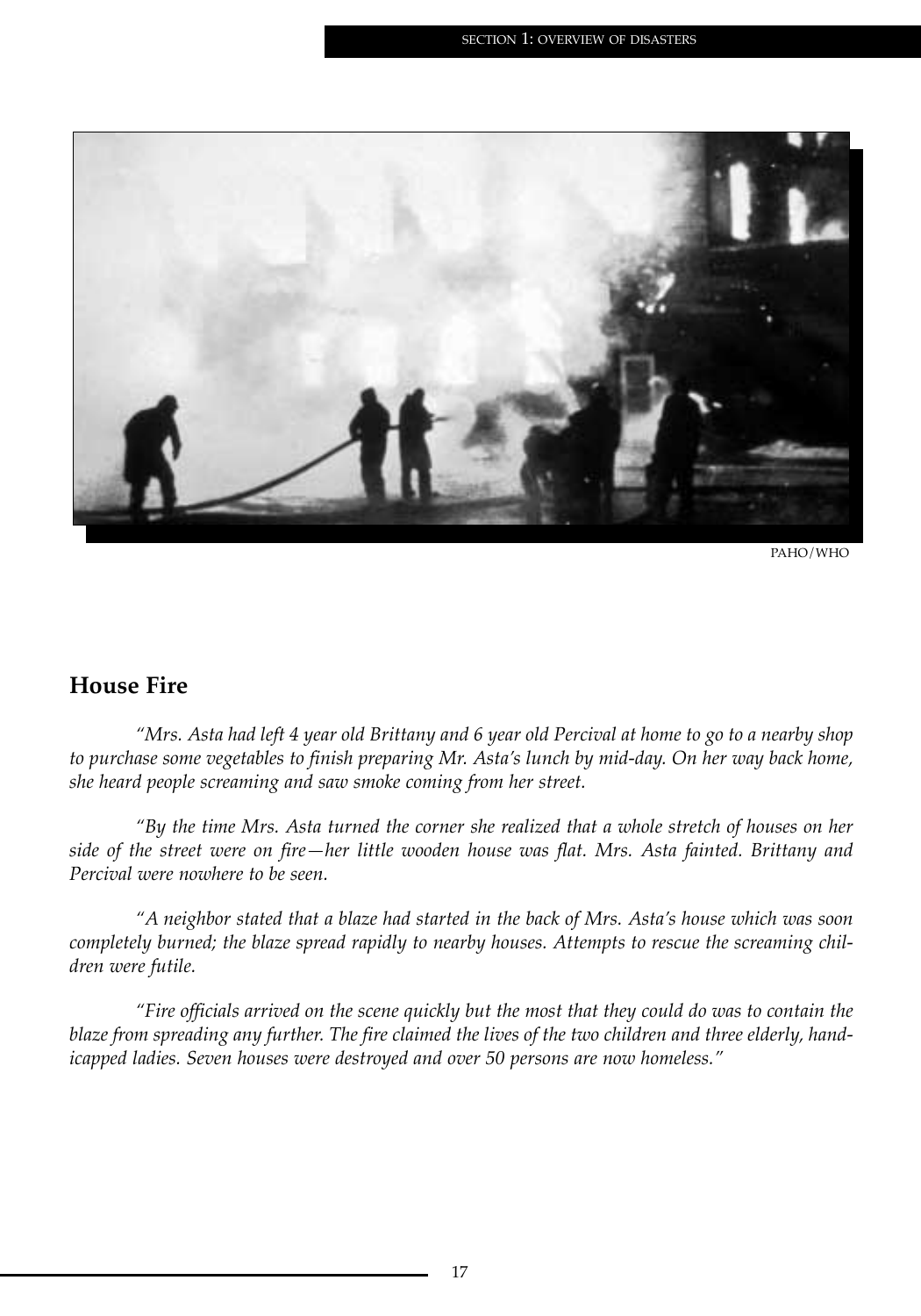### **End of Section Quiz**

*Please circle the correct answer.*

| 1.  | The consolidation phase of a disaster is the period during<br>which the disaster is known to be threatening.           | T | $\mathbf{F}$              |
|-----|------------------------------------------------------------------------------------------------------------------------|---|---------------------------|
| 2.  | Mass hunger is inevitable after every disaster.                                                                        | T | F                         |
| 3.  | Disasters only cause physical damage, not psychological<br>instability.                                                | T | F                         |
| 4.  | Civil unrest is very common after disasters.                                                                           | T | F                         |
| 5.  | Disasters have a way of accentuating social inequality.                                                                | T | F                         |
| 6.  | Relocating disaster victims in temporary settlements is the<br>best alternative once people's homes have been damaged. | T | F                         |
| 7.  | A community's level of preparedness can affect the<br>stressfulness of a disaster.                                     | T | F                         |
| 8.  | In most disasters, the local population deals with the<br>immediate life-saving needs of that population.              | T | F                         |
| 9.  | The threat of recurrence of a disaster makes it particularly<br>stressful.                                             | T | $\boldsymbol{\mathrm{F}}$ |
| 10. | International organizations must direct all relief activities<br>in disaster stricken countries.                       | T | F                         |

*Note:* Answers to questions are on page 128.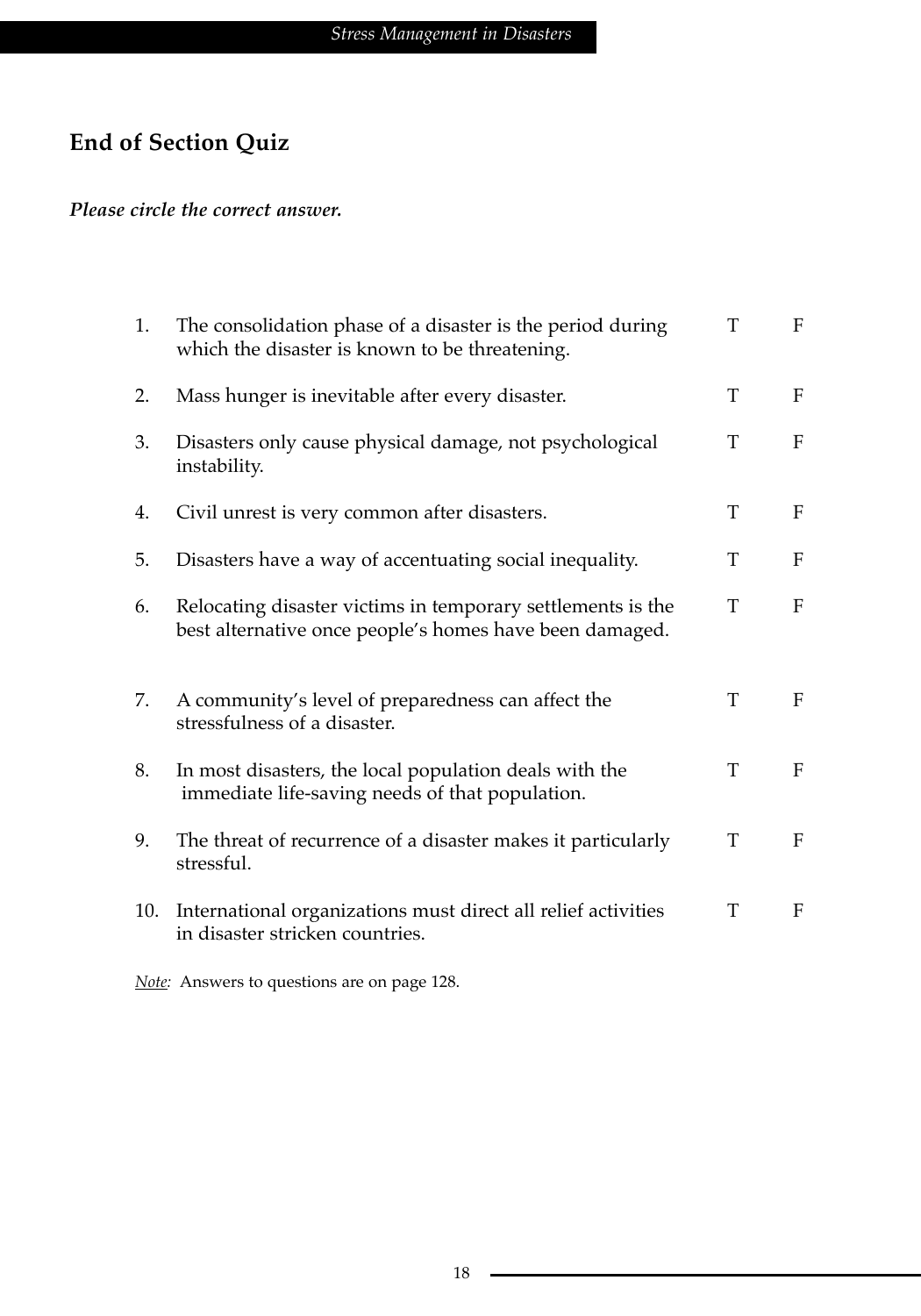|  |  | S | $\,$ E | $\ensuremath{\mathrm{T}}$ | $\overline{O}$ | ${\bf N}$ |
|--|--|---|--------|---------------------------|----------------|-----------|
|  |  |   |        |                           |                |           |
|  |  |   |        |                           |                |           |
|  |  |   |        |                           |                |           |
|  |  |   |        |                           |                |           |
|  |  |   |        |                           |                |           |
|  |  |   |        |                           |                |           |
|  |  |   |        |                           |                |           |
|  |  |   |        |                           |                |           |
|  |  |   |        |                           |                |           |
|  |  |   |        |                           |                |           |
|  |  |   |        |                           |                |           |
|  |  |   |        |                           |                |           |
|  |  |   |        |                           |                |           |
|  |  |   |        |                           |                |           |
|  |  |   |        |                           |                |           |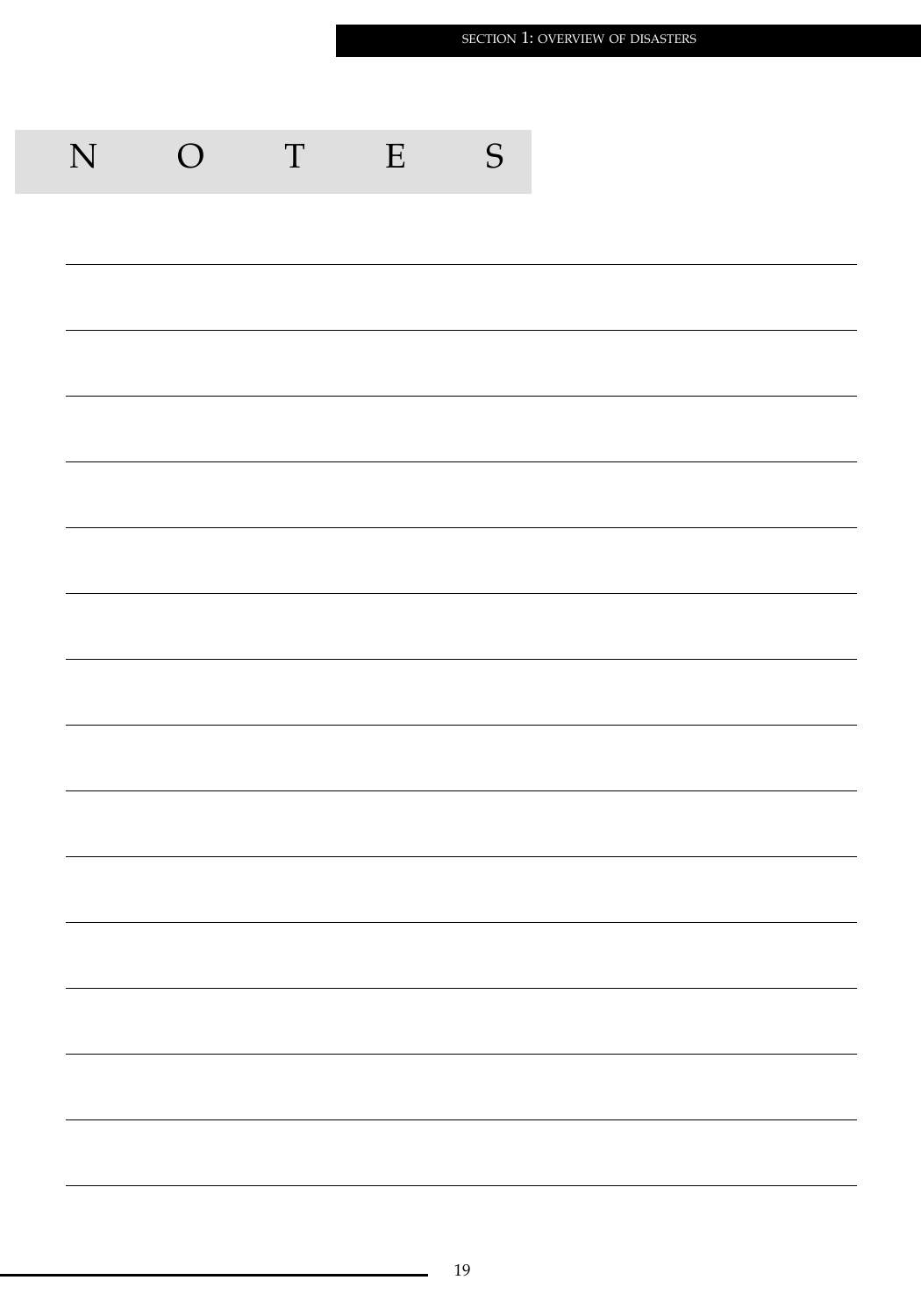## SECTION 2: PSYCHOLOGICAL RESPONSES TO TRAUMATIC STRESSORS

The following is a fictional account, but is representative of psychological response to a traumatic event.

*"It was the last day of August when the sunset took on an eerie gloom. As I sat in my office on the fifth floor of the island's largest commercial bank trying to complete another day's chores, the building seemed to shake. But why? As I stopped to think about it, the shaking became more and more pronounced until finally amidst screams coming from everywhere I heard a loud crash.*

*"Where am I? What is happening? I can't see very well but there is a stench pervading the air and I can't hear anyone no matter how hard I listen. There is a large object on my left leg and a heavy piece of concrete on my chest. It is very difficult to breathe and words fail me to describe the pain that I am feeling. How long have I been here? I feel weak and unable to move. Surely, death can't be far away!*

*"It is now two months since I have been in hospital recovering from my injuries. Despite the loss of my left leg, it is a miracle that anyone found me and that I was still alive. My relatives are grateful to the rescue workers and the nurses and doctors for saving my life but over the past few weeks I pray to die since life tortures me mercilessly.*

*"My mood keeps fluctuating and at times I become intensely anxious with bouts of sweating, palpitations, hyperventilation, screaming and hostility. At other times, I feel lost and empty. I can't get rid of the horrifying memories and the vivid images that remain in my mind. These memories, some of which are very patchy, seem to haunt me all the time and I become very distressed whenever anything —a sound, a smell or a sight—remind me of my ordeal. I dislike talking about my experiences and avoid anything that reminds me of them. In addition, I feel very guilty that I have survived and so many of my work colleagues died in the incident.*



**OHM/OHA** PAHO/WHO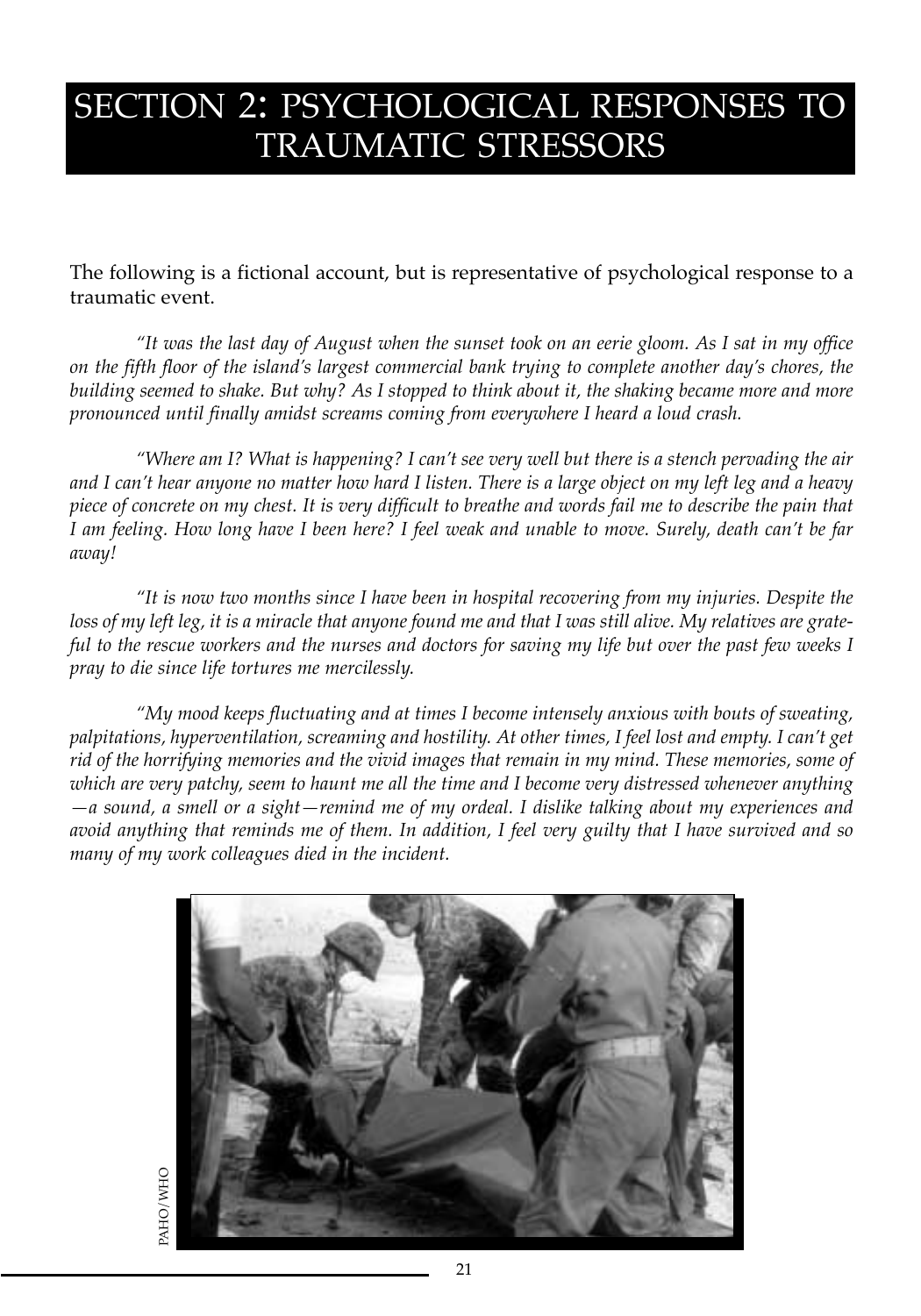*"I have only been recently weaned off the ventilator and yesterday Dr. Browne, a psychiatrist, visited me for the first time. He thinks that I'm suffering with that PTSD thing and he has started me on medication and assured me that I'll be better. Well, I've heard him but how can I really believe him? He can't possibly understand what is happening to me!"*

#### **What is a traumatic stressor?**

Any event which is outside of the realm of normal human experience and very distressing is a traumatic stressor or critical incident. Such events usually involve a perceived threat to the physical integrity of the individual and evoke reactions of intense fear, horror and/or helplessness. *It should be noted, nonetheless, that tragedies have frequently been the source of new ideas, discoveries and technologies.*

Examples of traumatic stressors include:

- Line of duty injury or death,
- Injury or death of children,
- Serious automobile accidents,
- Fires,
- Floods,
- Hurricanes,
- Mud slides.
- Volcanic eruptions,
- Earthquakes,
- Major explosions.



PAHO/WHO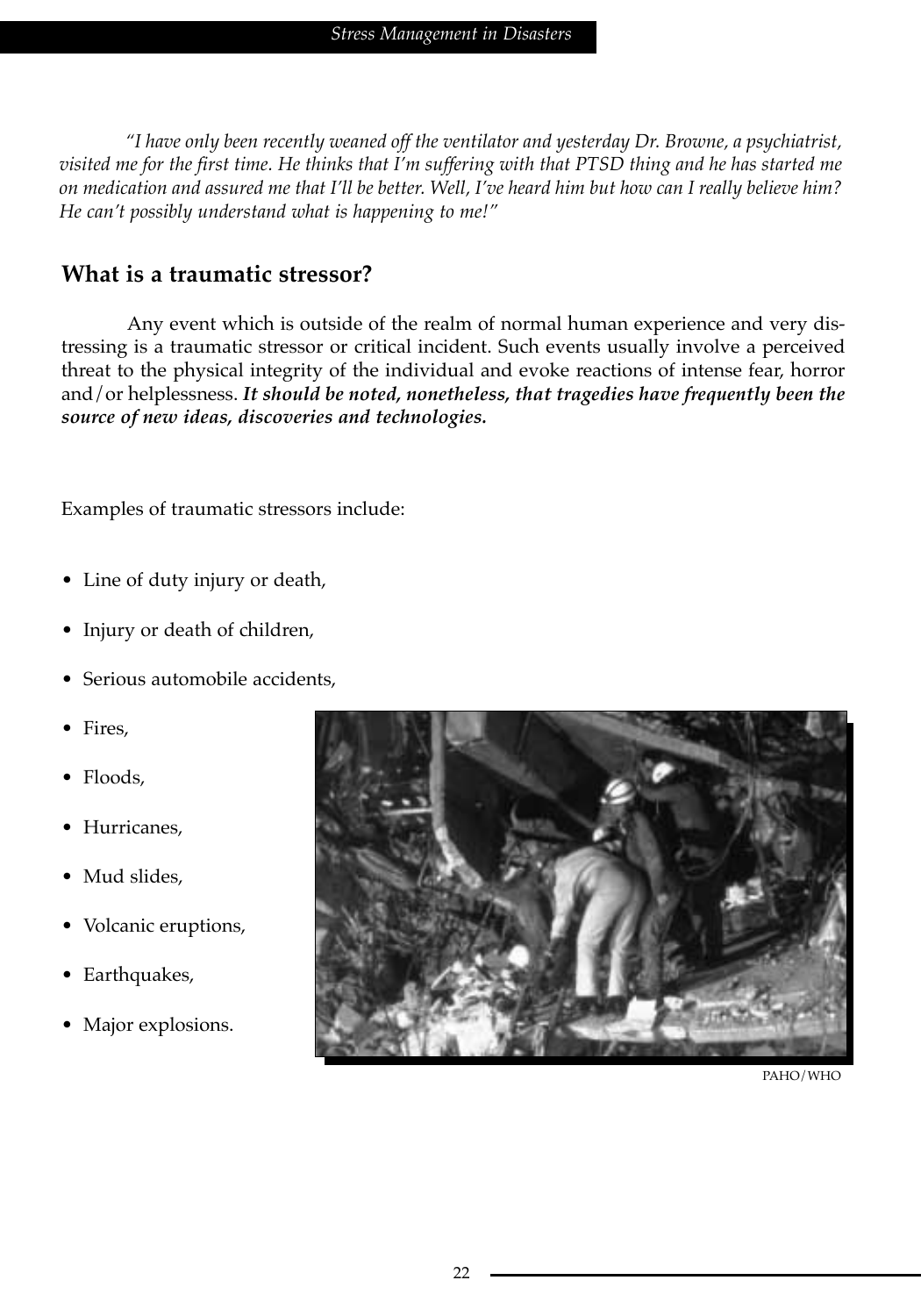#### **What is psychotraumatology?**

Psychotraumatology refers to the study of psychological trauma. Four major influences can be identified as having set the foundation for this field; they are disaster psychology, the psychology of violence and war, law enforcement psychology and the occupational health considerations of persons who routinely work in traumatic situations.

#### **Who are the potential victims of a traumatic stressor?**

Depending on the type of exposure to a traumatic event, we can classify potential victims into three categories:

| <b>Primary Victims</b>   | Those individuals most directly affected by the event,<br>e.g., the persons whose houses are blown down in a<br>hurricane.                                                                                                                                            |
|--------------------------|-----------------------------------------------------------------------------------------------------------------------------------------------------------------------------------------------------------------------------------------------------------------------|
|                          |                                                                                                                                                                                                                                                                       |
| <b>Secondary Victims</b> | Those individuals who in some way observe the<br>consequences of the traumatic event on the primary<br>victims, e.g., bystanders, rescuers and emergency<br>response personnel.                                                                                       |
|                          |                                                                                                                                                                                                                                                                       |
| <b>Tertiary Victims</b>  | Those individuals who are indirectly affected by the<br>traumatic event as a result of later exposure to the<br>scene of the trauma or to the primary or secondary<br>victims of the trauma, e.g., family members of pri-<br>mary or secondary victims or passers by. |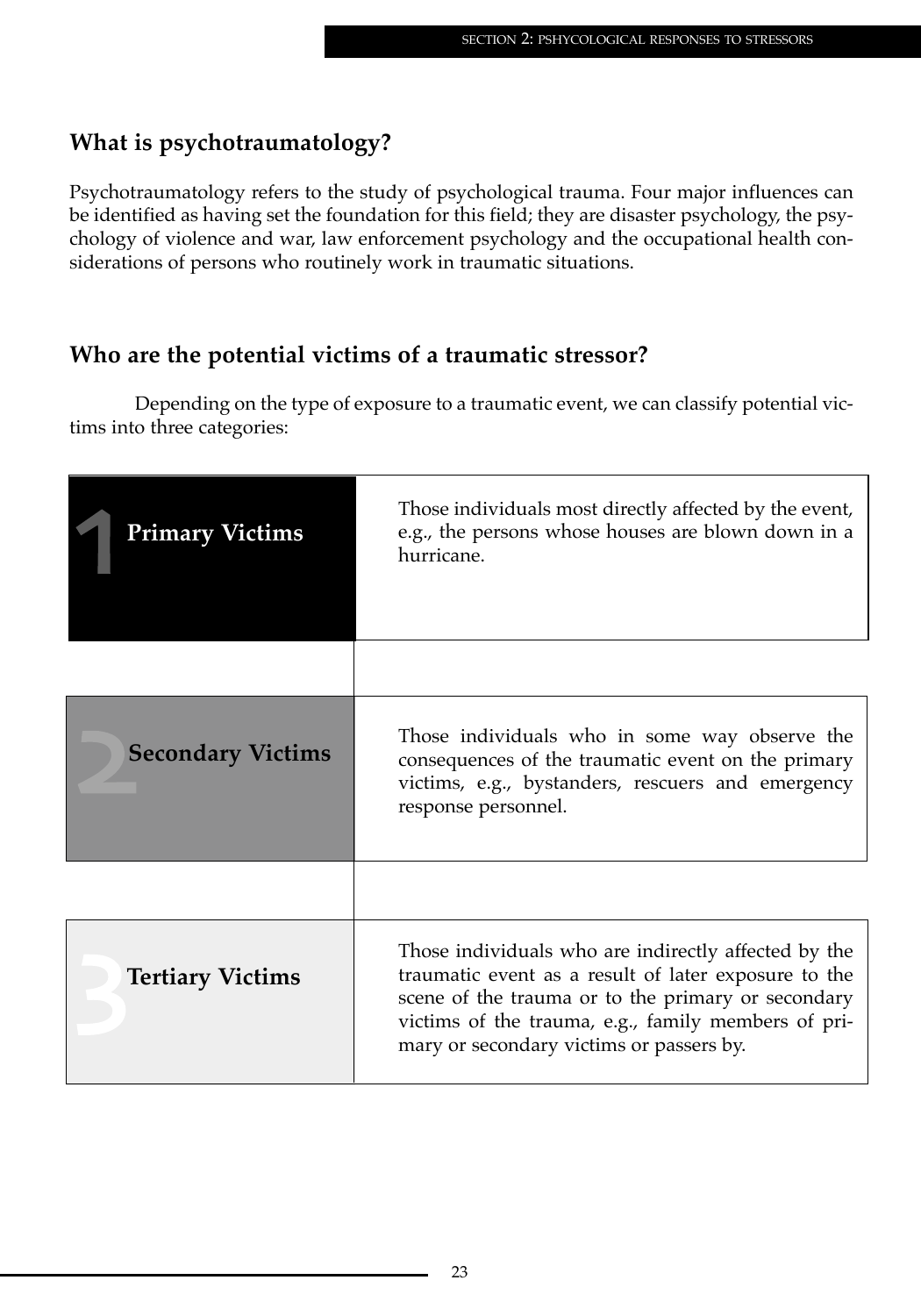**What are some of the possible psychological and behavioral responses of persons after they have been exposed to a traumatic situation?**



Exposure to any serious event can have negative short- or long-term consequences which may include deterioration in one's physical and/or psychological well-being, impaired social and occupational functioning, relationship breakdowns, and attempted and successful suicides.

The possible range of reactions are very complex and they vary enormously in severity and type. They are also very dependent on the individual affected. Such reactions range from negative feelings to psychiatric disorders and they pass through a series of phases. One third of those exposed to a traumatic stressor experience little or no distress, one third experience moderate distress and the remaining one third have severe distress. Such reactions may be immediate or delayed and other stressors in one's life may influence this process.

*It should be noted that there are persons who, when exposed to traumatic stressors like a natural disaster may experience distress but retain their ability to objectively appraise the situation and decide how to manage it. Such persons tend to lead and console others and organize rescues.*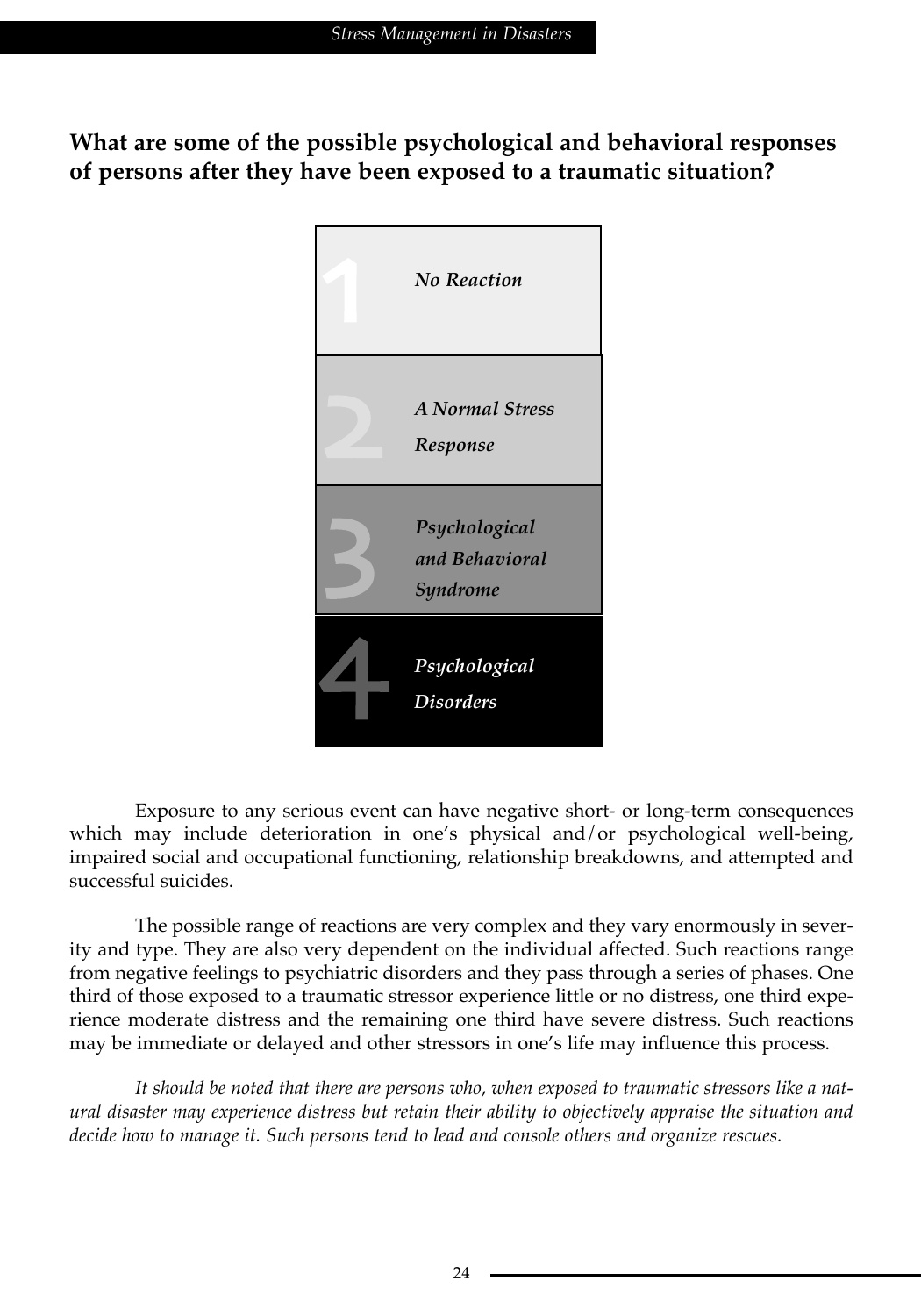Sometimes exposure to traumatic stressors can produce very intense arousal which may overwhelm the individual's coping mechanisms. Such hyperarousal is thought to come about because of the dysfunction of a number of inter-related neurochemical systems in the brain, e.g., the noradrenergic system, the opiate system and the hypothalamic-pituitaryadrenal axis. Minimization of the intensity and duration of such arousal decreases the resultant neurochemical dysfunction which in turn decreases the risk of a post-traumatic stress syndrome developing.

Like adults, children and adolescents who are exposed to traumatic stressors show a wide range of complex reactions which may also be immediate or delayed. These reactions tend to differ from those of adults in that they are age-dependent, they can have a profound effect on the child or adolescent's future development and they are strongly influenced by the adults with whom the child or adolescent may come into contact. Nonetheless, the majority of children and adolescents do quite well after exposure to traumatic situations.

Of those people who experience a distress reaction:

- 1. Some may recover on their own with only minimal assistance from their support network;
- 2. Some benefit from the services of a stress management team; and
- 3. Some need professional assistance to achieve maximal recovery.

By whatever means, the majority of persons exposed to such stressors achieve satisfactory levels of recovery. The memories of a traumatic incident may persist, but even in such cases the impact can be significantly reduced if managed appropriately. Obtaining appropriate assistance can make the difference between a fairly short, painful reaction and a prolonged, complex, more painful one.

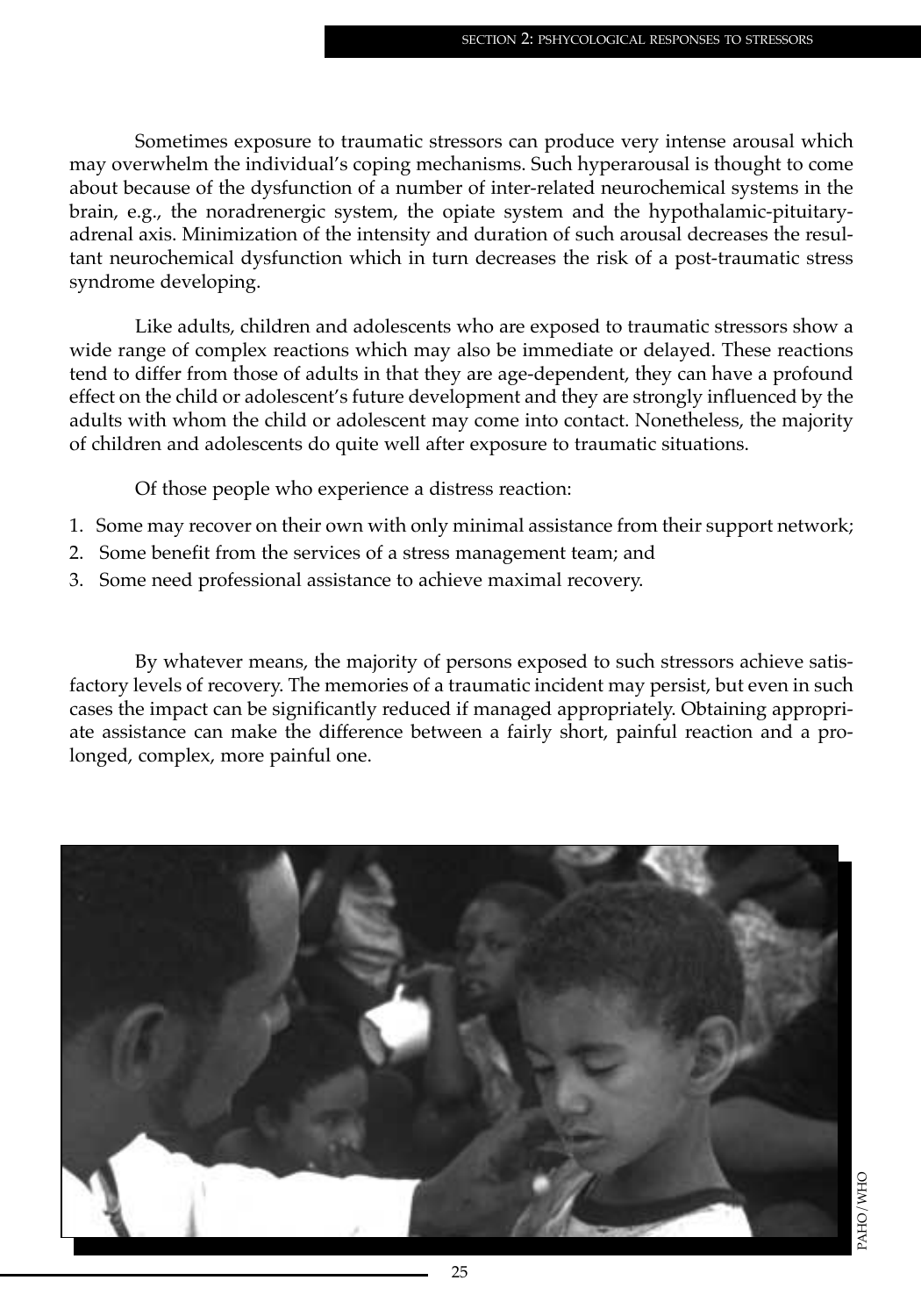#### **What are the possible phases of such responses with respect to disaster situations?**

| $\begin{array}{c} \mathbf{P}\mathbf{R}\mathbf{E}\textbf{-}I\mathbf{N}\mathbf{C}\mathbf{ID}\mathbf{E}\mathbf{N}\mathbf{T} \ \hspace{0.6cm} \scriptstyle (if appropriate) \end{array}$ | PRE-IMPACT<br>PHASE:             | The majority of persons make some effort to prepare for the<br>potential impact of a disaster. Others become indifferent<br>and deny that there is any impending danger and still oth-<br>ers become anxious and somewhat disorganized. A few per-<br>sons remain quite calm and focused. |
|--------------------------------------------------------------------------------------------------------------------------------------------------------------------------------------|----------------------------------|-------------------------------------------------------------------------------------------------------------------------------------------------------------------------------------------------------------------------------------------------------------------------------------------|
|                                                                                                                                                                                      | <b>WARNING</b><br>PHASE:         | During this phase a greater proportion of persons tend to<br>become agitated and over-react but a few continue to<br>remain calm and purposeful.                                                                                                                                          |
| 29                                                                                                                                                                                   |                                  | Persons tend to be fearful and they attempt to cope by either<br>giving up, running away or rescuing others.                                                                                                                                                                              |
|                                                                                                                                                                                      | <b>HEROISM</b><br>PHASE:         | During this phase, efforts are made to survive and to recov-<br>er property. This is a time of great altruism and overwork<br>with possible irritability and exhaustion.                                                                                                                  |
| POST-INCIDENT                                                                                                                                                                        | <b>HONEYMOON</b><br>PHASE:       | Persons tend to share their experiences. Good outcomes<br>are anticipated and hope and elation prevails.                                                                                                                                                                                  |
|                                                                                                                                                                                      | <b>DISILLUSIONMENT</b><br>PHASE: | Disappointment occurs when aid is not as readily forth-<br>coming as was anticipated and some people are seen as less<br>fortunate than others. Depression often follows.                                                                                                                 |
|                                                                                                                                                                                      | <b>REBUILDING</b><br>PHASE:      | People need to accept that they must depend on themselves<br>if they are going to move on and rebuild their lives. Failure<br>to do this leads to bitterness and animosity.                                                                                                               |

#### **What constitutes a normal distress response after exposure to a traumatic stressor?**

Critical incidents are typically sudden, intensely distressing events which are outside of the realm of normal human experience. Because they are so sudden and unusual, they can have a strong emotional effect on even well-trained, experienced people.

Approximately 86% of individuals exposed (directly or indirectly) to a traumatic event or critical incident tend to have some kind of reaction within 24 hours of the incident but such reactions may be delayed for days to weeks. Stress reactions of this kind constitute "traumatic stress" or "critical incident stress" and they may be mild, moderate or severe.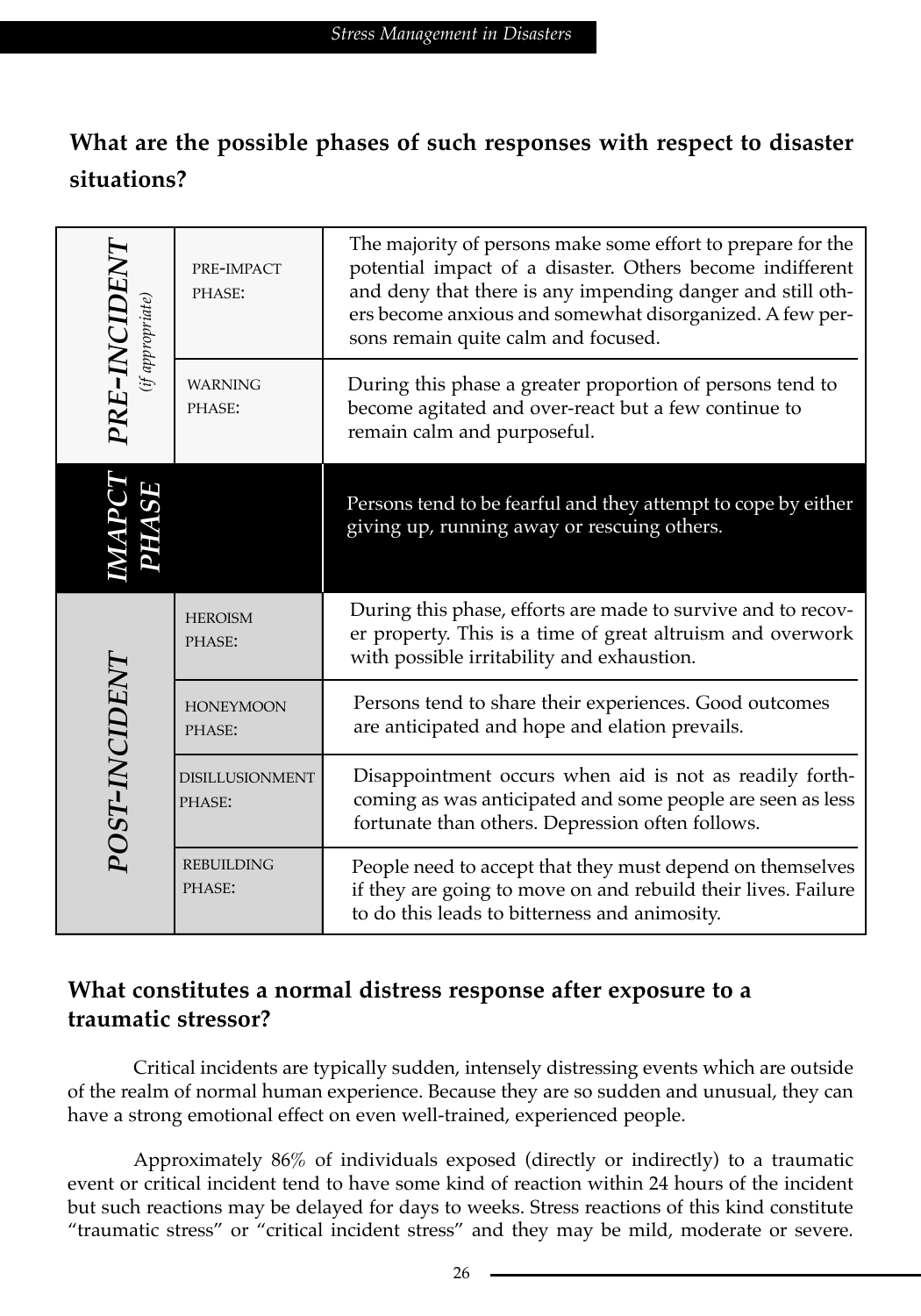These are *common reactions of normal people* in response to an *abnormal situation* and their occurrence does not indicate that the person has developed a psychiatric disorder.

Such reactions may range from negative feelings to a wide range of physical, cognitive, emotional and behavioral signs and symptoms to post-traumatic stress syndromes. Any combination of these manifestations may go together to constitute a normal distress response.

Depending on the nature of their involvement with the traumatic event persons may experience various negative feelings. Survivors of the trauma may experience feelings of shock, uncertainty, helplessness, isolation, guilt, fear and anxiety, and they may blame themselves and/or others for what happened. In contrast, responders to the trauma tend to experience feelings of inadequacy, frustration, powerlessness, fear, insecurity and guilt. Finally, relatives of both survivors and the injured or deceased may experience feelings of shock, uncertainty, helplessness, separation anxiety, grief and guilt; they may also blame themselves and/or others for what happened.

Below is a list of some of the most common physical, cognitive, emotional and behavioral signs and symptoms which may follow exposure to a traumatic event.

#### *Physical:*

- Rapid heart rate
- Elevated blood pressure
- Increased perspiration
- Difficulty breathing
- Feeling faint
- Tremor

#### *Cognitive:*

- Racing thoughts and/or feeling confused
- Memory impairment
- Poor attention span and concentration
- Difficulty making decisions
- Intrusive memories and/or flashbacks
- Change of one's awareness of one's surroundings PAHO/WHO



PAHO/WHC

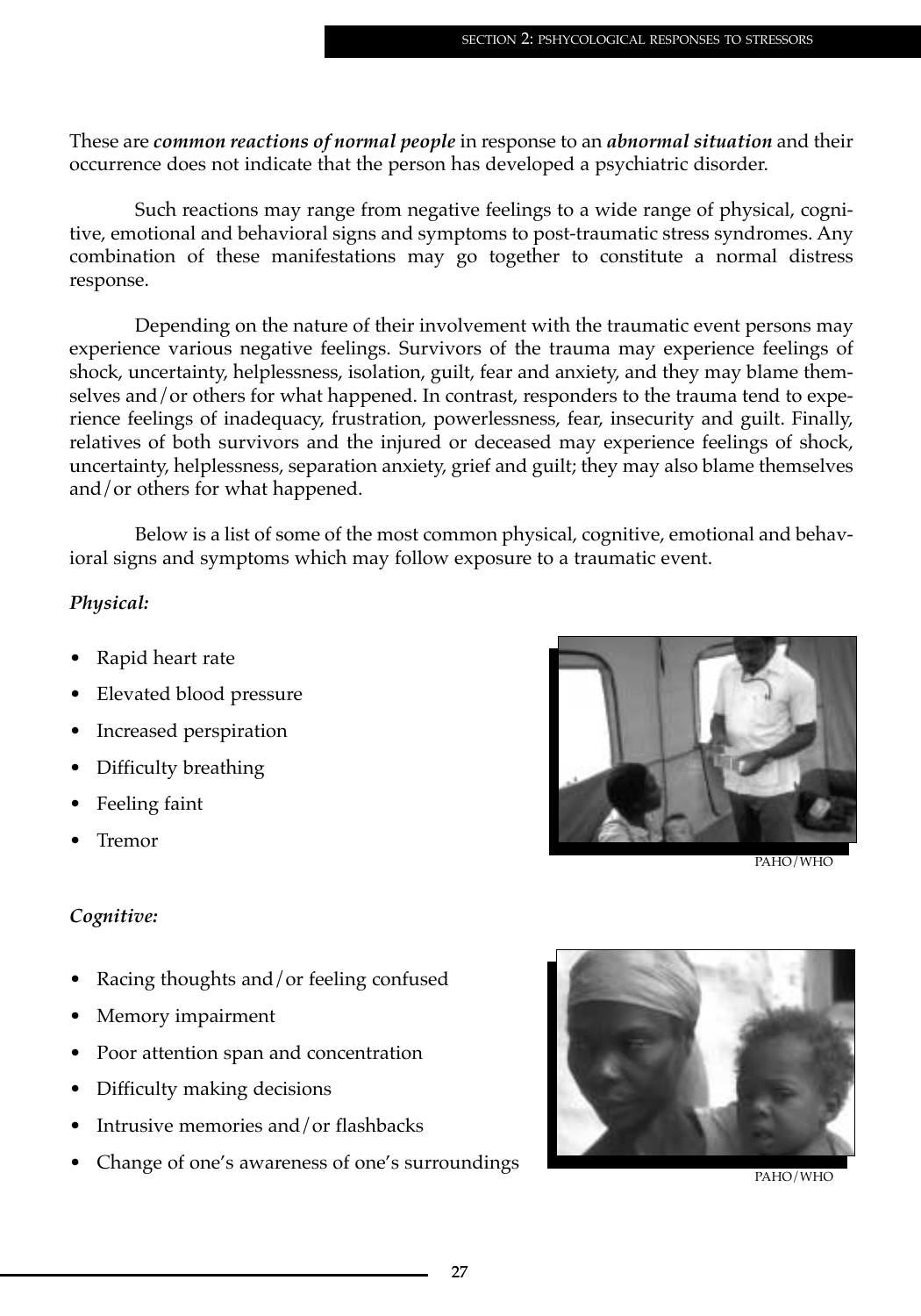#### *Emotional:*

- Feeling overwhelmed and/or detached
- Hopelessness and/or helplessness
- Fear and/or avoidance of similar situations
- **Irritability**
- Anger and/or hostility
- Grief
- Questioning of one's religious values

#### *Behavioral:*

- Hyperarousal
- Social withdrawal
- Sleep disturbances
- Change in eating habits
- Loss of interest in previously pleasurable activities
- Substance use
- Absent-mindedness and being prone to accidents

Finally, exposure to a traumatic stressor may result in post-traumatic stress syndromes which are characterized by three clusters of signs and symptoms and which do not meet the diagnostic criteria for a diagnosis of post-traumatic stress disorder (PTSD). Below is a list of the three clusters of signs and symptoms.

#### *Re-experiencing:*

- Recurrent, intrusive and distressing recollections of the event
- Recurrent and distressing dreams about the event
- A sense of reliving the experience
- Illusions
- Hallucinations

PAHO/WHO



PAHO/WHO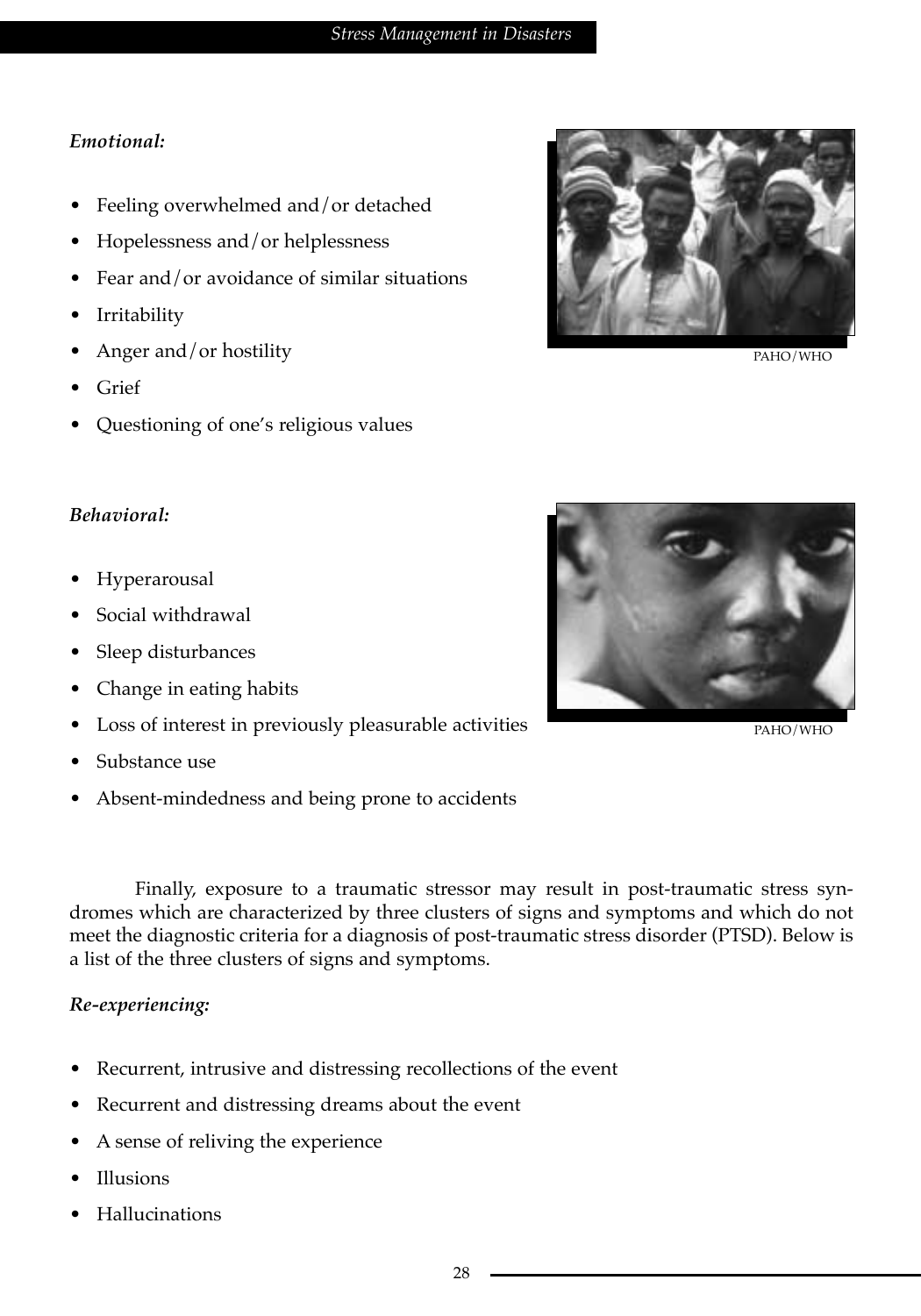- Dissociative flashback episodes
- Intense physiological and psychological distress on exposure to internal or external cues that symbolize or resemble the traumatic event in any way

#### *Hyperarousal:*

- Restlessness
- Difficulty falling or staying asleep
- Irritability or outbursts of anger
- Racing thoughts
- Inability to concentrate
- Hypervigilence
- Exaggerated startle response



PAHO/WHO

#### *Avoidance:*

- Avoidance of thoughts, feelings or conversations associated with the trauma
- Avoidance of activities, places or people that arouse recollections of the trauma
- Inability to recall an important aspect of the trauma
- Markedly diminished interest or participation in significant activities
- Feelings of detachment or estrangement from others–social withdrawal
- Restricted range of feelings–numbing
- Sense of a foreshortened future

If unmanaged, approximately 22% of persons who experience critical incident stress will still be symptomatic for 6 - 12 months after the event and approximately 4% will be at risk for developing post-traumatic stress disorder (PTSD).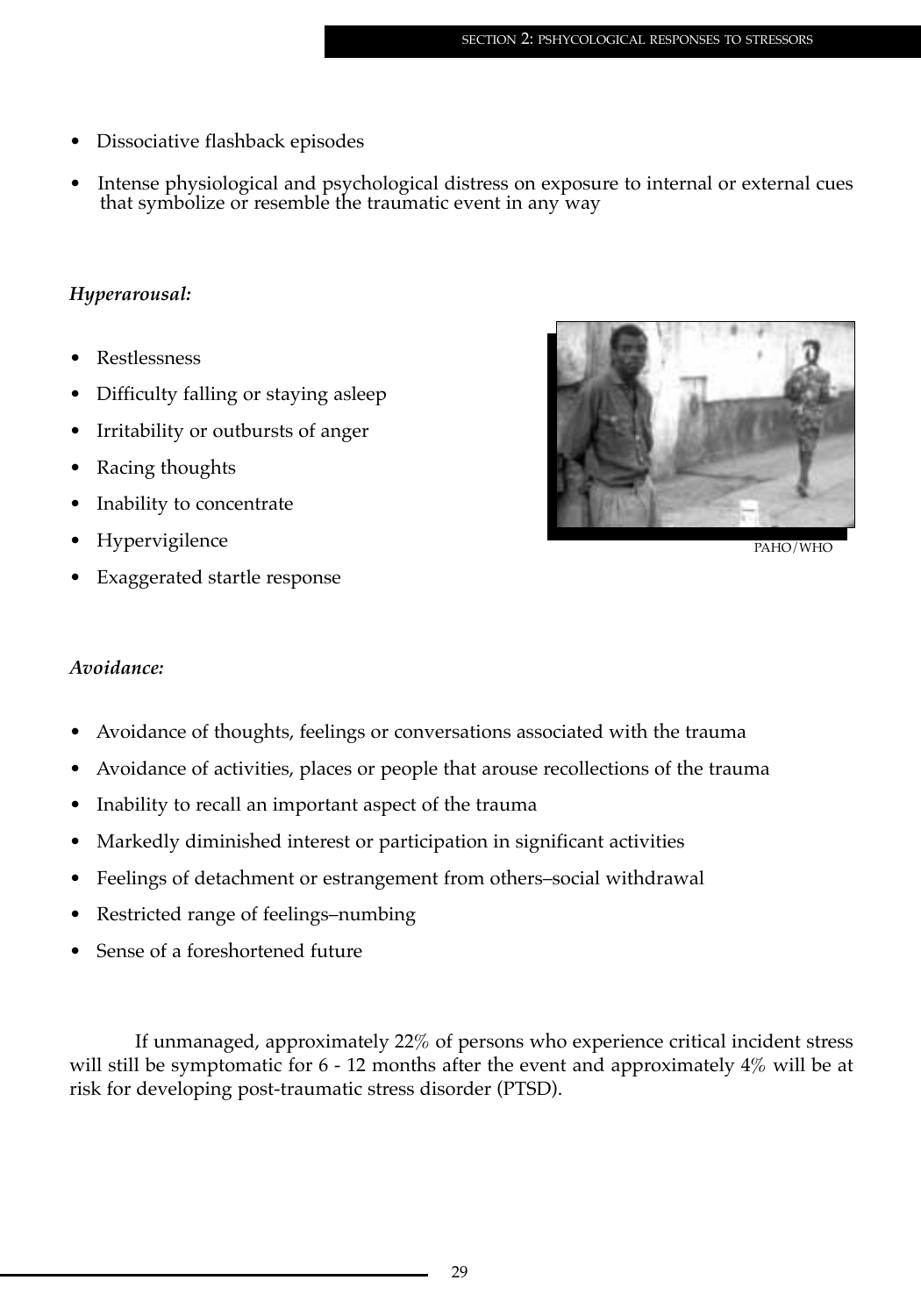#### **What are some of the possible psychological and behavioral syndromes associated with traumatic events?**

- Denial and/or indifference
- Resistance to evacuation
- Excessive substance use
- Despair and "paralysis"
- Panic
- Survival guilt
- Post-incident dependence



#### **What are some of the possible psychiatric disorders which may be associated with exposure to a traumatic event?**

- Acute stress disorder
- Post-traumatic stress disorder (PTSD)
- Generalized anxiety disorder (GAD)
- Panic disorder
- Adjustment disorders
- Major depression
- Substance-related disorders
- Brief psychotic disorder
- Somatoform disorders
- Dissociative disorders
- Personality disorders



#### **What is post-traumatic stress disorder (PTSD)?**

PTSD is a formally recognized psychiatric disorder which may result from exposure to a traumatic event, where a traumatic event is any event which would be markedly distressing to almost anyone and which often produces intense fear, terror or helplessness (American Psychiatric Association, 1994). *However, recent research in this field has placed greater emphasis on a person's subjective response to the trauma than on the severity of the trauma itself.*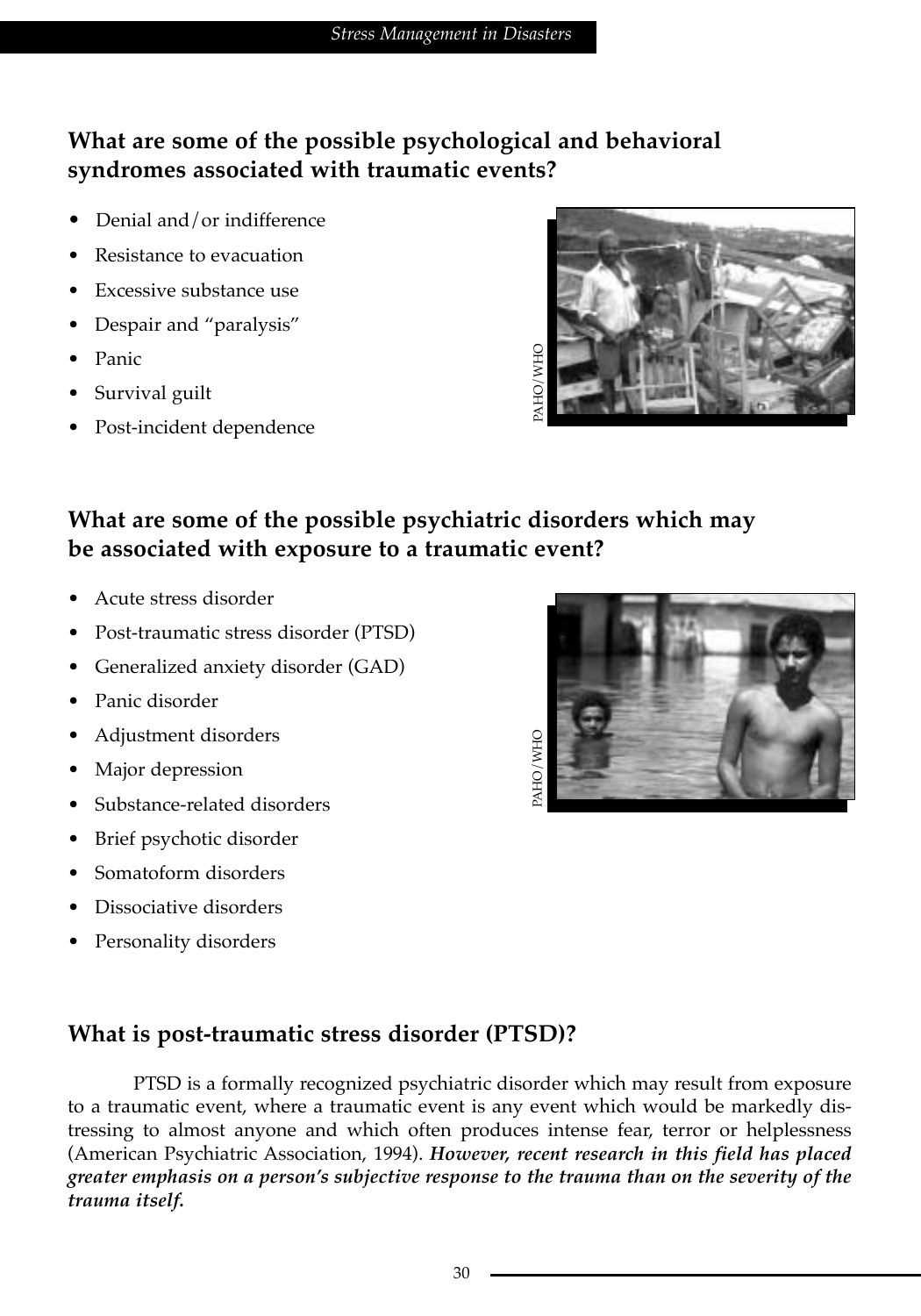The lifetime prevalence of PTSD is  $1\%$ -3% in the general population,  $15\%$ -20% in emergency response personnel and 26%-30% in Vietnam War Veterans.

Despite these high figures, it is still believed that the prevalence of PTSD is significantly under-reported. With respect to emergency response personnel it is even further under-reported for the following reasons:

- 1. The destruction of the personal illusion of invulnerability,
- 2. The fear of alienation by peers, and
- 3. The fear that concerns will be raised about the possibility of a previously undiagnosed or undisclosed weakness.

J.L. Herman (1992) has described a variant of PTSD referred to as *"Complex" PTSD* which may result from chronic traumatization or repeated bouts of acute traumatization.

PTSD is characterized by impaired functioning and three clusters of symptoms that follow a psychologically distressing event which is considered outside of the range of ordinary human experience:

- 1. Re-experiencing,
- 2. Hyperarousal, and
- 3. Avoidance.

## **What factors increase one's vulnerability to developing post-traumatic stress disorder?**

- 1. Exposure to severe injury or abuse;
- 2. Associated feelings of intense fear, horror or helplessness;
- 3. Socioeconomic background;
- 4. Background levels of stress;
- 5. Genetic constitutional vulnerability;
- 6. Dysfunctional personality traits, cognitions or behaviors;
- 7. Perception of an external locus of control;
- 8. A history of childhood trauma;
- 9. Inadequate social support or family dysfunction;
- 10. Associated fatigue, starvation, dehydration or extremes of temperature;
- 11. Exposure to various substances, e.g., recent excessive alcohol use;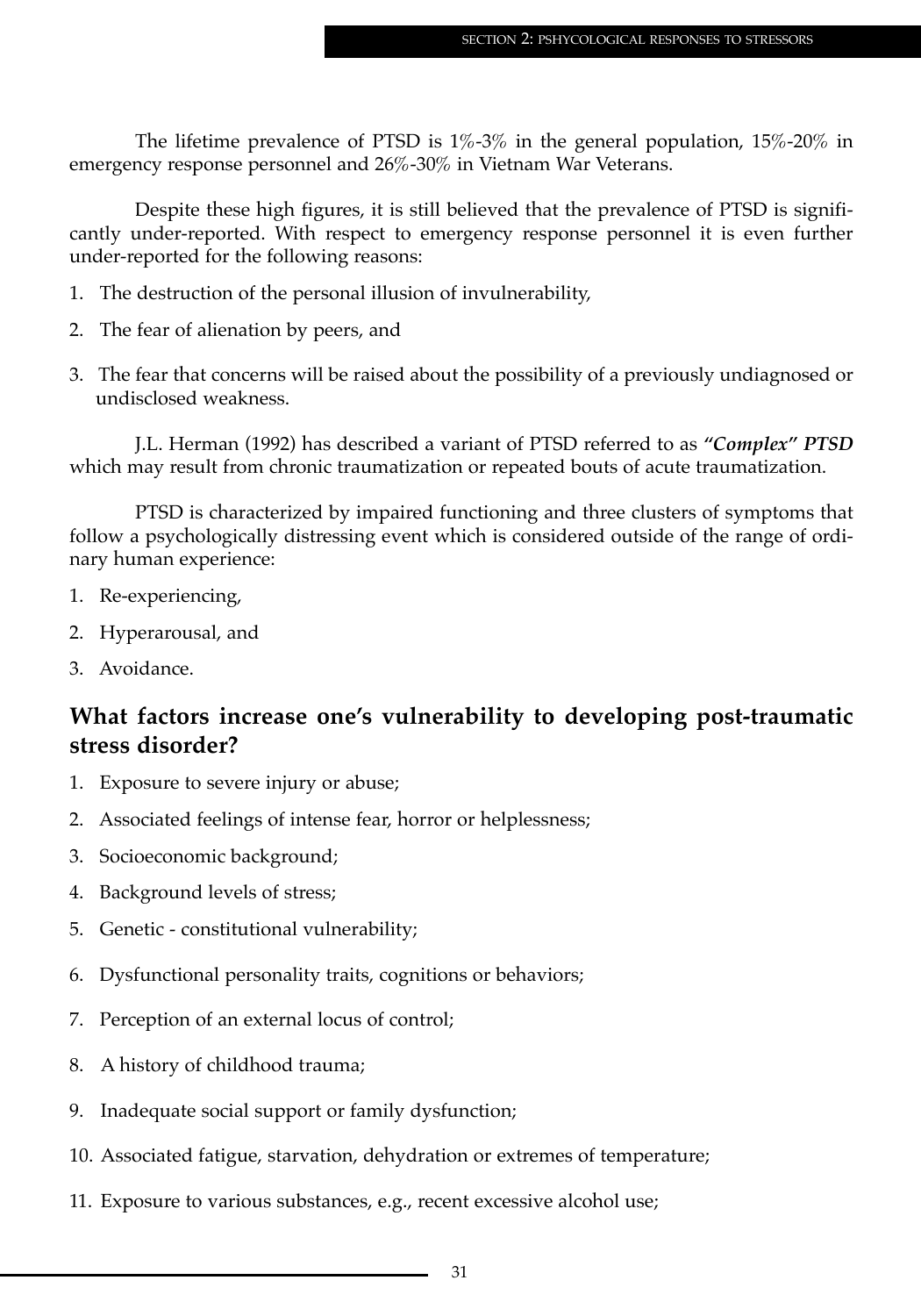- 12. Associated feelings of severe guilt or shame;
- 13. Associated feelings of inadequacy, betrayal or spiritual conflict.

## **What is the risk of emergency response personnel developing post-traumatic stress syndromes?**

Emergency response professionals (emergency response personnel, public safety personnel, nurses, doctors and disaster workers) are at a higher than normal risk for developing post-traumatic stress syndromes because they routinely find themselves working in very traumatic situations. Although the majority of emergency response workers because of their training, experience and mental preparation usually respond to traumatic situations without emotional reactions, various studies have estimated their life-time prevalence of developing post-traumatic stress disorder (PTSD) at 15%-20%.

It is generally accepted that the psychological well-being of emergency response personnel dealing with an emergency greatly affects its overall outcome, including the health of the primary victims of the trauma. Clearly, the development of potentially disabling syndromes in emergency response personnel need to be prevented at all cost.

## **Apart from repeated exposure to traumatic situations, what other factors might predispose emergency responders to experience critical incident stress?**

Emergency response workers tend to have personality traits that help them to do a good job, but these same traits may increase their vulnerability to stress reactions. These traits include:

- 1. High levels of internal motivation;
- 2. An action-oriented approach to challenges;
- 3. A dedication to their jobs which they view as life-long careers;
- 4. A need for stimulation and excitement;
- 5. A rescue personality with a willingness to take risks;
- 6. A need to see quick results;
- 7. A strong need to be needed;
- 8. A tendency to deny the possibility of being affected emotionally by traumatic incidents;
- 9. Reluctance to accept change;
- 10. A need to be in control and to do a perfect job.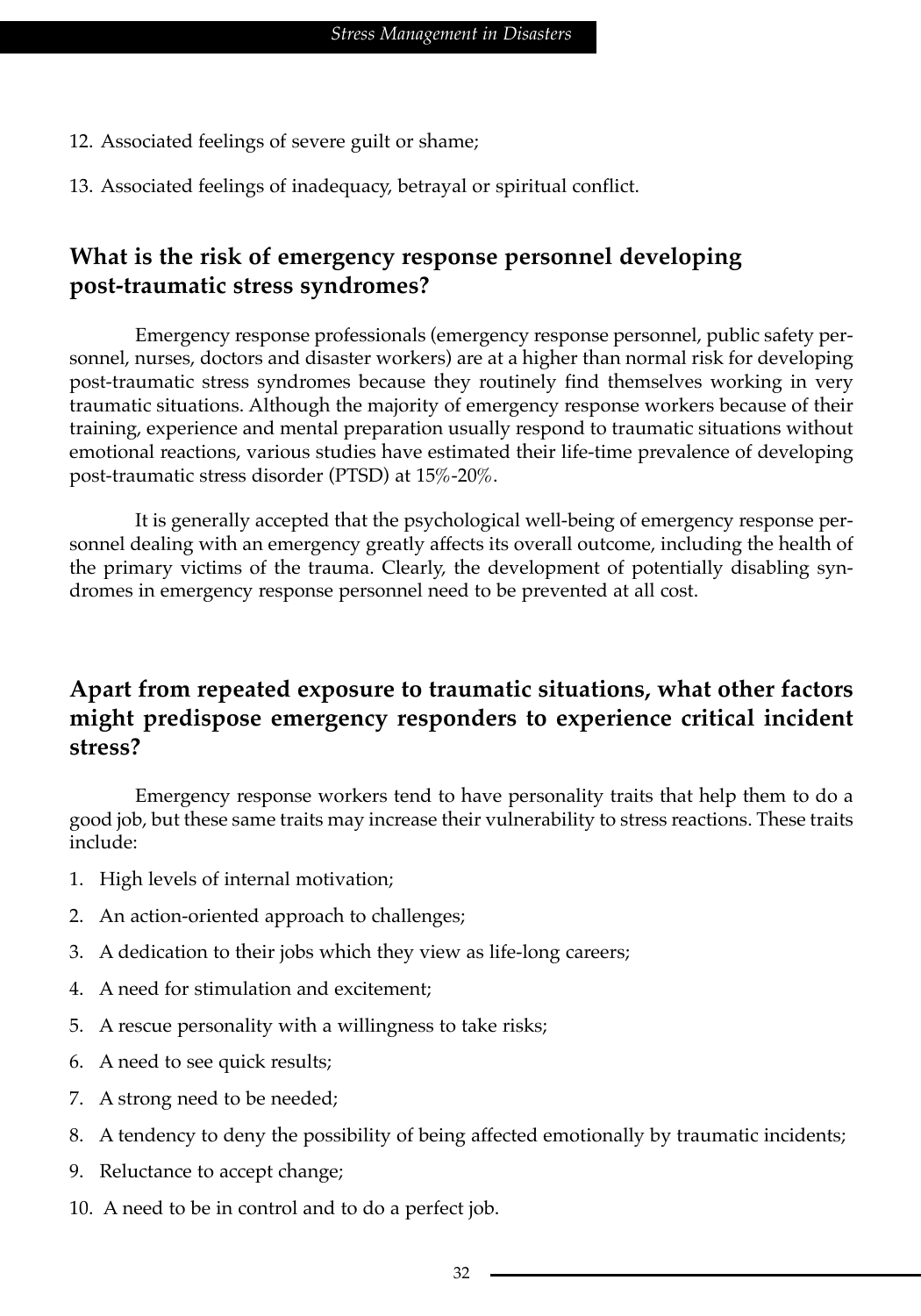It must also be noted that organizational stressors can raise the job-related stress levels of emergency response personnel which would in turn increase their susceptibility to critical incident stress reactions. Below is a list of possible organizational stressors:

- 1. Inappropriate reward for the job done;
- 2. Unreasonable demands;
- 3. Lack of opportunity for participation in the decision-making process;
- 4. Problems with feedback;
- 5. Too much uncertainty;
- 6. Poor organizational style;
- 7. An unsupportive or threatening work environment;
- 8. Poor staff relations;
- 9. Lack of opportunity for self-actualization and career development.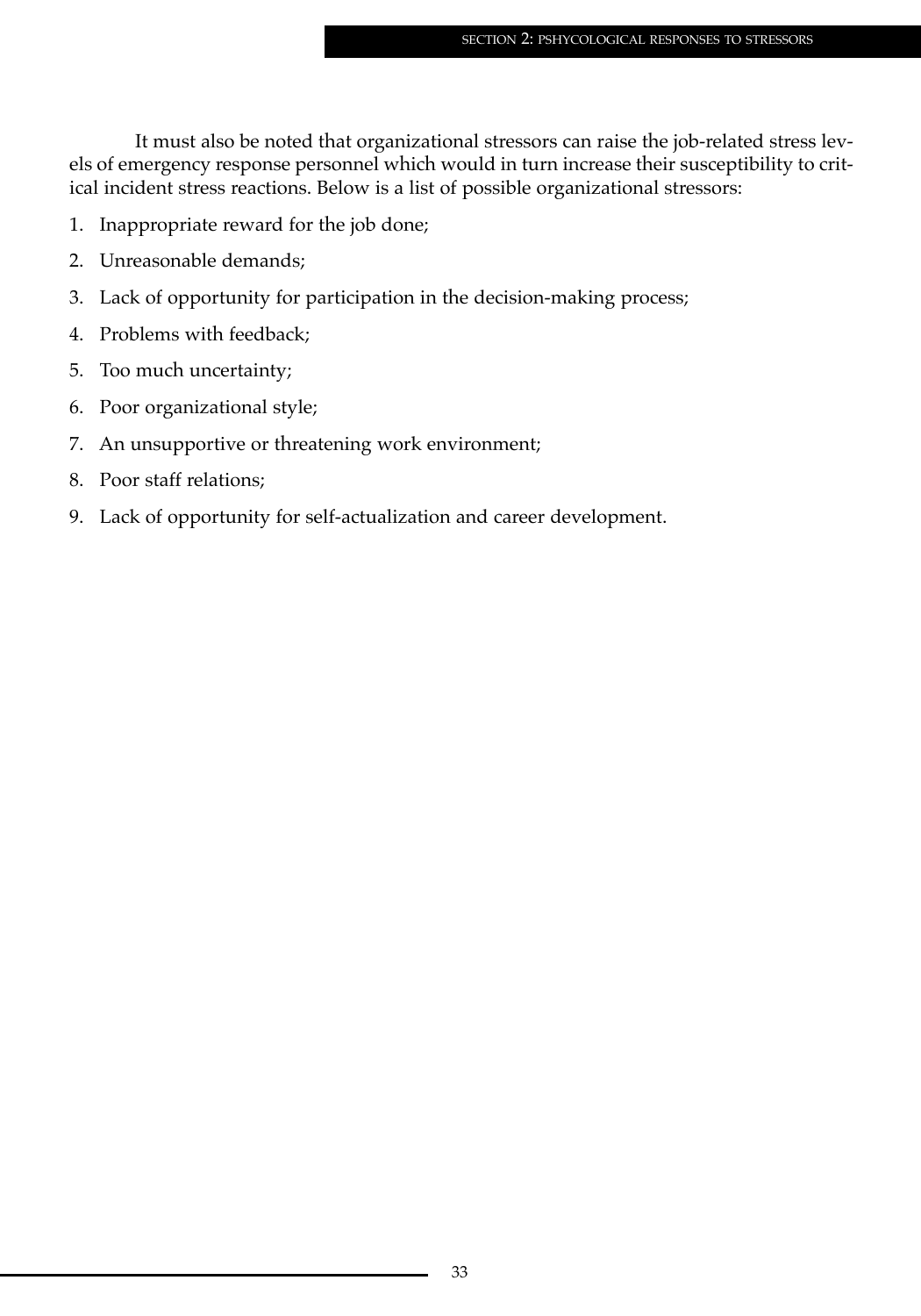The following account is fictional, but is an illustration of a situation in which organizational stressors exist and put staff performance at risk.

*The Quality Assurance Committee of the Hopetown General Hospital called an urgent meeting with the Chief of the Medical Staff, the Matron and all medical and nursing staff attached to the Accident and Emergency Department of the hospital.*

*The Committee was very concerned that despite there having been no increase in the number or change in the spectrum of cases being handled by the Department, the number of acutely ill persons dying in the Department, the number of complaints from users of the Department and the number of medico-legal settlements related to the Department had increased steadily over the past year, with an all time high last month.*



*The problem seemed to have started about two years before when a new style of management was implemented in the Department. Staff who attended the meeting appeared to be quite frustrated, demoralized and disillusioned. They complained about:*

- *1. Inadequate staffing of the Department;*
- *2. Frequent staff changes;*
- *3. Unreasonable working hours;*
- *4. Very poor staff relations;*
- *5. Unhealthy competitiveness among staff at all levels;*
- *6. A very dictatorial and ill-defined management hierarchy;*
- *7. Over-emphasis of the status quo;*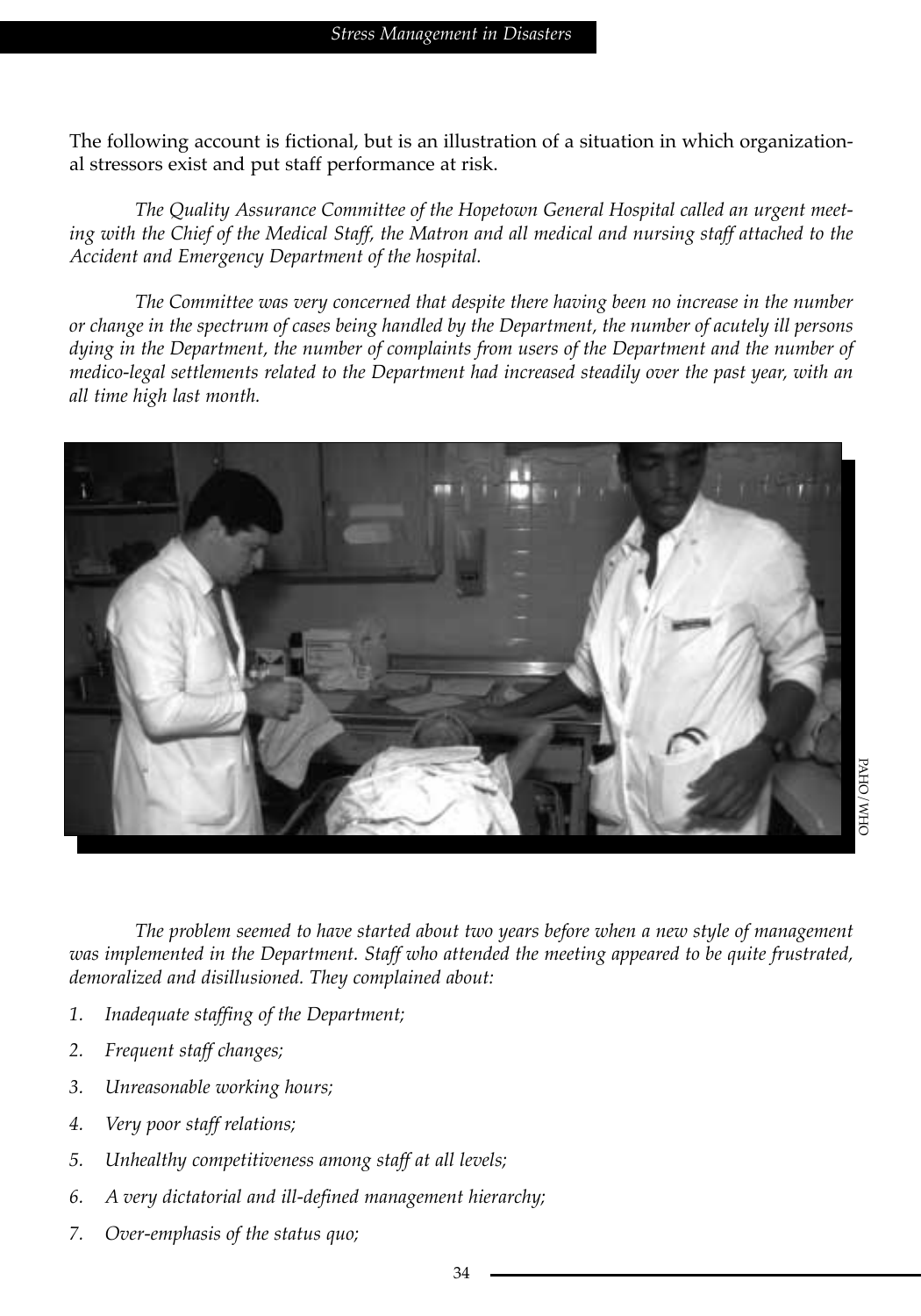- *8. Lack of opportunity for staff to participate in the decision-making process;*
- *9. Feedback only about poor performance;*
- *10. Gross insensitivity of senior management;*
- *11. Clear evidence of favoritism;*
- *12. Lack of accountability for all;*
- *13. Verbal abuse from the public and poor security;*
- *14. Lack of cooperation from interfacing departments.*

*At the end of the emotionally charged four hour meeting, the Chairperson of the Committee thanked staff for their frankness and expressed surprise at the majority of information that had come to light. She then pledged to have the matter thoroughly investigated during the upcoming month. In the meantime, she promised that there would be urgent recruitment of 8 doctors and 20 nurses, even if only on a part-time basis initially.*

*Before the official closure of the meeting, one young nurse who was new to the Department advised that there was also an urgent need for a comprehensive stress management program to be put in place for staff in the Department.*

## **Is it possible for emergency responders to be overwhelmed by the magnitude of some traumatic events?**

Emergency responders can sometimes be so overwhelmed by the nature and/or magnitude of a traumatic event and by the conditions under which they have to function that their performance is significantly impaired. If this does happen, the affected person must be allowed to withdraw from the scene.

It must be understood by everyone that if an emergency responder feels the need to withdraw from a situation this does not mean that he/she has "copped out" or that he/she is ineffective. Instead, withdrawal should be viewed as a form of mature and responsible behavior which should be highly commended. Such an individual may still be able to function effectively in routine situations.

All emergency responders should be trained to recognize when they have become dysfunctional. If such a situation does occur the responder should report to their supervisor and withdraw from duty.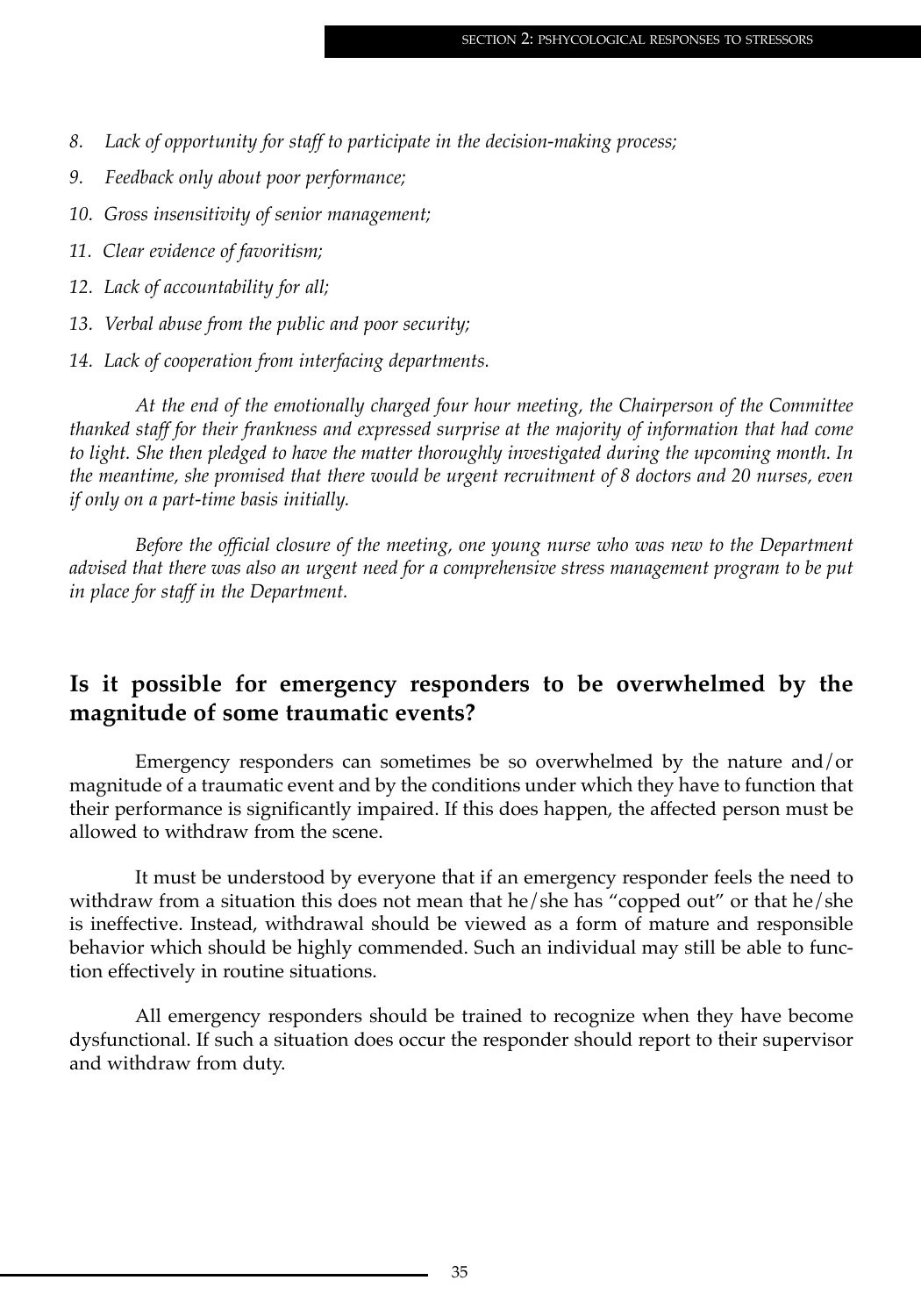## *Exercise:*

## **What impact did exposure to a recent traumatic stressor have on you?**



Try to remember the most recent traumatic event to which you were exposed within the last 24 months.

What was your involvement with that incident?

What was the date of the incident?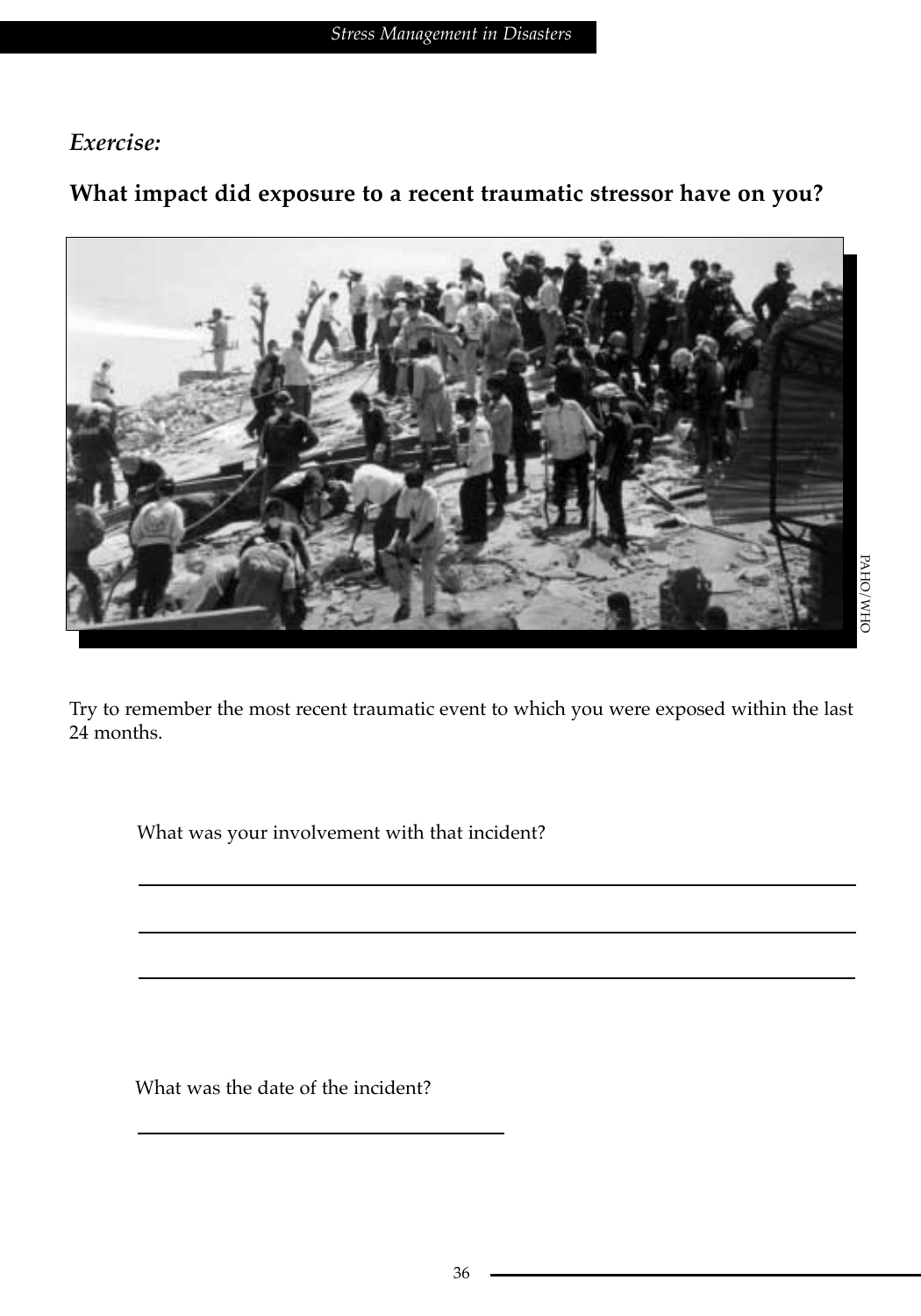*Read each symptom below carefully, then circle the answer which best describes the frequency of any of the symptoms that you may have experienced after exposure to the traumatic event. Please see Appendix 1 for an interpretation of the total score.*

|     |                                                                                                                                     | Never        |                | Sometimes | Always                  |
|-----|-------------------------------------------------------------------------------------------------------------------------------------|--------------|----------------|-----------|-------------------------|
| 1.  | Any reminder brought back feelings about the<br>experience.                                                                         | $\mathbf{1}$ |                |           | $\overline{4}$          |
| 2.  | I felt afraid of and avoided similar situations.                                                                                    | $\mathbf{1}$ | 2              | 3         | 4                       |
| 3.  | I tried not to think of and/or talk about the incident. 1                                                                           |              | $\overline{2}$ | 3         | 4                       |
| 4.  | I felt numb and detached from the incident.                                                                                         | $\mathbf{1}$ | $\overline{2}$ | 3         | 4                       |
| 5.  | Pictures of the incident kept popping into my<br>mind.                                                                              | $\mathbf{1}$ | $\overline{2}$ | 3         | 4                       |
| 6.  | I would try to deny that the incident did really<br>happen.                                                                         | $\mathbf{1}$ | 2              | 3         | 4                       |
| 7.  | I would dream about the incident.                                                                                                   | $\mathbf{1}$ | 2              | 3         | 4                       |
| 8.  | I would think about the incident even when<br>I didn't want to.                                                                     | $\mathbf{1}$ | $\overline{2}$ | 3         | 4                       |
| 9.  | I would get very strong feelings about the incident.                                                                                | $\mathbf{1}$ | 2              | 3         | $\overline{4}$          |
| 10. | I would find it difficult to fall asleep because of<br>pictures or thoughts about the incident that would<br>keep entering my mind. | $\mathbf{1}$ | $\overline{2}$ | 3         | 4                       |
| 11. | I would try very hard not to get upset when I<br>remembered or thought about the incident.                                          | $\mathbf{1}$ | 2              | 3         | 4                       |
| 12. | I became irritable and hostile for no good reason.                                                                                  | 1            | $\overline{2}$ | 3         | 4                       |
| 13. | I lost interest in my job and in previously<br>pleasurable activities.                                                              | 1            | $\overline{2}$ | 3         | $\overline{4}$          |
| 14. | I started using substances, e.g., nicotine, caffeine,<br>sedatives, hypnotics, cannabis, cocaine, etc.                              | $\mathbf{1}$ | $\overline{2}$ | 3         | $\overline{4}$          |
| 15. | My eating habits changed.                                                                                                           | $\mathbf{1}$ | $\overline{2}$ | 3         | $\overline{\mathbf{4}}$ |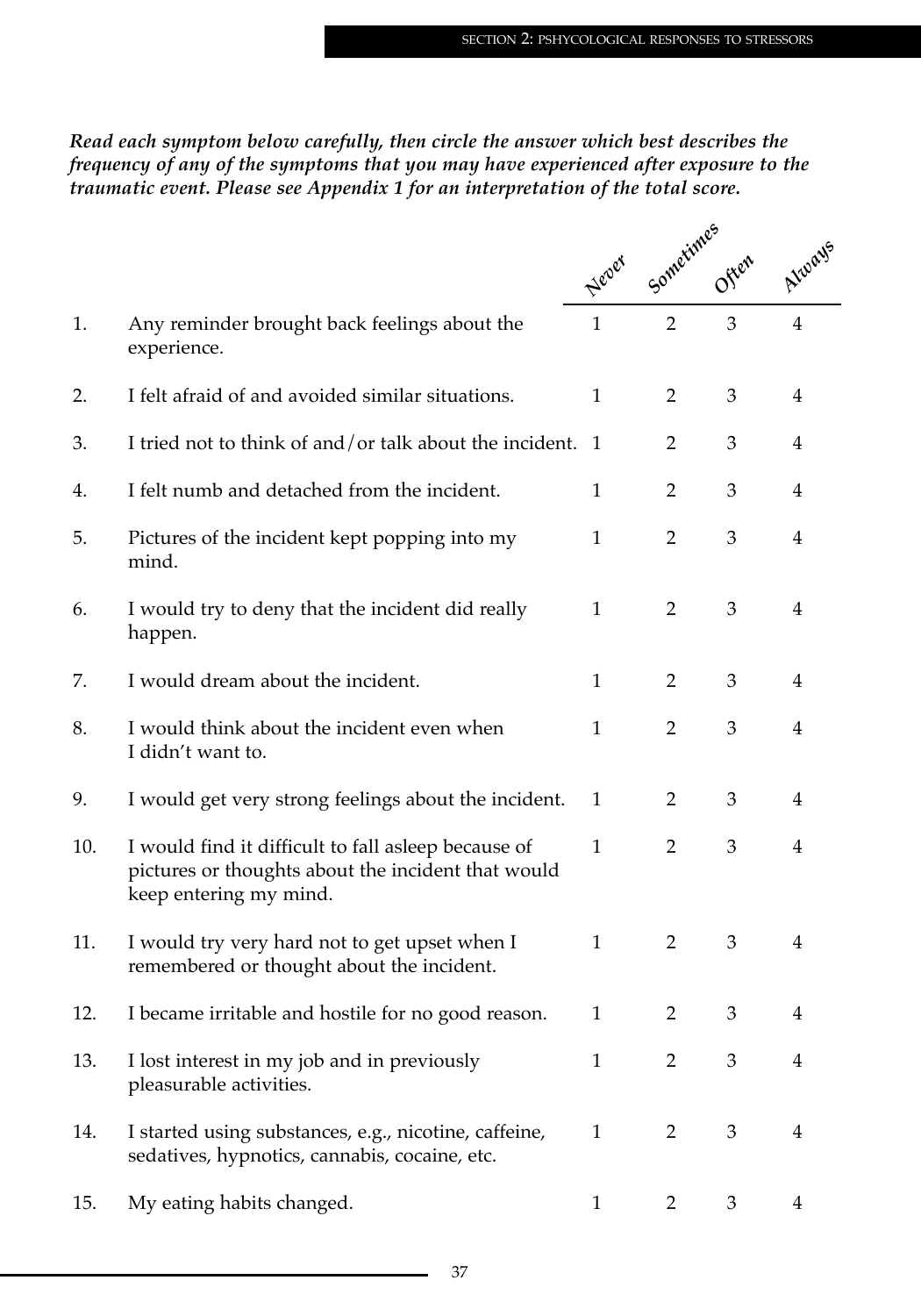## *Stress Management in Disasters*

| 16. | I became socially withdrawn and found it difficult<br>to relate to other people. | $\mathbf{1}$ | 2              | 3 | 4              |
|-----|----------------------------------------------------------------------------------|--------------|----------------|---|----------------|
| 17. | I felt overwhelmed and helpless with no sense of a<br>future.                    | $\mathbf{1}$ | 2              | 3 | 4              |
| 18. | I had difficulty concentrating and/or making<br>decisions.                       | $\mathbf{1}$ | 2              | 3 | 4              |
| 19. | My thoughts would race and/or I felt confused.                                   | $\mathbf{1}$ | 2              | 3 | 4              |
| 20. | I felt guilty and/or started to question my religious<br>values.                 | $\mathbf{1}$ | $\overline{2}$ | 3 | $\overline{4}$ |
| 21. | I experienced memory impairment and/or became<br>accident prone.                 | 1            | 2              | 3 | 4              |
| 22. | I became preoccupied with possible unknown<br>threats.                           | $\mathbf{1}$ | 2              | 3 | $\overline{4}$ |
| 23. | I felt anxious.                                                                  | $\mathbf{1}$ | 2              | 3 | $\overline{4}$ |
| 24. | I felt "moody" and/or depressed.                                                 | $\mathbf{1}$ | $\overline{2}$ | 3 | $\overline{4}$ |
| 25. | I experienced a number of unexplained physical<br>complaints.                    | $\mathbf{1}$ | $\overline{2}$ | 3 | $\overline{4}$ |

**Total Score:**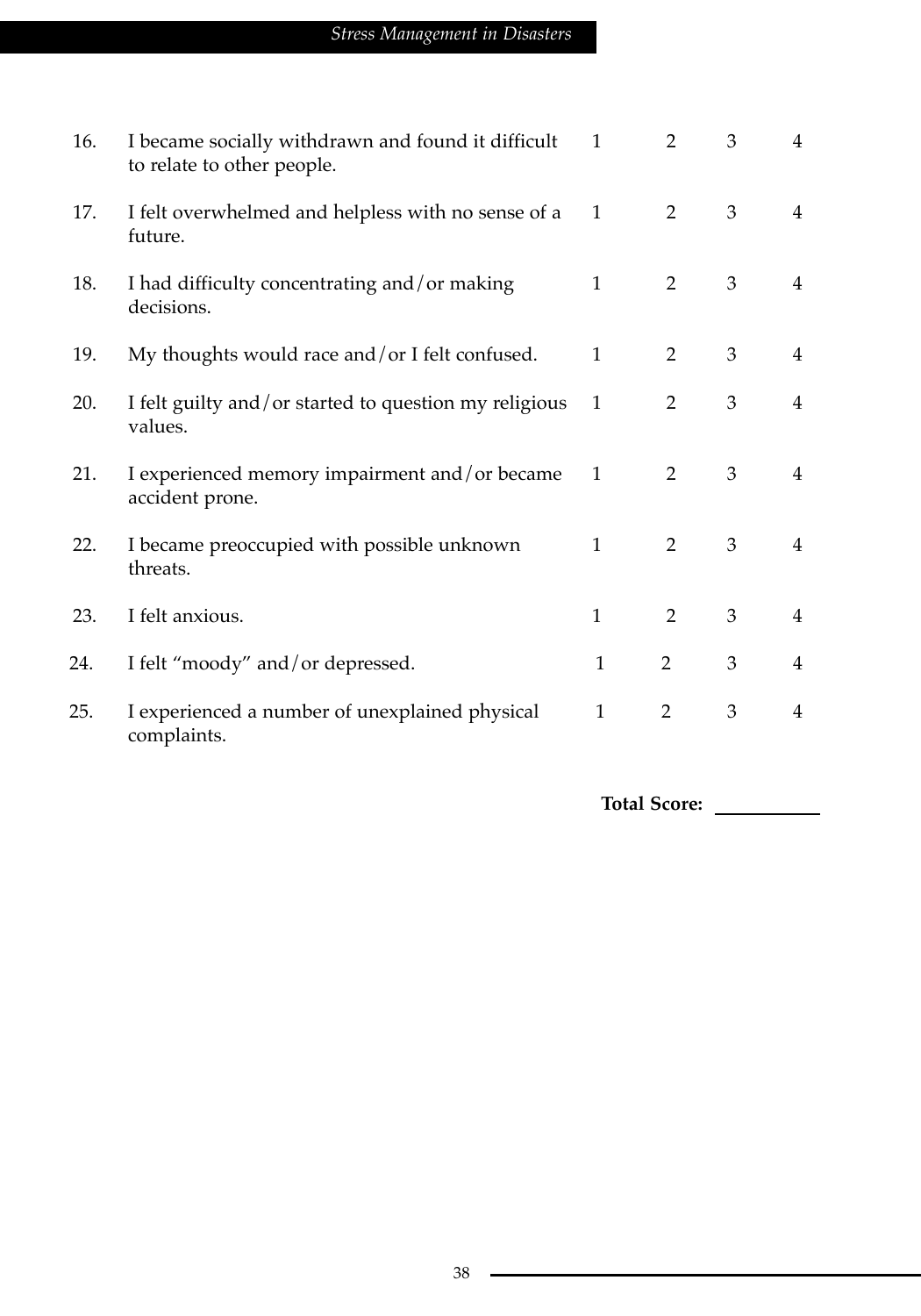## *Exercise:*

## **As a service provider, what is your level of work-related stress?**

*Read each statement below carefully, then circle the best answer to each question as it relates to the preceding 12 months of your life and find the total score. Please see Appendix 1 for an interpretation of the total score. Note carefully that tests like these serve only to alert us that there may be a problem.*

|     |                                                                       | Never        |                | Sometimes Offen | Always         |
|-----|-----------------------------------------------------------------------|--------------|----------------|-----------------|----------------|
| 1.  | I feel that too much is expected of me.                               | $\mathbf{1}$ | $\overline{2}$ | 3               | $\overline{4}$ |
| 2.  | Just thinking about going to work makes<br>me feel angry.             | $\mathbf{1}$ | $\overline{2}$ | 3               | $\overline{4}$ |
| 3.  | I view the persons whom I have to serve<br>as objects.                | $\mathbf{1}$ | $\overline{2}$ | 3               | $\overline{4}$ |
| 4.  | I feel as if my job is "eating away my flesh".                        | $\mathbf{1}$ | $\overline{2}$ | 3               | $\overline{4}$ |
| 5.  | I feel overwhelmed and helpless.                                      | $\mathbf{1}$ | $\overline{2}$ | 3               | $\overline{4}$ |
| 6.  | I have become isolated at work.                                       | $\mathbf{1}$ | $\overline{2}$ | 3               | $\overline{4}$ |
| 7.  | I feel frustrated with my job.                                        | $\mathbf{1}$ | $\overline{2}$ | 3               | $\overline{4}$ |
| 8.  | I find it difficult to concentrate at work.                           | $\mathbf{1}$ | $\overline{2}$ | 3               | $\overline{4}$ |
| 9.  | I use coffee, tobacco, alcohol and/or other drugs<br>to try and cope. | $\mathbf{1}$ | $\overline{2}$ | 3               | $\overline{4}$ |
| 10. | My work no longer brings me satisfaction.                             | $\mathbf{1}$ | $\overline{2}$ | 3               | $\overline{4}$ |
| 11. | I am unable to empathize with others.                                 | $\mathbf{1}$ | $\overline{2}$ | 3               | $\overline{4}$ |
| 12. | I no longer care about the quality of my work.                        | $\mathbf{1}$ | $\overline{2}$ | 3               | $\overline{4}$ |
| 13. | My job leaves me feeling emotionally exhausted.                       | $\mathbf{1}$ | $\overline{2}$ | 3               | 4              |
| 14. | I am unable to provide a personalized service.                        | $\mathbf{1}$ | $\overline{2}$ | 3               | 4              |
| 15. | I find it difficult to make decisions at work.                        | $\mathbf{1}$ | $\overline{2}$ | 3               | 4              |
| 16. | My work attendance is poor.                                           | $\mathbf{1}$ | $\overline{2}$ | 3               | 4              |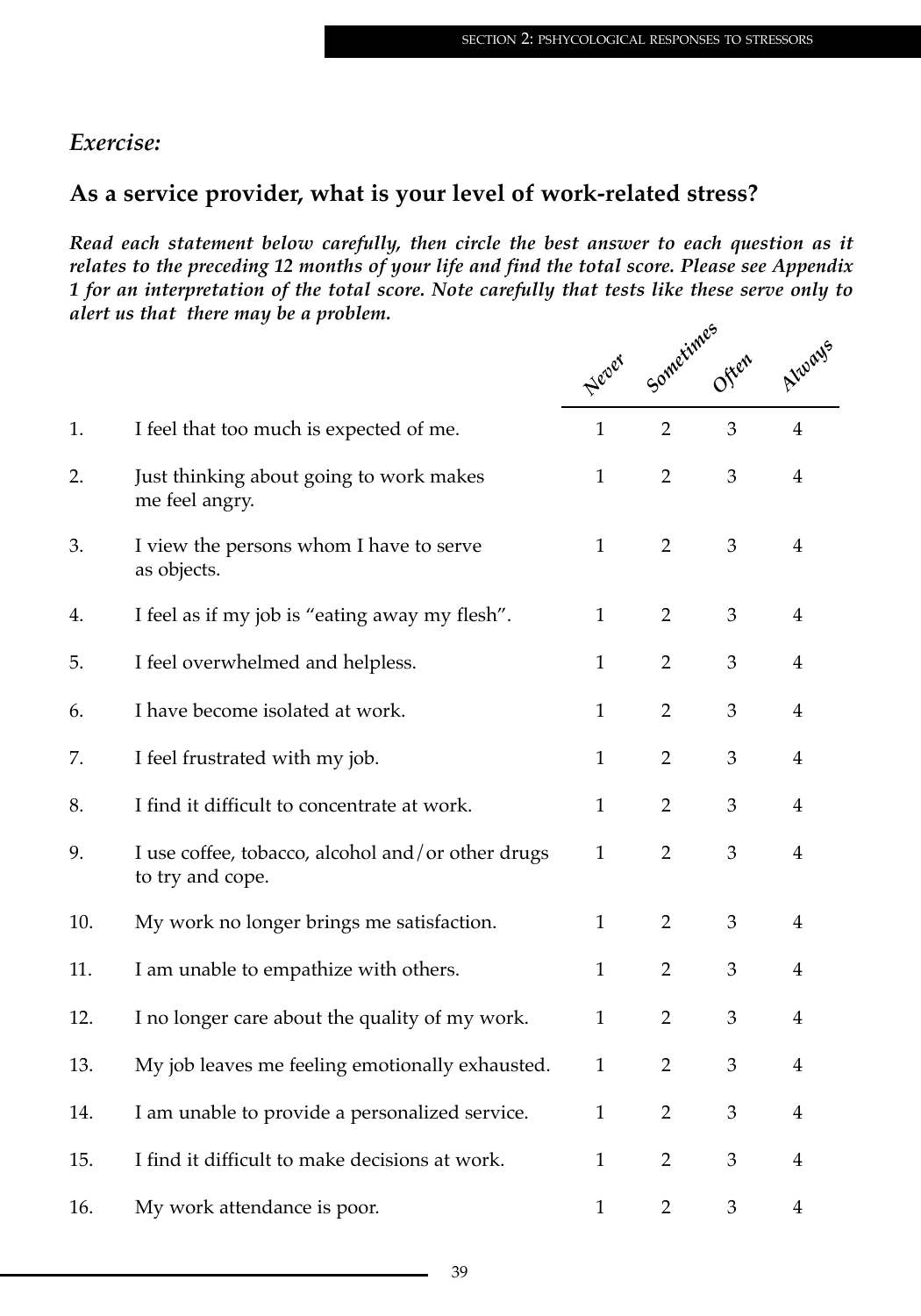| 17. | I feel the need to resign my job.                                  | 1            | $\overline{2}$ | 3 | 4              |
|-----|--------------------------------------------------------------------|--------------|----------------|---|----------------|
| 18. | I have become irritable and confrontational<br>on the job.         | $\mathbf{1}$ | $\overline{2}$ | 3 | $\overline{4}$ |
| 19. | I dislike my job but I work because I need the<br>money.           | $\mathbf{1}$ | 2              | 3 | 4              |
| 20. | My work performance has declined and I seldom<br>finish anything.  | $\mathbf{1}$ | $\overline{2}$ | 3 | 4              |
| 21. | My work relations with my co-workers and my<br>boss have declined. | $\mathbf{1}$ | 2              | 3 | 4              |
| 22. | I feel inadequate and/or like a failure with respect<br>to my job. | 1            | 2              | 3 | 4              |
| 23. | I get suicidal and/or homicidal ideas because<br>of my job.        | 1            | $\overline{2}$ | 3 | 4              |
| 24. | I have become disorganized on the job.                             | $\mathbf{1}$ | $\overline{2}$ | 3 | 4              |
| 25. | I have become absent-minded and accident prone<br>at work.         | 1            | $\overline{2}$ | 3 | 4              |

**Total Score:**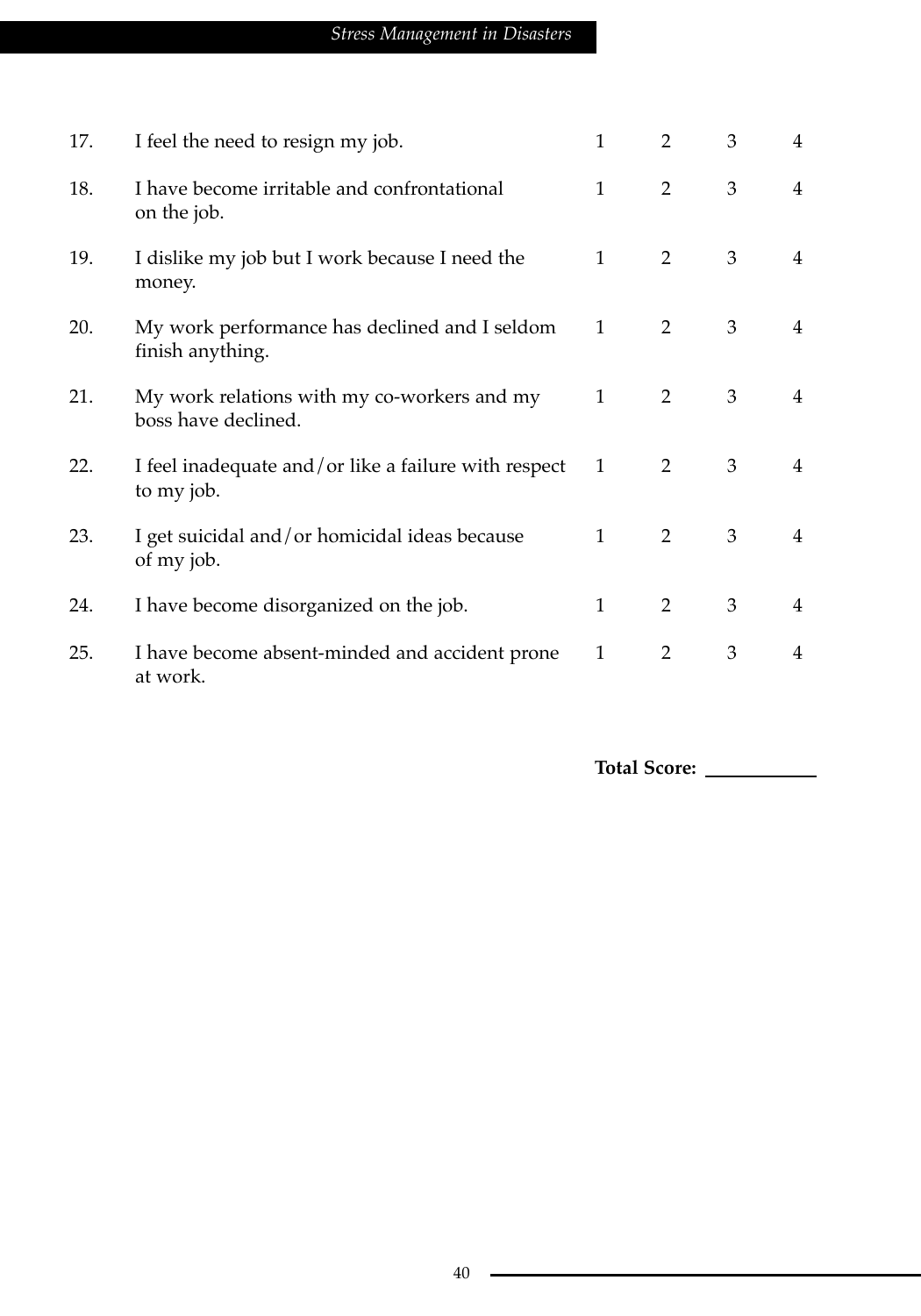## **End of Section Quiz**

#### *Please circle the correct answer.*

| 1.  | Major depression can occur after exposure to a traumatic<br>stressor.                                                                 | T | F            |
|-----|---------------------------------------------------------------------------------------------------------------------------------------|---|--------------|
| 2.  | Re-experiencing, arousal and psychosis are the three<br>basic signs and symptoms that may follow exposure to a<br>traumatic stressor. | T | $\mathbf{F}$ |
| 3.  | Emergency service personnel are usually eager to admit<br>that they may be having a distress reaction.                                | T | $\mathbf{F}$ |
| 4.  | The death of a child is not a very traumatic event.                                                                                   | T | F            |
| 5.  | A feeling of confusion may result after exposure to a<br>traumatic stressor.                                                          | T | $\mathbf{F}$ |
| 6.  | Exposure to traumatic stressors can produce very intense<br>arousal.                                                                  | T | $\mathbf{F}$ |
| 7.  | PTSD is a formally recognized psychiatric disorder.                                                                                   | T | F            |
| 8.  | The intensity and duration of the stress reaction after<br>exposure to a traumatic stressor can be minimized.                         | T | $F_{\rm}$    |
| 9.  | Memory impairment may follow exposure to a disaster<br>situation.                                                                     | T | $\mathbf{F}$ |
| 10. | The incidence of PTSD is believed to be significantly<br>over-reported.                                                               | T | $\mathbf F$  |

*Note:* Answers to questions are on page 128.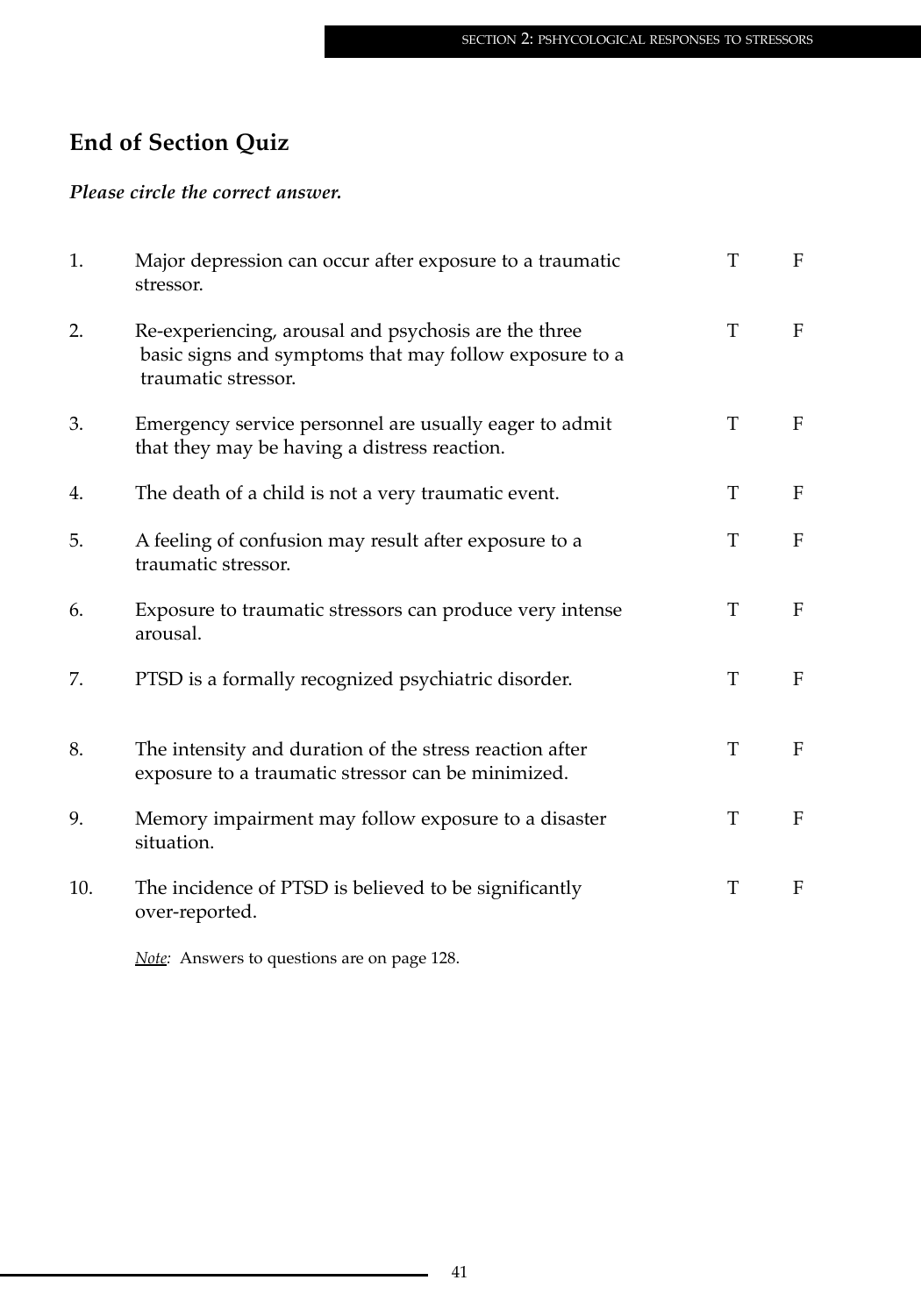| Stress Management in Disasters |                                                                                                                        |             |   |               |  |  |  |
|--------------------------------|------------------------------------------------------------------------------------------------------------------------|-------------|---|---------------|--|--|--|
|                                |                                                                                                                        |             |   |               |  |  |  |
|                                |                                                                                                                        |             |   |               |  |  |  |
| N                              | $\overline{O}$                                                                                                         | $\mathbf T$ | E | ${\mathsf S}$ |  |  |  |
|                                |                                                                                                                        |             |   |               |  |  |  |
|                                |                                                                                                                        |             |   |               |  |  |  |
|                                |                                                                                                                        |             |   |               |  |  |  |
|                                |                                                                                                                        |             |   |               |  |  |  |
|                                |                                                                                                                        |             |   |               |  |  |  |
|                                |                                                                                                                        |             |   |               |  |  |  |
|                                |                                                                                                                        |             |   |               |  |  |  |
|                                |                                                                                                                        |             |   |               |  |  |  |
|                                |                                                                                                                        |             |   |               |  |  |  |
|                                |                                                                                                                        |             |   |               |  |  |  |
|                                |                                                                                                                        |             |   |               |  |  |  |
|                                |                                                                                                                        |             |   |               |  |  |  |
|                                |                                                                                                                        |             |   |               |  |  |  |
|                                | <u> 1989 - Johann Stoff, amerikansk politiker (d. 1989)</u>                                                            |             |   |               |  |  |  |
|                                | <u> 1989 - Johann Stoff, fransk politik (d. 1989)</u>                                                                  |             |   |               |  |  |  |
|                                | <u> 1989 - Johann Stoff, fransk politik (d. 1989)</u>                                                                  |             |   |               |  |  |  |
|                                | <u> 1989 - Johann Stoff, amerikansk politiker (d. 1989)</u>                                                            |             |   |               |  |  |  |
|                                | <u> 1989 - Johann Stoff, deutscher Stoffen und der Stoffen und der Stoffen und der Stoffen und der Stoffen und der</u> |             |   |               |  |  |  |
|                                |                                                                                                                        |             |   |               |  |  |  |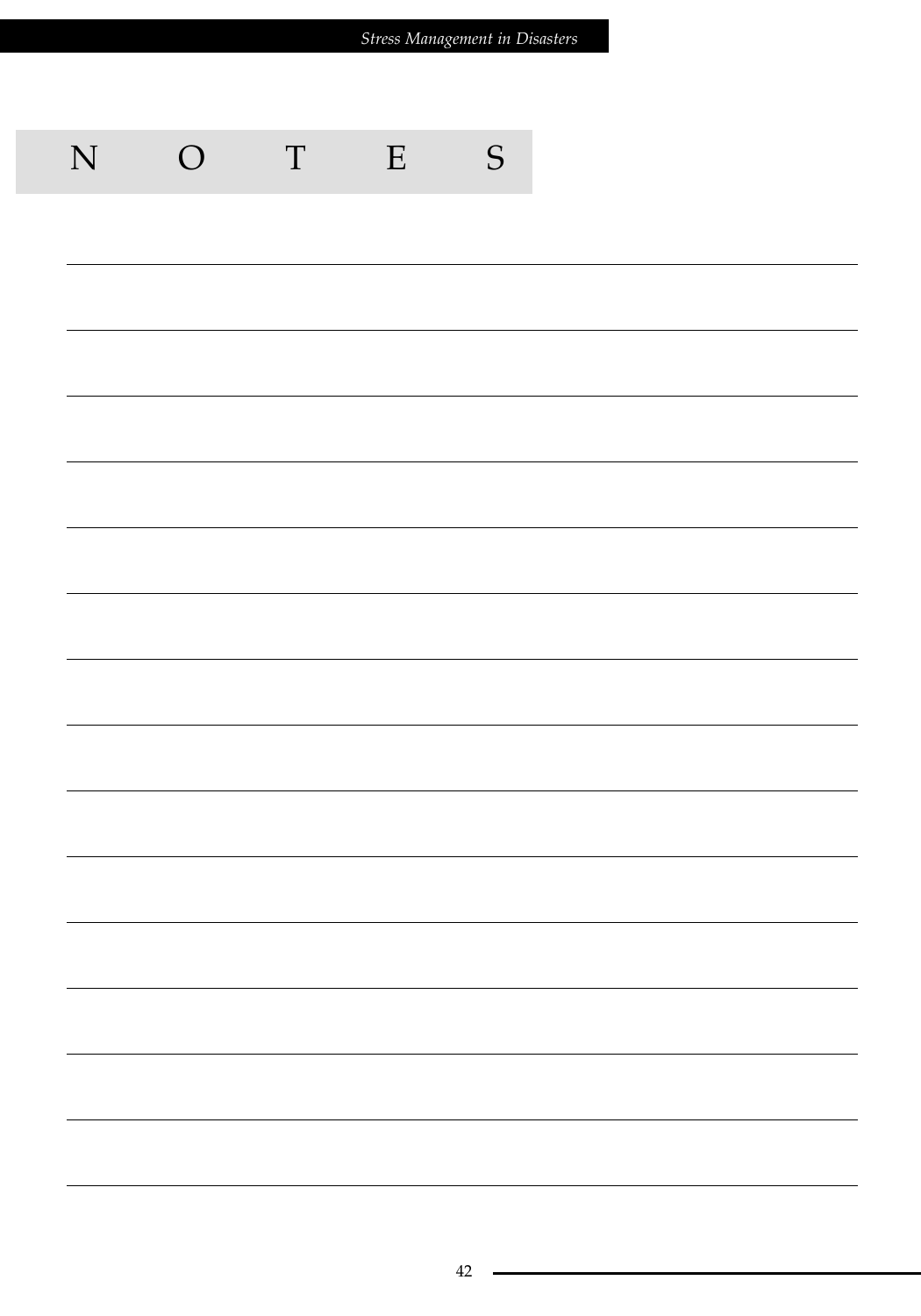## SECTION 3: AN OVERVIEW OF SMID



*Despite the fact that stress management after exposure to a traumatic event has been highlighted for some time now, some people still believe that it is either not needed or that only weak and inadequate persons need such support services. Meanwhile, many people suffer through the painful reactions which they experience in silence.*

### **What is SMID?**

Stress Management in Disasters (SMID) refers to a comprehensive, peer-driven, multicomponent stress management program that is administered on a volunteer basis. It is designed to minimize the psychological dysfunction that exposure to traumatic situations like disasters may predispose emergency response personnel.

The SMID Program is based on principles of crisis intervention and critical incident stress management and it is not intended to take the place of professional therapy. Instead, it seeks to provide persons with the knowledge and skills to better understand, recognize and manage their emotional responses to traumatic situations.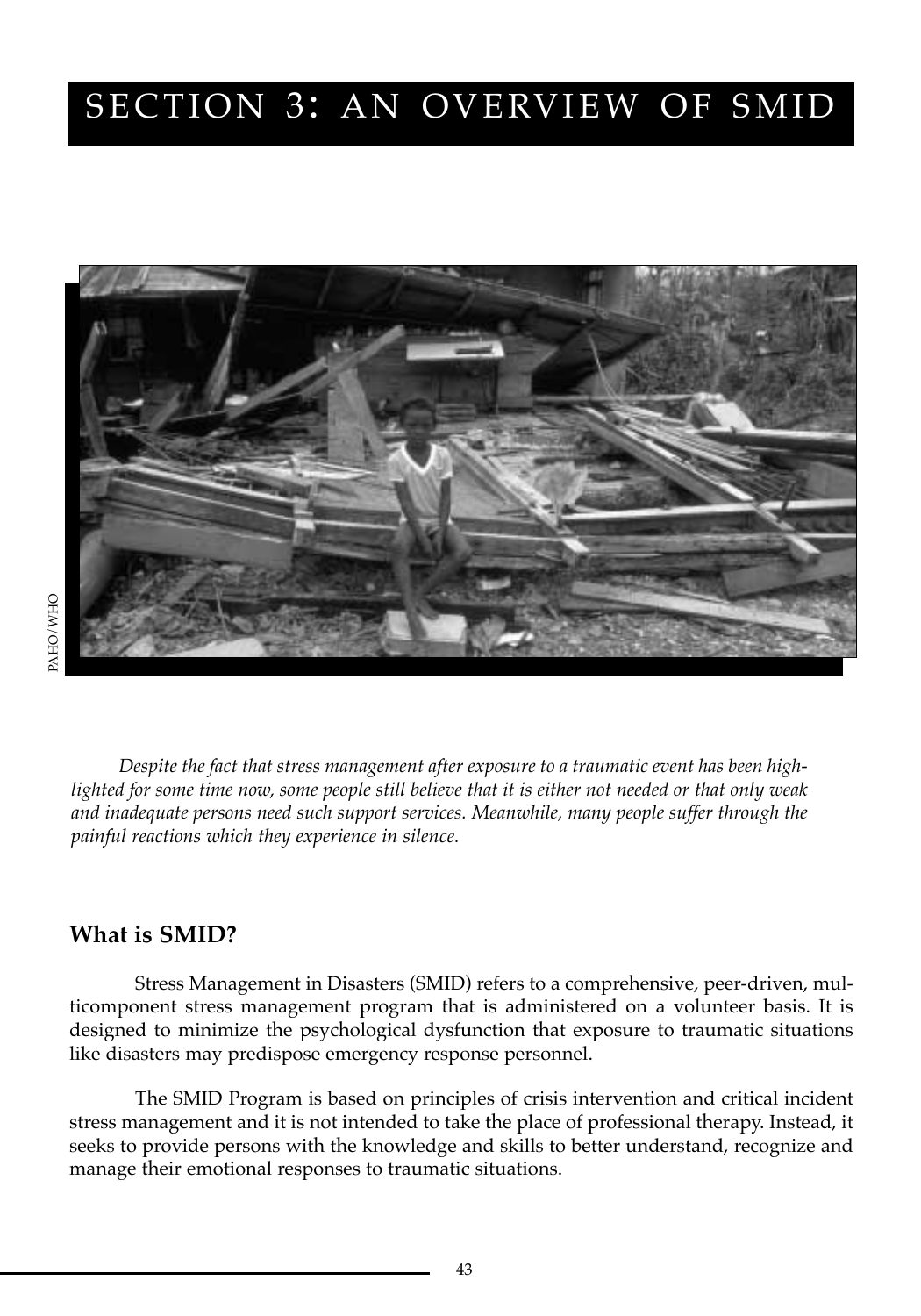While the SMID Program was developed in Caribbean countries with emergency response personnel and disaster workers as its primary target group, the principles of the program, with appropriate modification, can be readily extended for use in the broader community, including children and adolescents, to prevent and mitigate traumatic stress.

#### **What is the rationale behind the SMID Program?**

Disasters need to be viewed as longitudinal processes where different types of interventions will be needed at different phases of the disaster. After the physical damage from a disaster has been cleared, there are layers and layers of emotional devastation left behind. For this reason, you can not just treat the physical symptoms and expect the emotional ones to go away. But unfortunately, all too often instead of being proactive about managing challenging situations we tend to be reactive and suffer the consequences.

Unfamiliar disasters are more likely to be psychologically disturbing than familiar ones and those with sudden and unanticipated onset are more stressful than anticipated ones. Disasters that expose persons to life-threatening situations, major injury or death and those that have an intense impact and result in extensive damage are more likely to be associated with stress reactions. In addition, disasters that are prolonged or followed by long periods of the threat of recurrence after the initial impact may be especially stressful.

The hyperarousal that may result from exposure to traumatic stressors like disasters is thought to come about because of the dysfunction of a number of inter-related neurochemical systems in the brain, e.g., the noradrenergic system, the opiate system and the hypothalamic-pituitary-adrenal axis.

The severity of hyperarousal and its harmful effects have been found to depend on the individual's subjective response to the stressor and to how they rate their ability to deal with it. *People who generally cope successfully with stressful situations have a variety of personal attributes that minimize the levels of distress to which they are exposed. Such persons know how to approach situations for which they do not have a readily available response.* These observations have been further substantiated by recent research in the field of post-traumatic stress disorder (PTSD) which now places greater emphasis on a person's subjective response to a traumatic situation in determining their risk for developing the disorder than on the severity of the trauma itself. In addition, even though formal research in this area is lacking, it has been consistently observed that prompt interventions to minimize the intensity and the duration of the hyperarousal that follows exposure to traumatic stressors decreases the resultant neurochemical dysfunction. In other words, we do have some control over what happens to us psychologically after we have been exposed to traumatic situations.

Emergency response personnel and disaster workers are unique in that they are repeatedly exposed to very stressful situations. Even though their training prepares them to deal with such situations, the reality is that they have a higher than normal risk for developing post-traumatic stress reactions, including post-traumatic stress disorder (PTSD). It can be deduced that the repeated exposure of emergency response personnel to critical incident stress does have a potentially deleterious effect on their well-being. In addition, it has been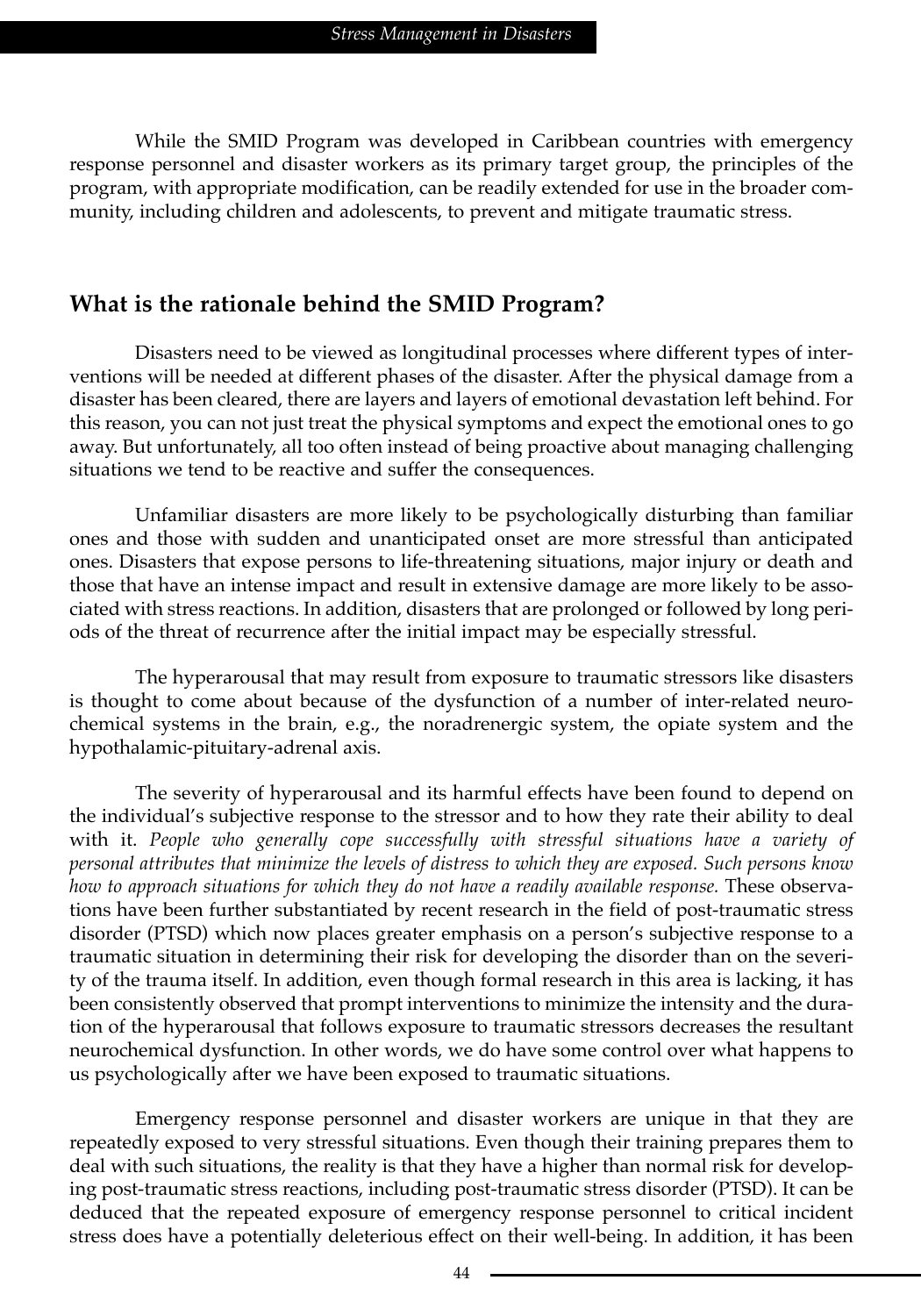found that the psychological well-being of emergency response personnel dealing with emergency situations can in turn greatly affect the overall outcome of such situations, including the prognosis of the primary victims of the trauma.

It was realizations like these that led to the development of this SMID Program. Initially developed for emergency response personnel and disaster workers in the Caribbean, this program is aimed at preserving the psychological well-being of such personnel by assisting them to prevent, mitigate or better control the stress reactions they may experience after exposure to traumatic situations. Like any other stress management program, the basic strategies to be employed are avoidance of possible stressors, minimization of the resultant stress arousal and the reduction of any such arousal which does occur. For such a program to be effective, there needs to be appropriate and on-going preparation for coping with the eventualities of traumatic situations like critical incidents and disasters.

## **What are the goals of SMID?**

- 1. To help persons to understand the possible responses that may follow exposure to a traumatic stressor;
- 2. To provide persons with the knowledge necessary to better manage stress reactions;
- 3. To promote worker health and well-being;
- 4. To prevent traumatic stress reactions; and
- 5. To accelerate recovery and restore functioning after a traumatic stress reaction.

## **How should disaster-related mental health interventions be organized?**

- Give clear and concise warnings and advice;
- Buffer the news of traumatic loss and avoid grotesque details;
- Temper the media, while emphasizing that the provision of accurate disaster-related information is vital;
- Involve critical decision-makers in the community in all disaster-related interventions;
- Before deciding on the type of mental health services to be offered, seek advice from representative groups of survivors;
- Whenever possible, make use of available local expertise to provide such services;
- Stabilize crisis situations and attend to more basic needs like food, clothing, shelter and safety before embarking on trauma therapy;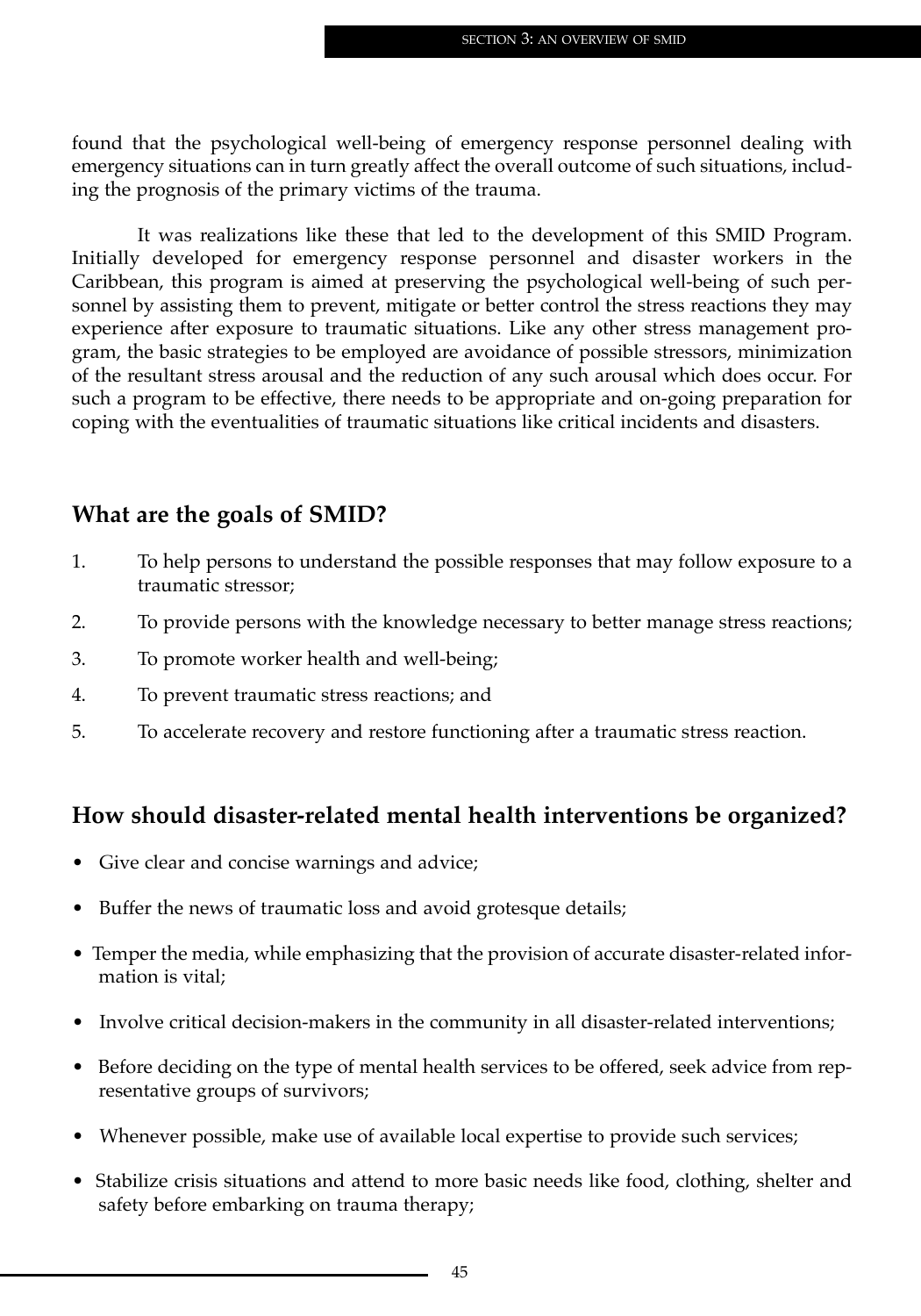- Embark on active outreach programs—persons most in need of mental health services tend not to seek them;
- Provide socially and culturally appropriate, well-coordinated mental health interventions which offer a full range of services and cater to the needs of children and adolescents as well as adults;
- Ensure that interventions are prompt and personalized;
- Provide adequate opportunity for persons to verbalize their experiences, thoughts and feelings;
- Seek to empower survivors so that they assume a state of independence and not dependence—direct them to available resources and services;
- Encourage the formation and activities of local support networks;
- Stress the importance of learning from one's experiences and those of others and moving on;
- Elicit feedback from those persons for whom the services were intended.

## **When should such interventions occur?**

R. Post (1992) argues that early intervention may prevent a neurologically lowered threshold for excitation from developing within the central nervous system (CNS) subsequent to exposure to intense distress. Thus, early intervention may prevent the development of a cellular "memory" of the trauma in the excitatory neural tissues.

In addition, victims of traumatic stressors usually employ psychological defences to protect themselves from further stimulation. The resultant barrier can unfortunately also stop such persons from making use of assistance being offered by others. With time, this barrier becomes less and less penetrable.

For these reasons post-trauma interventions need to be prompt if the individual is going to derive maximum benefit from them.

## **How do stages of managing distress reactions relate to disaster situations?**

As in the phases of disaster management outlined in Section 1, managing stress reactions in disaster situations follow similar stages which can be summarized as: awareness and preparedness prior to an event and consolidation and rebuilding following the impact of a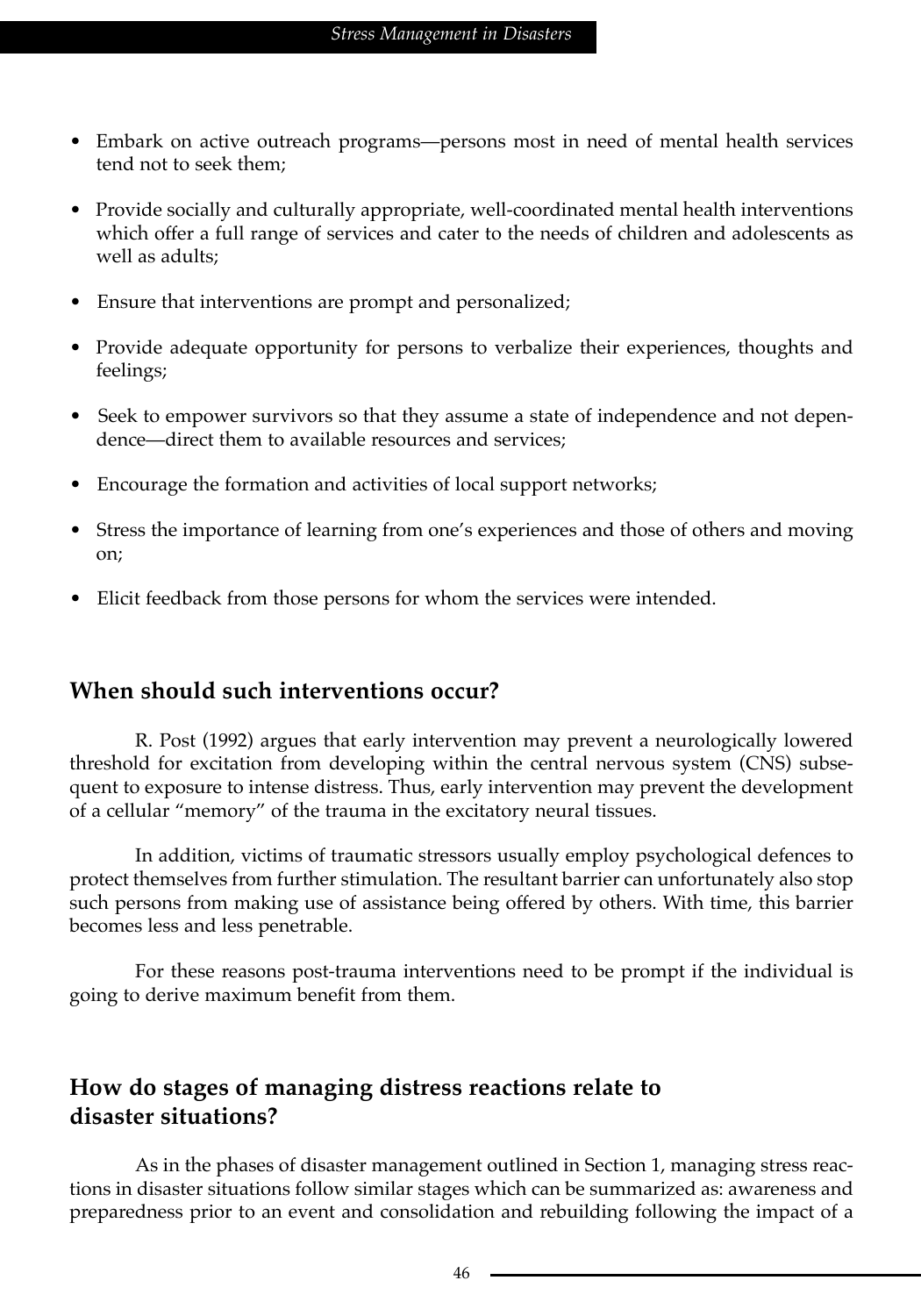disaster. Various aspects of how best to approach the stages of the disaster and stress management are summarized below.

It should be kept in mind that preparedness is the key to managing stress reactions. Reactions to disasters are largely influenced by the psychological well-being and coping skills of the affected individual prior to the disaster. The stability of his or her home, job, community and country are also very important factors that will influence how that person responds to the challenges of a disaster situation.



#### **Awareness**

Awareness of stress reactions in disaster situations can be accomplished through education, acceptance, self-assessment, and assessment of one's environment, as outlined below.

#### *Education:*

- Gain insight into the realities of disaster situations through word of mouth, the media, books, videos, lectures and discussions;
- Understand the nature of the stress response and its possible consequences;
- Learn about effective stress management techniques.

#### *Acceptance:*

- Acknowledge one's vulnerability to the potential consequences of exposure to chronic or traumatic stressors;
- Accept the fact that for preparedness efforts to be effective that they must be on-going;
- Acknowledge that assistance may sometimes be needed when dealing with stressful situations.

#### *Self-assessment:*

- Identify one's strengths and one's weaknesses;
- Assess the effectiveness of one's coping mechanisms;
- Learn to objectively assess one's stress levels.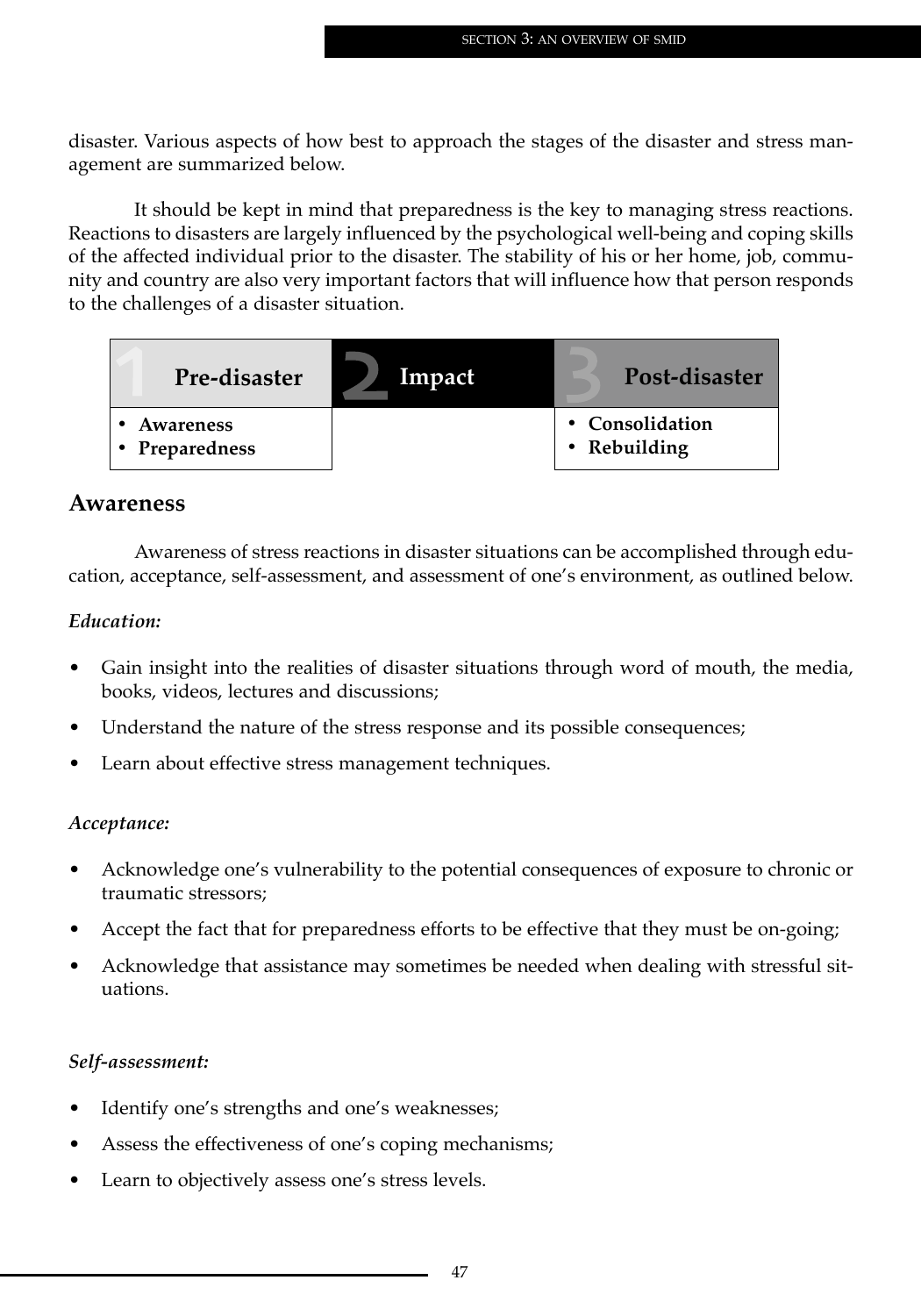#### *Assessment of one's environment:*

- Learn to recognize the stress reactions of others;
- Objectively assess the vulnerability of one's family and one's community to potential stressors;
- Identify potential sources of assistance and support in the event of a disaster situation.

## **Preparedness**

Preparedness in terms of management of stress reactions includes physical, procedural and psychological and social aspects.

#### *Physical preparedness:*

- Build "safe" structures;
- Ensure adequate maintenance of such structures;
- Always keep reserve supplies in case of an emergency;
- Take the necessary precautions once disaster threatens.

#### *Procedural preparedness:*

- Have clear contingency plans in the event of a disaster;
- Make sure that such contingency plans are understood by all those who could possibly be affected by them;
- Organize regular group training sessions (for families, organizations, communities, etc.) and drills that include rehearsal of survival techniques;
- Have adequate insurance in place at all times.

#### *Psychological and social preparedness:*

- Keep abreast with current and accurate information about possible disaster situations;
- Routinely practice effective coping skills;
- Become part of a healthy community and social network;
- Participate earnestly in relevant community activities.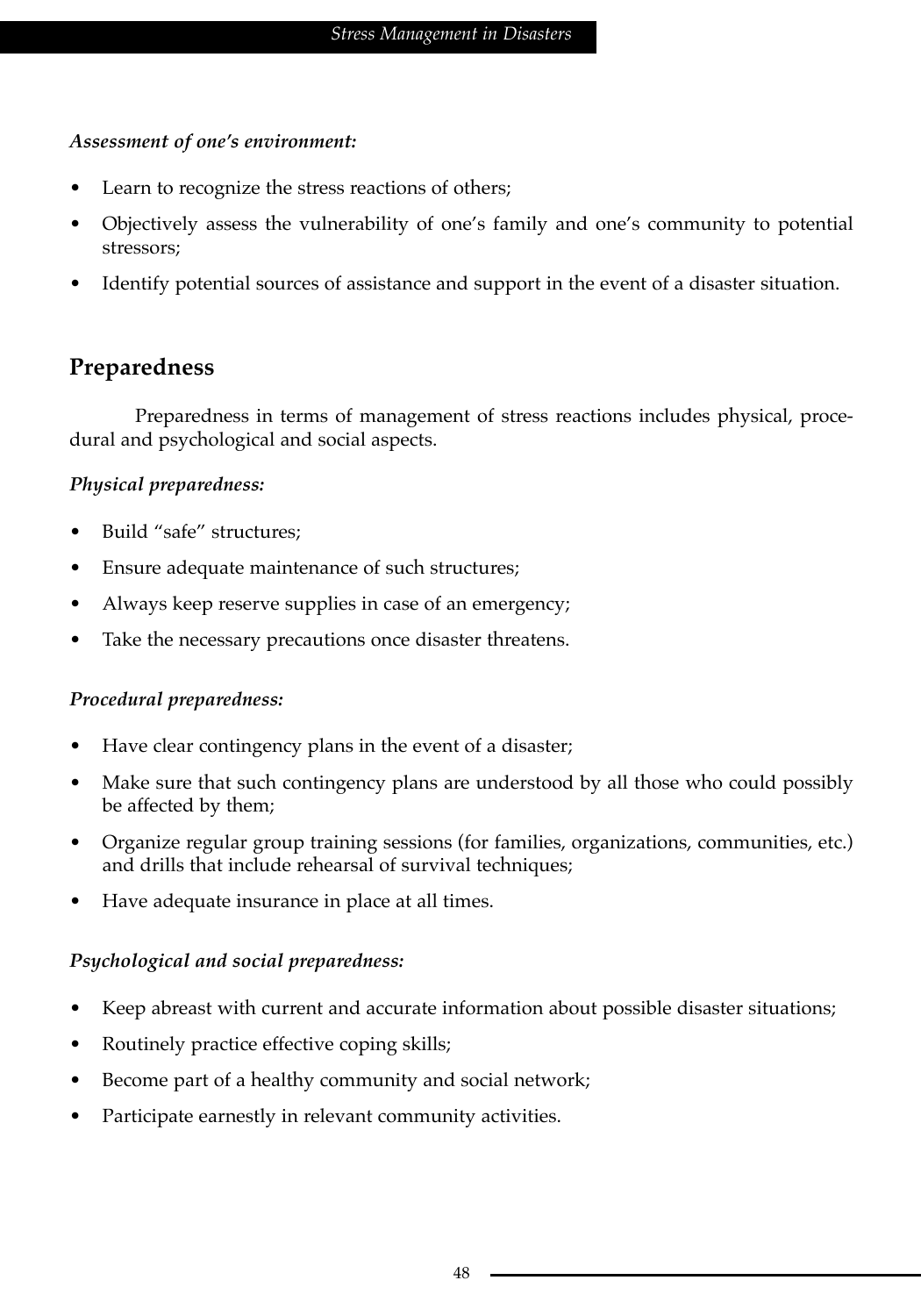### **Consolidation and rebuilding**

Consolidation and rebuilding are the most important post-disaster stages. Approaches to managing stress reactions for emergency response personnel during these phases are outlined below.

#### *Consolidation*

- Try to appraise the situation as accurately as possible;
- Take control of your response to the situation;
- Avoid unnecessary exposure to traumatic scenes;
- Have positive but realistic expectations of the future;
- Seek assistance as deemed necessary;
- Recognize the need to manage wisely and pool available resources.

#### *Rebuilding*

- Recognize the need for self-reliance;
- Accept that the process will take time and that assistance from outside sources will tend to decrease with time;
- Devise a plan, focus on short-term necessities and prioritize activities;
- Come up with various strategies for achieving this plan, evaluate them and choose the option which appears to be most appropriate;
- Implement the strategies chosen and carefully monitor the implementation process;
- Learn from your experiences and from those of others.

## **What are the techniques used in SMID?**

Techniques employed in SMID in preparation for, during, and following a disaster are outlined below.

#### *(1) Pre-Incident Measures*

- (a) SMID Team formation
- (b) On-going education programs
- (c) Regular stress-relieving activities
- (d) Briefing prior to deployment at a specific incident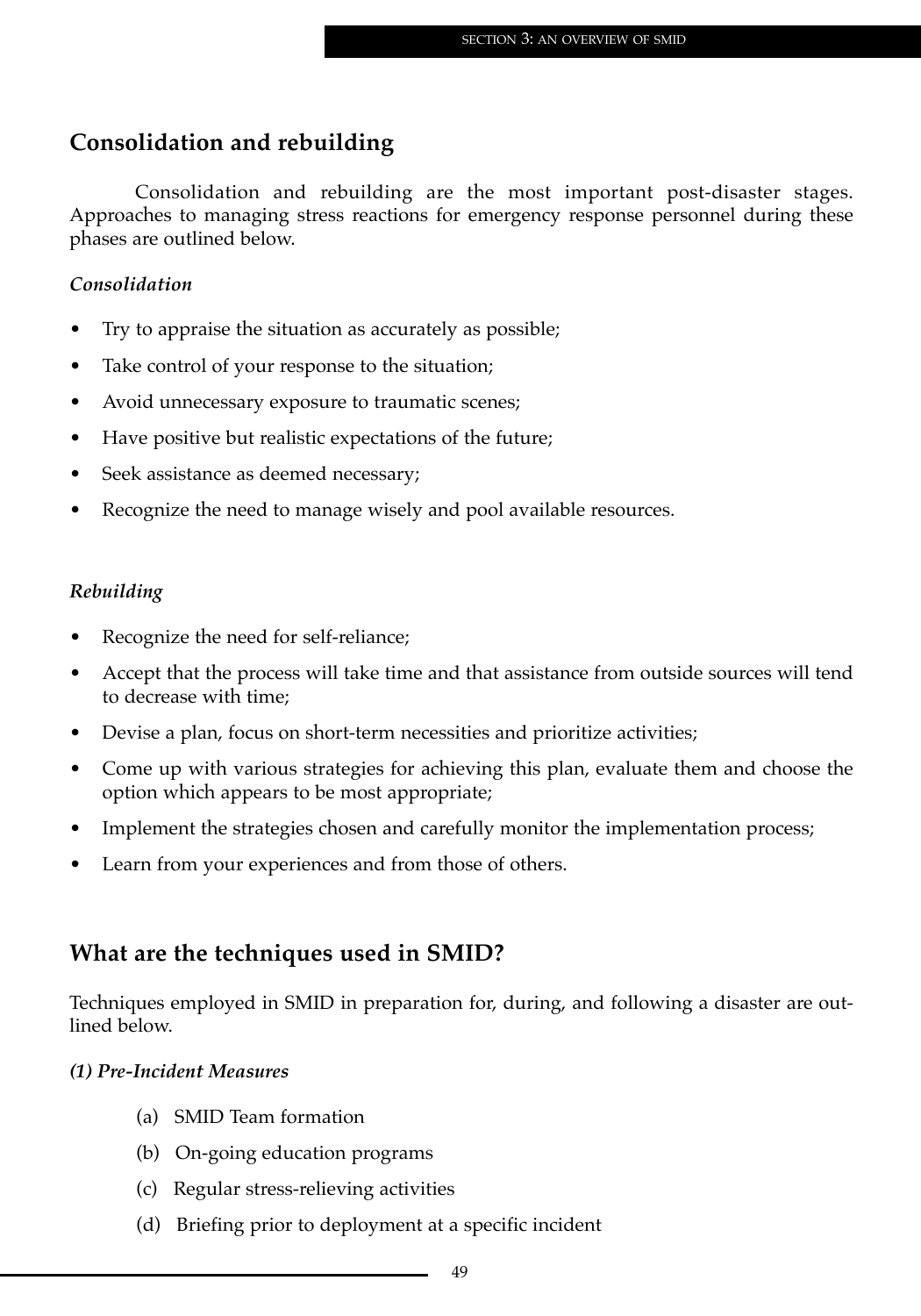#### *(2) On-scene support:*

- (a) Rest and food
- (b) Limiting exposure and reassignment
- (c) One-to-one crisis intervention
- (d) Advice to supervisors when necessary
- (e) Peer support
- (f) Professional personnel support

#### *(3) Post-incident measures:*

- (a) One-to-one crisis intervention
- (b) Reassignment
- (c) Peer support
- (d) Professional personnel support
- (e) Significant-other support services
- (f) Informal group discussions
- (g) Recreational activities
- (h) Stress management education programs
- (i) Demobilizations
- (j) Defusings
- (k) Debriefings
- (l) Follow-up services
- (m) Referral options

#### **Education programs**

Education is the single most important SMID component. People who are forewarned about traumatic stress are generally able to recognize the signs and symptoms of it earlier, seek help when it is needed and cope with such reactions better. Education programs may be pre-service or in-service and they should include briefings prior to deployment.

The techniques used in such programs may range from the distribution of information leaflets to the formal training of SMID Team members.

The best stress education takes place before persons have been exposed to a traumatic event. Hence, prior to commencing active duty, all recruits, trainees, volunteers and other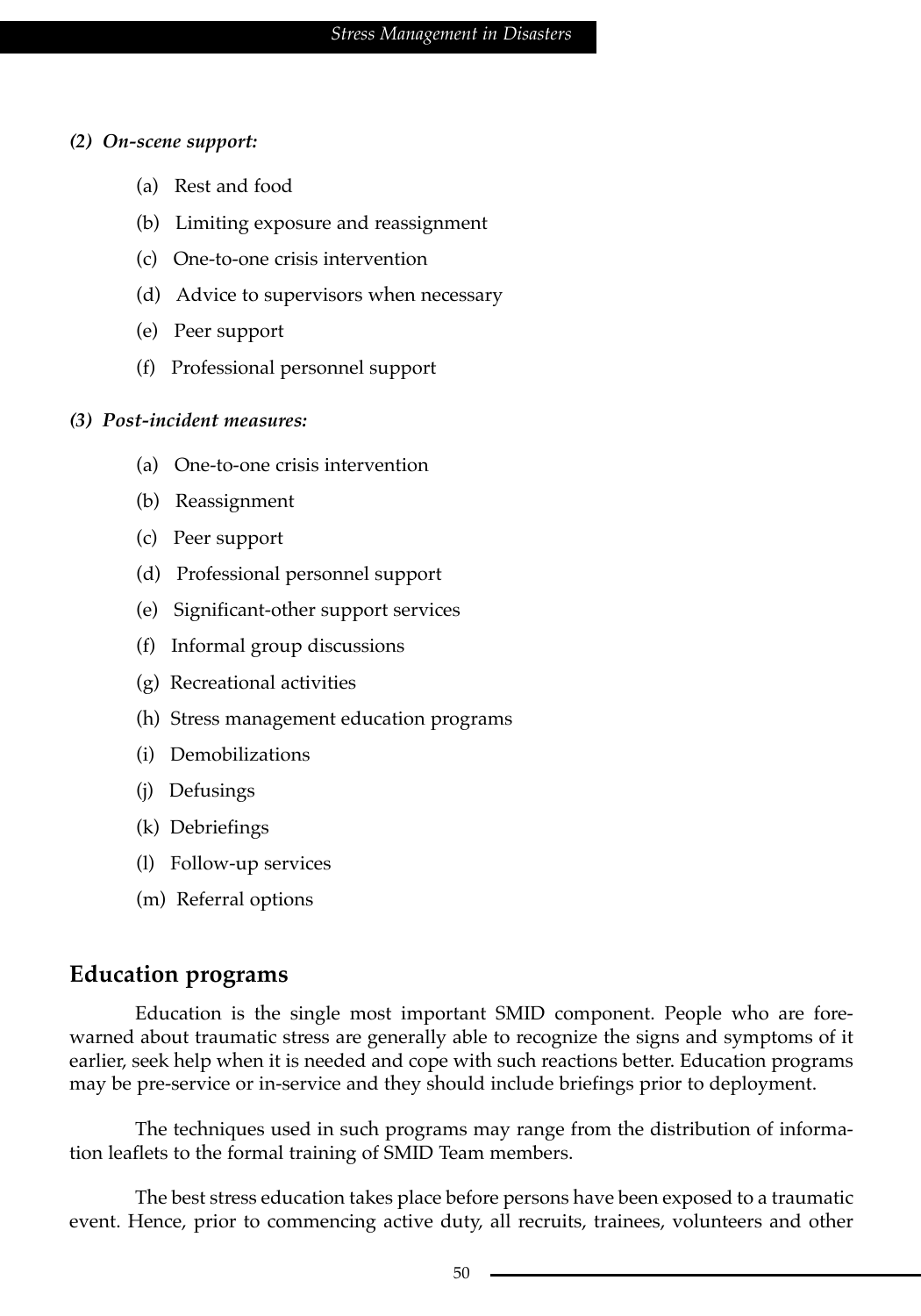personnel should receive an orientation to the possible psychological demands of their work. Prior training is not always possible, but it should be emphasized that stress education, even after the fact, can be helpful in providing useful information which can help to reduce emotional turmoil and restore a person to normal functioning.

Any education program should make use of videos, sound tracks and photographs that orient the participants in the program to the "sights and sounds" which they are likely to encounter. This technique is known as *trauma immunization.* 

Discussion of some of the following topics during training may prove beneficial.

- 1. Understanding human behavior,
- 2. Family dynamics and family-life education,
- 3. Adaptive personality traits,
- 4. Adaptive social and interpersonal skills,
- 5. Physical and mental health promotion,
- 6. Social support networks,
- 7. Peer support,
- 8. General stress,
- 9. Occupational stress,
- 10. Critical incident stress,
- 11. Post-traumatic stress syndromes,
- 12. The impact of disasters,
- 13. Understanding grief and bereavement.

## **On-scene support**

On-scene support refers to direct support services which are provided at the scene of a traumatic incident. This support is usually provided by trained peer support personnel but mental health professionals and the clergy may also assist. Such on-scene support services are typically offered to individuals and not to groups to minimize further disruption.

The goals and techniques of on-scene support are similar but not limited to those of crisis intervention. There are three basic types of support that may be provided at the scene:

- Brief crisis interventions with emergency response personnel who may be showing signs of distress,
- Advice and counsel for supervisory personnel, and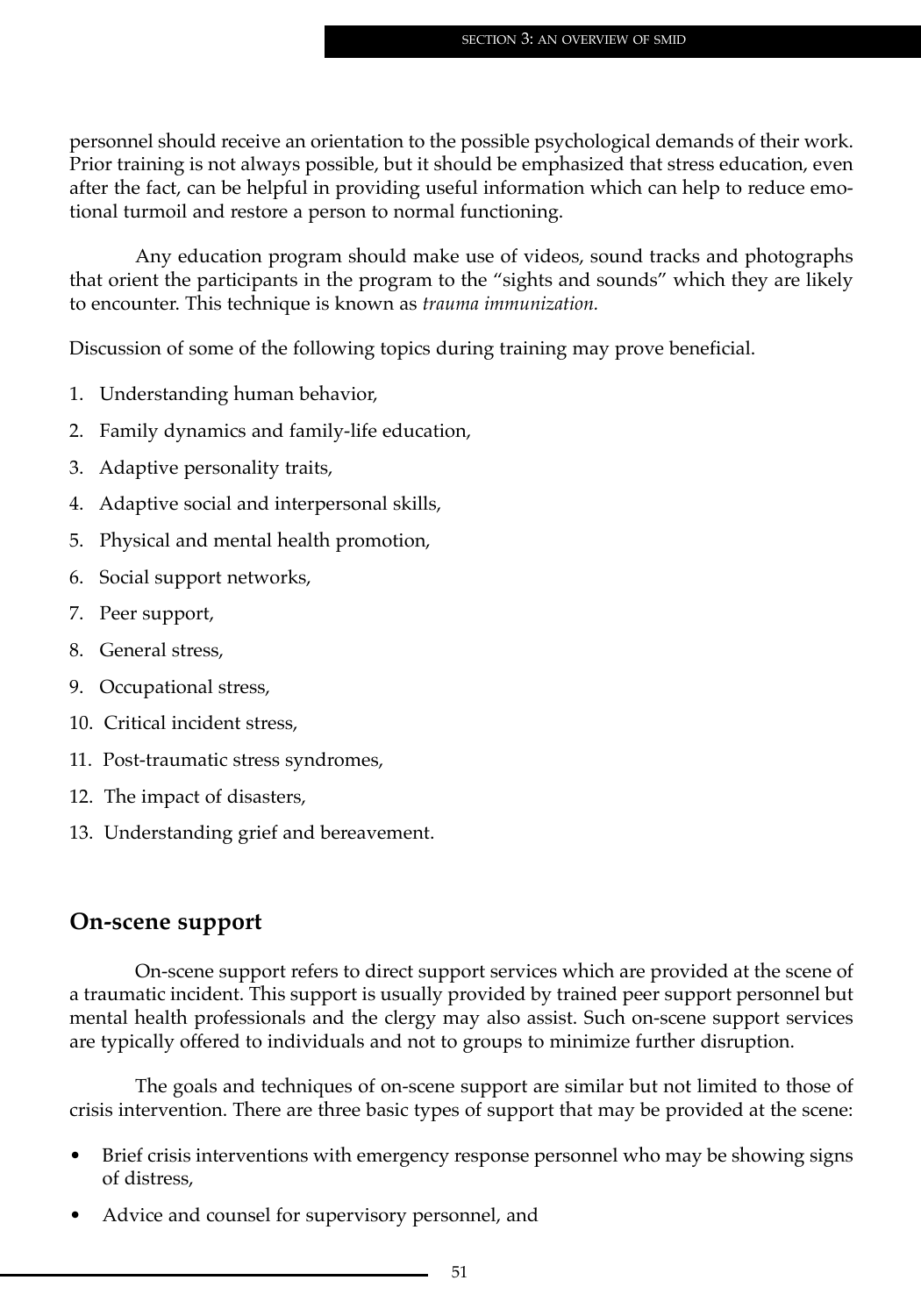• Assistance to victims, survivors and family members who were directly involved with the incident.

Interventions should be brief, flexible and focus on immediate concerns only. In such situations, a 5-minute intervention is considered long, and 15 minutes extremely long. If a distressed person at a scene does not show marked improvement by the end of 15 minutes it is unlikely that such a person will recover sufficiently to return to work at that scene.

Possible signs of distress include:

- Crying,
- Screaming,
- Overall loss of emotional control,
- A shocked-like state,
- Staring,
- Wandering aimlessly,
- Isolation from the group,
- Unprovoked outbursts of anger,
- Strange behavior.

#### **Peer support**

Peer support interventions offer unique advantages over traditional mental health services especially when the peer-group views itself as being very unique, selective or otherwise "different" as compared to the general population. Peers can most effectively eradicate the myth of unique vulnerability and are in a much better position to offer advice on effective coping and appropriate stress management techniques. Well-trained peers can be very effective.

#### **Support services for significant others**

Since individuals are part of larger social groups such as families, organizations and communities, what negatively impacts on them may also indirectly impact on those around them. Consequently, it is important that stress management services be made available to groups of persons that may be indirectly affected by a traumatized individual. Children and adolescents should not be forgotten in this respect.

Support services for significant others include social activities, stress education programs, debriefings and crisis intervention counseling if necessary. On some occasions, the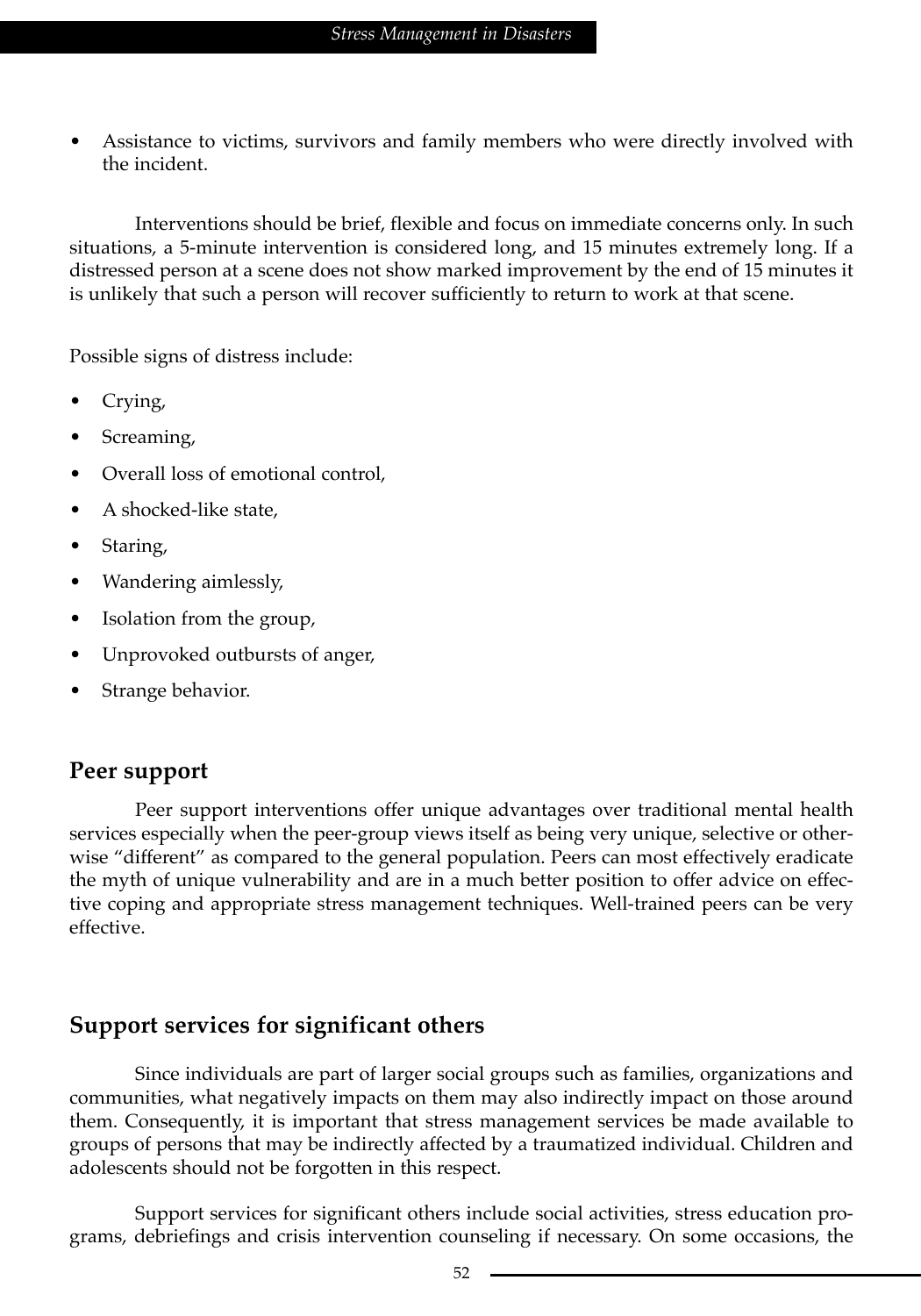emergency response personnel may need to be present. Services of this kind should be governed by the needs of the individuals involved. Specific examples of direct services to significant others include:

- Debriefings for spouses after a particularly distressing incident in the community or after a line-of-duty death in an organization;
- Bereavement counseling and follow-up care, as necessary, for the family and relatives of the deceased;
- Follow-up contact with the bereaved family for several weeks after the death;
- Grief seminars for affected families six months after the death;
- Groups for children and for adolescents after a highly traumatic incident that impacted on their parents;
- Advice about child care during times of distress in the family when such distress is directly associated with the work of an emergency services or disaster worker.

Education programs for significant others should include topics and activities such as:

- Understanding human behavior,
- Family dynamics and family-life education,
- Adaptive personality traits,
- Adaptive social and interpersonal skills,
- Physical and mental health promotion,
- Coping with anxiety and stress,
- Critical incident stress,
- Post-traumatic stress syndromes,
- Understanding grief and bereavement,
- Supporting the distressed loved one,
- Understanding children and adolescents in crisis,
- Work place tours and ride-along programs,
- Spouse support programs.

## **Professional support personnel**

Professional support personnel include the clergy and mental health professionals. Mental health professionals are certified mental health counselors, psychiatric nurses, social workers, mental health occupational therapists, psychologists, psychoanalysts and psychia-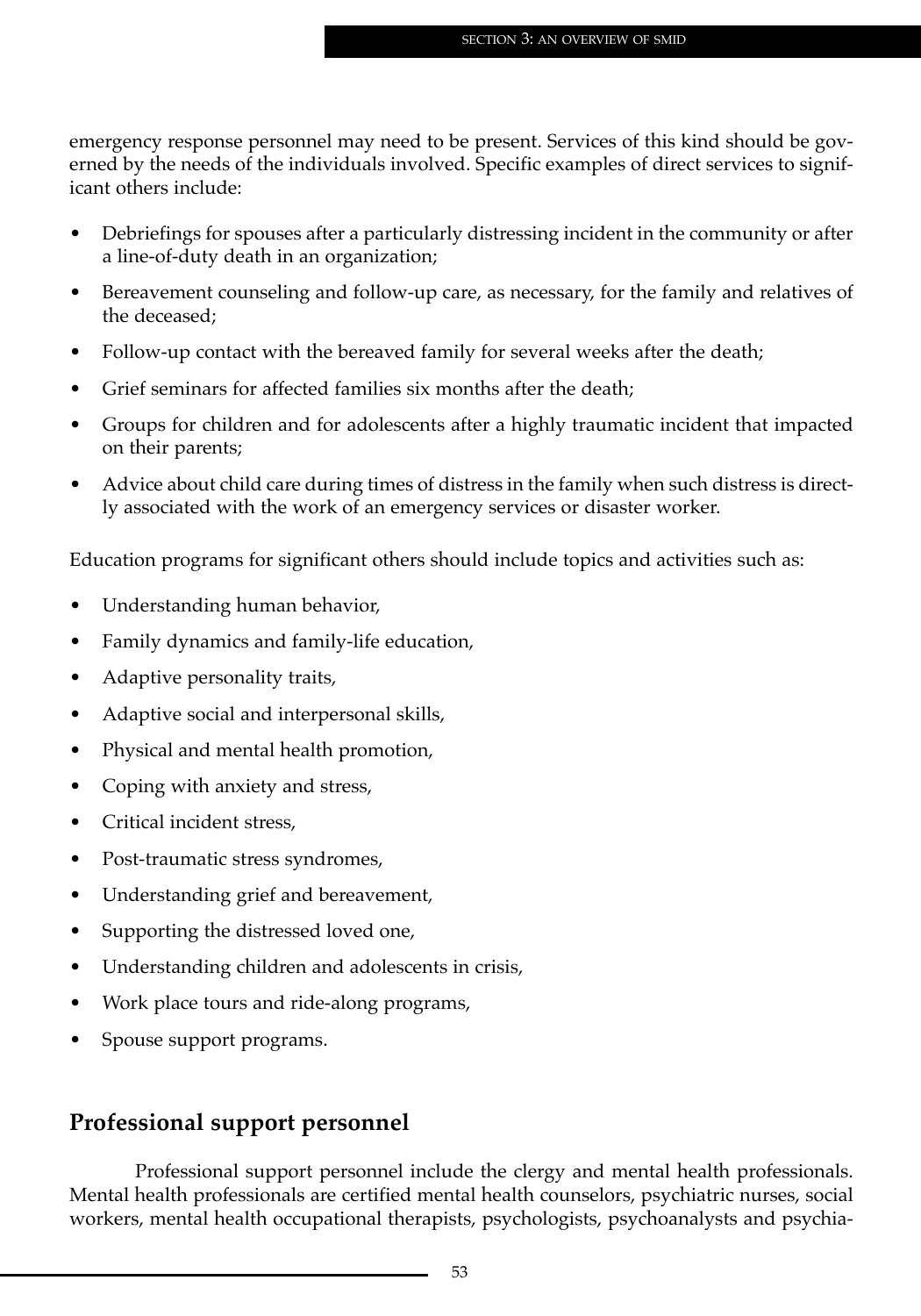trists. All these persons have special knowledge and skills and have received specialized training within their professional fields. It is critical that whoever provides SMID services, whether they be peer or professional support personnel, be properly trained in SMID, counseling techniques, techniques of crisis intervention and post-traumatic stress syndromes. SMID interventions conducted by untrained persons, no matter how well intentioned, may result in significant harm to the recipients of such services.

## **Follow-up and referrals**

Any intervention, ranging from an individual consultation to a formal debriefing, needs to be followed up. Follow-up services include telephone calls, on-the-job visits, peer visits, small group meetings, one-to-one counseling, contact with family members, chaplain contacts, discussions with senior personnel, referral to a professional contact and any other measure which may be deemed necessary in the aftermath of a traumatic event.

## **What should you do if you've been affected by exposure to a traumatic event?**

Below are some guidelines which will assist anyone who has been exposed to and affected by a traumatic event to rapidly return to normal functioning.

- Try to live as normal a life as possible, and do the things that make you feel good;
- Keep away from mind-altering substances;
- Exercise regularly and eat a balanced diet;
- Come to grips with your feelings and be honest about them—you can write them down on a daily basis;
- No need for you to isolate yourself, but take time out for sleep, leisure, relaxation and to be alone;
- Refrain from blaming others or making major decisions, but keep in mind that only by making some decisions will you regain your confidence;
- Let go of your feelings of guilt and self-blame;
- Open up to others and spend time with them;
- Feel rotten if you need to but maintain a sense of humor;
- You can lend a helping hand to others, but overextending yourself is counterproductive;
- Utterances fuelled by anger or ignorance are best left unsaid;
- Remember that you may be accident prone, so be careful;
- Structure your time and keep busy;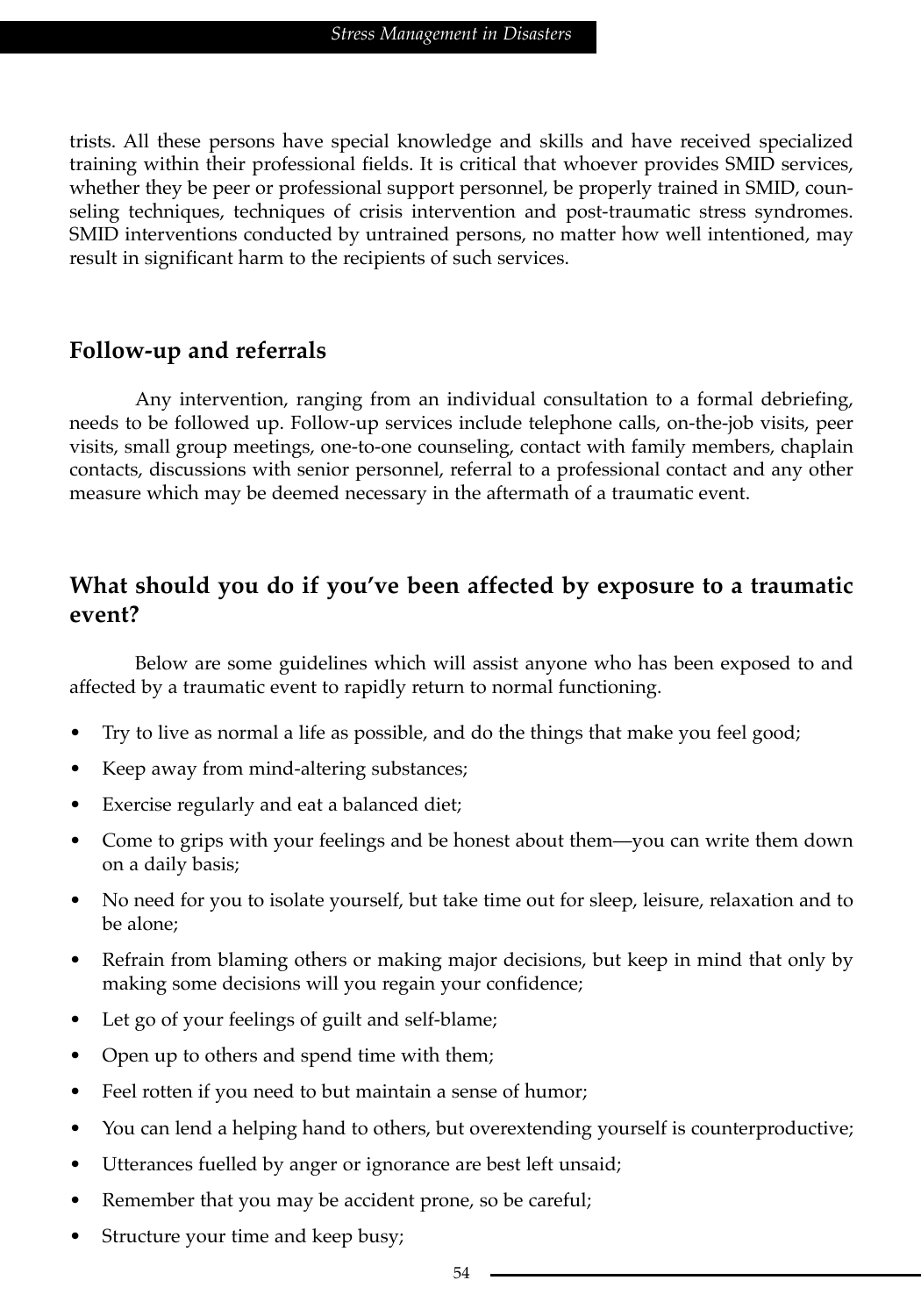- Think realistically and positively;
- Realize that your reaction is neither unique nor abnormal;
- Endeavour to accept your limitations and those of others;
- Seek professional help if necessary;
- Strive for inner peace, and above all, *don't quit.*

## **What should you** *not* **do after you or someone else has been affected by exposure to a traumatic event?**

- 1. Don't believe that you have to care for your co-worker if you feel mentally unable to do so. *You won't be able to*.
- 2. Don't believe that you can't say what you're feeling. *You need to*.
- 3. Don't attempt to reassure yourself or others that everything is "okay". *It is not*.
- 4. Don't try to impose your explanation for what happened on others. *That is just your opinion*.
- 5. Don't blame yourself for what happened. *This is not the time for accusing anyone.*
- 6. Don't tell other persons that you know how they are feeling. *You don't.*
- 7. Don't say to the other person to simply forget about it. *It isn't that simple*.
- 8. Don't feel pressured to respond when someone else is talking to you. *Just being there and listening is what matters the most to that person.*
- 9. Don't be afraid to ask someone else how they are doing. *Your concern may be very uplifting for them*.
- 10. Don't try to talk someone else out of their feelings even if you don't understand their reactions to an incident. *Just listen*.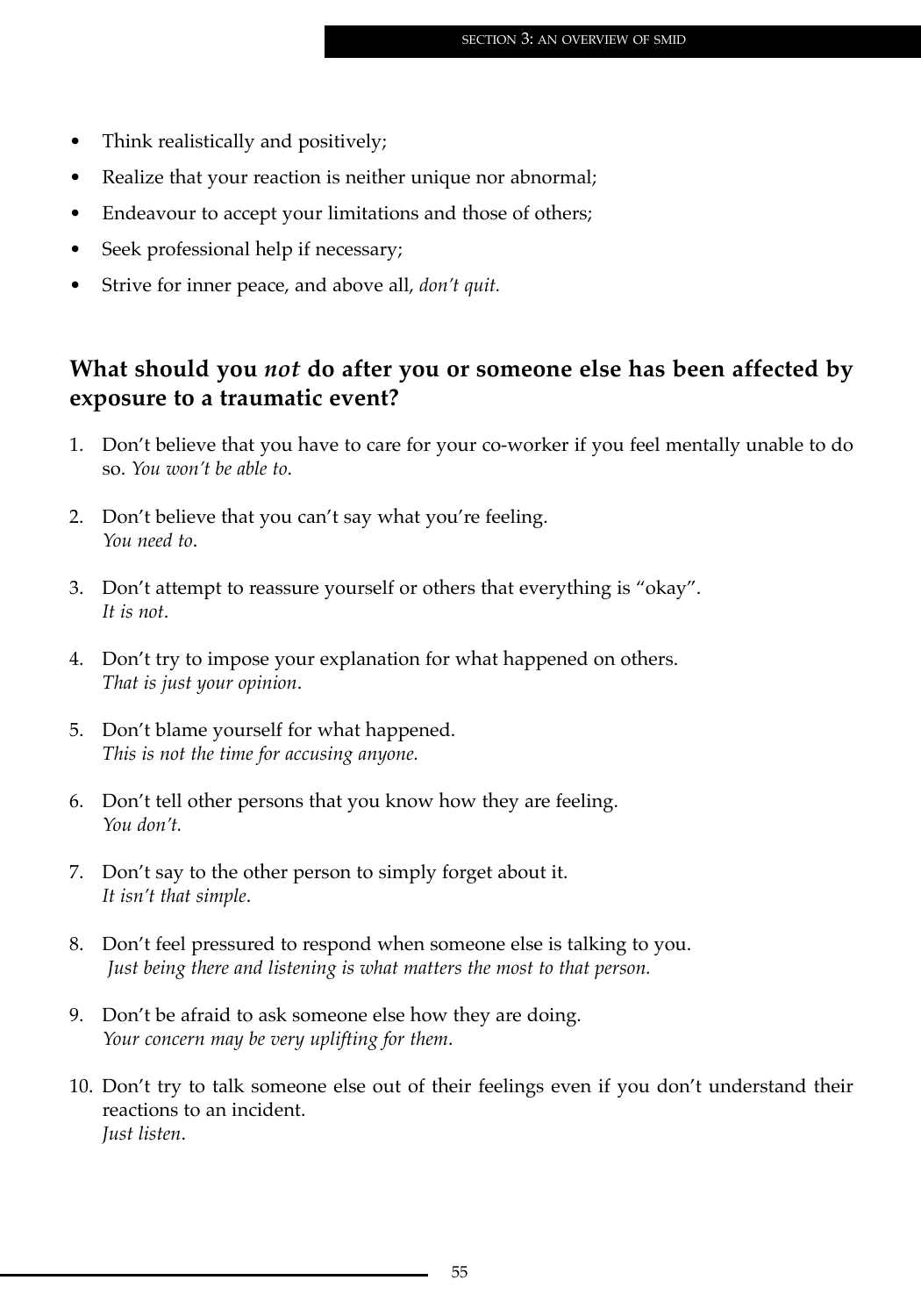## **End of Section Quiz**

#### *Please circle the correct answer.*

| 1.  | One should try to live as normal a life as possible after<br>exposure to a traumatic situation.                         | T | F            |
|-----|-------------------------------------------------------------------------------------------------------------------------|---|--------------|
| 2.  | A defusing is one possible method of on-scene support which<br>may be used in a disaster.                               | T | F            |
| 3.  | SMID is based on the principles of crisis intervention and<br>critical incident stress management.                      | T | F            |
| 4.  | Early intervention after a stress reaction is not necessary for<br>maximum benefit to be derived from the intervention. | T | F            |
| 5.  | Significant-other support services is one post-incident SMID<br>measure.                                                | T | F            |
| 6.  | When you are experiencing a stress reaction daily use of<br>alcohol may be helpful.                                     | T | $\mathbf F$  |
| 7.  | We have some control over what happens to us<br>psychologically after exposure to a disaster.                           | T | $\mathbf{F}$ |
| 8.  | Promotion of worker health and well-being is a SMID goal.                                                               | T | F            |
| 9.  | After exposure to a disaster situation, don't attempt to<br>reassure yourself or others that everything is "okay".      | T | F            |
| 10. | Adequate sleep and a balanced diet are essential after<br>exposure to a traumatic situation.                            | T | F            |

*Note:* Answers to questions are on page 128.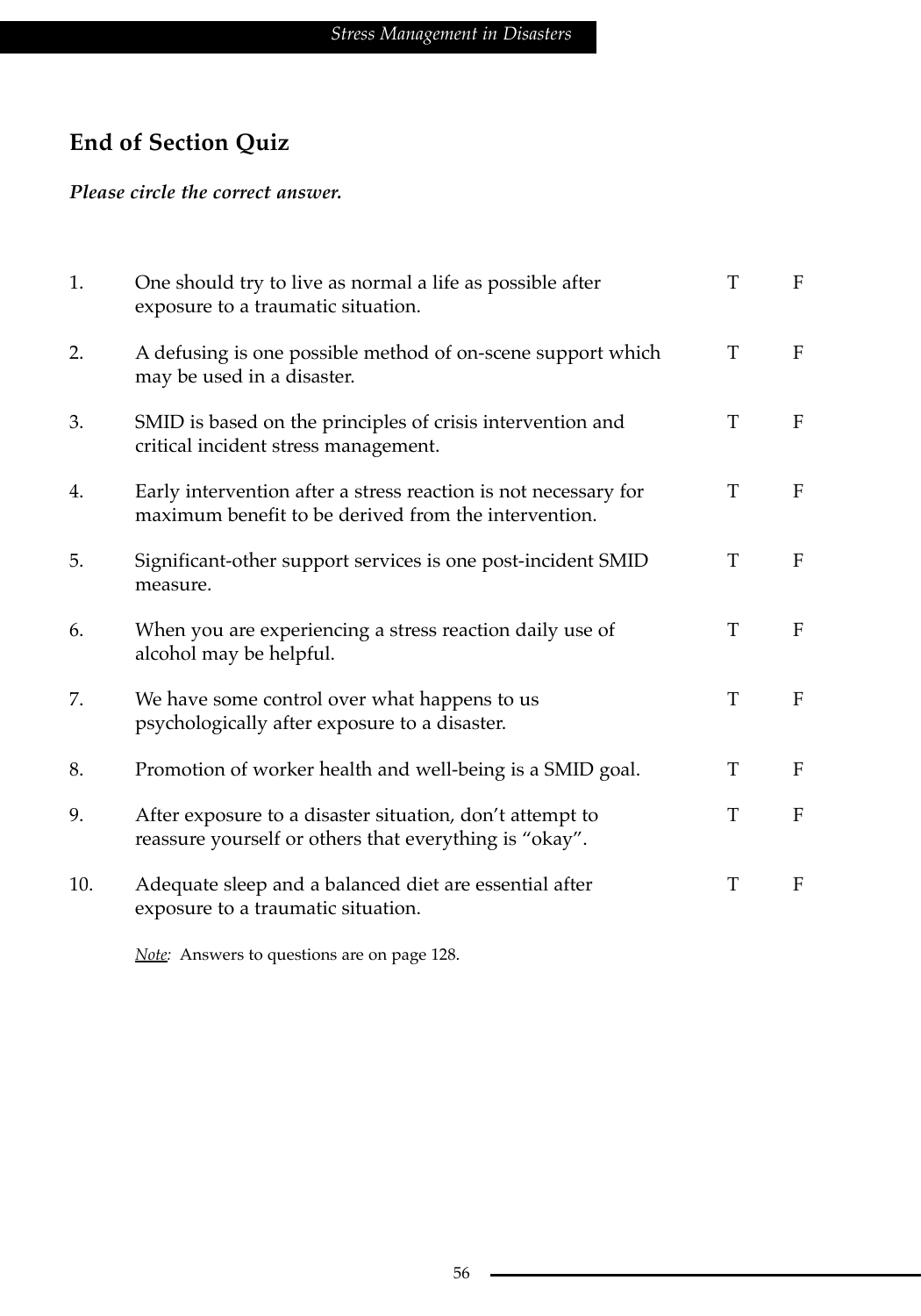| ${\bf N}$ | $\bigcirc$ | $\ensuremath{\mathrm{T}}$ | E | S |
|-----------|------------|---------------------------|---|---|
|           |            |                           |   |   |
|           |            |                           |   |   |
|           |            |                           |   |   |
|           |            |                           |   |   |
|           |            |                           |   |   |
|           |            |                           |   |   |
|           |            |                           |   |   |
|           |            |                           |   |   |
|           |            |                           |   |   |
|           |            |                           |   |   |
|           |            |                           |   |   |
|           |            |                           |   |   |
|           |            |                           |   |   |
|           |            |                           |   |   |
|           |            |                           |   |   |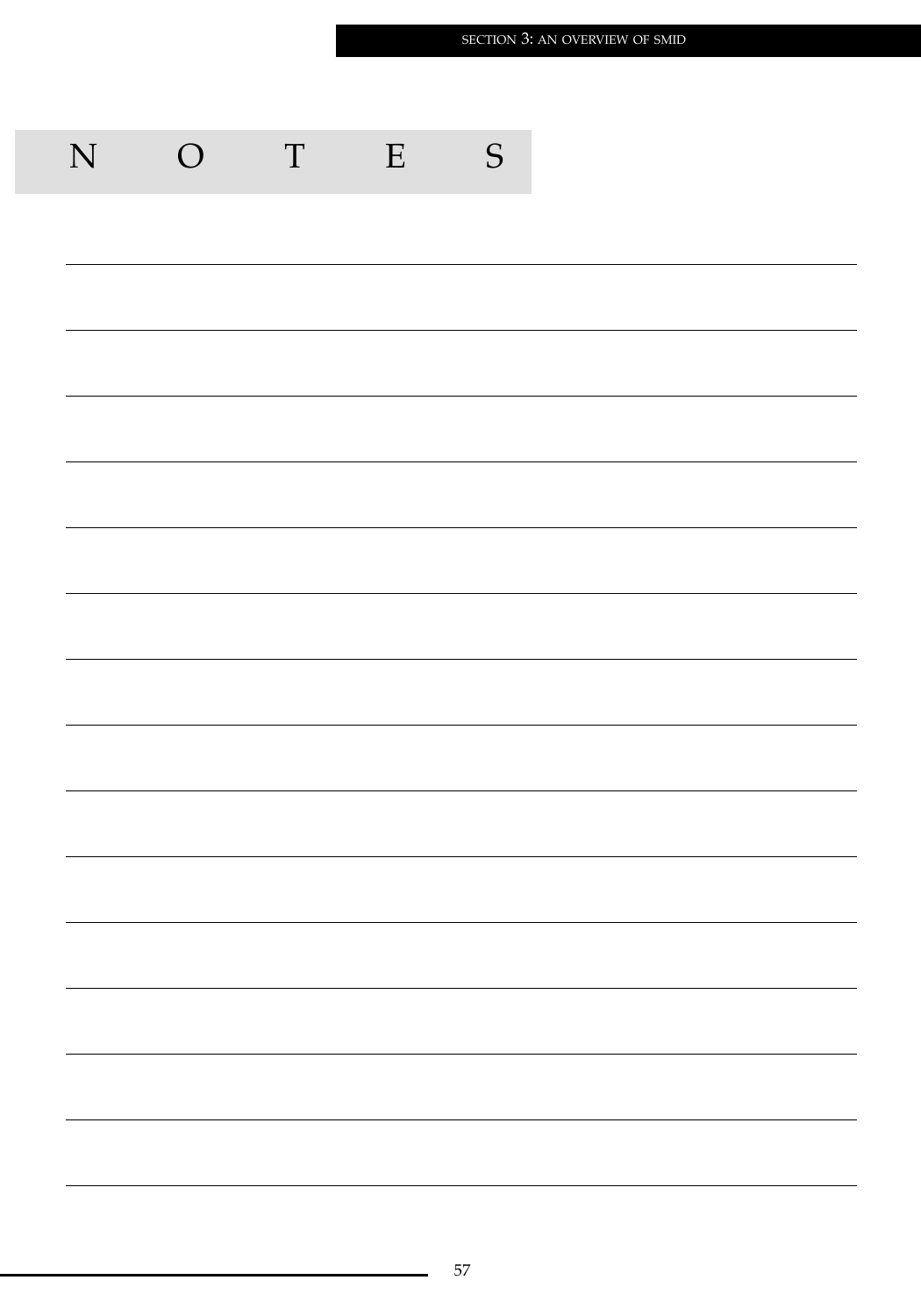# SECTION 4: AN INTRODUCTION TO COUNSELING AND CRISIS INTERVENTION

## **Counseling**

*You are a mental health professional from the National SMID Team and you have been assigned to counsel relatives of one of the elderly gentlemen in the Zesta Valley who drowned after refusing to be evacuated."* (See description of event on page 11.)

*It is now 6 weeks since Mrs. Asta lost both of her children in the tragic fire which destroyed their home. Mrs. Asta has so far been unable to return to work and her employer has referred her to you as an Employee Assistance Program Counselor for counseling.* (See description of event on page 17.)

## **Crisis intervention**

*As Human Resource Manager for the Heaven Bay Luxury Resort, it is your responsibility to inform Ms. Vinnel that her services will no longer be required after the end of the month. Ms. Vinnel is 28 years old, a single parent and mother of 5 children ranging from ages 6 months to 8 years. She has been employed at the hotel for well over 10 years.* (See description of event on page 12.)

#### **Introduction to counseling**

#### *Definition*

*Counseling* is a short-term, theory-based, non-directive, non-judgmental process. During this process, a person *(client)* who is basically psychologically healthy and facing adjustment, developmental and/or situational concerns or problems is empowered to gain awareness of him/herself and of his/her situation and to make decisions through the support and assistance offered by another person *(counselor)* through their relationship.

*Peer counseling* refers to the provision of such support and assistance by trained peers. It differs from professional counseling in that it is very brief, less formal and not provided by professional counselors. In this context, persons are said to be *peers* when they share a common identity or experience. The commonality may be age, gender, career, education, social orientation or any other self-defined common experience. Peer counseling helps to create a climate in which the client feels accepted, non-defensive and able to talk freely.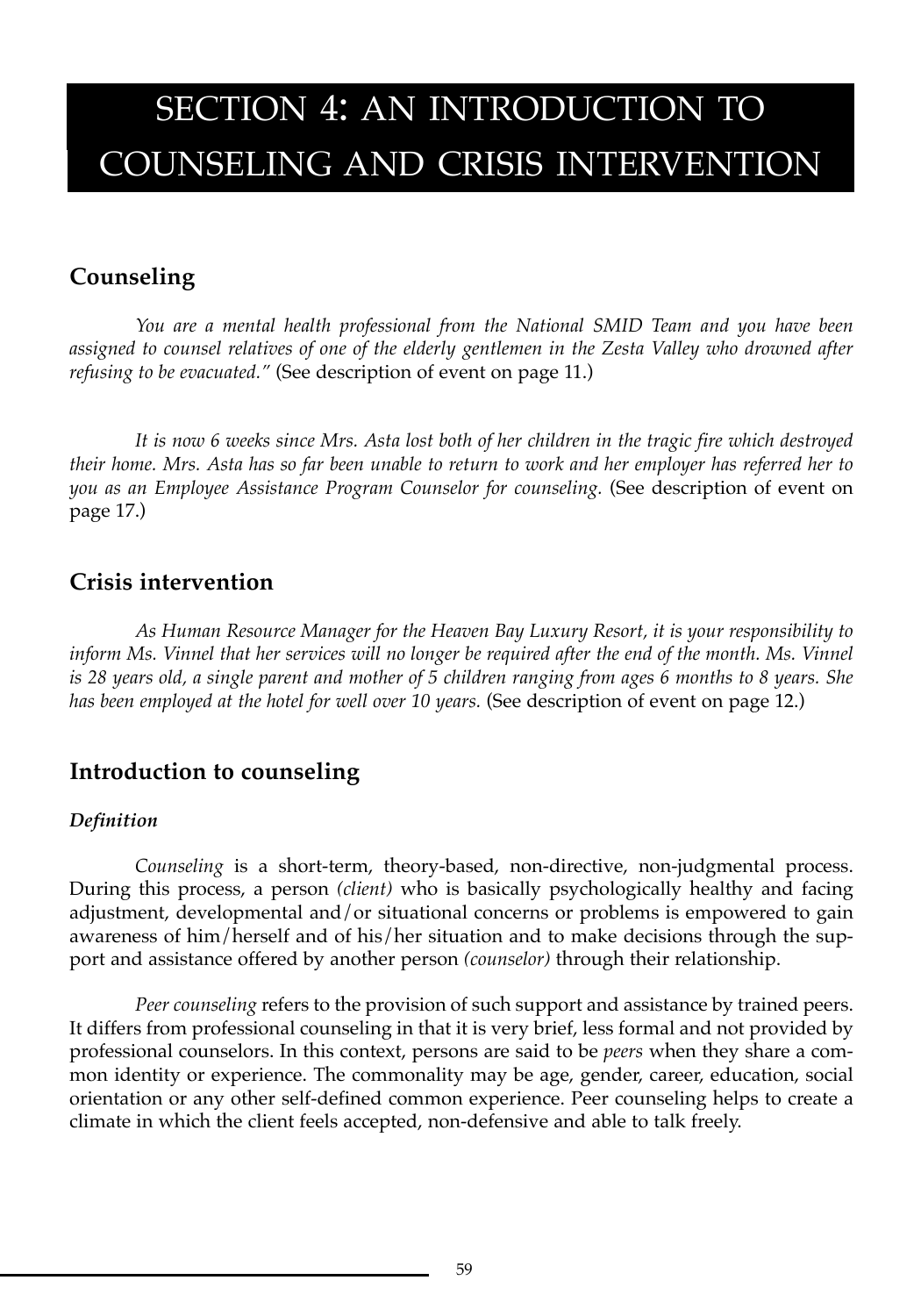## **Overview**

Counseling involves befriending, listening, helping, and empowering. In this context, there have always been counselors, i.e., people who listen to others and help them to resolve difficulties. Nonetheless, over the years counseling has become a profession in its own right.

Counseling deals with personal, social, educational, vocational and empowerment issues and it is conducted with persons who are considered to function within the "normal range". Clients learn how to make decisions and how to formulate new ways of thinking, feeling and behaving.

Counseling focuses on development and on the prevention of serious mental health problems through education and short-term treatment. It emphasizes growth as well as remediation. Counseling differs from *psychotherapy* which focuses on serious problems associated with intrapsychic and personal issues and conflicts. Psychotherapy normally involves a long-term relationship (20-40 sessions over a period of 6-24 months) that focuses on reconstructive change.

There are many types of counseling depending on the issue to be dealt with and the desired achievements. These include supportive counseling, educational counseling, guidance counseling, career counseling, crisis counseling, grief counseling, post-traumatic counseling, management counseling, family counseling, marriage counseling, counseling in medical settings, rehabilitative and mental health counseling, etc.

Counselors also differ with respect to their theoretical orientations which refer to the model or explanation that counselors use as a guide to hypothesize about the formation of problems and their possible solutions. Most counseling approaches, other than eclecticism, fall broadly within four theoretical categories: psychodynamic, behavioral, cognitive and affective. Further elaboration on these approaches is beyond the scope of this workbook.

#### **Indications**

Anyone in a state of indecision or who is distressed in any way, whether psychologically, physically, spiritually or practically is a possible candidate for counseling. Counseling is directed towards dealing with life's problems.

## **Contraindications to brief counseling**

- No clear problem
- No real motivation to change
- Unwillingness to participate in counseling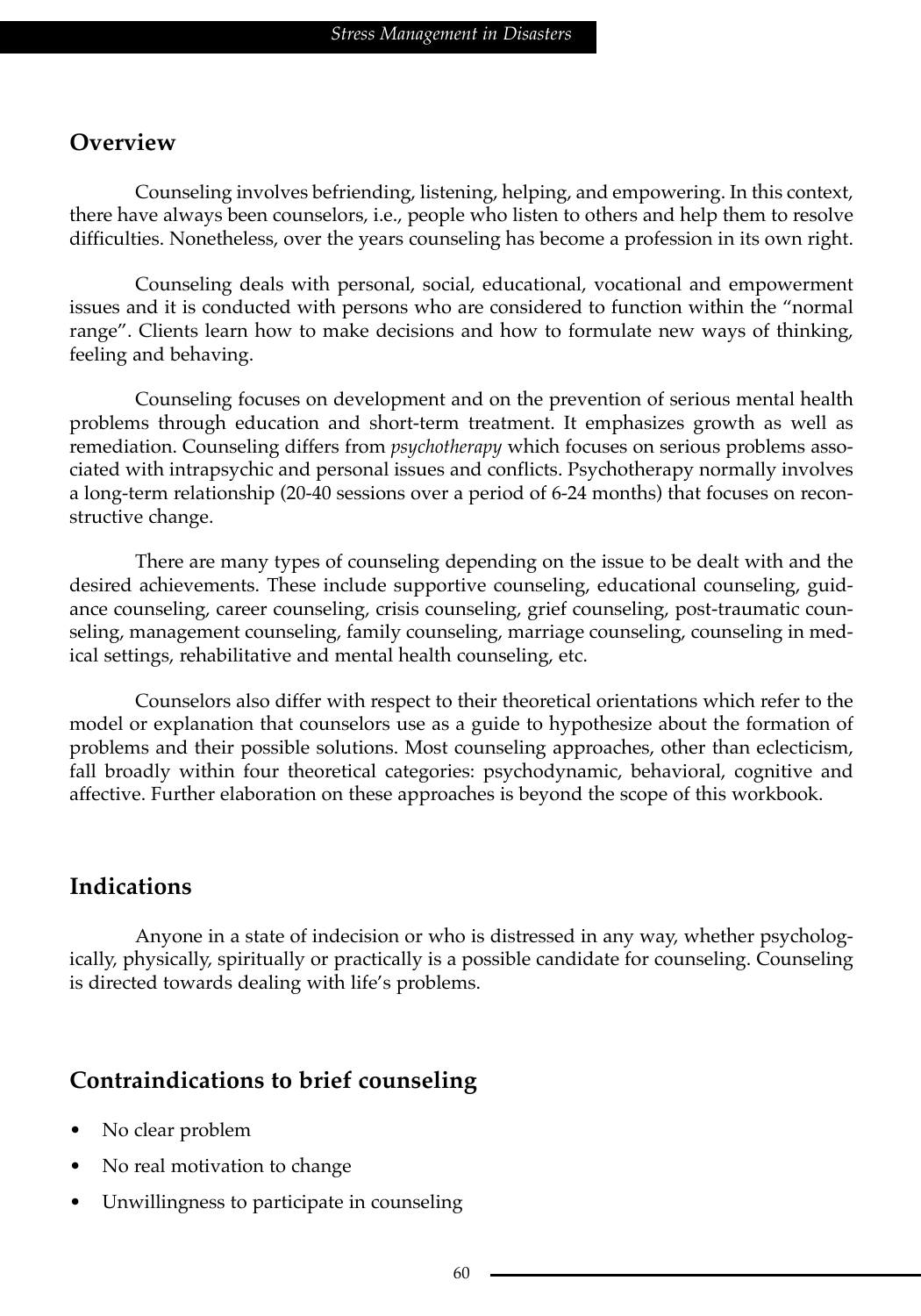- Unrealistic expectations of the counseling process
- An inability to relate to other persons
- Persons who are grossly out of touch with reality
- Avoidance of emotions and feelings
- Inability to trust
- Evidence of over-dependence
- Reluctance to accept responsibility for one's actions

*Note that contraindications to brief counseling may actually be indications for long-term counseling or psychotherapy.*

#### **Timing**

During a counseling experience, clients explore their present levels of functioning and what needs to be done for them to achieve their personal goals, while counselors focus on the goals which their clients want to achieve. Consequently, a client is ready to benefit from counseling when they have acknowledged the need for counseling and when they are motivated to participate in a counseling relationship.

#### **Group size**

Persons may be counseled individually or in groups. The size of such groups will be limited by the needs of the group and the skills of the counselor.

#### **Location**

A counseling session can be held in any private, quiet, comfortable environment which is free from disturbances. Professional counselors tend to work in structured environments such as offices but non-professional counselors (e.g., peer counselors) may work in much less formal settings.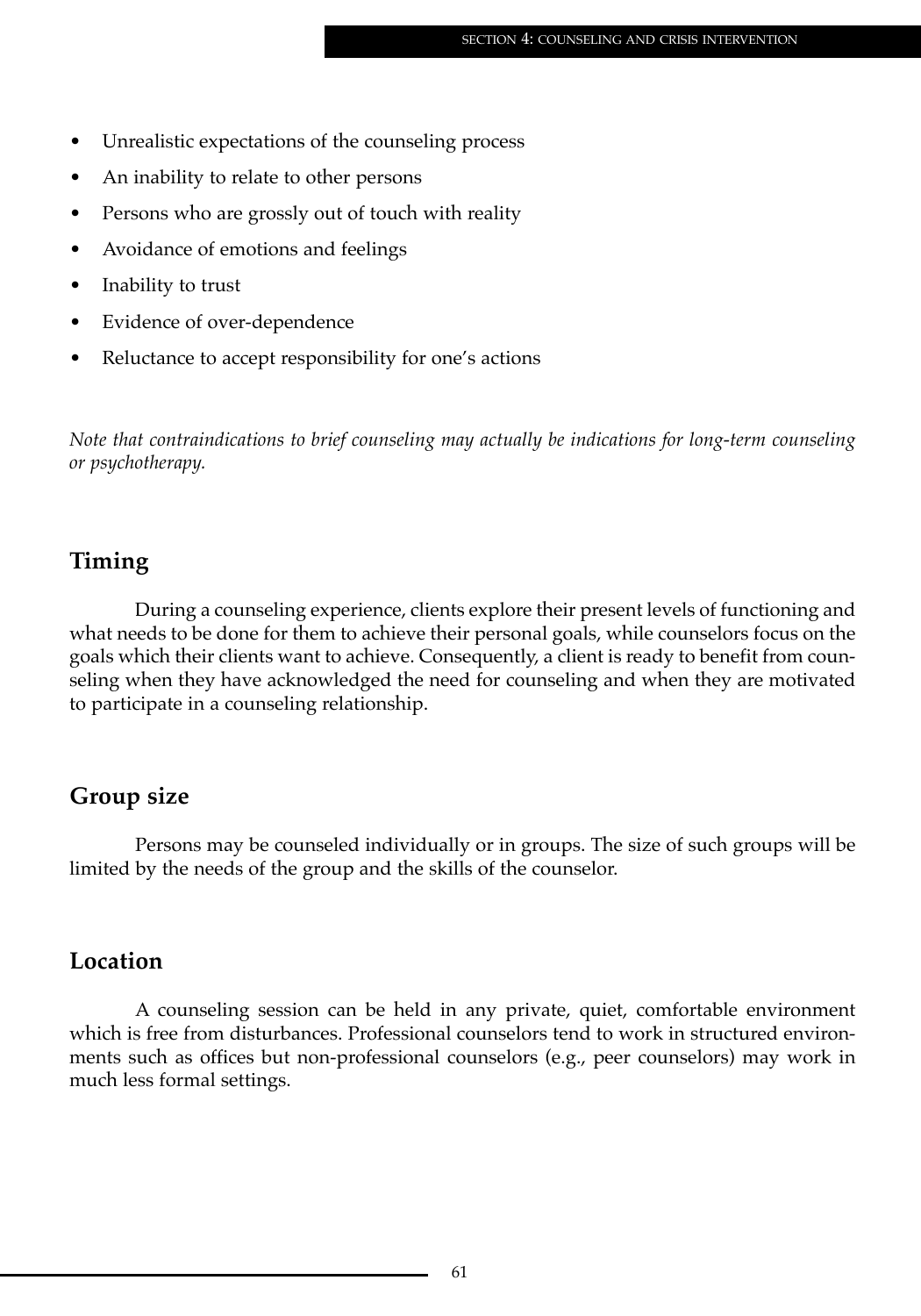## **Providers**

#### *Level of training*

Few, if any, persons have the ability to work effectively as counselors without formal education in human development, human behavior and the counseling process. The level of education needed is directly related to the level of work. There are three broad groups of counselors based on their level of training: non-professional, paraprofessional and professional counselors.

*Non-professional counselors*, e.g., peer counselors, are friends, colleagues, volunteers or supervisors who try to be helpful to those in need; they possess varying levels of wisdom and skill. For such persons some basic training in counseling techniques is necessary.

*Paraprofessional counselors* are persons who because of the nature of their professions, e.g., doctors, nurses, occupational therapists, physiotherapists, teachers, child care workers, youth counselors, probation personnel, etc., use a range of counseling techniques and have received some formal training in human-relations skills and counseling skills. They work as part of a team rather than as individuals.

*Professional counselors* are formally trained in counseling to varying levels. People in this group include professional counselors, psychologists, psychiatrists, social workers, mental health occupational therapists and psychiatric nurses.

#### *Desired personal attributes of an effective counselor*

No individual possesses all of the qualities of the perfect counselor. Nevertheless, because of temperament, background and experience, some persons are better suited to become counselors than others. Those individuals whose personal attributes match the demands of the profession are more likely to be personally and/or professionally satisfied with their role as counselors.

Below is a list of some of the important personal attributes of an effective counselor:

- Intellectual competence;
- Personal energy;
- Self-awareness, a positive self-image and self-confidence;
- A sense of purpose and satisfaction with life;
- An appreciation for one's strengths and one's weaknesses;
- An ability to maintain appropriate boundaries;
- An ability to communicate effectively;
- An ability to empathize;
- Non-judgmental respect for and an interest in the welfare of others;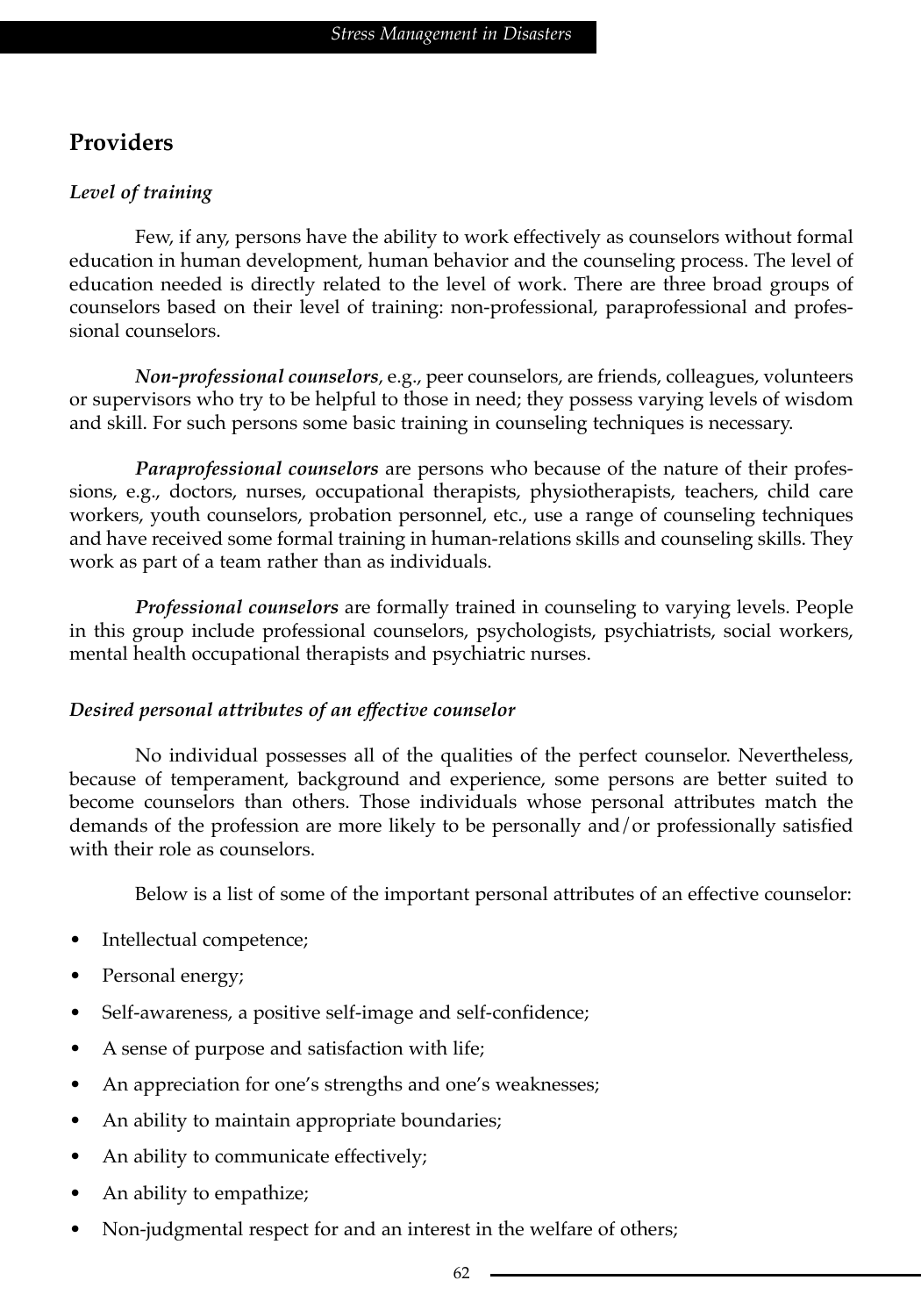- An awareness of and respect for the cultural differences of others;
- Flexibility;
- A sense of humor;
- Respect for confidentiality;
- An ability to be warm, genuine and honest;
- Comfort with power.

#### *Codes of behavior for counselors*

- Accept responsibility for attempting to enhance the client's well-being.
- Be committed to doing no harm to clients by avoiding activities that have a high risk of hurting clients, even if inadvertently.
- Respect the client's right to self-determination. Counselors do not have the right to interfere in the lives of their clients by making decisions for them. Instead, they are charged with helping them to think clearly and weigh the possible consequences of their actions.
- Be committed to providing equal and fair treatment to all clients based on need.
- Faithfully honor promises made to clients, being careful not to deceive or exploit them.

#### *Behaviors considered unethical for counselors*

- Violation of confidentiality
- Claiming expertise which one does not possess
- Exceeding one's level of professional competence
- Negligent practice
- Imposing one's values on a client
- Creating dependency in a client
- Sexual activity with a client
- Conflicts of interest, e.g., dual relationships
- Charging excessive fees
- Improper advertising

## **Goals**

Counseling focuses on assisting the client to identify, talk about, explore and understand their thoughts, feelings and behaviors and to work out what action they want to take and why they have concerns or problems.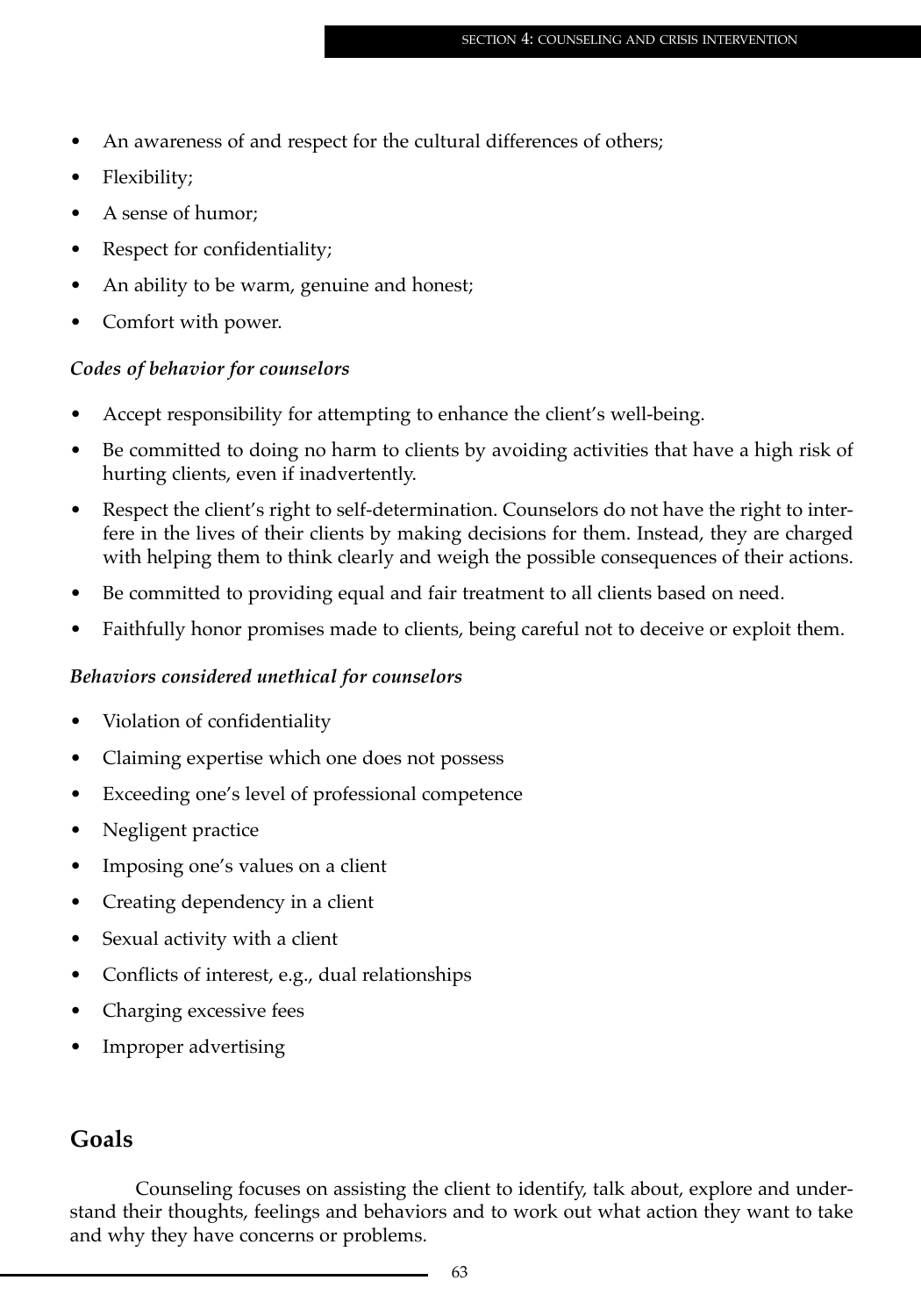Each client is unique and the goals which are finally agreed upon between client and counselor need to be realistic and governed by the presenting concern(s) or problem(s) of the client and the limitations of the services which are available.

## **Procedure**

#### *Stages of the counseling process*

The counseling process can be viewed simply as a three-stage process which involves initiating a counseling relationship, building and working in the relationship and terminating the relationship.

*Initiating a counseling relationship involves:*

- Meeting the client;
- Discussion of surface issues;
- Setting limits and guidelines, e.g., goals, meeting times, session duration, etc. for the process.

*Building and working in the counseling relationship involves:*

- Revelation of deeper issues;
- Ownership of feelings and possible emotional release;
- Generation of insight;
- Problem-solving and future planning;
- Action by the client.

*Termination of the counseling relationship involves:*

- Review and reflection;
- Disengagement from the counseling relationship by the client.

## **Commonly used interventions and techniques in the counseling process**

Certain interventions or techniques are involved in whatever sort of counseling is undertaken. Below is a list of the most commonly used counseling interventions or techniques.

*Listening***.** Listening is by far one of the most important counseling techniques. It is

64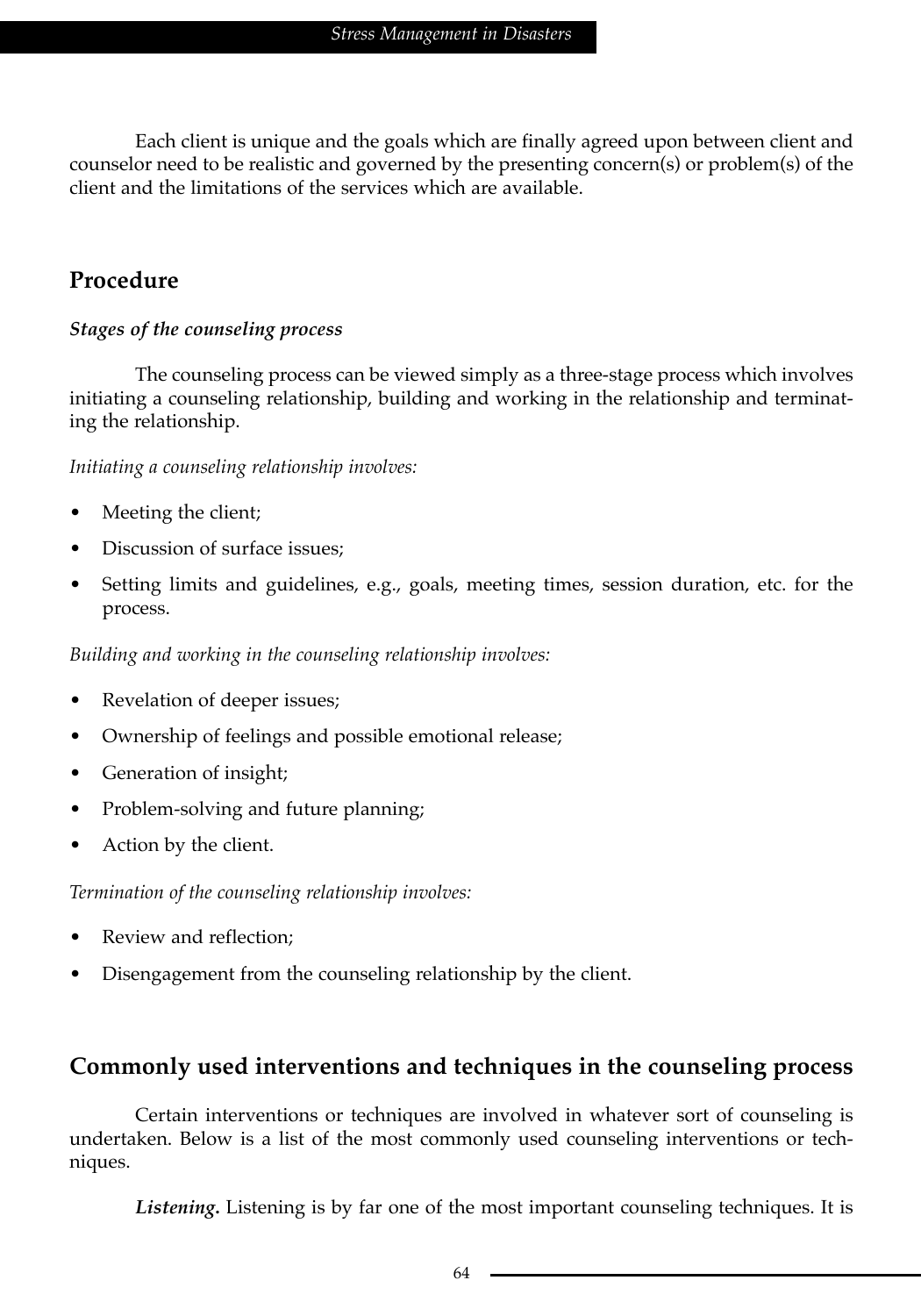the process of "hearing" what the other person is trying to say which calls for close and sustained attention by the counselor.

There are three aspects of speech to be noted: the *linguistic aspects* (words, phrases, figures of speech, idiosyncratic forms of speech, etc.), the *paralinguistic aspects* (amount, timing, fluency, tone, etc.) and the *non-verbal aspects* (facial expression, eye contact, gestures, body position, body movement, etc.). The skilled counselor learns to "listen" to all three aspects of speech and tries to resist the temptation to interpret what they "hear". Impressions conveyed by the client's speech should always be clarified with the client.

*Skillful questioning and summarizing:* During the counseling process, questions may be asked by the counselor for a number of reasons: to encourage conversation, to clarify, to elicit further information or to explore. *Open questions* are generally preferred in counseling to *closed questions* since they encourage longer, more expansive answers and are rather more free of value judgements and interpretations. Nonetheless, by using open questions it is easy to become intrusive and hence the timing of such questions is vital. In addition, *"why"*, *"value-laden"* and *"leading"* questions should generally be avoided.

Accurate summarizing helps both the client and the counselor to better place issues into perspective; the counselor should always seek verification of the accuracy of his/her summary from the client.

*Providing information:* On occasion the counselor informs or instructs the client in some way and some types of counseling are centered around providing clients with information. Nonetheless, information is best limited to concrete situations, otherwise clients may become dependent on the counselor to provide them with the information which they need, with the result that they become less resourceful.

*Giving advice:* A common error is to equate counseling to the giving of advice and quite often clients come to counseling seeking and even demanding advice—"Please tell me what to do."

While counselors occasionally have to give advice, they should keep this to a minimum. A counselor's task is not to foster the dependence of their client, but to help them to discover their own solutions to their problems and to accept the consequences of their choices.

*Non-judgmental respect:* This refers to the ability to unconditionally view the client with dignity and to value them as a worthwhile and positive human being. This has also been termed *"unconditional positive regard"* and it offers a baseline from which to start the counseling relationship.

*Empathetic understanding:* Empathetic understanding refers to the counselor's ability to perceive accurately the feelings of the client and to communicate this understanding to them. Such empathy is developed through a willingness to listen to both what is said by the client and what is implied.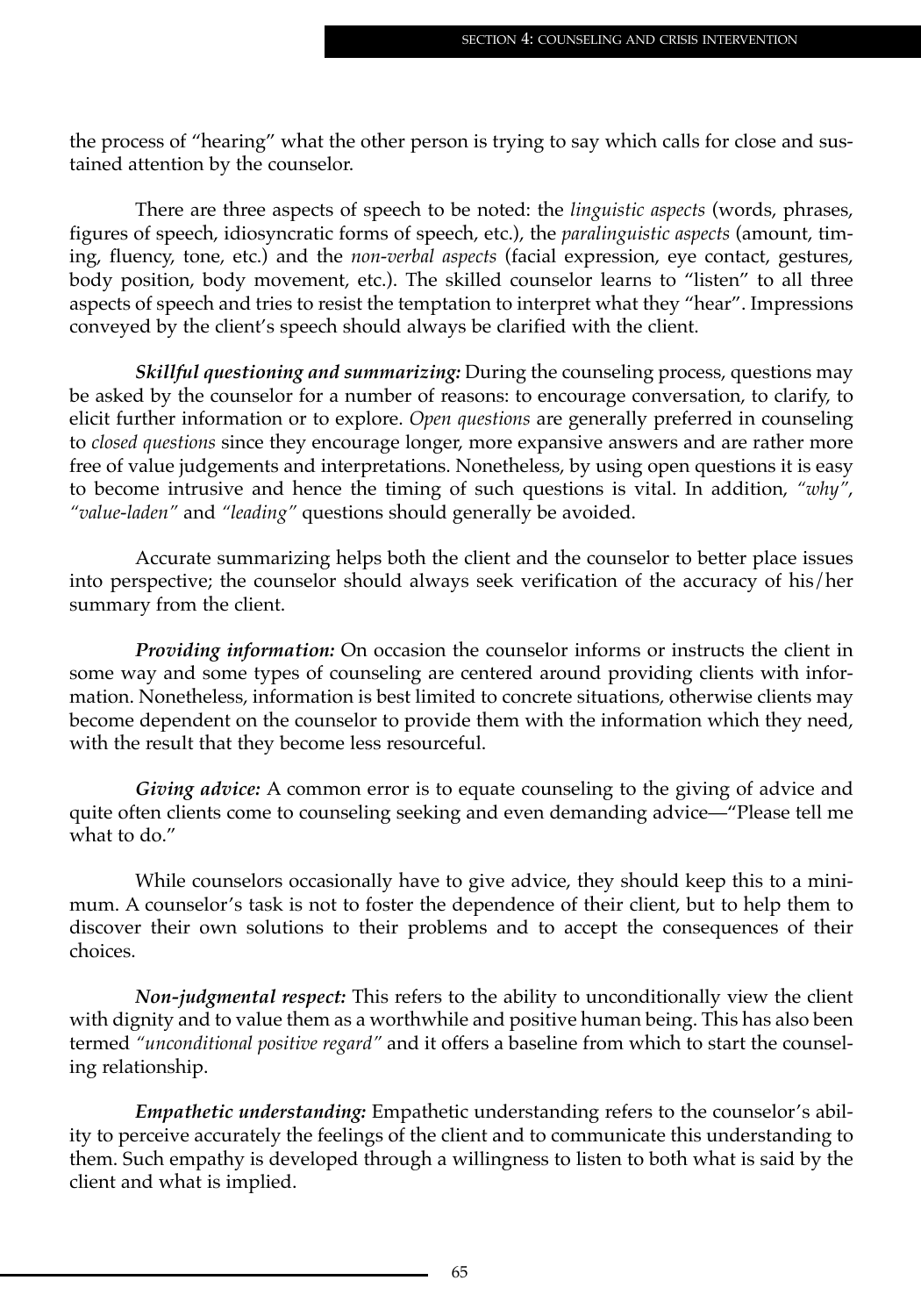*Warmth and genuineness:* With respect to the counseling relationship, the warmth of a counselor refers to their approachability and their willingness to be open with the client; while genuineness refers to the counselor's spontaneity, consistency and authenticity.

*Humor:* Humor involves giving a funny, unsuspected response to a question or situation. This requires both sensitivity and timing on the part of the counselor and should never be used to belittle anyone. If used appropriately, it can be a very effective clinical tool for relieving tension and circumventing resistance.

*Concreteness:* One of the major tasks of a counselor is to help the client to identify current thoughts and feelings and to remain in the "here-and-now" mode. In this way, current issues are addressed and problem-solving techniques can be applied directly to those present day issues. The client who talks excessively about what used to be or dreams too much about the future, simply avoids the reality of the present. This is not to say that the client should never be allowed to talk about the past or the present when this is necessary.

The counselor should also be clear and explicit in their dealings with the client and help the client to express himself or herself clearly.

*Reflection:* Reflection refers to the technique of repeating back to the client their last few words or a paraphrase of these words in order to encourage them to elaborate. It is as though the counselor is echoing the client's thoughts and as if the echo serves as a prompt. It is important that the reflection does not turn into a question.

If used skillfully and with good timing, reflection can be an important method of helping the client to tell his/her story. On the other hand, if it is overused or used clumsily it can be counterproductive.

*Use of positive feedback:* Often given in the form of attention and praise, positive feedback can act as a very powerful tool in reinforcing desired behaviors.

*Use of multifocused responses:* Counselors responding to clients in a multifocused manner can enhance their effectiveness. It must be remembered that people receive input from their worlds differently and tuning into the client's preferred modes of perceiving and learning is crucial if change is going to occur. An example of a multifocused response is, "I can feel your anger and see your hurt but I am also hearing your concern."

*Encouraging perceptual change:* The perceived more than the actual nature of a given situation tends to be far more important in determining how we rate our ability to cope with a situation and hence the stressfulness of the situation. In addition, people often think that their perceptions and interpretations are accurate when they are not. Consequently, counselors often have to employ various interventions to help clients to change distorted or unrealistic thoughts, desires or goals into more accurate and realistic ones. One possible technique that may be used is the use of leads, e.g., silence, acceptance, paraphrasing, summarizing, confrontation, etc., to persuade and gently point clients in a given direction.

*Confrontation:* Confrontation is not an attack on a client but a challenge for that client to examine, modify or control an aspect of his/her behavior that is currently improperly used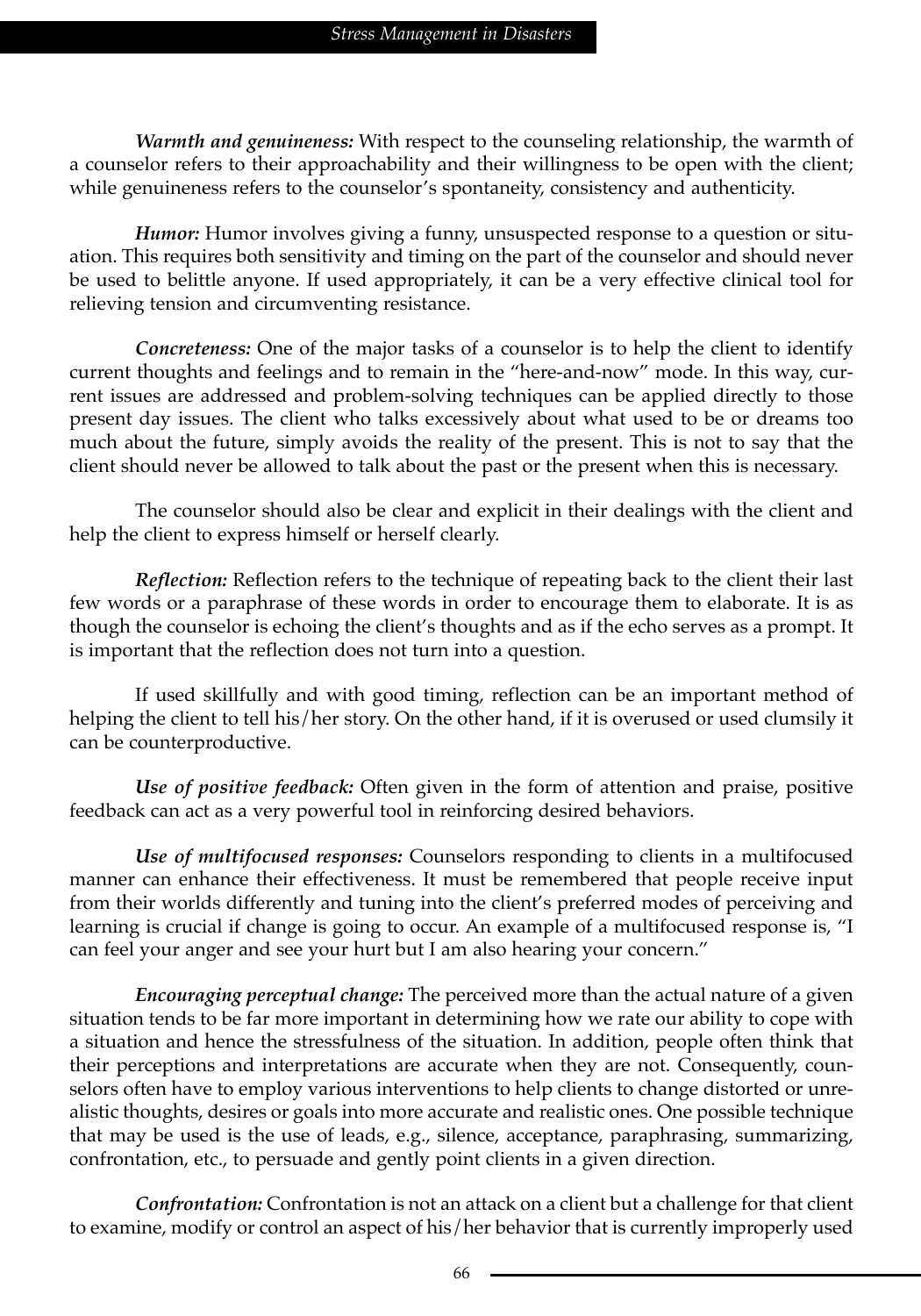or nonexistent. Confrontation when appropriately used can produce growth and prompt an honest examination of oneself. Nonetheless, the counselor needs to be sure that the relationship with the client is strong enough to withstand a confrontation and that the timing is right. Usually, it is more productive to confront a client's strengths than his/her weaknesses, e.g., challenging a client to make better use of resources available to them.

*Self-disclosure:* Counselors may strategically employ self-disclosure to facilitate client trust. Such disclosures should be brief, focused, appropriate, infrequent and not add to the client's problems. It has been found that clients are more likely to trust counselors who disclose personal information (up to a point) and are prone to make reciprocal disclosures.

*Use of contracts:* Contracts provide a written record of goals that the counselor and client have agreed to pursue and the course of action to be taken. If such a contract is broken down into smaller sections a client may get a clear feeling that goals can be attained and problems solved. The formal nature of a contract and its time limits may also act as motivators for clients who tend to procrastinate. In addition, a contract puts the responsibility for any change on the client and thereby has the potential to empower the client and make them more responsive to the environment and more responsible for their behaviors. Contracts should focus on change and they should not be based on externally driven goals. Escape words like "maybe", "try" and "perhaps" should be avoided in contracts.

*Rehearsal:* Once a contract is established, the counselor can help the client to maximize their chances of fulfilling it by getting them to rehearse or practice designated behaviors. Such rehearsal may be overt (verbalizing or acting out what they are going to do) or covert (imagining or reflecting on the desired goal). A client may need counselor coaching during the rehearsal period which may involve providing temporary aids to help the client to remember what to do next or it may simply involve feedback about the client's performance.

*Homework assignments:* Counselors may assign homework to help clients to practice the skills learned in the counseling sessions and generalize such skills to relevant areas of their lives. Homework helps to keep clients focused on relevant behavior between sessions, to see clearly what kind of progress they are making, to become motivated to change behaviors, to evaluate and modify their activities and to take greater responsibility for the control of themselves. For homework to be effective, it needs to be relevant to the client's situation and specifically linked to some measurable behavior change.

#### *Questions to consider prior to engaging in a counseling relationship*

- 1. Am I the appropriate person to counsel this client?
- 2. Do I have the time to do it?
- 3. Do I have the client's permission to counsel them?
- 4. Where will the counseling take place?
- 5. What time frame am I going to be working in?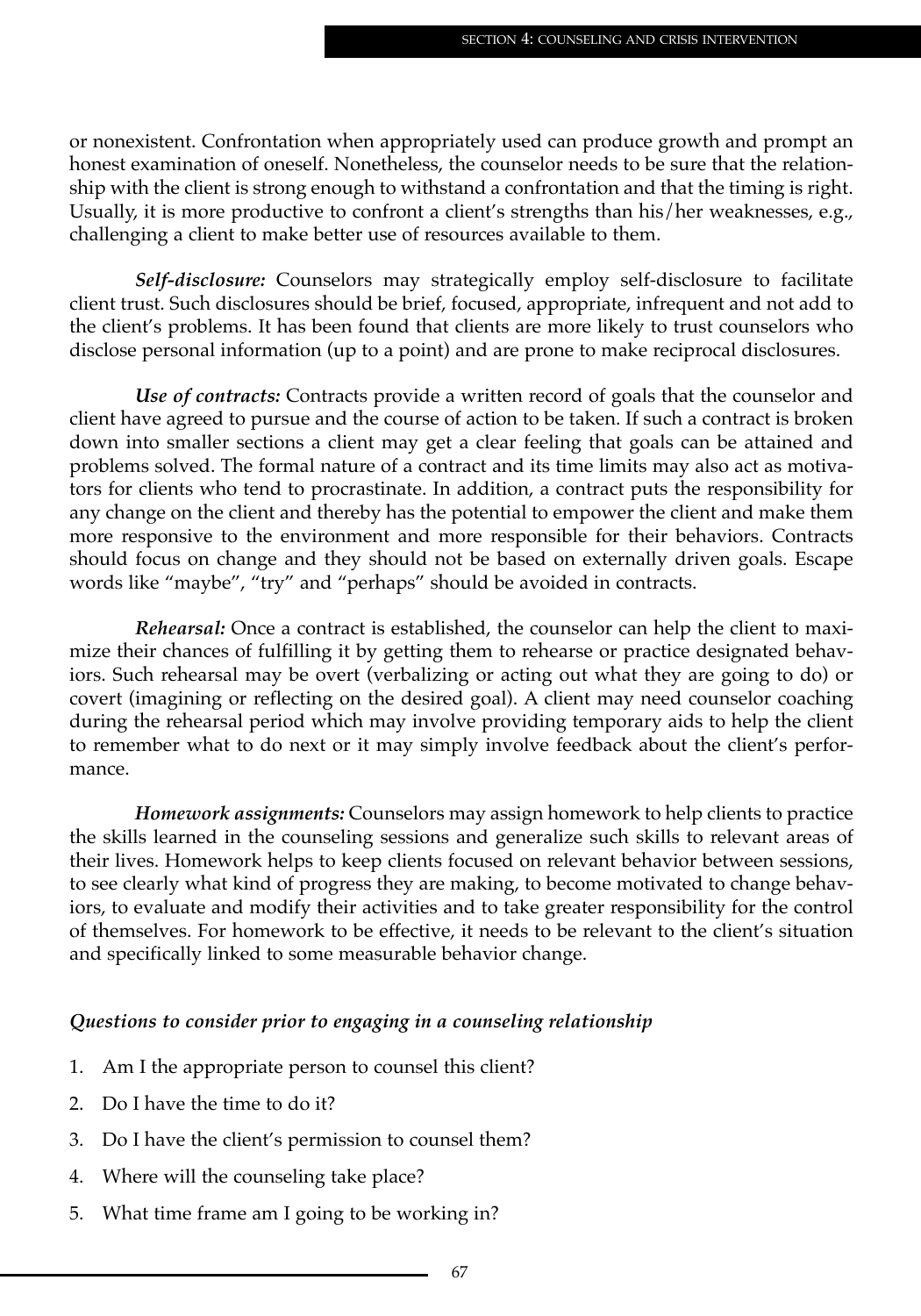#### *"Don'ts" in the counseling relationship*

- 1. Don't tell the client what happened to him/her, let them tell you.
- 2. Don't ask "why", "value-laden" or "leading" questions.
- 3. Don't use "shoulds" and "oughts".
- 4. Don't blame, criticize or embarrass clients.
- 5. Don't automatically compare the client's experience with your own.
- 6. Don't become overly analytical.
- 7. Don't trivialize or invalidate the client's feelings or concerns.
- 8. Don't offer the client explanations for their thinking, feelings or behaviors, allow them to do that themselves.
- 9. Don't reduce counseling to giving advice.
- 10. Don't become impatient and/or appear rushed.
- 11. Don't become over-involved to the point that you feel overwhelmed.
- 12. Don't continue in a counseling relationship if you feel threatened by it or inappropriately attached to the client.
- 13. Don't breach the client's confidence.
- 14. Don't misrepresent your capabilities to the client.

## **Confidentiality**

Confidentiality is not only central to developing a trusting and productive clientcounselor relationship but it is also an ethical and legal issue.

Nonetheless, there are times when confidential information must be divulged to a third party. Below are some of the circumstances that dictate when information *must be* divulged by counselors:

- 1. When clients pose a danger to themselves or others;
- 2. When the counselor believes that a client under the age of 16 years is a victim of incest, rape, other abuse or some other crime;
- 3. When ordered by the court to do so;
- 4. When a client requests that their records be released to themselves or to a third party.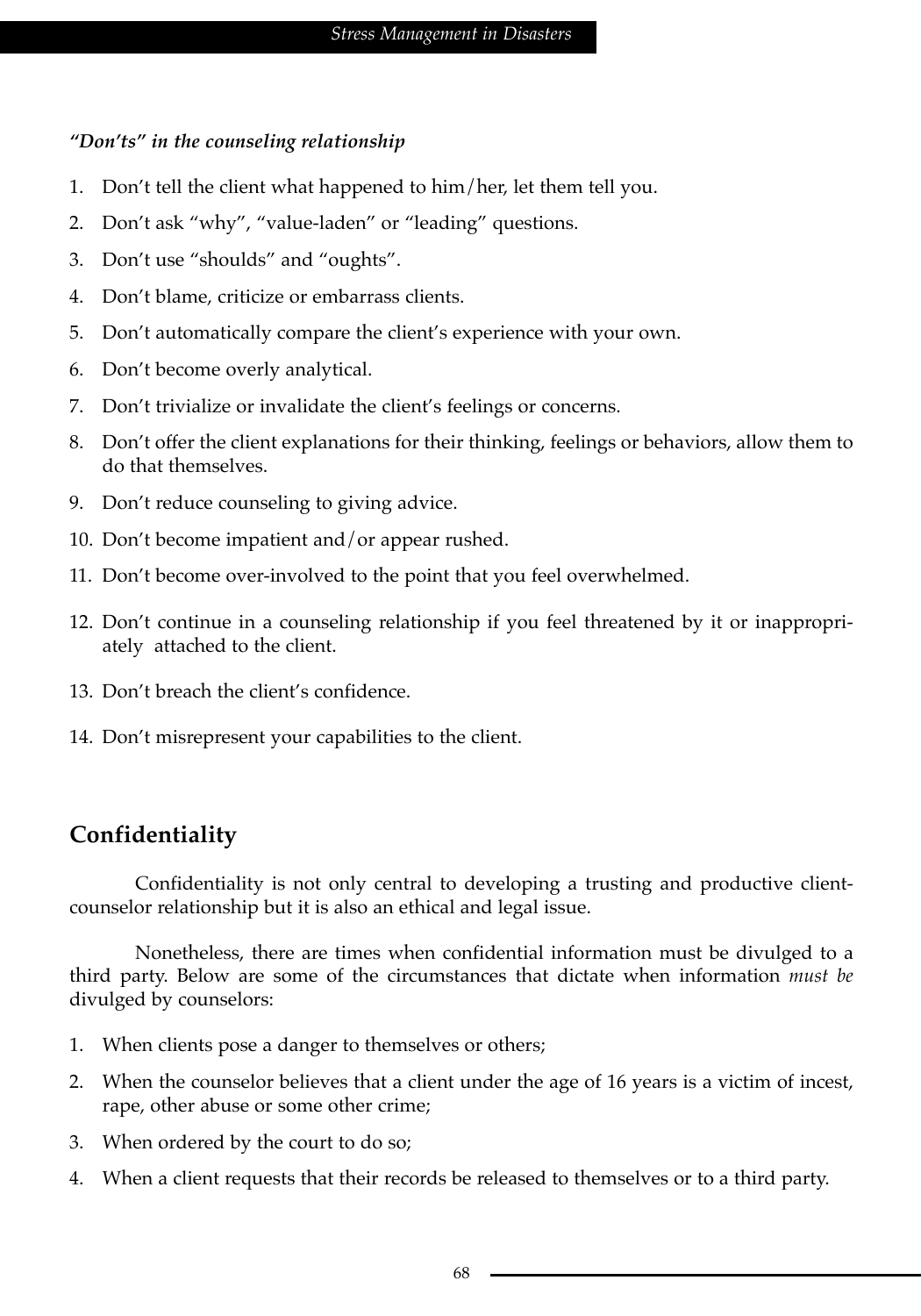#### **Transference and countertransference**

The counselor-client relationship will greatly influence the outcome of the counseling process. Counseling can be an intensely emotional experience but usually the counselor and the client can work through the transference and countertransference phenomena that result from the thoughts and emotions that they think, feel and express to each other.

*Transference* is the client's projection of past or present feelings, attitudes or desires onto the counselor. A client reacts to the image of the counselor in terms of the client's personal background and current life circumstances. The way the counselor dresses, sits, speaks or gestures may trigger a reaction from the client. Transference may be positive or negative, direct or indirect. The counselor may initially enjoy transference phenomena that hold him or her in a positive light but such enjoyment may soon wear thin. Some therapists contend that both negative and positive transference are forms of resistance and that as long as the client keeps the attention of the counselor on transference issues, little progress is made in achieving goals. Transference issues nonetheless need to be worked through if the counseling experience is going to be productive for the client.

*Countertransference* refers to the counselor's projected emotional reaction to or behavior toward the client that may interfere with objectivity. This tends to occur when the counselor's own needs or unresolved personal conflicts become entangled in the therapeutic relationship. Once again, countertransference may be negative or positive, direct or indirect and if left unresolved it can be detrimental to the counseling process.

#### **Being honest about one's limitations**

Counselors cannot realistically expect to succeed with every client. Be honest enough with yourself and with your client to admit that you cannot work successfully with everyone. Clients' responses overwhelmingly confirm the value of honesty as opposed to an attempt to fake competence.

#### *Burnout*

The process of counseling and coping with others can take its toll on the counselor who may become overwhelmed, depressed, uninterested and irritable when they attempt to function in such a capacity.

Gerad Corey (1996) suggests a number of possible causes of burnout:

- Monotonous work, especially if it is meaningless;
- Investing a great deal of personal energy with little positive feedback;
- Lack of job satisfaction and very little opportunity for self-development and further training;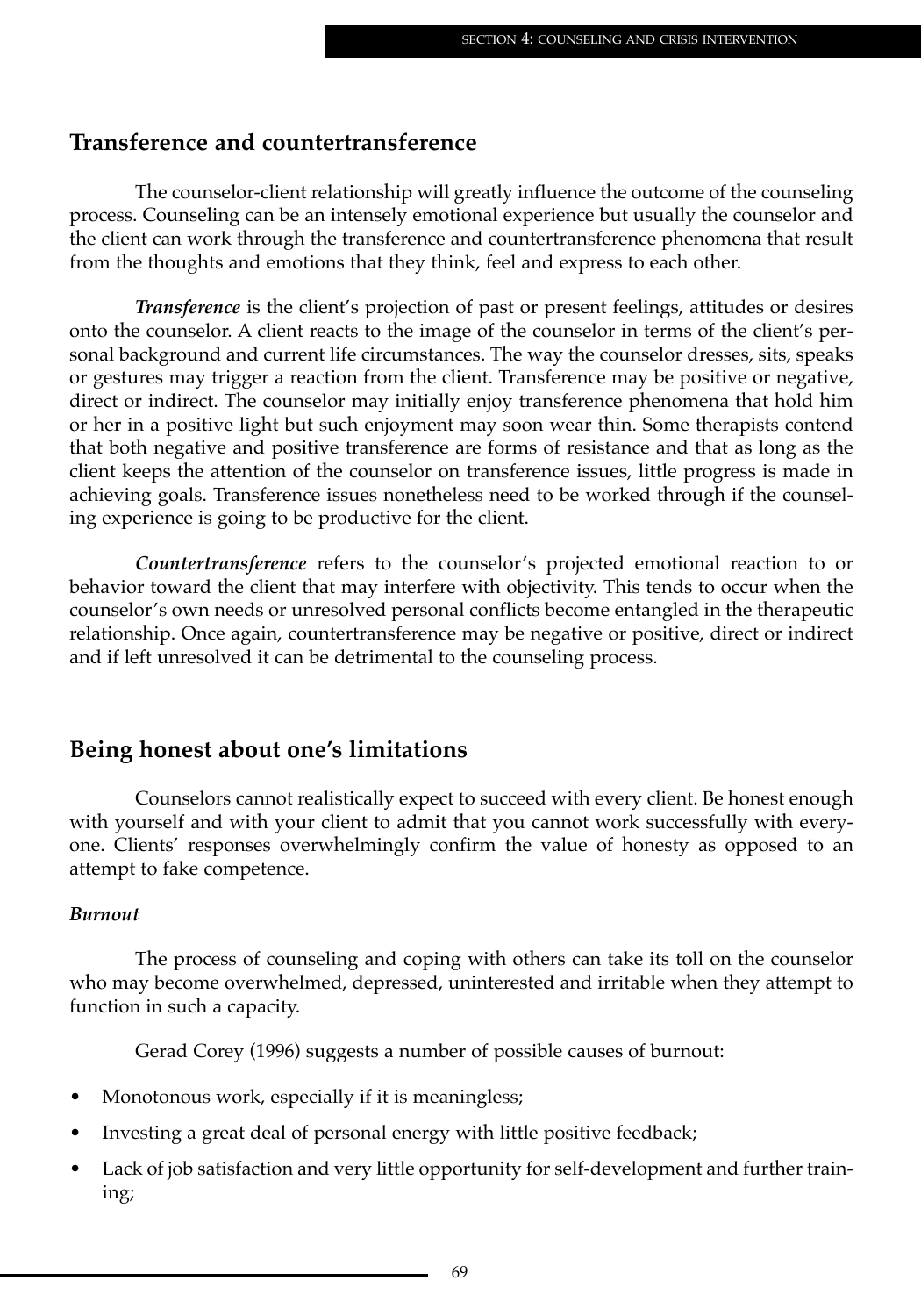- Very demanding job, especially if one has very little say over how the job is performed and if the demands are not realistic;
- Working with a difficult population, e.g., poorly motivated clients;
- Unsupportive work colleagues and poor staff-relations;
- Unresolved personal conflicts beyond the job situation.

Below are some techniques that may be used to prevent burnout:

- Become aware of the possible impact of stress on the various aspects of your life;
- Maintain good physical and mental health;
- Cultivate a positive work attitude;
- Vary your work as much as possible and think of ways to bring variety into it;
- Initiate your own projects without relying on others to approve of them;
- Do not over-extend yourself or become over-involved—make sure that your goals are realistic, know your limitations and work within them;
- Become part of an effective support group;
- Nurture healthy friendships and relationships with others;
- Develop a range of interests and hobbies away from your work;
- Consider your education and training needs and attend to them;
- Maintain healthy boundaries with your clients;
- Be assertive and learn how to work for self-rewards and self-satisfaction but seek positive and reliable feedback on your performance from others when appropriate;
- Seek counseling as a means of your own personal development.

#### **Introduction to crisis intervention**

#### *Definition*

A *crisis* is defined as a temporary state of emotional turmoil and disorganization which follows a crisis event. It is characterized by lowered individual or group ability to cope and there is an elevated potential for positive or negative outcomes. In other words, crises are self-limiting but whether the eventual outcome is positive or negative depends heavily on how they are managed.

*Crisis intervention* as defined by Mitchell and Resnick (1981) is the immediate and temporary, but active entry into another person or group's situation during a period of stress. This is a form of counseling.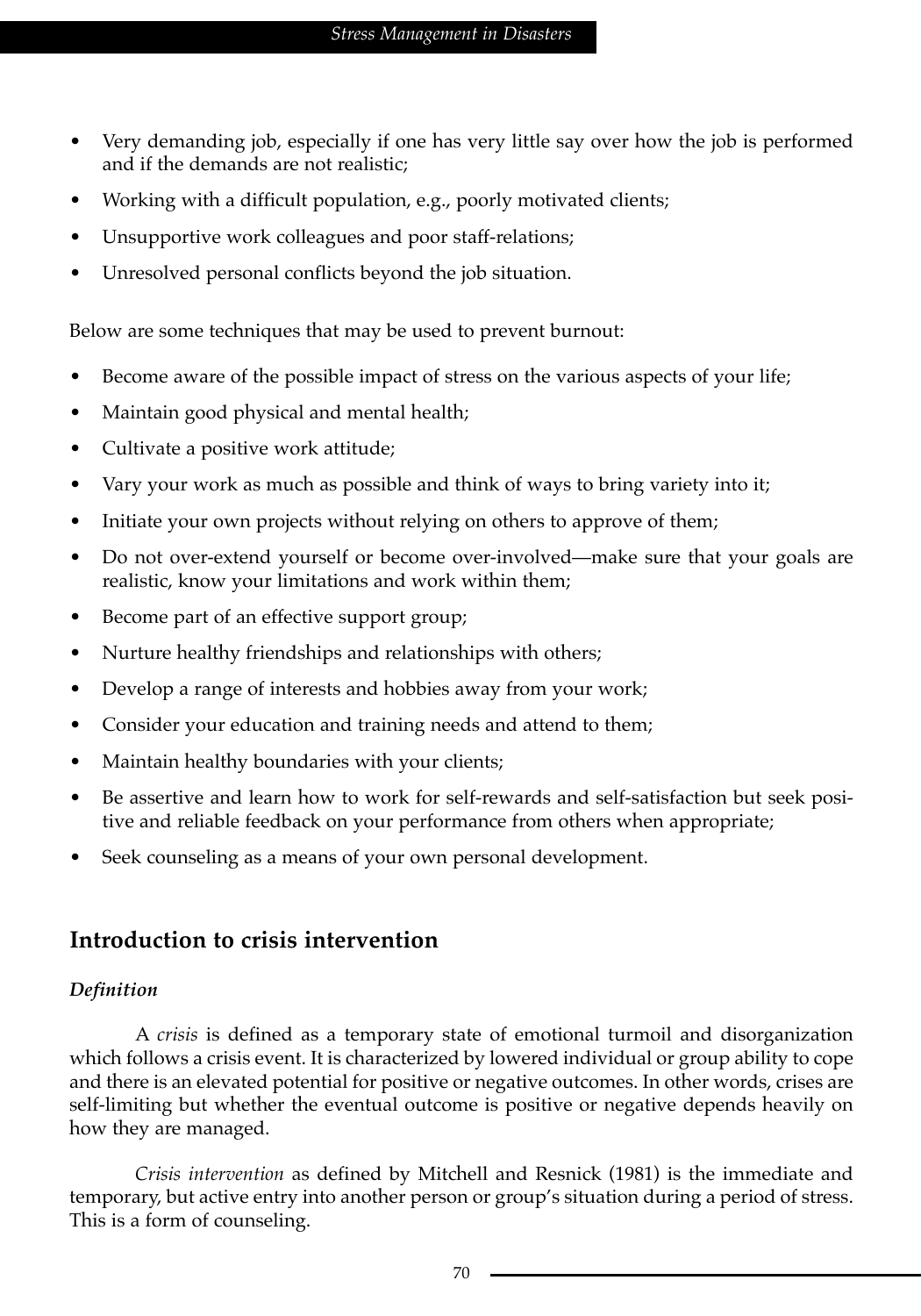#### **Overview**

A crisis event is different from a problem or an emergency. While a *problem* may be stressful and difficult to solve, it can be solved with one's customary problem-solving resources. An *emergency* is a sudden, pressing situation which requires immediate attention, e.g., when someone's life is in danger because of an accident, a suicide attempt or an act of violence. A *crisis* on the other hand, constitutes circumstances or situations which cannot be resolved by one's customary problem-solving resources.

With respect to most people, their mere exposure to a crisis event is not sufficient to produce a state of emotional turmoil. Whether it does or does not, depends on how the situation is appraised and how those affected rate their ability to deal with the event.

The three basic elements of a crisis, i.e., the occurrence of a stressful event, those affected by the event having difficulty in coping with it, and the timing of the intervention, interact to make each crisis unique. Crisis events tend to result in a number of psychological dysfunctions: disorganized thought, preoccupation with insignificant detail, aggression, emotional distancing, passivity, impulsiveness, lowered self-esteem and dependence.

#### **Phases of a crisis**

The following are phases of a crisis in the absence of any intervention:

| Phase 1: | Precipitating Event - An unusual, unanticipated, stressful or traumatic pre-<br>cipitating event occurs which is perceived as threatening and overwhelming.                                                                                 |
|----------|---------------------------------------------------------------------------------------------------------------------------------------------------------------------------------------------------------------------------------------------|
| Phase 2: | Disorganized Response - Those affected begin to show signs of distress and<br>become more and more disorganized as behaviors, skills and/or resources<br>used in the past fail to resolve the crisis.                                       |
| Phase 3: | "Blow-up" Phase - Those involved lose control of their thoughts, feelings and<br>behaviors and can exhibit very inappropriate and destructive behaviors.                                                                                    |
| Phase 4: | <i>Stabilization Phase</i> - The affected individual(s) begins to calm down as they<br>draw on alternative resources. The individual remains very vulnerable at this<br>time and may "blow up" again if she/he feels threatened in any way. |
| Phase 5: | <i>Adaptation Phase - The individual finally calms down and regains full con-</i><br>trol over her/his actions.                                                                                                                             |

#### **Indications**

Anyone in a state of crisis is a possible candidate for crisis intervention.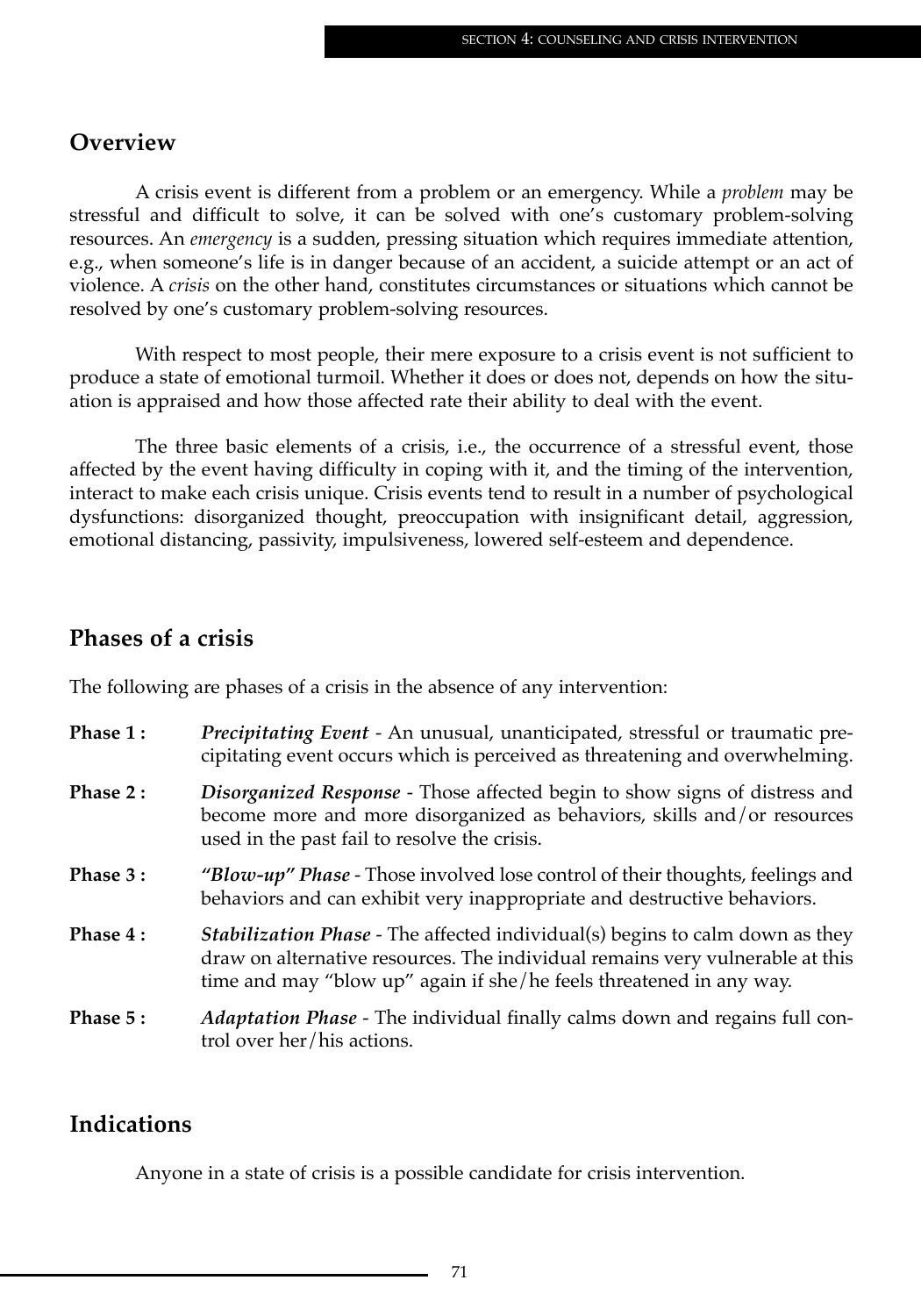#### **Contraindications**

Persons with overwhelming suicidal or homicidal ideation or poor pre-morbid functioning are not candidates for brief mental health interventions during times of crisis.

#### **Timing**

Once a crisis situation exists then the time is right for intervention but the nature and circumstances of the crisis will dictate the type of intervention. Early intervention is always preferable.

#### **Group Size**

Crisis intervention may be undertaken with individuals or with groups depending on the circumstances. The size of such groups will be limited by the needs of the group and the skills of the counselor.

#### **Location**

While a private, quiet, comfortable environment is to be preferred, where the intervention takes place is more often determined by the nature of the crisis.

#### **Providers**

Crisis intervention services may be provided by professionals or by trained non-professionals since persons in crisis tend to be receptive to even minimal help during such periods of turmoil.

#### **Goals**

The overall emphasis during crisis intervention is on acknowledging the crisis, reducing stimulation, stabilizing the situation, mobilizing available resources, preventing harmful reactions and restoring those affected to maximal functioning in the fastest possible period of time.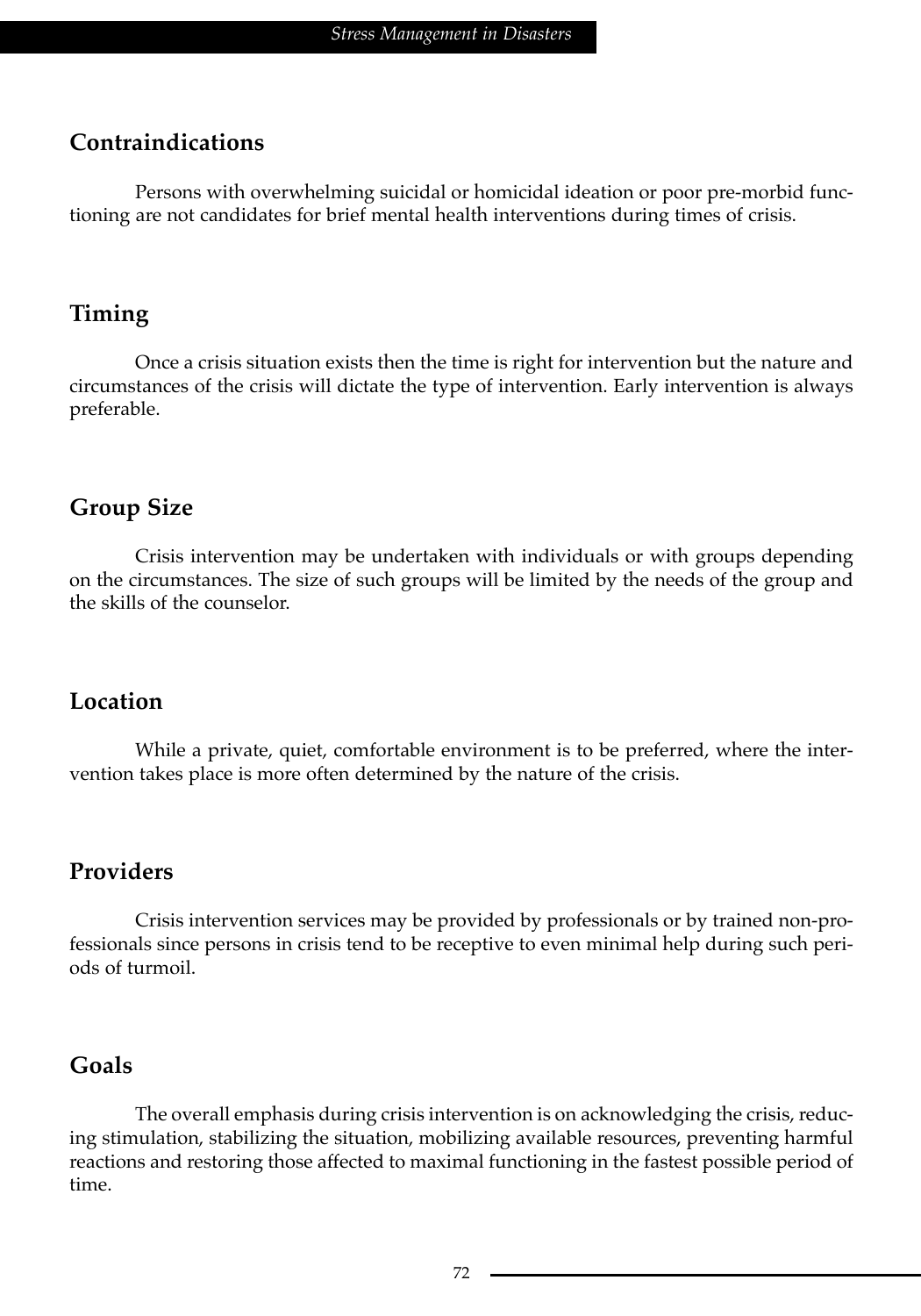#### **Format for assisting**

Recovery from a crisis event depends heavily on the severity of the event, the personal resources of those exposed to the event and the availability of support from significant others. A crisis situation is considered resolved when emotional equilibrium has been restored and when those involved once again feel in control.

The length of crisis intervention varies from one or two sessions to several interventions over a period of one to two months. The techniques which may be employed to bring about resolution of a crisis situation include reassurance, suggestion, environmental manipulation and occasionally psychotropic medications. Occasionally, brief hospitalization may be necessary.

#### **How can you go about assisting someone who is in a crisis situation if you are dealing with the situation for the first time?**

- 1. Establish contact with the person by introducing yourself and offering to assist them;
- 2. If at all possible remove the person from the stressful situation;
- 3. Limit their exposure to sights, sounds and smells;
- 4. Protect them from by-standers and the media;
- 5. Provide the person with adequate food and fluids but avoid foods which contain alcohol, caffeine or those rich in salt, sugar or fat;
- 6. If at any time you have to leave the distressed person, have someone else stay with her or him;
- 7. Inquire from the person what happened, how they are doing and allow them to talk about their experiences, concerns and feelings;
- 8. Explore with the client what the crisis means to them and why they think it happened. Assess their strengths and their needs;
- 9. Reassure the person that their reaction is a normal one and that most people recover from stress reactions;
- 10. Discuss possible solutions to the existing problem(s) and encourage the use of effective coping skills;
- 11. Assist the person to make decisions if necessary;
- 12. Restore the person to independent functioning and make provision for him/her to be followed up or assist him/her in obtaining acute care;
- 13. Terminate the intervention.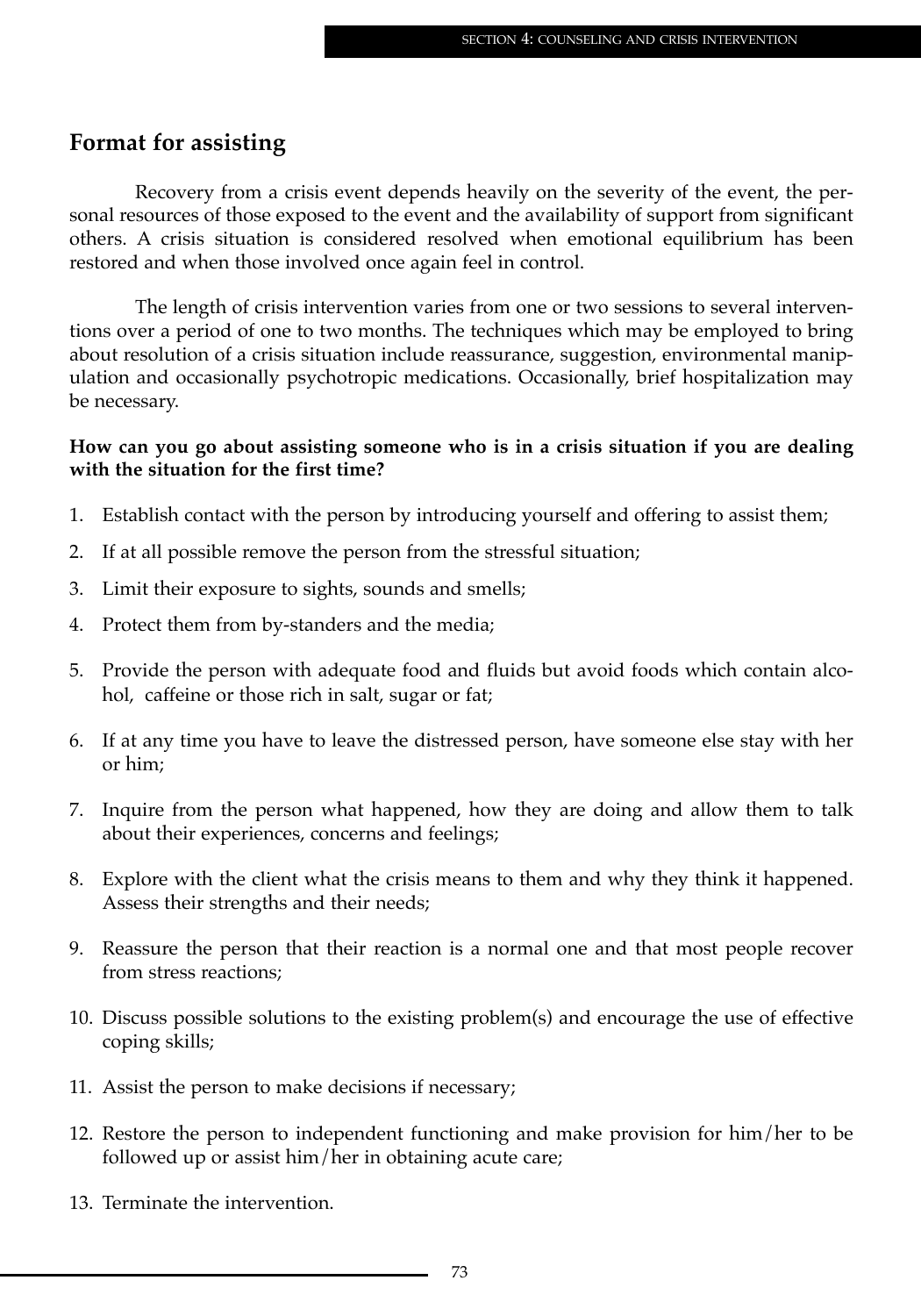*In more protracted crisis interventions, the principles of the intervention remain the same:*

- (a) To establish rapport with the person in crisis;
- (b) To explore in detail the events that led up to the crisis and the significance of the crisis;
- (c) To identify the maladaptive responses which the crisis triggered;
- (d) To come up with and examine more adaptive alternative responses;
- (e) To decide on a plan of action which resolves the crisis and restores the affected person to independent functioning;
- (f) To review what happened so as to facilitate learning and growth;
- (g) Termination of the intervention.

#### **Cautions**

*Below are some "don'ts" to bear in mind when dealing with persons in crisis:*

- (1) Don't probe a person in crisis to the point where she or he feels under attack;
- (2) Don't criticize or embarrass persons in crisis;
- (3) Don't "preach" to such persons;
- (4) Don't become overly analytical;
- (5) Never question beyond the point where "closure" can be attained;
- (6) Don't become impatient and/or appear rushed;
- (7) Don't draw unnecessary attention to the person in crisis;
- (8) Don't say the opposite of what you mean;
- (9) Don't trivialize threats of suicide or homicide;
- (10) Don't become over-involved to the point where you feel overwhelmed.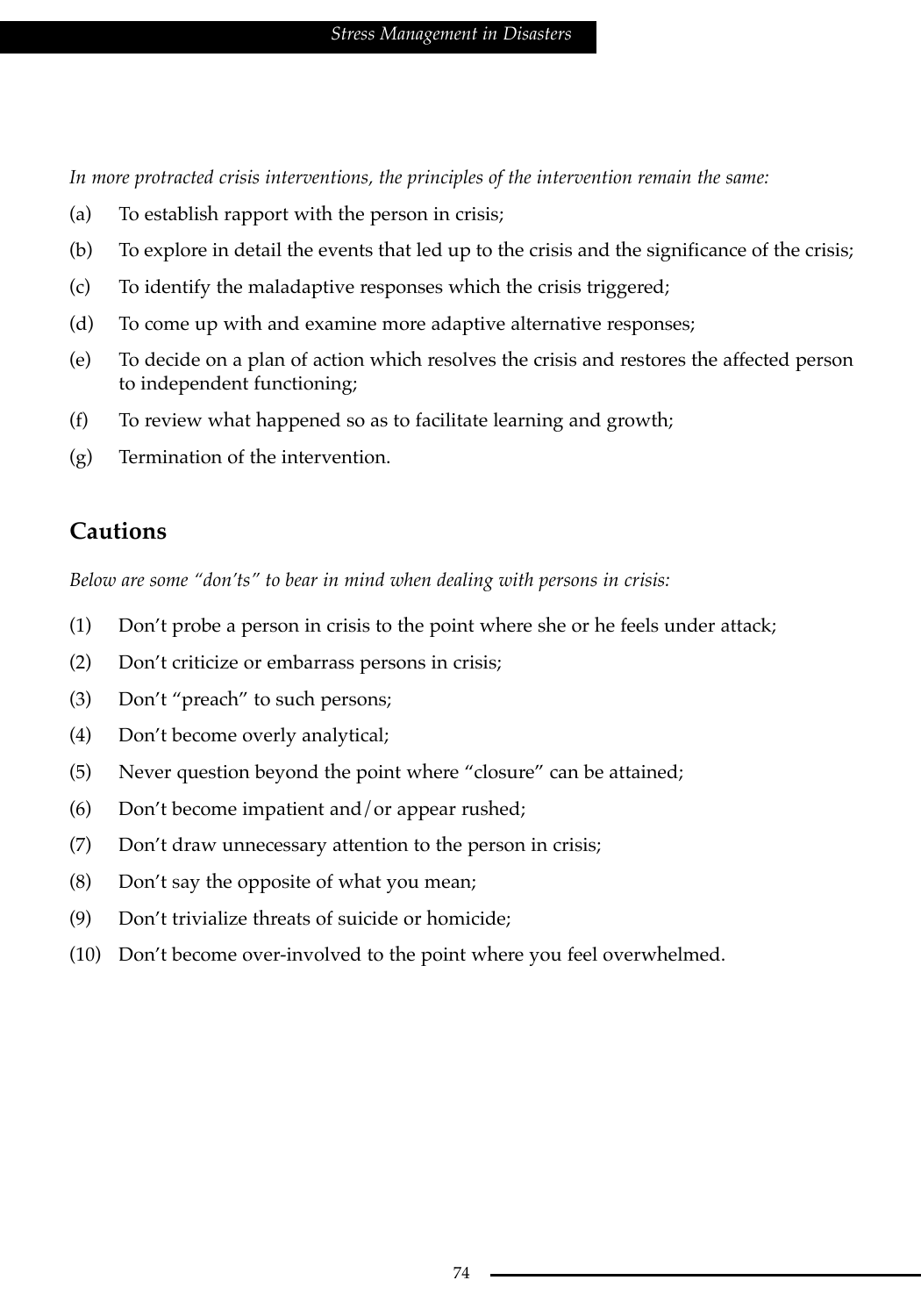# **End of Section Quiz**

#### *Please circle the correct answer.*

| 1.  | Peers can most effectively eradicate the myth of unique<br>vulnerability.                                        | T | F            |
|-----|------------------------------------------------------------------------------------------------------------------|---|--------------|
| 2.  | The mere exposure to a crisis event is sufficient to produce<br>a state of turmoil in all persons.               | T | $\mathbf{F}$ |
| 3.  | At the scene of a traumatic event aimless wandering may be<br>a sign of distress.                                | T | $\mathbf{F}$ |
| 4.  | Peer counselors are professional counselors.                                                                     | T | $\mathbf{F}$ |
| 5.  | Deliberately creating dependency in a client is unethical<br>counselor behavior.                                 | T | F            |
| 6.  | Transference is the client's projection of past or present<br>feelings, attitudes or desires onto the counselor. | T | F            |
| 7.  | Peer counselors need to be warm and caring.                                                                      | T | F            |
| 8.  | The ability to listen is an important counseling skill.                                                          | T | F            |
| 9.  | Crises are self-limiting.                                                                                        | T | $\mathbf F$  |
| 10. | Counseling is equivalent to giving advice.                                                                       | T | F            |
|     |                                                                                                                  |   |              |

*Note:* Answers to questions are on page 128.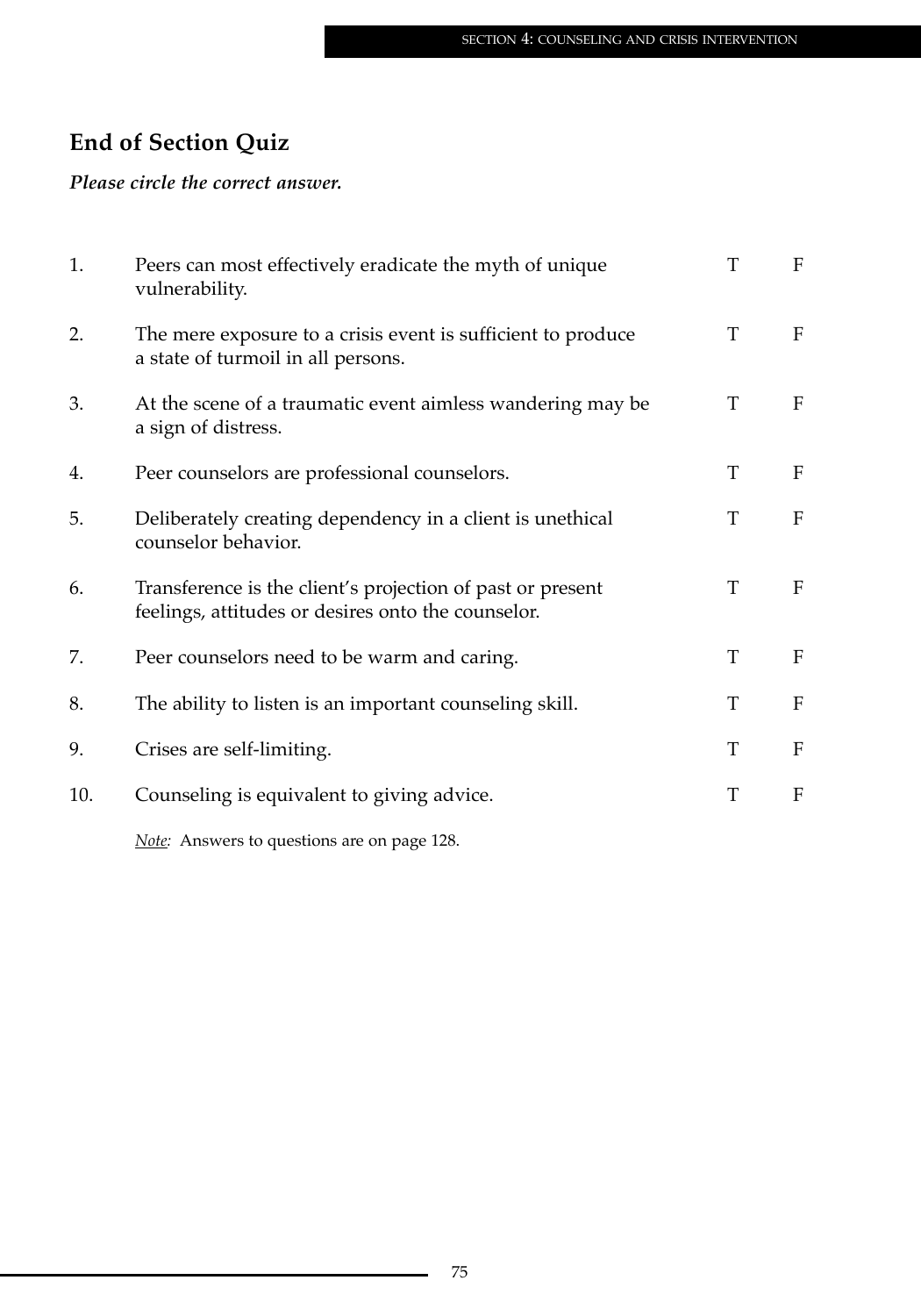| Stress Management in Disasters |                                                                                                                        |             |   |               |  |  |
|--------------------------------|------------------------------------------------------------------------------------------------------------------------|-------------|---|---------------|--|--|
|                                |                                                                                                                        |             |   |               |  |  |
|                                |                                                                                                                        |             |   |               |  |  |
| N                              | $\overline{O}$                                                                                                         | $\mathbf T$ | E | ${\mathsf S}$ |  |  |
|                                |                                                                                                                        |             |   |               |  |  |
|                                |                                                                                                                        |             |   |               |  |  |
|                                |                                                                                                                        |             |   |               |  |  |
|                                |                                                                                                                        |             |   |               |  |  |
|                                |                                                                                                                        |             |   |               |  |  |
|                                |                                                                                                                        |             |   |               |  |  |
|                                |                                                                                                                        |             |   |               |  |  |
|                                |                                                                                                                        |             |   |               |  |  |
|                                |                                                                                                                        |             |   |               |  |  |
|                                |                                                                                                                        |             |   |               |  |  |
|                                |                                                                                                                        |             |   |               |  |  |
|                                |                                                                                                                        |             |   |               |  |  |
|                                |                                                                                                                        |             |   |               |  |  |
|                                | <u> 1989 - Johann Stoff, amerikansk politiker (d. 1989)</u>                                                            |             |   |               |  |  |
|                                | <u> 1989 - Johann Stoff, fransk politik (d. 1989)</u>                                                                  |             |   |               |  |  |
|                                | <u> 1989 - Johann Stoff, fransk politik (d. 1989)</u>                                                                  |             |   |               |  |  |
|                                | <u> 1989 - Johann Stoff, amerikansk politiker (d. 1989)</u>                                                            |             |   |               |  |  |
|                                | <u> 1989 - Johann Stoff, deutscher Stoffen und der Stoffen und der Stoffen und der Stoffen und der Stoffen und der</u> |             |   |               |  |  |
|                                |                                                                                                                        |             |   |               |  |  |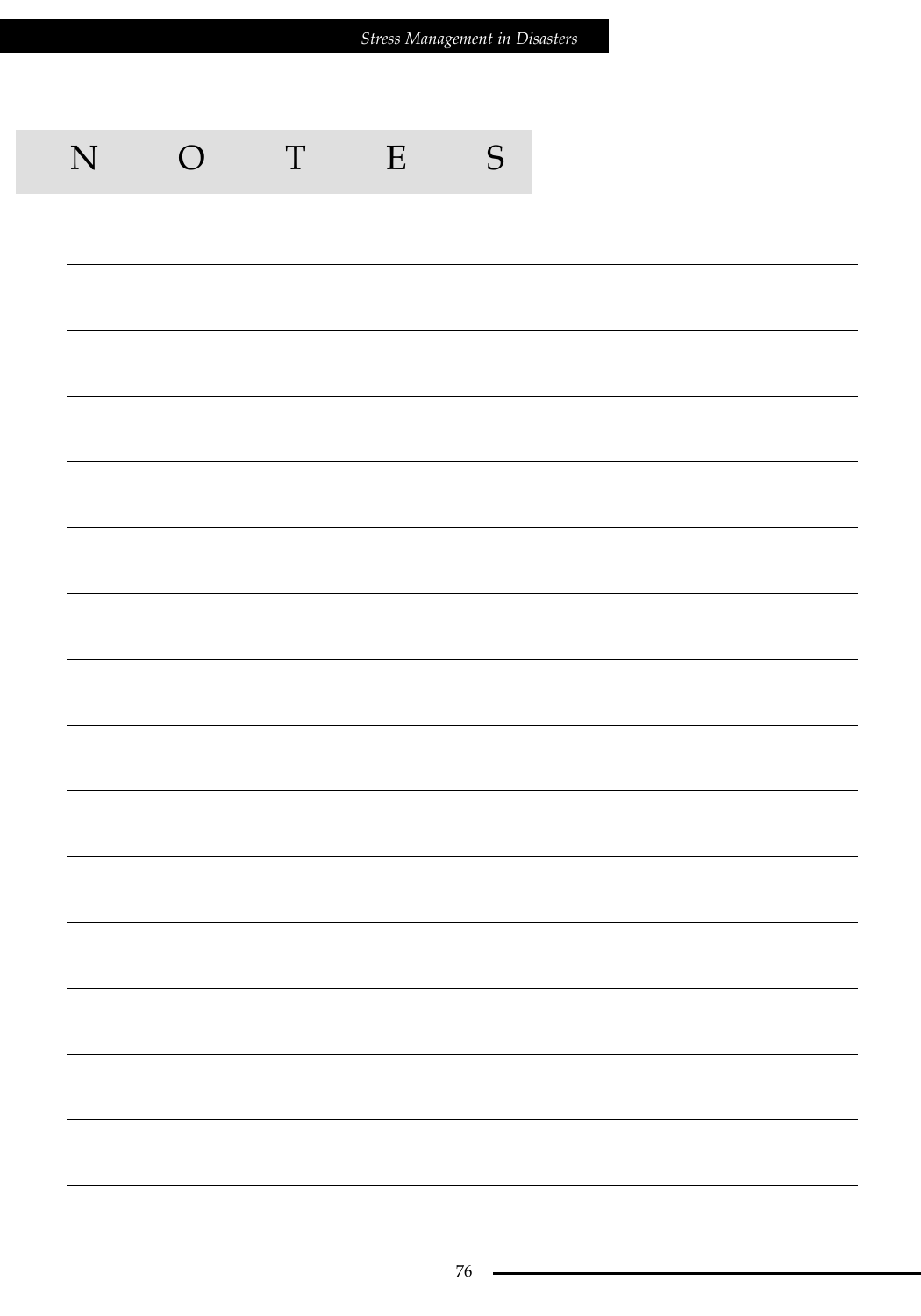# SECTION 5: THERAPEUTIC GROUPS

### **What is a group?**

Broadly speaking, a group consists of three or more persons who influence each other and are influenced by others. Beyond this, little else about groups is accepted as consensus.

#### **How extensively is group therapy used?**

Group therapy has been recognized as a therapeutic procedure for many years. Groups of all varieties are now available to cater to those seeking help for serious psychological problems, to those experiencing situational crises and to healthy individuals who wish to expand their self-awareness and increase their level of interpersonal functioning.

### **What are some of the possible group variables?**

- 1. Setting
- 2. Group size
- 3. Group composition
- 4. Membership selection
- 5. Group content
- 6. Group goals
- 7. Duration of the group
- 8. Group norms
- 9. Group dynamics
- 10. Therapeutic factors
- 11. Leadership style
- 12. Frame of reference
- 13. Group cohesion

Based on various combinations of these variables there are five types of groups:

- 1. Therapy groups
- 2. Training groups
- 3. Guidance groups
- 4. Counseling groups
- 5. Encounter or sensitivity groups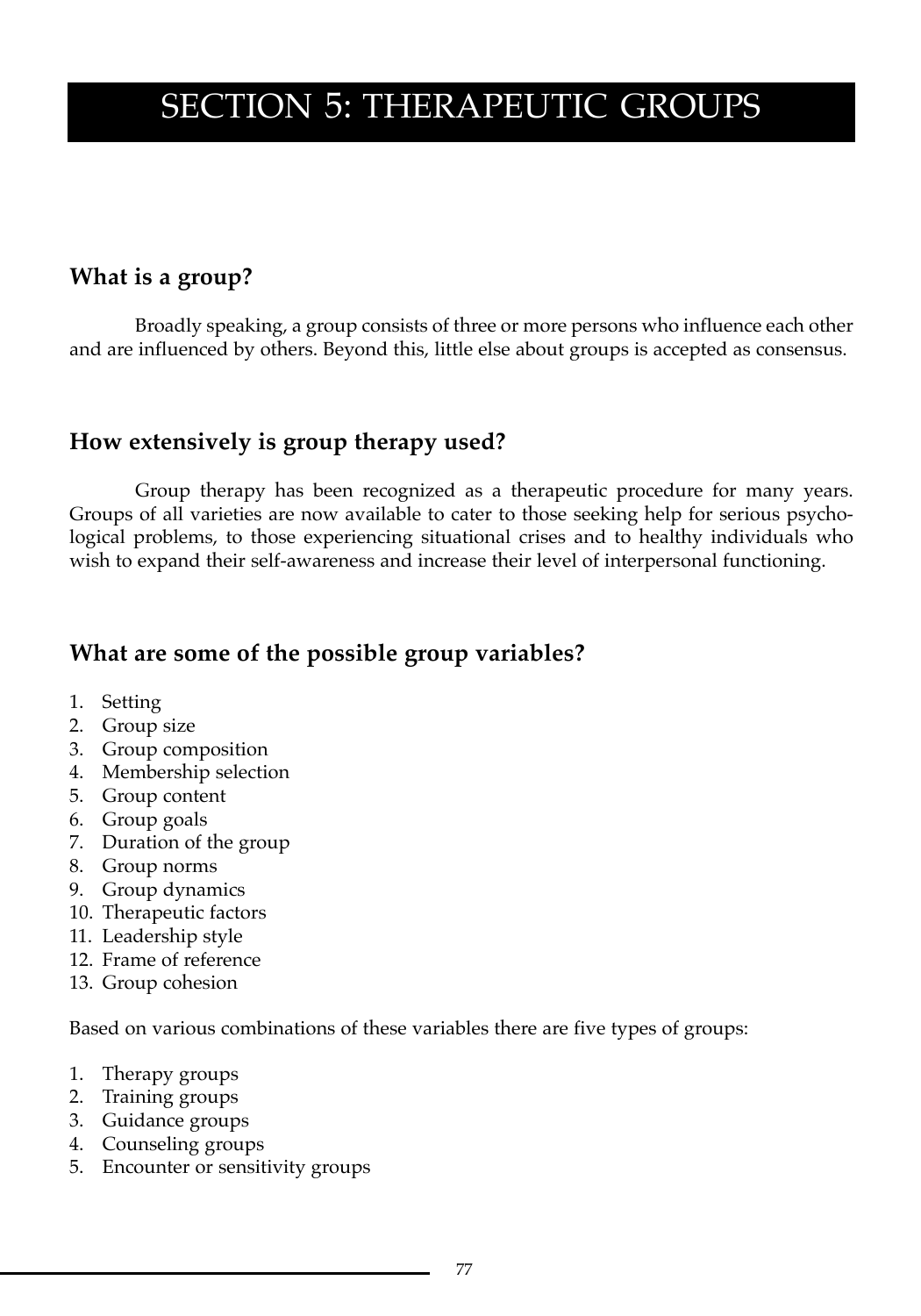## **What is terminology used regarding groups?**

The *group content* refers to what the group discusses, while the *group process* refers to how the discussion is conducted. To be an effective group member or leader, one must be able to both participate in the discussion and observe what is going on. *Group cohesion* refers to the interacting forces that keep the group together. Group cohesiveness can be evaluated by such factors as whether or not members attend regularly, whether they are punctual and the level of trust and mutual support that members express toward each other. *Group norms* are closely related to group cohesiveness and refer to the formal and informal rules that govern what is considered to be appropriate behavior within the group*.* It is important that groups establish their formal norms at the outset of the group experience. *Group goals* refers to the desired achievements of the group. *Group dynamics* refers to the interaction among members of a group, each of whom is dependent on the other. The group is capable of exerting pressure on a person to change their behavior, but that person also influences the group.

## **How is a group established?**

- 1. Decide on the type of group to be set up;
- 2. Substantiate that there is a need for such a group;
- 3. Decide on the goals of the group;
- 4. Choose an appropriate setting for the group to meet. The place chosen should be safe, private, consistently available, comfortable and contain adequate furniture;
- 5. Identify a suitable group leader (that person may change as the group evolves);
- 6. Establish formal norms for the group, e.g., group size, group composition, eligibility for group membership, times, duration and frequency of meetings, life span of the group, protocol for admitting new members to the group, unacceptable behaviors of group members and the consequences of such behaviors, etc.;
- 7. Select and orient potential group members (usually the responsibility of the group leader);
- 8. Hold the first group meeting.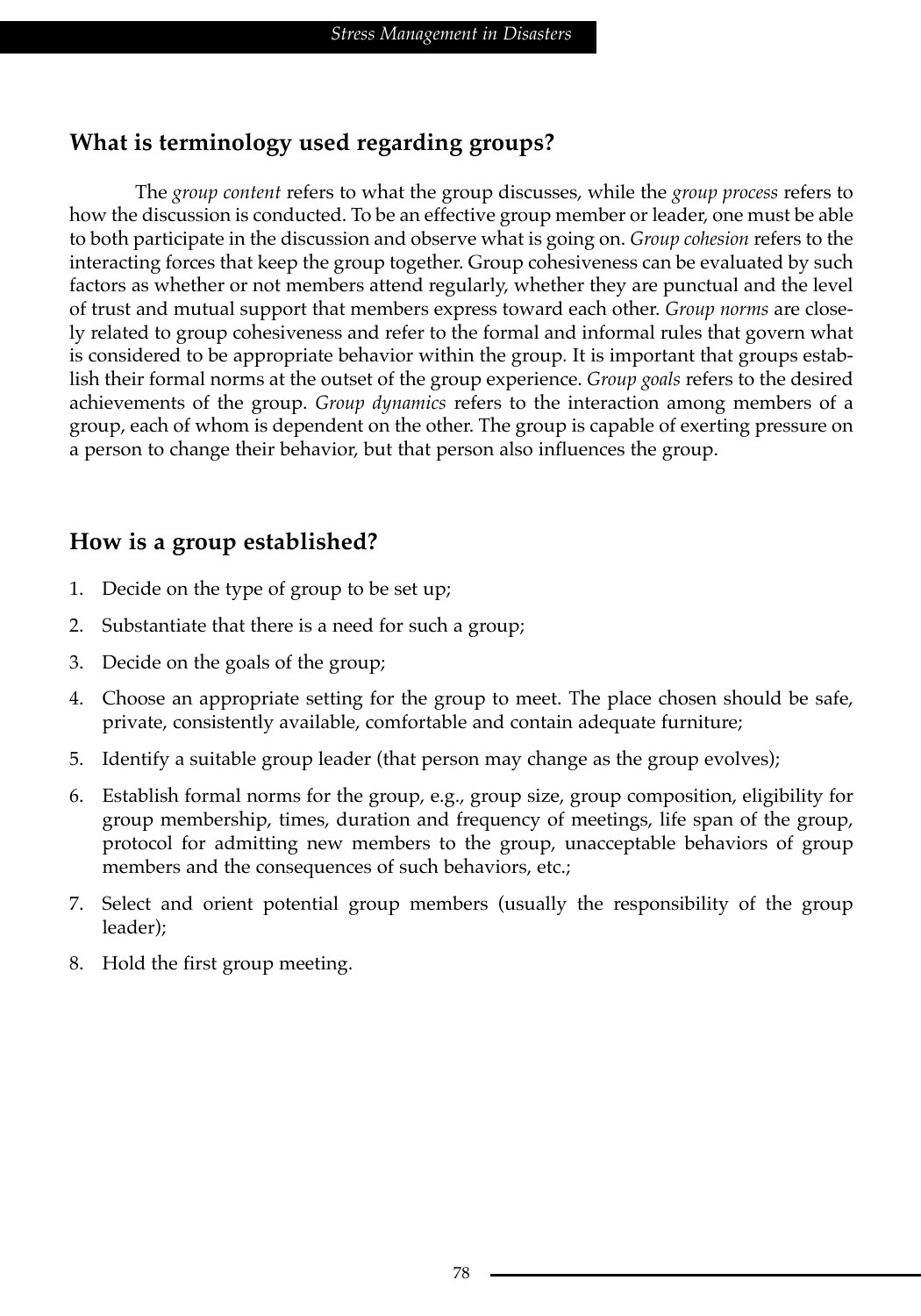## **What are the stages of group development?**



## **When is group therapy contraindicated?**

- 1. When the person is not motivated to participate in the group;
- 2. When the person is in a state of crisis and other members of the group are not;
- 3. When the person is deeply depressed and/or suicidal or homicidal;
- 4. When confidentiality is essential;
- 5. When the person has an unusual fear of speaking;
- 6. When the person's interpersonal skills are very poor;
- 7. When the person has very limited awareness of his or her own feelings, motivations and behaviors;
- 8. When deviant sexual behavior is involved;
- 9. When the person's need for attention is too great to be managed in a group;
- 10. When the person is acutely manic or psychotic.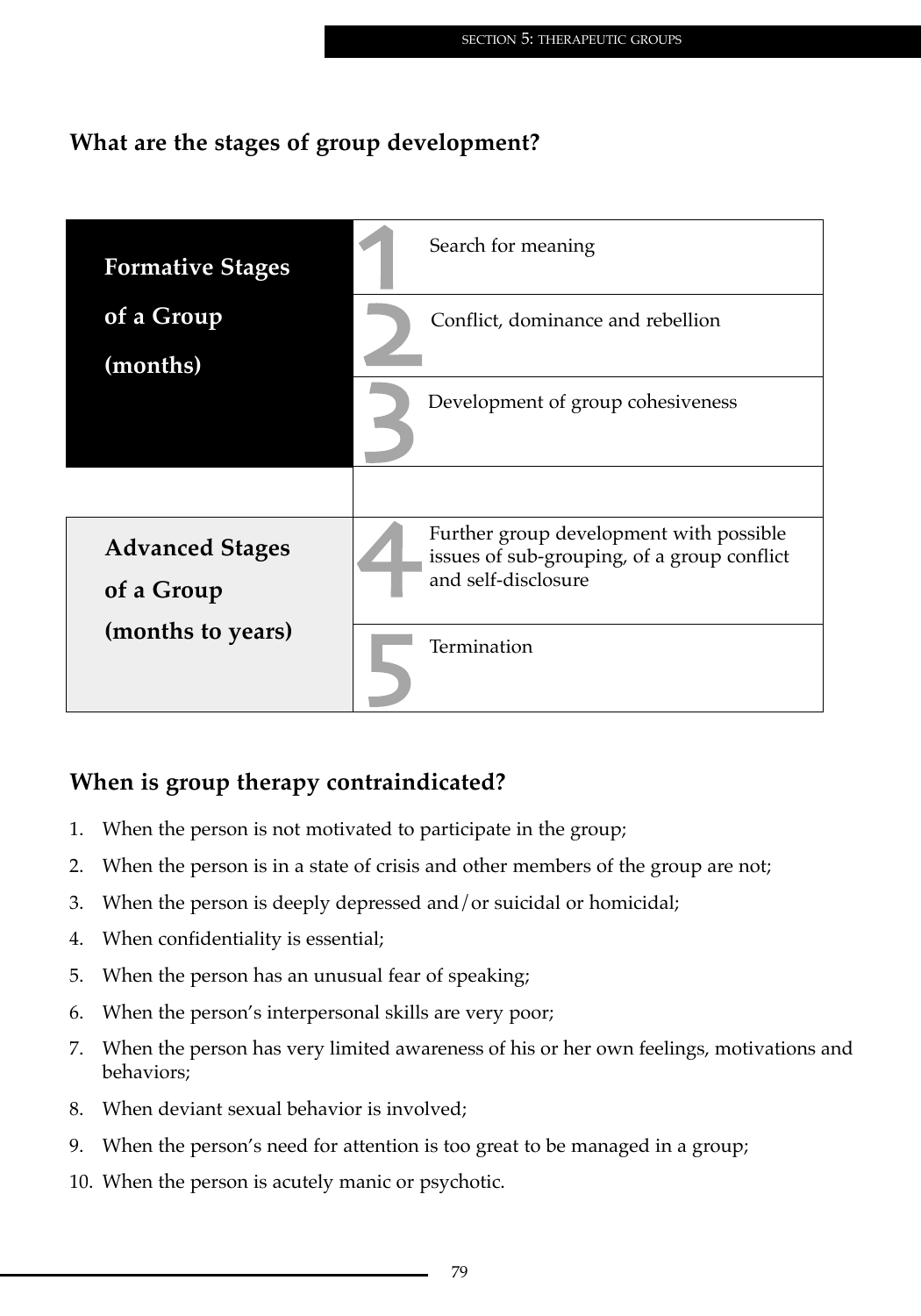# **What are the benefits of groups?**

Yalom (1995) notes that the group process provides numerous healing factors intrinsic to the group itself. Some of the benefits of the group process are:

- 1. Generation of feelings of hope and optimism;
- 2. A sense of safety, comfort and support;
- 3. Identification of common goals and issues;
- 4. Exchange of useful constructive information;
- 5. Interpersonal learning and imitative behavior;
- 6. Recapturing the nurturing role of the primary family group;
- 7. Opportunity for verbalization and catharsis;
- 8. Encouragement and empowerment of participants;
- 9. Reduction of the sense of isolation and uniqueness;
- 10. Self-understanding and normalization of one's experiences;
- 11. Reduction of shame, guilt and stigmatization;
- 12. Enhancement of one's interpersonal and socializing skills;
- 13. An awareness of existential factors;
- 14. Unselfish regard for the well-being of others;
- 15. Prompt and direct feedback about one's behavior.

## **What are the limitations of therapeutic groups?**

- 1. Some persons need individual help before they can function in or conform to a group.
- 2. The group can become caught up with "group process issues" and not spend enough time addressing individual concerns.
- 3. Some persons may find it difficult to be open and honest in a group setting.
- 4. Some clients and counselors expect too much from the group experience.
- 5. The counselor's role is very diffuse and therefore more complex since he/she must be able to simultaneously focus on the concerns of each client, respond to the interactions among group members and observe the dynamics of the group. For that reason, some persons may benefit at the expense of others from the group.
- 6. There is always the danger of breaches of confidentiality.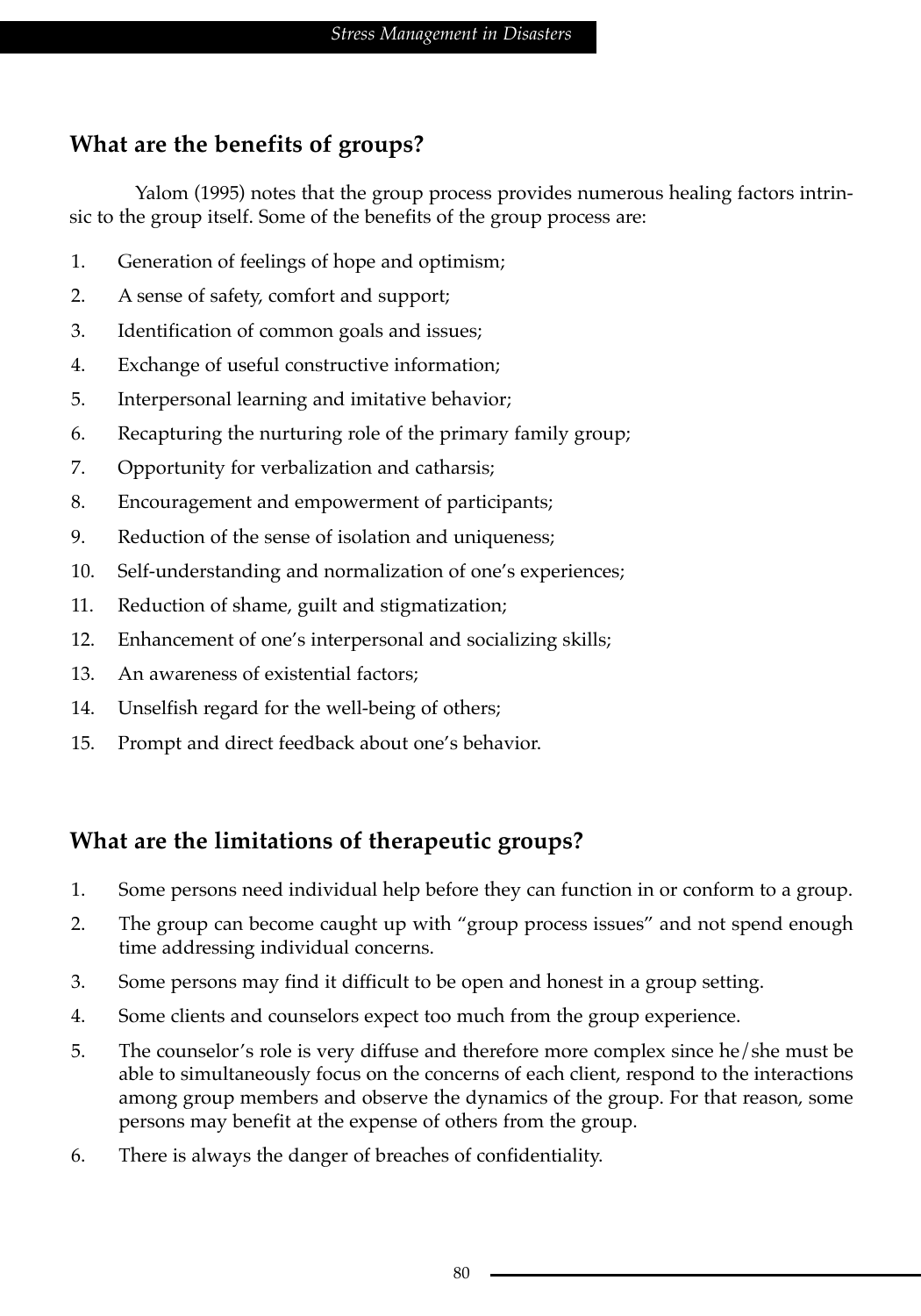- 7. Pressure to conform to group norms can cause group members to inappropriately substitute the group's norms for their own.
- 8. Some clients fail to use knowledge gained during the group experience to improve their functioning in daily interactions.
- 9. Some clients misuse the understanding and acceptance of the group experience by venting their problems to the group without making any attempts to change their behaviors.
- 10. There is always the danger of psychological damage to group participants if the group's leadership is inadequate.

## **What are effective group leadership strategies?**

- 1. To listen and observe;
- 2. To use effective communication techniques;
- 3. To be warm, caring, empathetic and genuine;
- 4. To afford each group member non-judgmental respect;
- 5. To give and encourage feedback which should be descriptive and not evaluative;
- 6. To gently confront discrepancies and disruptive behavior;
- 7. To use open-ended questions and leads, encouraging members to gain insight into their feelings and the sources of these feelings;
- 8. To be able to summarize and reframe problems in a more positive light;
- 9. To stay focused on the matter at hand, i.e., to be concrete;
- 10. To link the commonalities of the experience among group members so as to encourage member-to-member communication and dispel feelings of uniqueness;
- 11. To model desired behaviors;
- 12. To effectively manage transference issues and problem group members.

#### **What are some of the more difficult character types to have in a group?**

- 1. The monopolist
- 2. The acting-out, angry or disruptive person
- 3. The silent or withdrawn person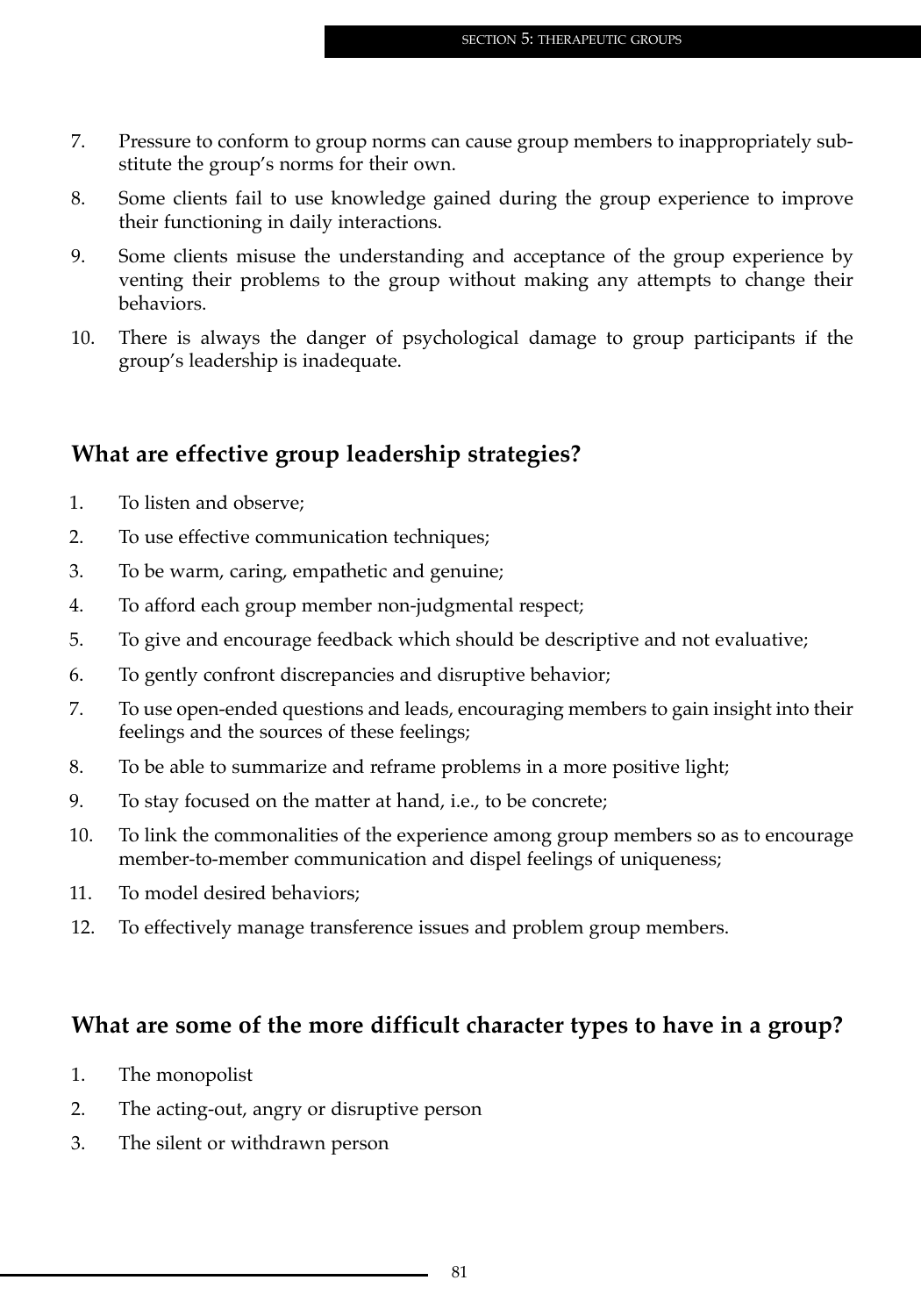- 4. The psychopath
- 5. The critic
- 6. The insensitive or crude individual
- 7. The narcissist
- 8. The help-rejecting complainer
- 9. The borderline
- 10. The psychotic person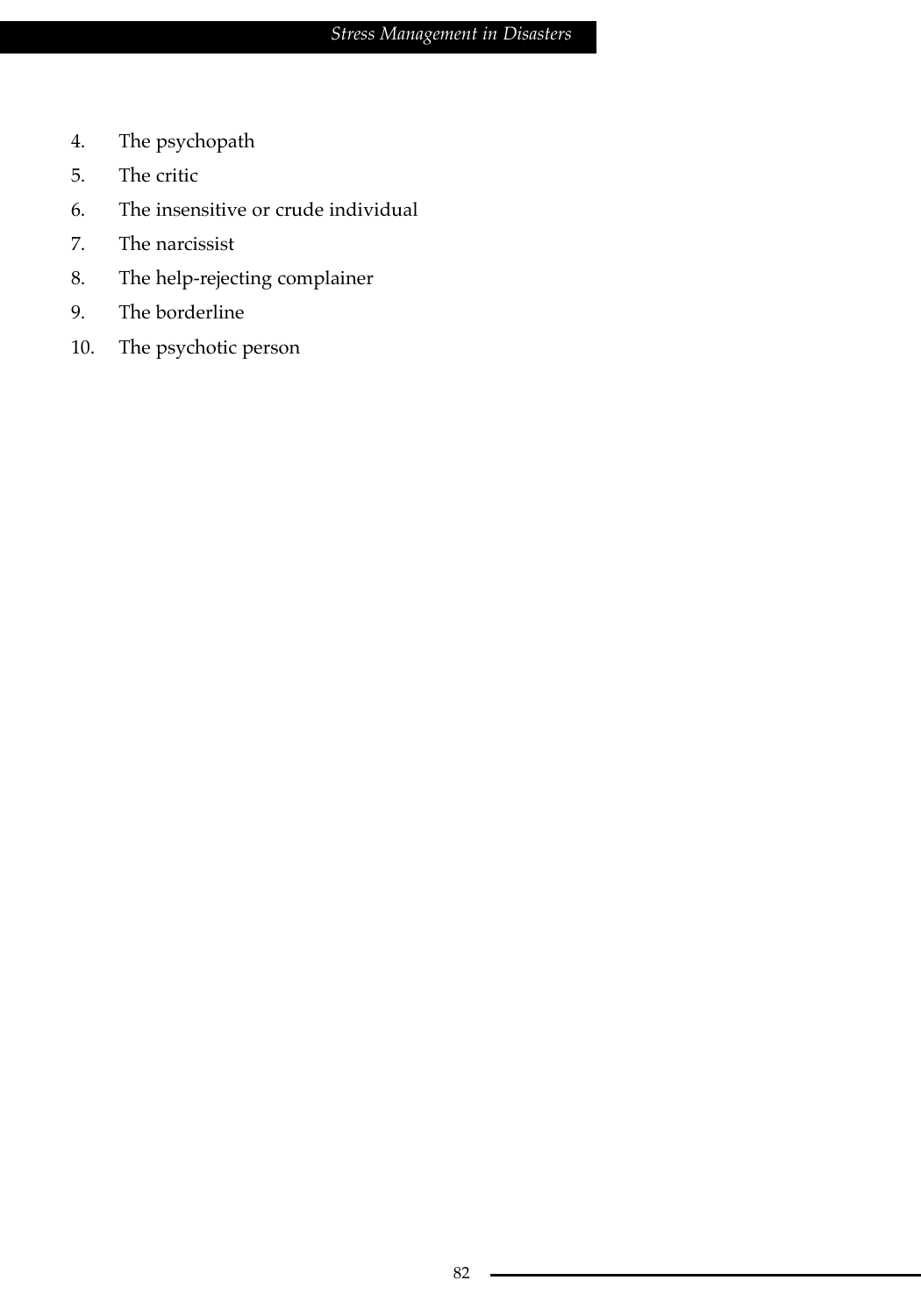# **End of Section Quiz**

*Please circle the correct answer.*

| 1.  | Poor group leadership can be harmful to participants<br>in a group.              | T | $\mathbf F$               |
|-----|----------------------------------------------------------------------------------|---|---------------------------|
| 2.  | Group leaders need to be concrete.                                               | T | ${\bf F}$                 |
| 3.  | Narcissists are difficult to manage in a group.                                  | T | $\rm F$                   |
| 4.  | Group dynamics refer to what the group discusses.                                | T | $\boldsymbol{\mathrm{F}}$ |
| 5.  | Formal group norms can be established as the group<br>evolves.                   | T | $\rm F$                   |
| 6.  | Persons in a state of crisis are usually managed in<br>groups.                   | T | ${\bf F}$                 |
| 7.  | The group experience provides an opportunity for<br>verbalization and catharsis. | T | F                         |
| 8.  | Group leaders must always be male.                                               | T | F                         |
| 9.  | Some persons may not benefit from a group experience.                            | T | F                         |
| 10. | Group cohesion refers to the interacting forces that<br>keep the group together. | T | F                         |
|     | Note: Answers to questions are on page 128.                                      |   |                           |

83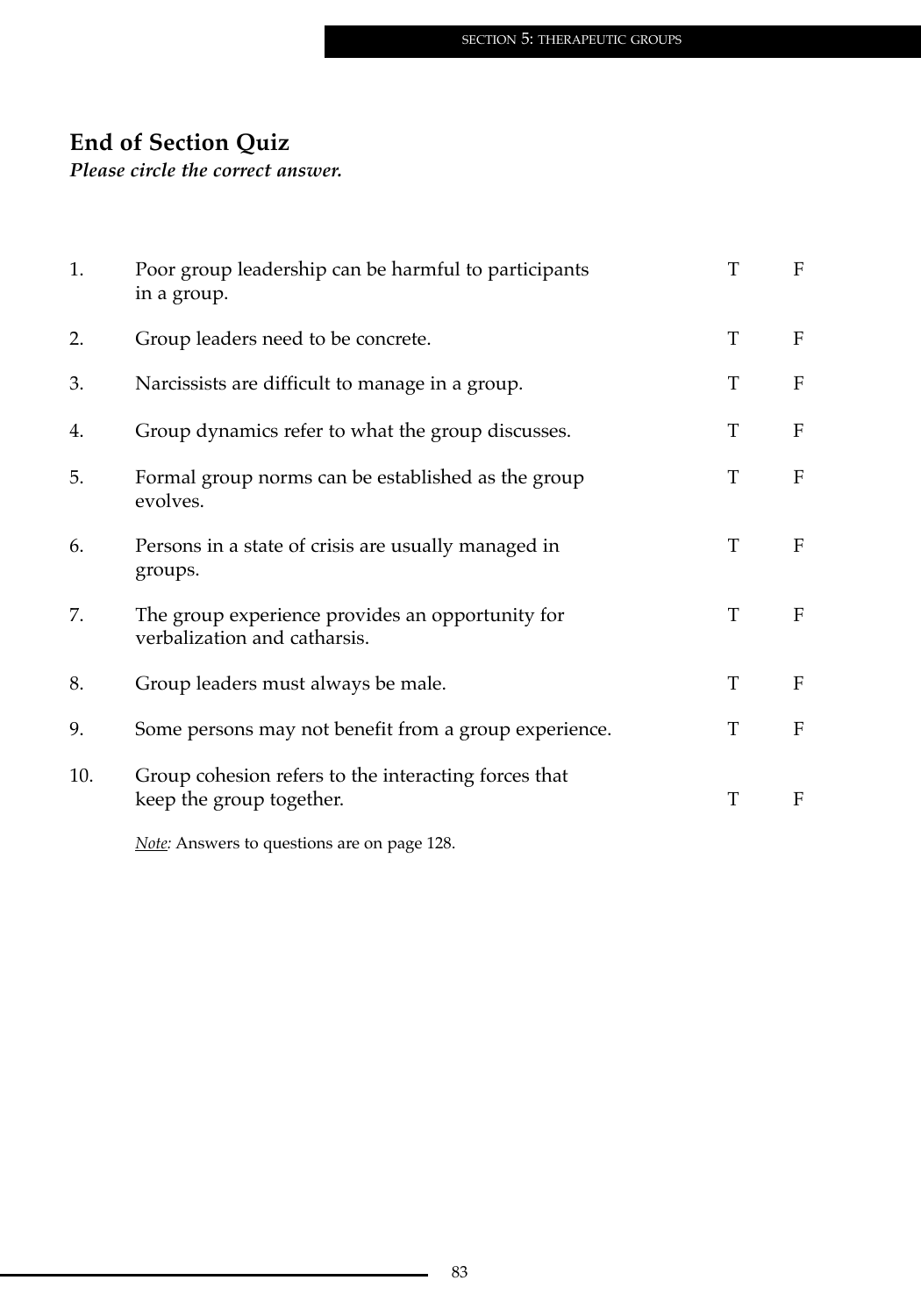| Stress Management in Disasters |                |             |   |               |  |  |
|--------------------------------|----------------|-------------|---|---------------|--|--|
|                                |                |             |   |               |  |  |
| N                              | $\overline{O}$ | $\mathbf T$ | E | ${\mathsf S}$ |  |  |
|                                |                |             |   |               |  |  |
|                                |                |             |   |               |  |  |
|                                |                |             |   |               |  |  |
|                                |                |             |   |               |  |  |
|                                |                |             |   |               |  |  |
|                                |                |             |   |               |  |  |
|                                |                |             |   |               |  |  |
|                                |                |             |   |               |  |  |
|                                |                |             |   |               |  |  |
|                                |                |             |   |               |  |  |
|                                |                |             |   |               |  |  |
|                                |                |             |   |               |  |  |
|                                |                |             |   |               |  |  |
|                                |                |             |   |               |  |  |
|                                |                |             |   |               |  |  |
|                                |                |             |   |               |  |  |
|                                |                |             |   |               |  |  |
|                                |                |             |   |               |  |  |
|                                |                |             |   |               |  |  |
|                                |                |             |   |               |  |  |
|                                |                |             |   |               |  |  |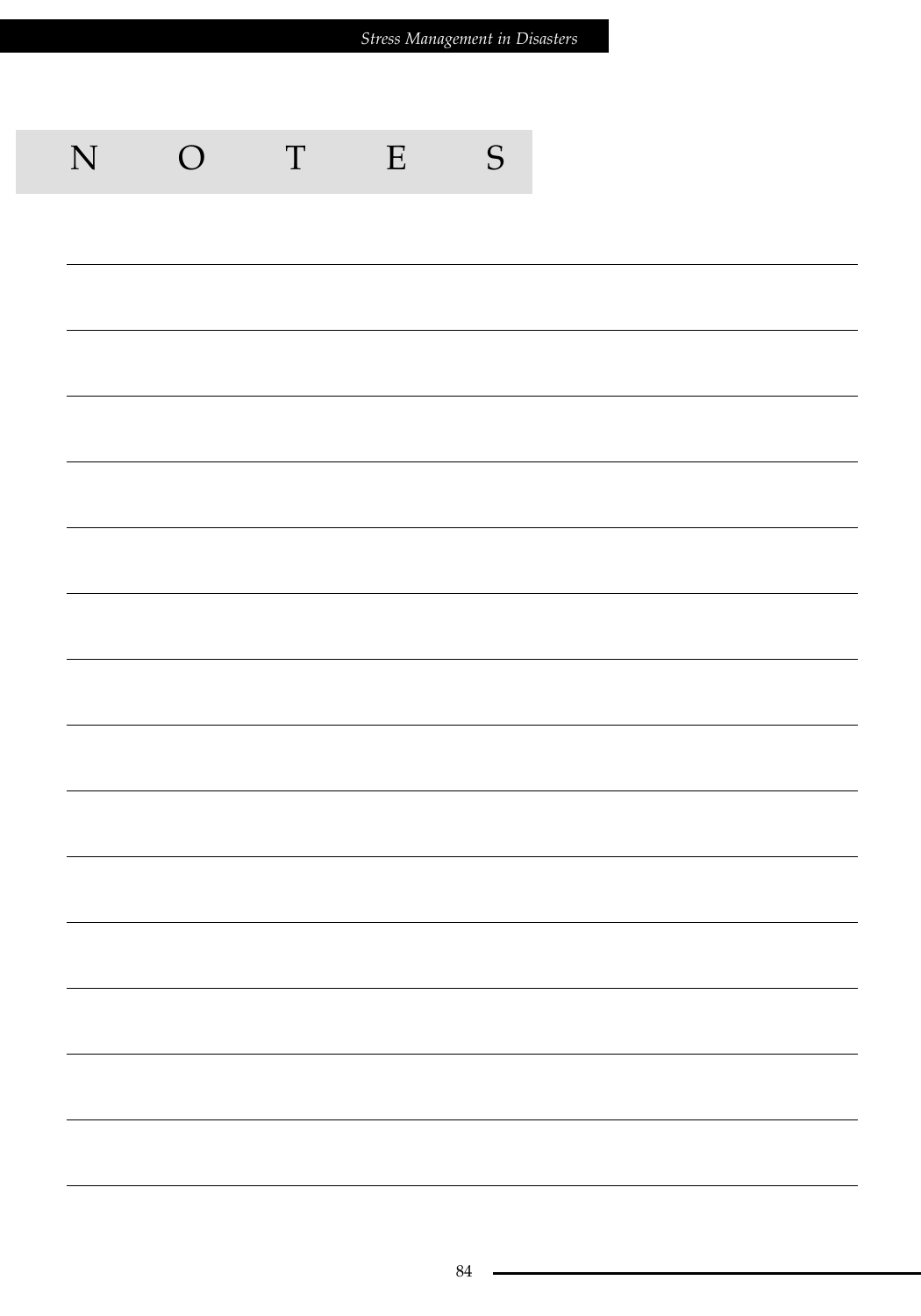# SECTION 6: DEMOBILIZATIONS AND DEFUSINGS



*The Lakes Field Hospital SMID Team conducted a defusing for the eight paramedics who had worked at the scene of the tragic East Park Road accident. (See description of event on page 16)*

#### **DEMOBILIZATIONS**

#### *Definition*

A *demobilization* is a brief, informational and rest period immediately after personnel have been released from active duty at the scene of a large scale (requiring 100 personnel or more) traumatic incident, and before they return to routine duties.

#### **Overview**

A defusing can be substituted for a demobilization if the size of the incident allows for the lengthier defusing process and if the personnel are not too weary. It is not a one-off procedure and there is always a need for follow-up services to be provided after a demobilization.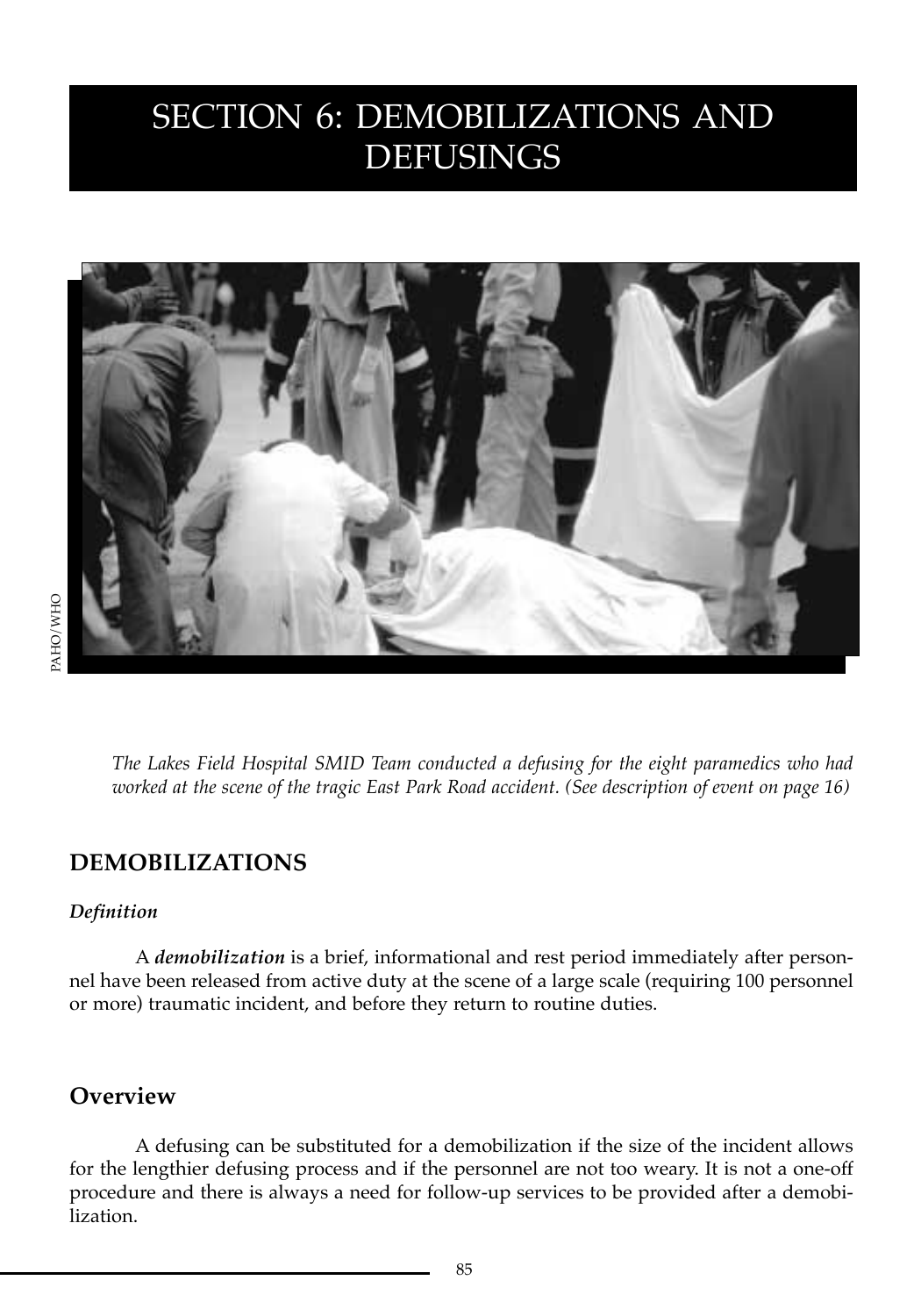## **Contraindications**

Demobilizations are not indicated for the following:

- Use after routine events;
- Use for small scale incidents;
- Use after a line-of-duty death;
- As a substitute for debriefings or psychotherapy.

#### **Providers**

Demobilizations can be provided by any trained SMID Team member. Mental health professionals do not have to be present.

More than one group of persons is handled in a demobilization at any one time. Each group is assigned to its own circle of chairs in the presentation room and has its own SMID Team presenter.

#### **Location**

The facility where the demobilization is going to be conducted should be near enough to the scene of the incident for personnel to be easily transported there once they have been released from duty. It should consist of two large, adjacent rooms: one to provide the information sessions in small work groups and the other to provide food and rest.

The media and other uninvolved persons must be denied access to the place where the demobilization is being conducted.

## **Goals**

- 1. To provide information about the incident and the reactions of the personnel involved;
- 2. To provide information about stress reactions, stress management and available support services;
- 3. To provide an opportunity for rest and food before returning to routine duties;
- 4. To mitigate the impact of the event;
- 5. To establish positive expectations about the future;
- 6. To do a preliminary assessment of the well-being of the personnel after the incident and their need for follow-up services.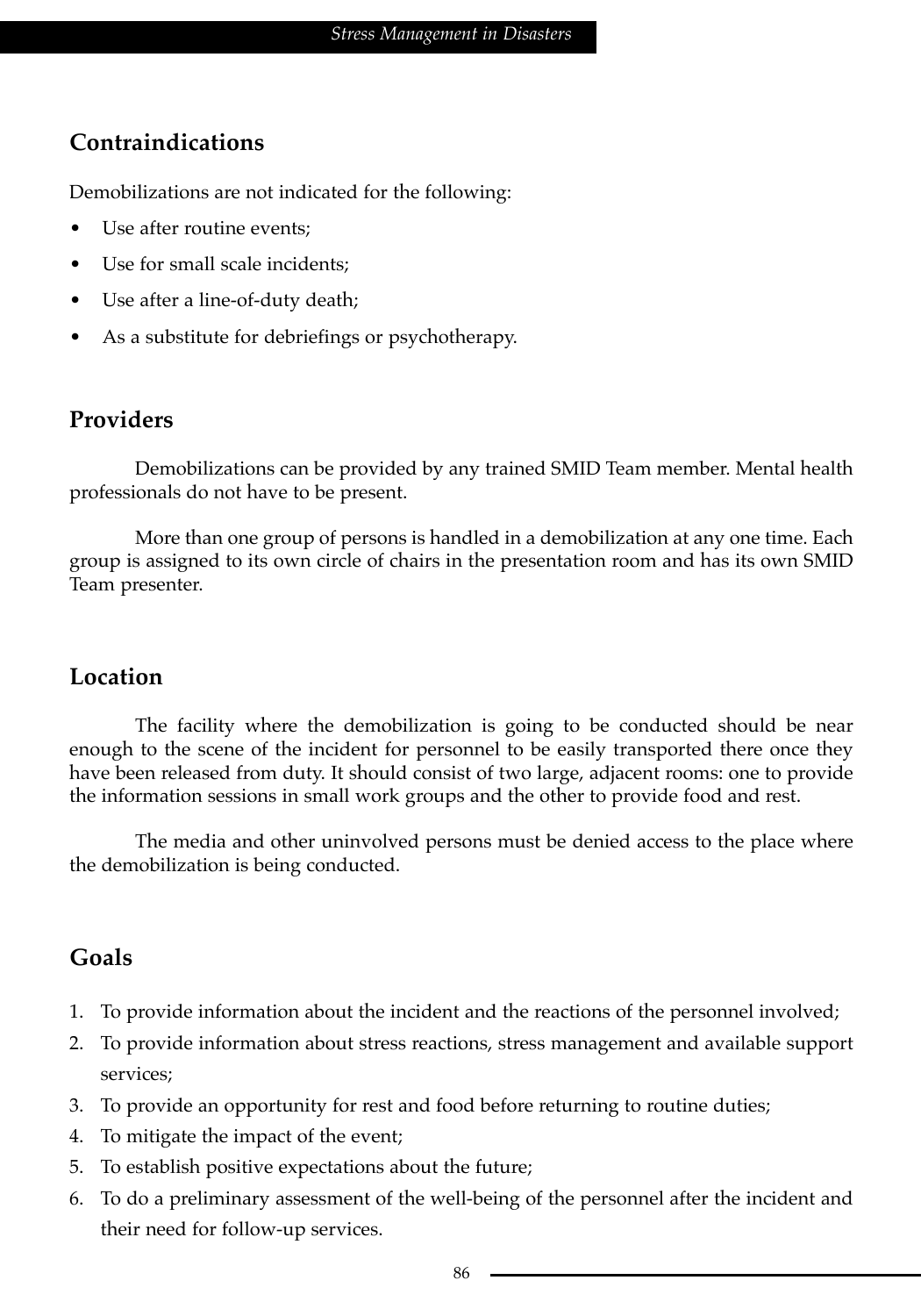#### **Procedure**

A demobilization consists of two main segments. The first segment is a 10-15 minute period in which personnel are given information which might be helpful to them in understanding and managing possible stress reactions. The second segment is a 20-30 minute period of time to eat and rest before returning to normal activities.

Each team of workers (e.g., disaster workers, policemen and firemen) are handled as a "unit" in the demobilization. Each "unit" sits in a set of seats that are arranged in a circle. It is best to keep fellow workers together (for example, fire-fighters with fire-fighters who work together on the same operation units) since they derive support from each other.

No one except the team member presenting in the demobilization has to speak but if anyone wants to speak then they may do so. No note taking or record keeping is allowed.

Demobilizations usually take the following format:

- An introduction by the presenter;
- A brief description of a demobilization;
- An assurance that the talk section of the demobilization will be limited to 10-15 minutes and that the knowledge to be gained will be potentially beneficial;
- A 10-15 minute talk which should include:
	- (a) A description of the nature and course of possible stress reactions that may follow exposure to a traumatic event;
	- (b) An assurance that stress symptoms are normal under the circumstances;
	- (c) A description of the common cognitive, physical, emotional and behavioral signs and symptoms of stress;
	- (d) Brief suggestions about managing stress reactions;
	- (e) Outline of the various follow-up services that will be available;
	- (f) An invitation for anyone who wants to make a statement or ask questions to do so;
	- (g) A summary statement.
- The distribution of handouts on stress reactions and stress management techniques;
- The provision of food (low in salt, fat and sugar) for 20-30 minutes in a separate room;
- Announcements by senior personnel and the return of personnel to normal duties;
- The availability of SMID Team members to the group once the demobilization is over.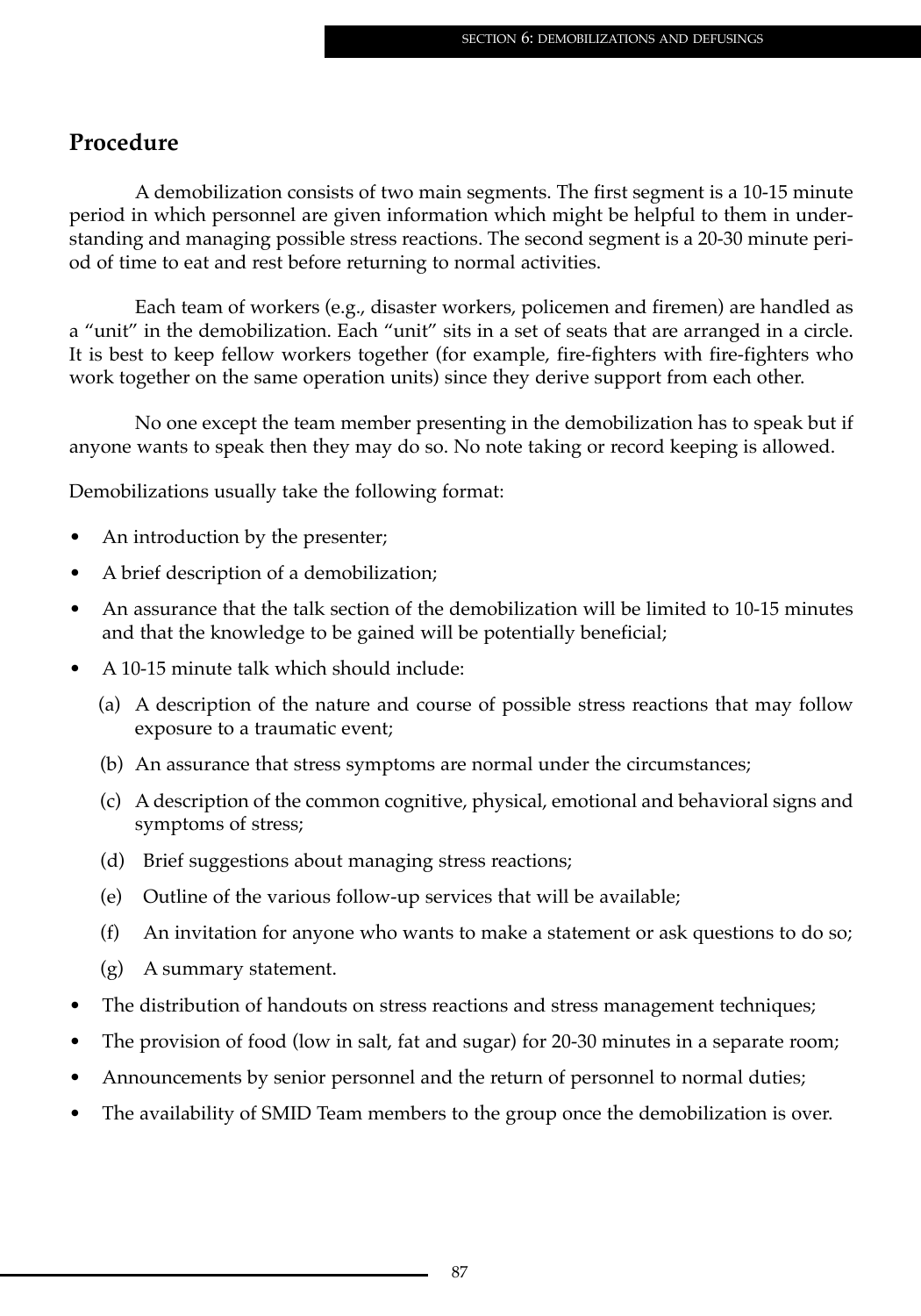#### **Cautions**

Demobilizations can sometimes prove difficult to organize because of the logistics of providing such a service.

Only persons who have been released from the particular scene for the rest of that shift and for the rest of that day are demobilized. Such personnel may work elsewhere but not at the scene of the incident from which they were just released. This is because the demobilization process increases one's vulnerability to severe stress reactions at the scene of the incident, but a different scene is usually viewed as not being associated with the previous incident and can normally be handled without problems.

If the incident is going to require a prolonged operation, then demobilizations should only be applied during the first 2 or 3 shifts of work after personnel would have completed their first exposure to the scene. Hence, as the operation proceeds, one-to-one interventions with obviously distressed individuals should be utilized instead.

Demobilizations are not provided after line-of-duty deaths; debriefings (and in special circumstances defusings) are done instead.

#### **DEFUSINGS**

#### *Definition*

A *defusing* is a small, structured group meeting (4-8 persons) or discussion of persons who normally work together*,* e.g., nurses, police, paramedics, fire-fighters, etc., and who have been exposed to a traumatic event. Occasionally, it is necessary to combine various groups of emergency response personnel together for a defusing but this is only done when all of the parties to be combined were involved together in the same incident.

#### **Overview**

A defusing is likened to a shortened debriefing. Both the defusing and the debriefing techniques were initially developed by Dr. Jeffrey T. Mitchell (1996) and they are believed to have similar mechanisms of action. The defusing is nonetheless much less organized and more immediate in its application.

*Such meetings are provided as soon as possible after the traumatic event and not later than 8 hours after it.* When a particularly traumatic incident occurs at the beginning of a shift and the personnel must work through the remainder of that shift, it is very helpful to bring the group together and provide a defusing. On the other hand, if a traumatic incident occurs at the end of a shift, it is better to provide a defusing before the group goes home.

*Defusings last for 20-60 minutes* and they are aimed at the core working group that was most seriously affected by the events.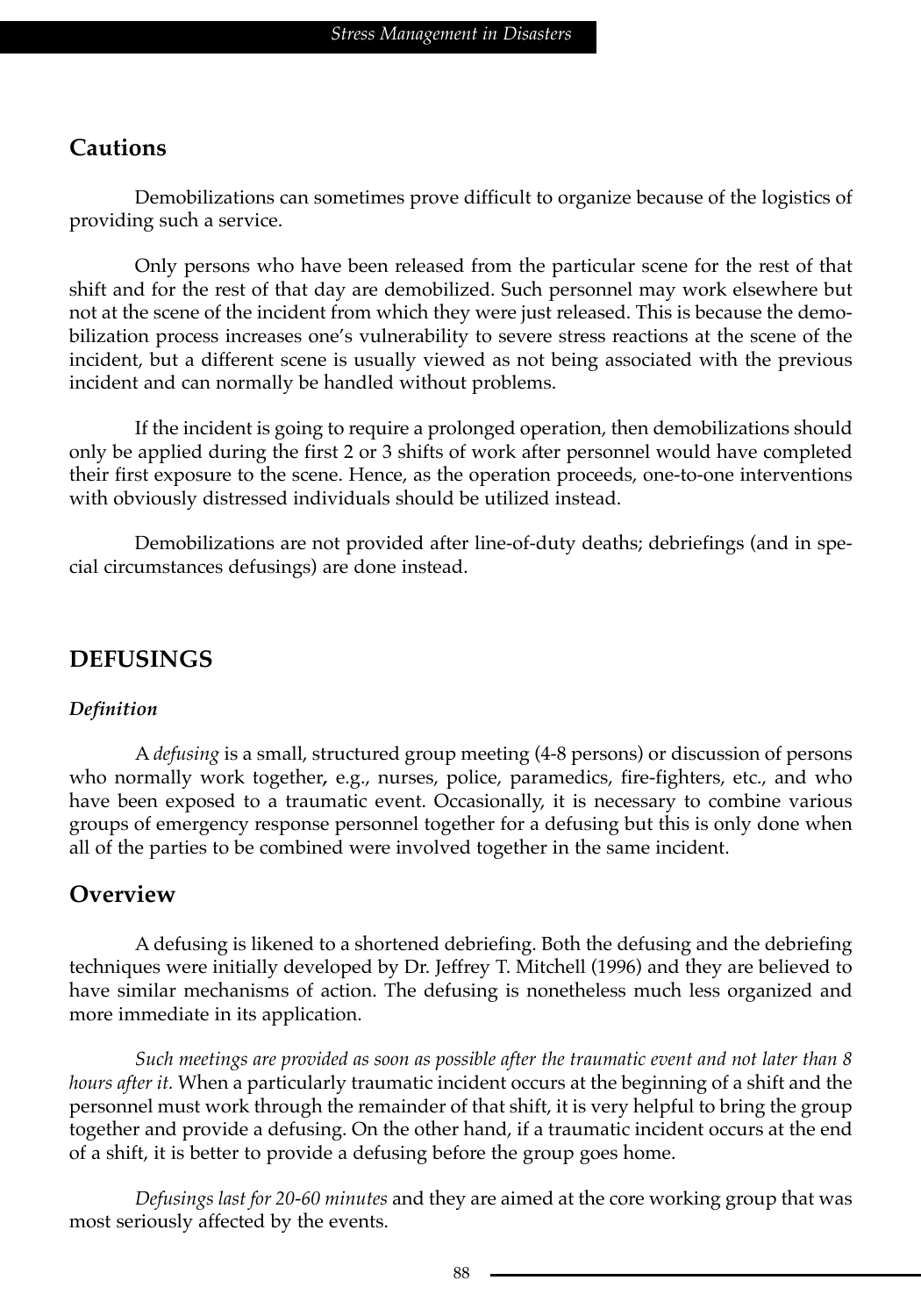Defusings and demobilizations can usually substitute for each other. One or the other is provided for an incident, but not both. Unlike demobilizations, defusings are never provided at the scene of the incident.

After exposure to a traumatic event, the affected persons take time to put up their emotional guards and like other persons dealing with very stressful situations, they are generally receptive to assistance. Consequently, defusings can significantly reduce the psychological impact of such events.

Follow-up services are always necessary after a defusing to ensure that the personnel are managing their stress adequately.

#### **Contraindications**

Defusings are not indicated for the following:

- Use after routine events;
- Usually not employed after large-scale events, e.g., major disasters, unless they are used as part of a larger SMID program;
- If the traumatic incident occurred more than 8 hours earlier;
- After a line-of-duty death once a debriefing team is available;
- As a substitute for a debriefing or psychotherapy.

#### **Providers**

Defusings can be provided by any trained SMID Team member, even in the absence of mental health professionals. It is best that a defusing team be made up of at least two persons.

When peer support personnel conduct a defusing in the absence of mental health professionals, they should go over what was done with one of the team's mental health professionals within 8-12 hours of the defusing.

#### **Location**

A defusing should be held in a private, quiet, comfortable environment, which is free from distractions and away from the scene of the incident. The media and other uninvolved persons must be denied access to the place where the defusing is being conducted.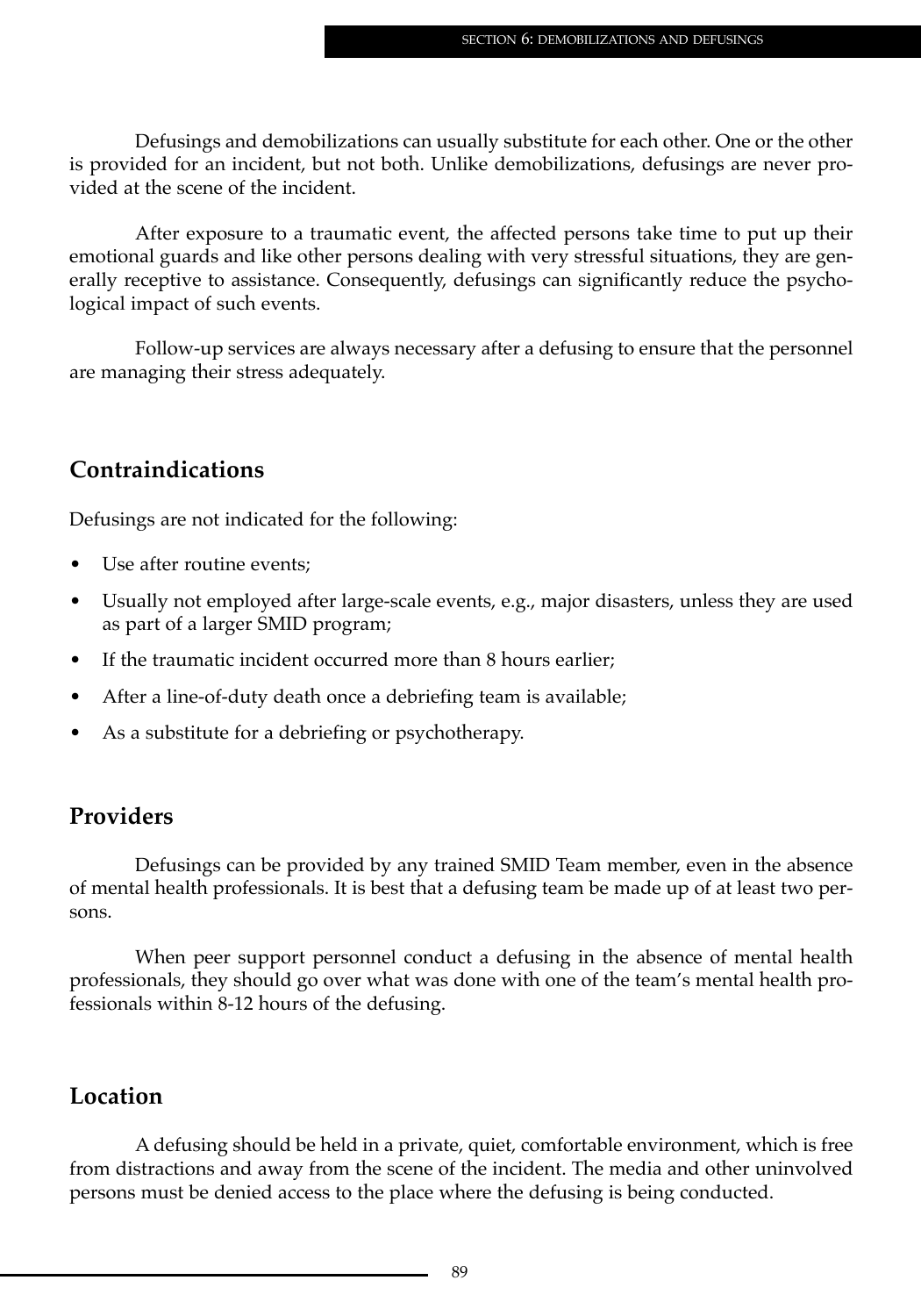## **Goals**

- 1. To provide information about the incident and the reactions of the personnel;
- 2. To provide information about stress reactions, stress management and available support services;
- 3. To rapidly reduce the intensity of the reactions to the traumatic event;
- 4. To reinforce the social network of the group and dispel feelings of uniqueness;
- 5. To establish positive expectations about the future and reinforce the value of the personnel;
- 6. To do an assessment of the well-being of the personnel involved to determine their need for follow-up services.

## **Procedure**

A defusing session consists of three main segments that are linked to each other in a free-flowing conversation about the traumatic event.

The *introduction phase* usually takes 5 to 10 minutes and allows for the intervention team's members to be introduced, the process to be explained and expectations to be set. The *exploration phase* takes 10 to 35 minutes and allows for the traumatic experience to be discussed through the participants' disclosure of facts, cognitive and emotional reactions and symptoms of stress related to the traumatic event. The *information phase* takes 5 to 15 minutes and seeks to cognitively normalize and educate the participants about traumatic stress.

If a defusing takes longer than 60 minutes, it is likely that a debriefing is needed in the next few days. Persons attending a defusing may speak or they may be silent and no note taking or record keeping is permitted at any time.

Because there is usually very little time to prepare for a defusing, refreshments are seldom served at the end of the procedure.

## **Defusing format**

The *Introduction Phase* of a defusing includes the following steps:

- Introduce the facilitator;
- Outline the purpose of the defusing;
- Reassure participants that the procedure is not an investigation;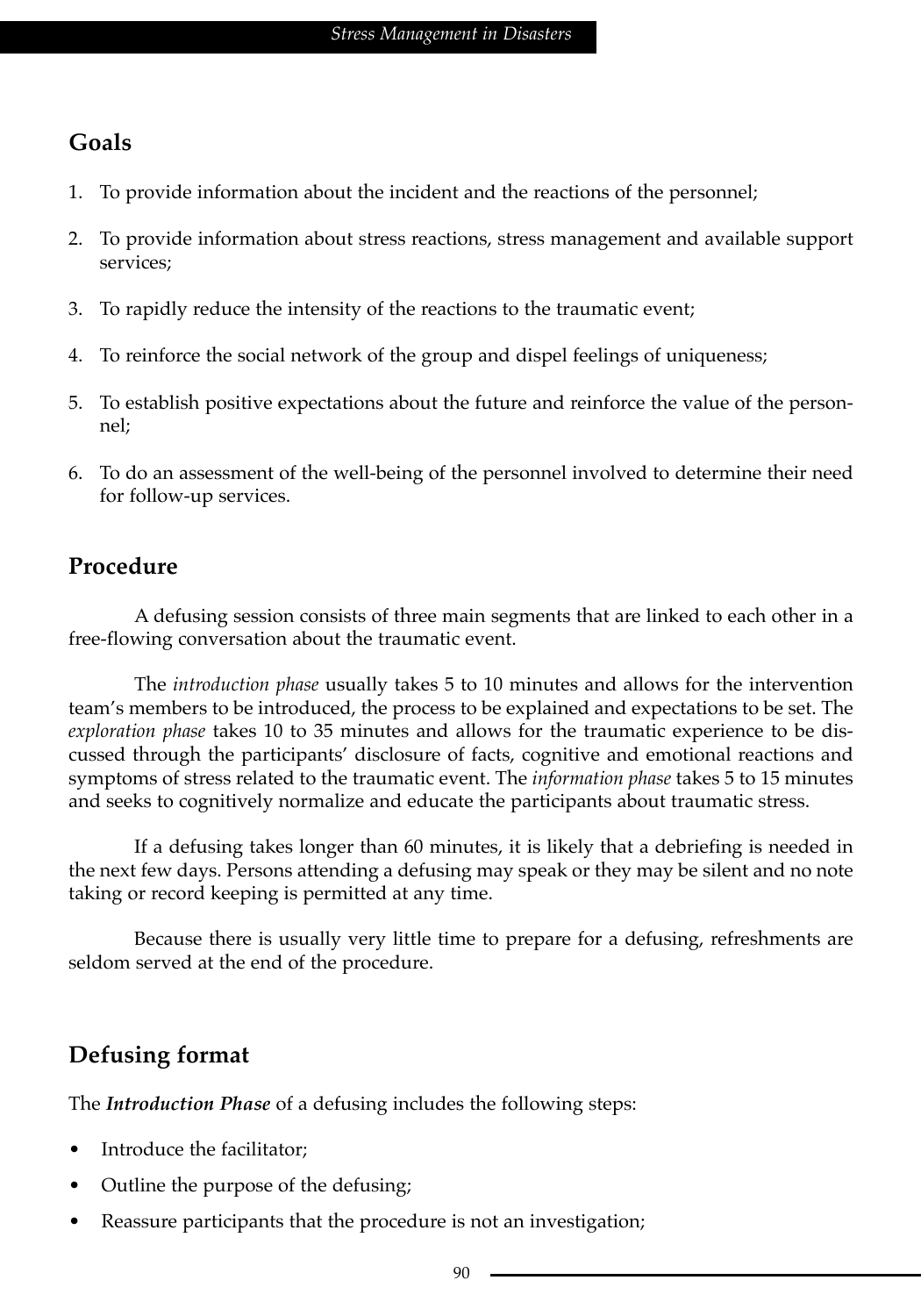- Describe the process;
- Outline the main guidelines of a defusing;
- Call for strict confidentiality;
- Outline the goals;
- Encourage those present to participate;
- Encourage mutual support;
- Attempt to alleviate fears about the defusing process;
- Call for any questions before proceeding; and
- Offer additional support.

The *Exploration Phase* includes the following:

- Ask participants to describe what just happened;
- Ask the minimal number of clarifying questions;
- Gently encourage the participants to discuss their experiences, thoughts, feelings and reactions;
- Assess the need for follow-up services; and
- Reassure the participants as necessary.

The *Information Phase* of the defusing includes the following:

- Note and summarize the information provided by the group in the exploration phase;
- Answer any queries that the participants might raise;
- Normalize the experiences and/or reactions of the group;
- Teach practical stress management techniques;
- Summarize the proceedings;
- Organize a follow-up debriefing if one seems indicated; and
- Be available to the group once the defusing is over.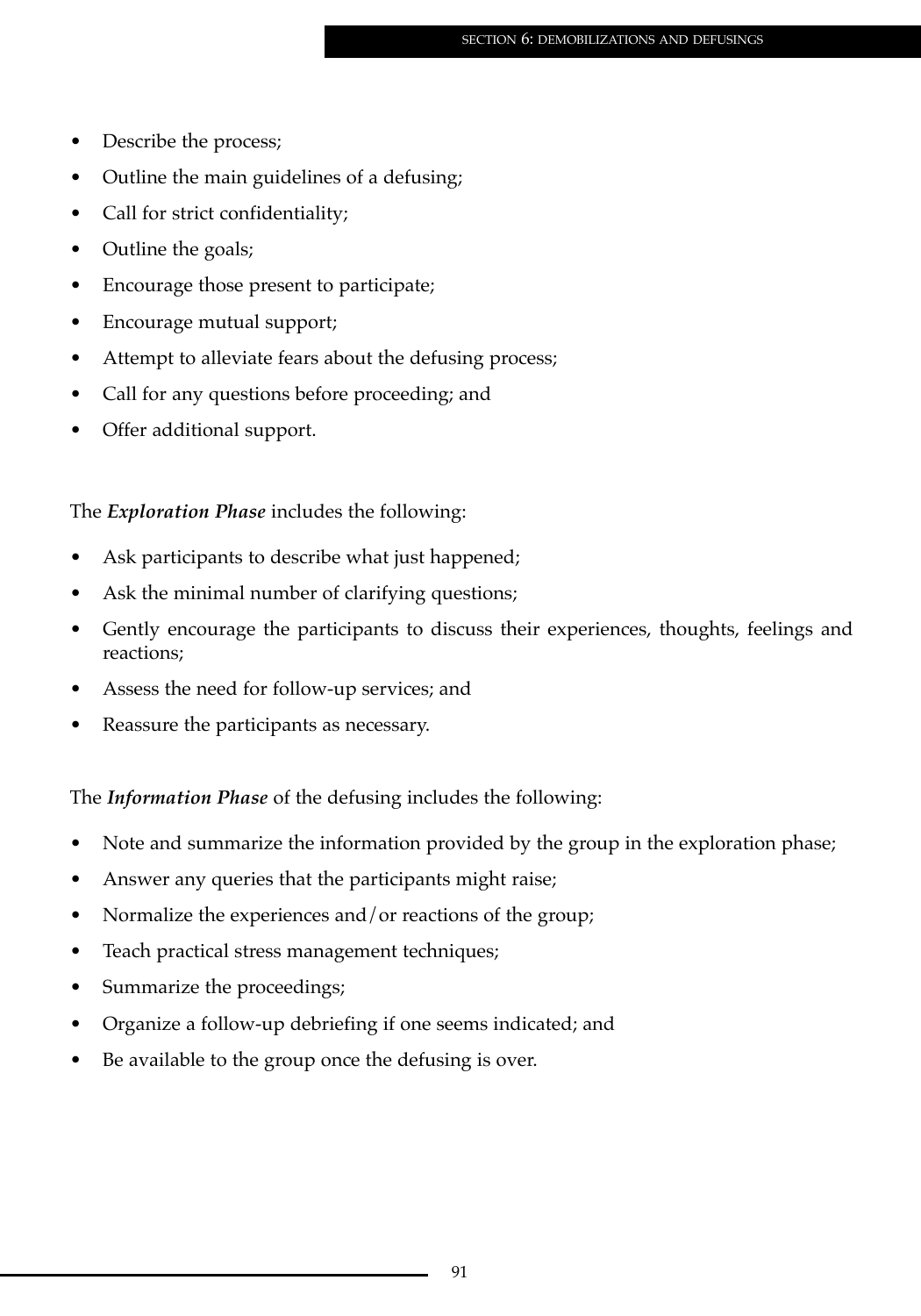# **End of Section Quiz**

#### *Please circle the correct answer.*

| 1. Defusings can be done up to 48 hours after exposure<br>to a traumatic incident.       | T | F |
|------------------------------------------------------------------------------------------|---|---|
| 2. Refreshments are always served as part of a demobilization.                           | T | F |
| 3. Persons can be demobilized and returned to the same<br>traumatic scene to work.       | T | F |
| 4. Generous helpings of chocolate cake should be<br>served at demobilizations.           | T | F |
| 5. Refreshments may be served at defusings if the<br>necessary arrangements can be made. | T | F |
| 6. Defusings usually last about 2 hours.                                                 | T | F |
| 7. Only mental health professionals can conduct<br>demobilizations.                      | T | F |
| 8. Defusings are usually provided at the scene of the<br>incident.                       | T | F |
| 9. A defusing consists of 7 main segments.                                               | T | F |
| 10. Participation in a defusing is optional.                                             | T | F |

*Note:* Answers to questions are on page 128.

÷.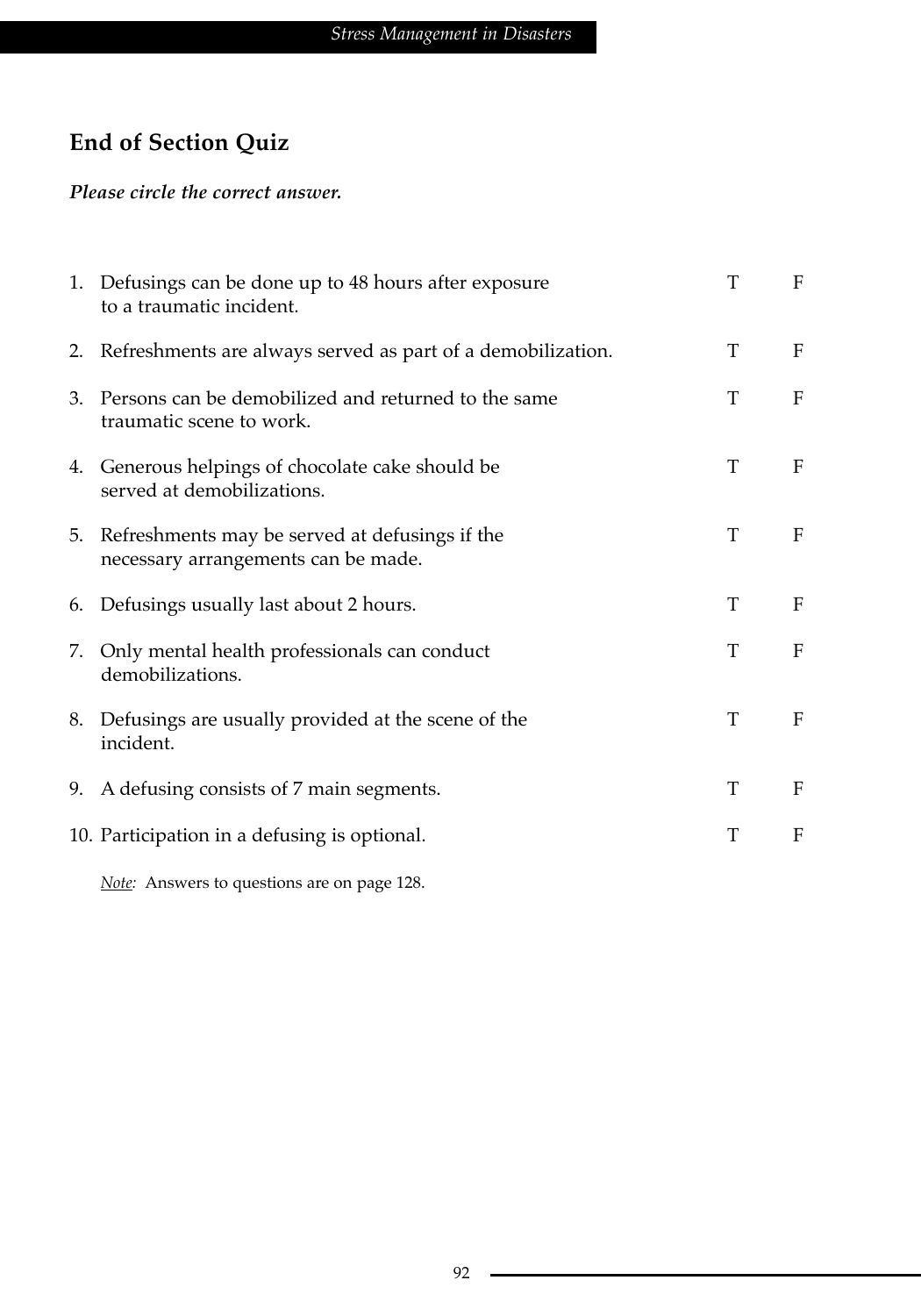| ${\bf N}$ | $\bigcirc$ | T | E | S |
|-----------|------------|---|---|---|
|           |            |   |   |   |
|           |            |   |   |   |
|           |            |   |   |   |
|           |            |   |   |   |
|           |            |   |   |   |
|           |            |   |   |   |
|           |            |   |   |   |
|           |            |   |   |   |
|           |            |   |   |   |
|           |            |   |   |   |
|           |            |   |   |   |
|           |            |   |   |   |
|           |            |   |   |   |
|           |            |   |   |   |
|           |            |   |   |   |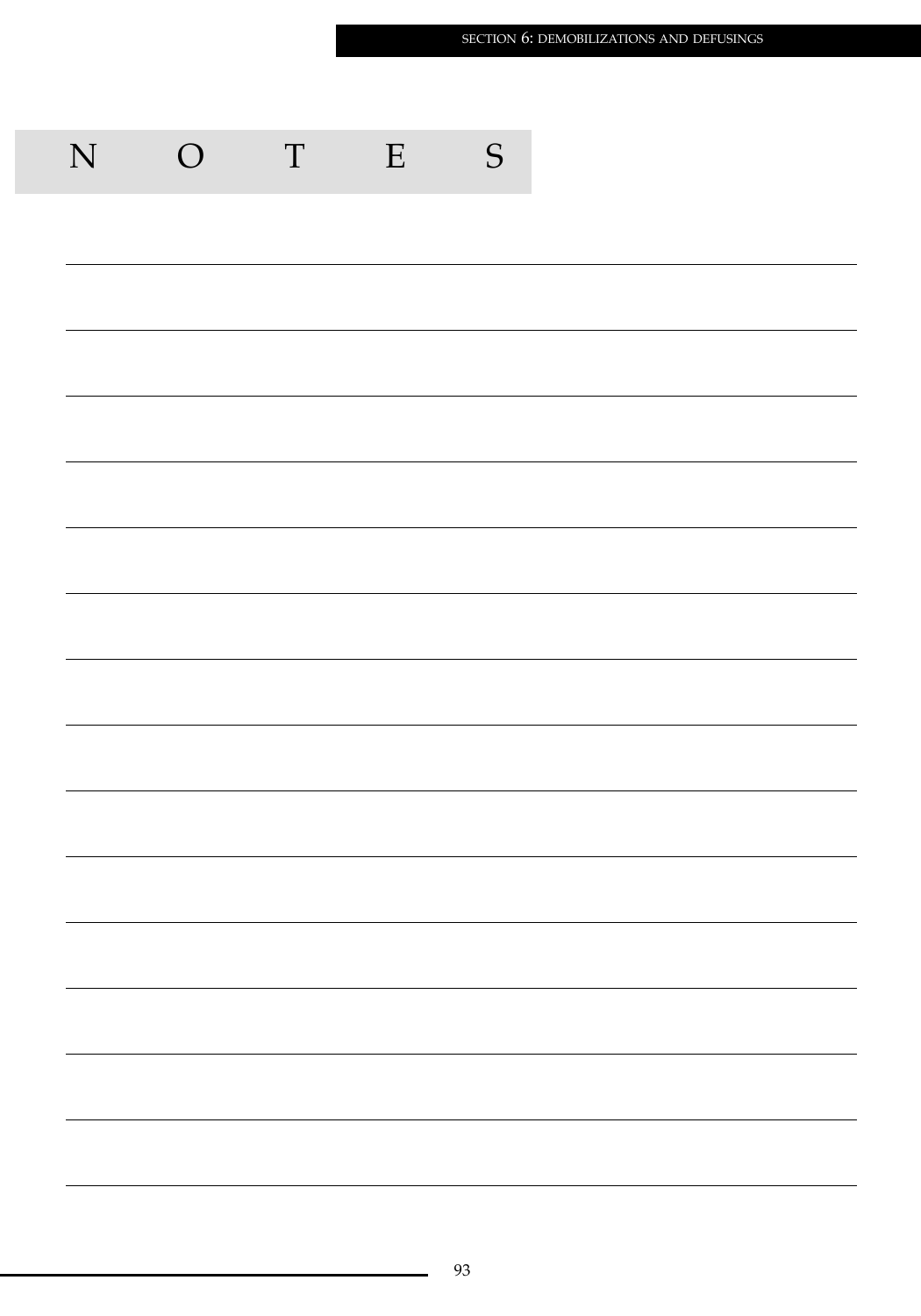# SECTION 7: DEBRIEFINGS



*A debriefing has been planned for later today at the Quayside Resort Hotel by the Vesta Human Resource Manager of A.L.D Airlines. This is for the families of the airline crew members who lost their lives 5 days ago when the A.L.D Airlines Boeing 747 jet crashed soon after takeoff from the Seajet International Airport." (See description of event on page 14.)*

#### **Definition**

Debriefings are structured group meetings or discussions about a traumatic event involving persons who normally work together. Occasionally, it may be necessary to combine various groups of emergency response personnel together for a debriefing but this should only be done when all of the parties were involved together in the same incident. Debriefings are designed to mitigate the impact of such an event and to assist persons to recover as quickly as possible from the stress arousal associated with the particular event.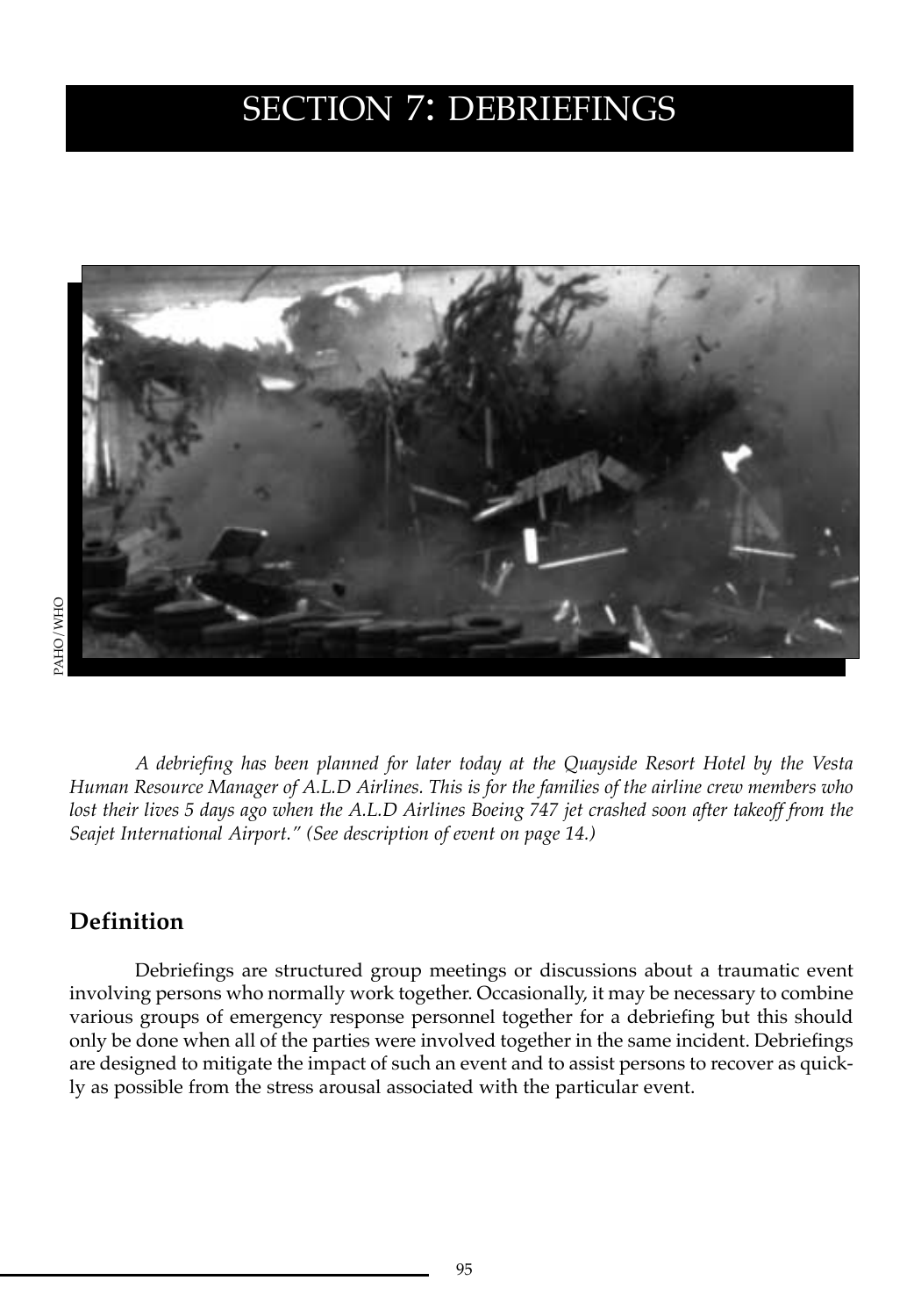#### **Overview**

A Critical Incident Stress Debriefing (CISD) is one type of debriefing which integrates crisis intervention strategies with educational techniques. It was originally developed by Dr. Jeffrey T. Mitchell. CISD is the debriefing protocol most widely used today and it is the technique which will be outlined in this workbook.

CSID was designed to be applied among public safety, disaster response, military and emergency response personnel but it can be used with virtually any population, including children, when it is employed by a skilled intervention team.

A debriefing is not psychotherapy, nor is it a substitute for psychotherapy. Instead, it is meant to provide an opportunity for ventilation in a structured and supportive environment. The core focus of a debriefing is the relief of stress in normal, emotionally healthy people who have been exposed to a traumatic event. The debriefing is not intended to resolve psychopathologies or personal problems that existed before the traumatic incident being debriefed.

Debriefings usually take 2 to 3 hours; marathon debriefings indicate one or more of the following problems:

- 1. That the incident was a very traumatic one;
- 2. That too much time was spent on the fact and thought phases;
- 3. The team was inexperienced or unfamiliar with the debriefing process;
- 4. The quality of team leadership was poor.

When a debriefing has been planned, the senior personnel of the involved organizations need to be informed and their assistance, participation and cooperation solicited. Only in very unusual circumstances are senior personnel split off from junior personnel for debriefings. Sometimes, it may be necessary for the SMID Team to hold an additional meeting with senior personnel who may have special needs that they would like to discuss with the SMID Team members without having their junior personnel listening in.

Persons attending debriefings must be relieved of all other duties. It is potentially dangerous for them to leave a debriefing in the middle to handle emergency calls. The debriefing lessens one's cognitive defenses, and having to deal with an emergency during the process could jeopardize their safety because they would be functioning more at the emotional level than at the cognitive level.

Whenever possible, refreshments should be served after the debriefing. This helps to keep those who attended the debriefing together for a bit longer and affords the SMID Team members the opportunity to meet each participant on an individual basis.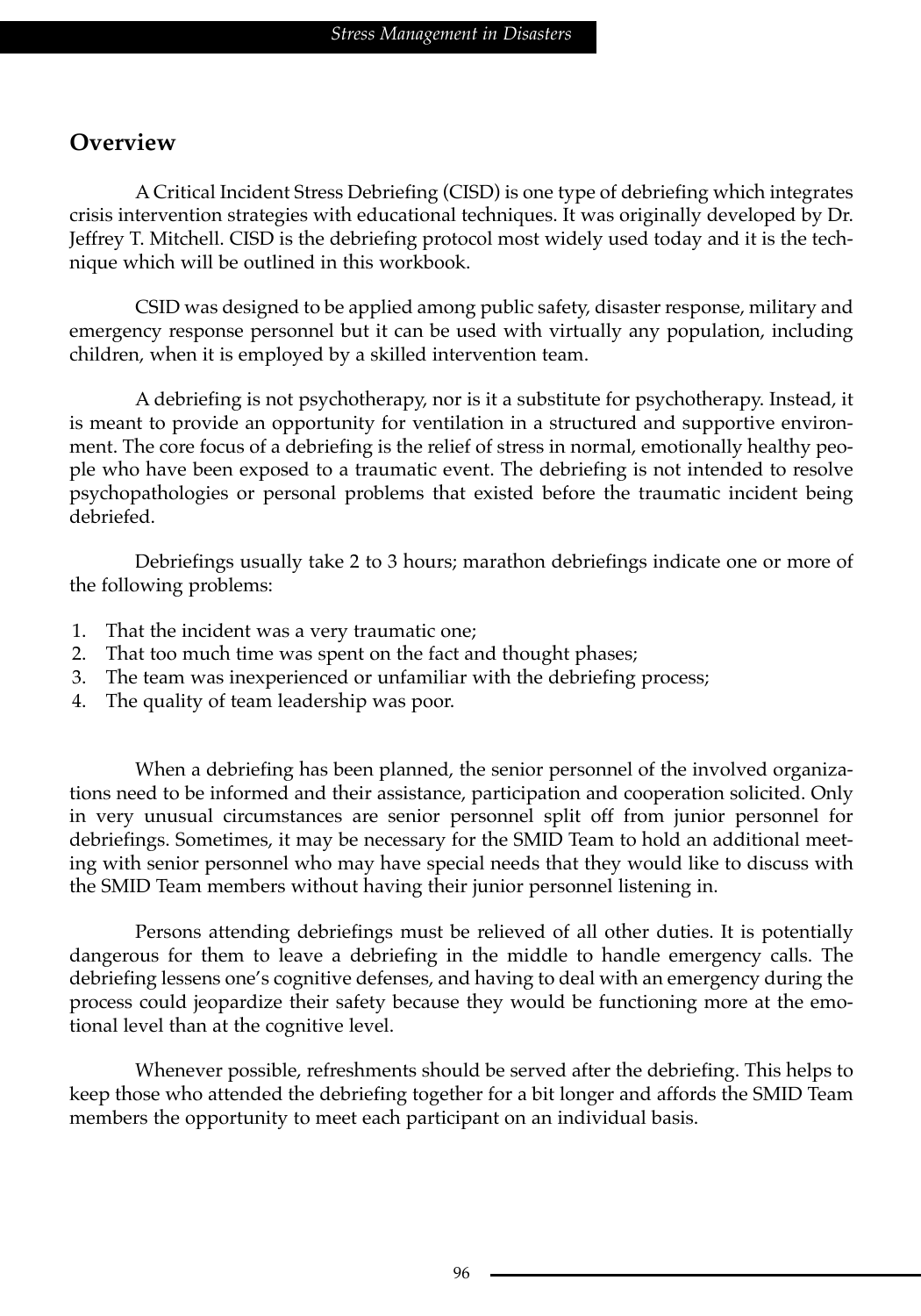#### **Contraindications**

*Debriefings are not indicated in the following situations:*

- For use after routine events;
- For a debriefing to be conducted in the absence of a mental health professional;
- For a debriefing to be conducted if too much time has passed since the traumatic incident;
- For use in mediating management-employee conflicts;
- For use as a substitute for psychotherapy.

#### **Timing**

Debriefings must be held when the participants are emotionally "ready" to accept and benefit from them. This often occurs within 24 to 72 hours after exposure to a traumatic incident. However, some traumatic incidents, especially disasters or line-of-duty deaths require a much longer waiting period since the shock, numbing or denial mechanisms may last for weeks after the traumatic event.

Emergency response personnel work very hard to suppress their emotions. Any attempt to force them to bring those emotions to the surface for examination will meet with significant resistance because too close a realization of how many emotions are a part of their lives may jeopardize their ability to work efficiently under field conditions. The average nonemergency trained individual tends to be less well cognitively defended and is usually ready much earlier to let their emotions and other reactions come to the surface.

If too much time has passed since the incident (3 to 4 months) one might consider not holding a debriefing, but rather meeting with people on an individual basis and assessing whether or not they have residual reactions to the incident and what type of intervention would be most appropriate. Victims' psychological defenses are often reintegrated within a few months and a debriefing might only serve to break down those natural defenses and result in re-traumatization.

## **Group size**

*The ideal debriefing group size is between 4 and 20 persons*, with 4 to 12 persons comprising a small group and more than 12 persons a large group. Groups of between 20 and 40 persons are possible but they are much more time-consuming and difficult to work with. Groups of more than 40 persons should ideally be broken down into sub-groups.

When there are too many people who need a debriefing, persons most affected by the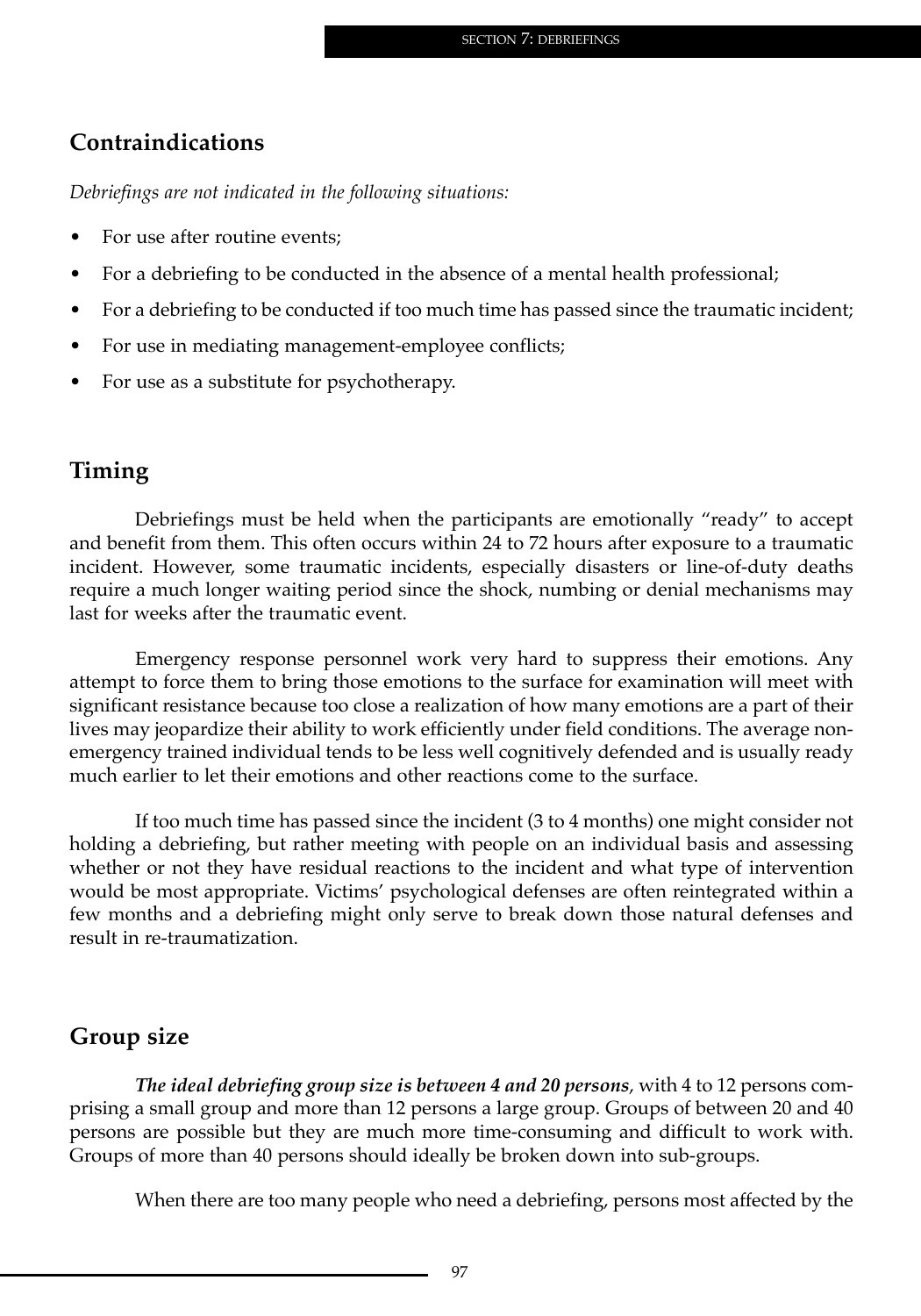incident must be dealt with first and groups can be broken down according to logical categories, e.g., usual working group, profession, etc.

#### **Location**

A debriefing should be held in a private, quiet, comfortable environment which is free from distractions and away from the scene of the incident. The media and other uninvolved persons must be denied access to the place where the debriefing is being conducted.

The chairs should be arranged in a circle large enough to accommodate the group and the SMID Team members and should be spaced more or less equally among the participants.

### **Reasons for the therapeutic effects of debriefings**

- 1. **Early intervention**: Prevents the concretization of traumatic memories.
- 2. **Opportunity for catharsis**: This ventilation of emotions leads to reduced stress arousal.
- 3. **Opportunity to verbalize the trauma**: The opportunity to verbally reconstruct and express specific traumas, fears and regrets leads to reduced stress arousal.
- 4. **Structure**: Superimposes an orderly process with a finite beginning and a finite end upon the chaos of a traumatic event.
- 5. **Group support**: The group experience provides numerous healing factors which are intrinsic to the group process.
- 6. **Peer support**: Peers can most effectively eradicate the myth of uniqueness and can suggest more appropriate stress management techniques.
- 7. S**tress education**: Allows for a better understanding of available skills to cope with stressful situations.
- 8. **Allows for follow-up**: Persons in need of further care can be more readily identified.

## **Providers**

The debriefing process is a team effort which is conducted by a group of two to four SMID Team members. A mental health professional must be present to lead the debriefing. If the debriefing has been organized for emergency response personnel then peer support personnel must also be part of the debriefing team and one of them must be the co-leader of the team. Usually that person is the most experienced peer debriefer.

A SMID trained member of the clergy may also be present at some debriefings. But, because not all participants will share similar religious beliefs, preaching and praying are excluded from the actual debriefing process.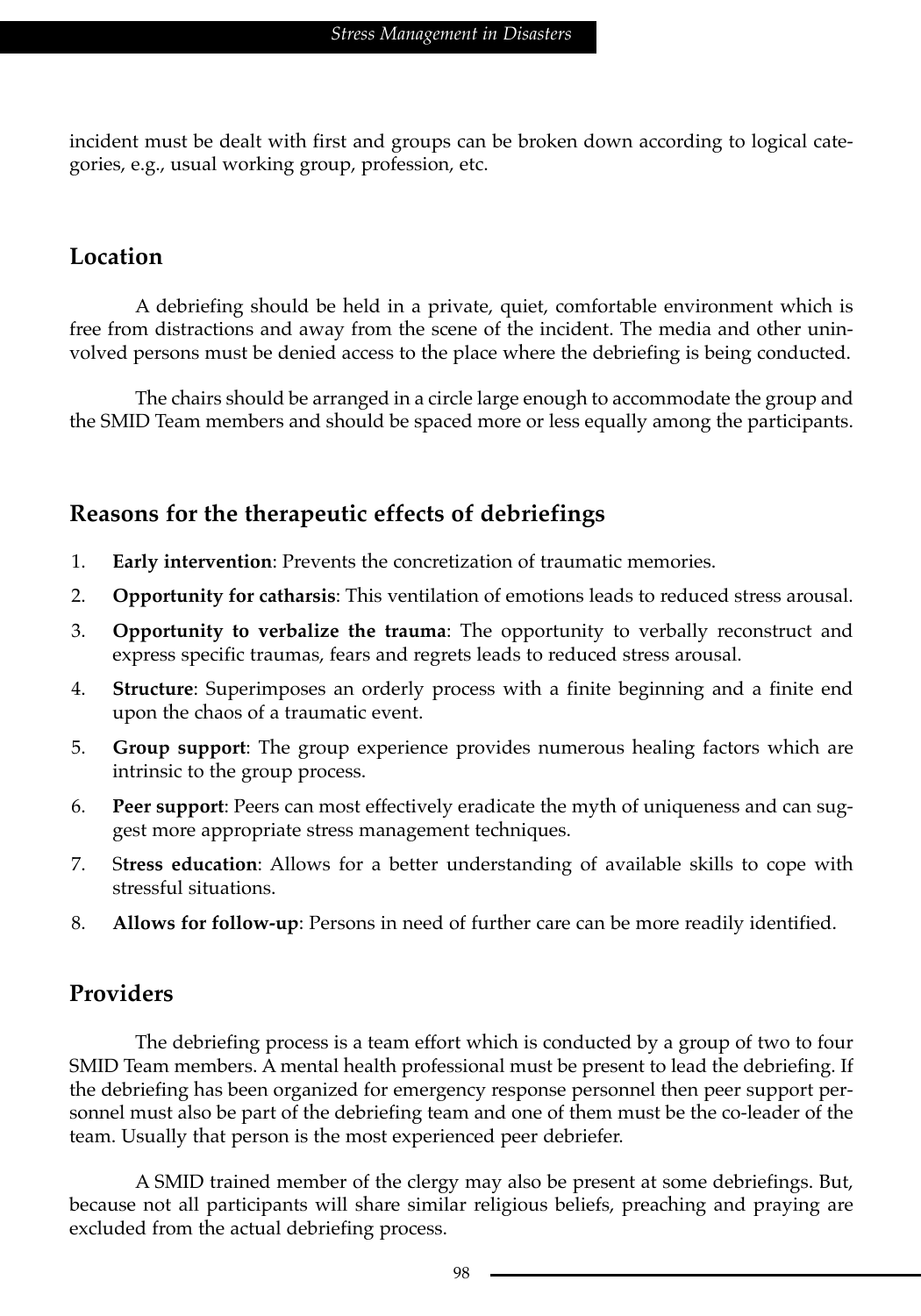#### *Do not serve as a member of a debriefing team if:*

- 1. You have played a significant role in the actual event;
- 2. You have direct command or supervising responsibility for the personnel involved in the incident even if you were not there;
- 3. You are working with the group involved on a regular basis, even if you were not with them during the incident;
- 4. You are a close relative of one of the affected persons;
- 5. You are very close friends with the members of the group involved in the debriefing event;
- 6. You are presently or may be eventually involved in the investigation of the event.

#### *Roles of Debriefing Team Members*

*The Team Leader* (mental health professional):

- Encourages participation;
- Clarifies and summarizes;
- Maintains order;
- Assesses psychological well-being;
- Instills a positive outlook;
- Teaches;
- Arranges appropriate follow-up.

*The Team Co-Leader* (peer/mental health professional):

- Shares leadership with the team leader;
- Plays a significant role in arranging follow-up contact.

#### *The Peer Support Personnel:*

- Observes for evidence of distress;
- Teaches;
- Assists other team members as may be necessary.

*The Door Keeper* (usually peer support personnel):

- Denies entry to the debriefing room of unauthorized persons;
- Encourages persons attending the debriefing not to leave prematurely.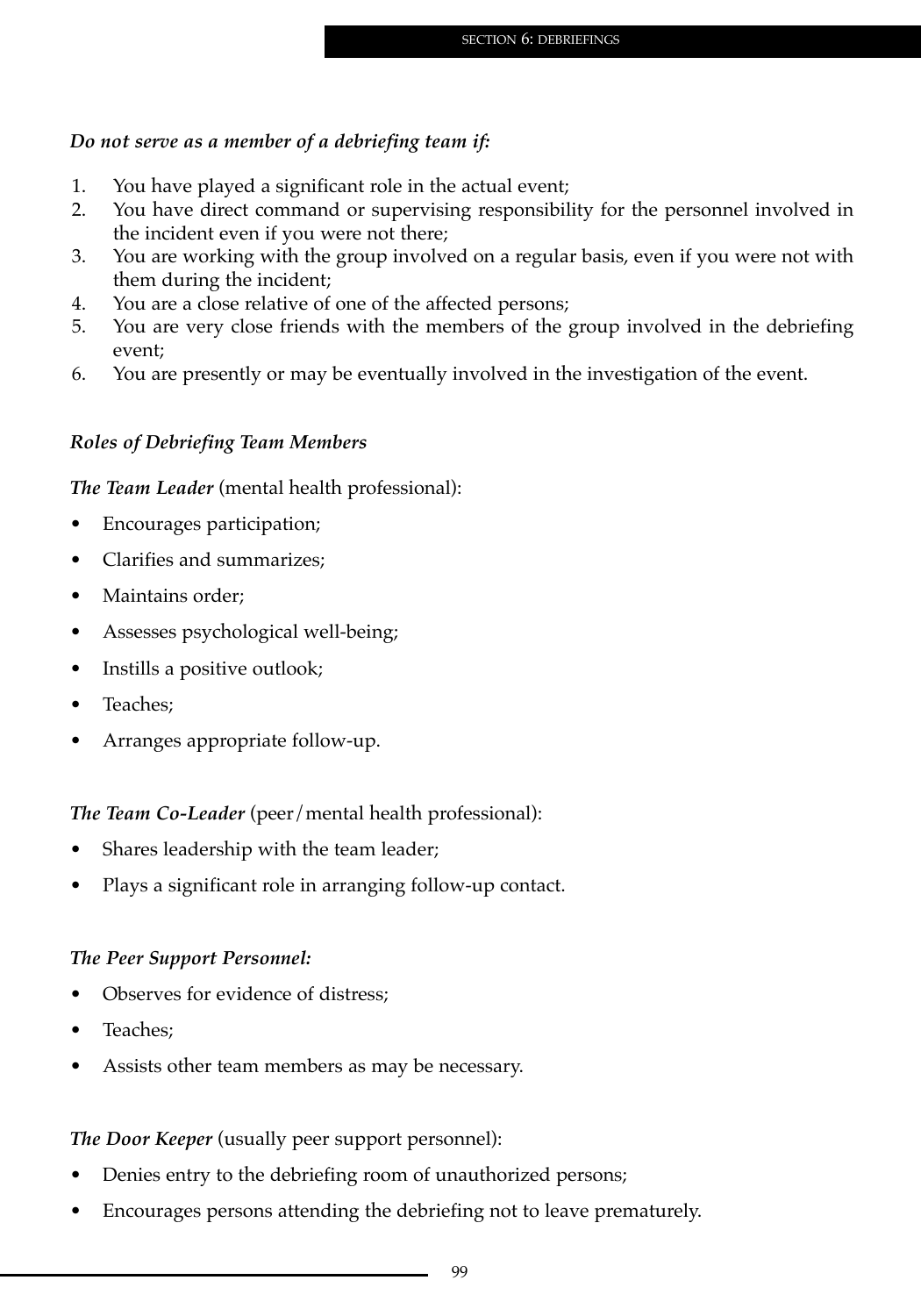# **Debriefing goals**

- 1. To provide information about stress, stress reactions and stress management techniques;
- 2. To facilitate a speedier recovery in persons who are experiencing features of a stress reaction;
- 3. To provide reassurance that the stress response is controllable and that recovery is likely;
- 4. To dispel the fallacies of abnormality and uniqueness;
- 5. To establish positive contact with a mental health professional;
- 6. To provide a sense of post-crisis psychological closure if possible;
- 7. To do an assessment of the persons involved to determine their need for further intervention.

# **Rules or guidelines of a debriefing**

- No unauthorized persons are allowed to attend a debriefing;
- Confidentiality must not be breached;
- Participants should only speak for themselves;
- Judgement and operational critiques are not permitted;
- Participants are encouraged not to leave the debriefing prematurely since it is important that they complete the entire process;
- Participants are also advised that no breaks will be taken but that persons will be allowed to leave the meeting to take care of their personal needs and return as soon as possible after;
- All distracting devices should be turned off during a debriefing;
- No recording or note taking of any kind is ever allowed;
- In debriefings, participants have no rank;
- SMID Team members must make themselves available to the participants after the debriefing process is complete.

# **Preparation of the debriefing team for a debriefing**

*Debriefing team members should:*

- 1. Arrive at the site of the debriefing at least an hour before the debriefing is scheduled to start;
- 2. Familiarize themselves with as much information as possible about the event that is to be addressed in the debriefing;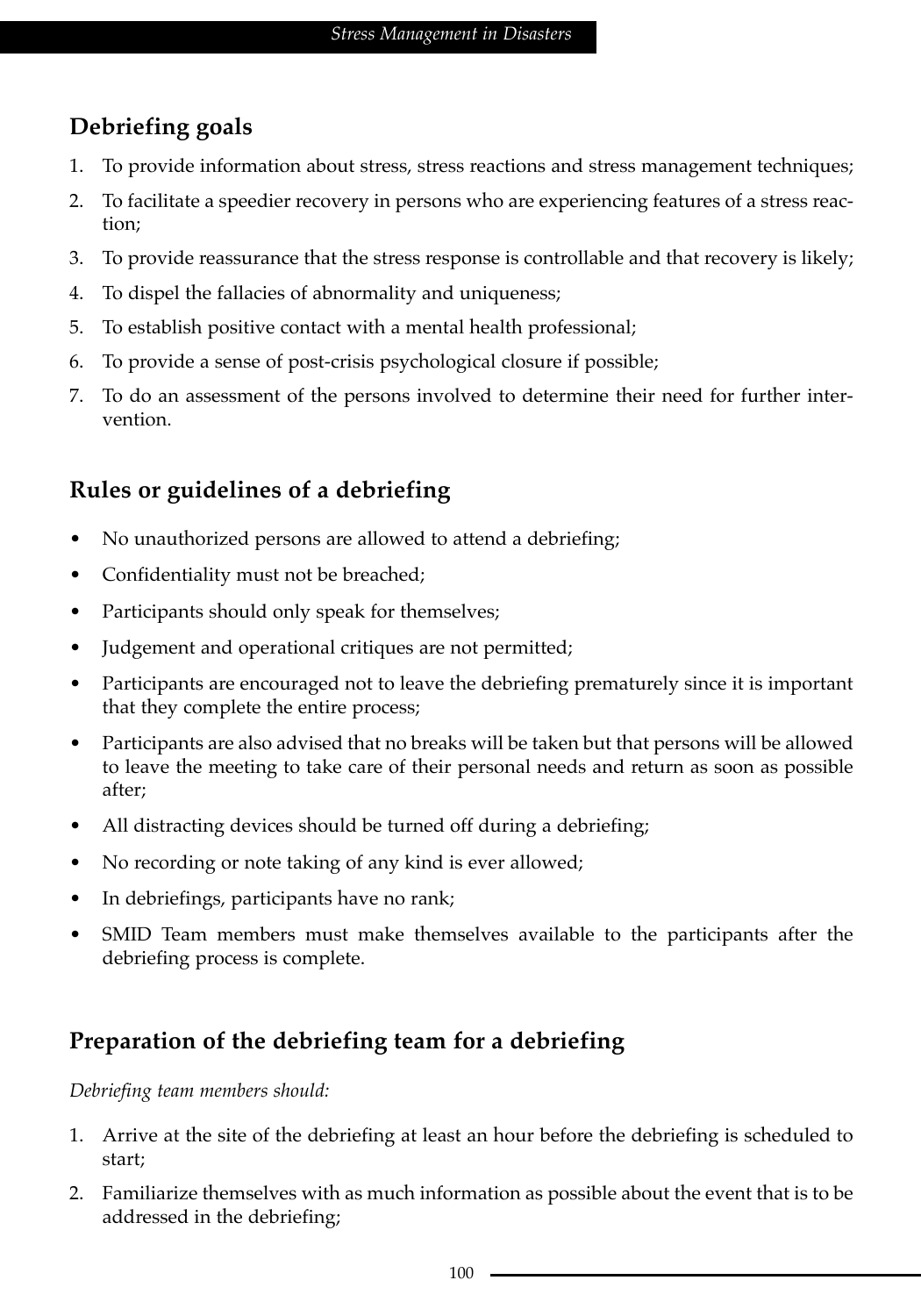- 3. Circulate among, meet and converse with the participants who are attending the debriefing. This helps to relieve tension and to provide the debriefing team members with potentially useful information;
- 4. Excuse themselves and meet privately to discuss their approach to the debriefing and for their specific roles to be assigned, once they have had enough time to circulate among the participants (10-45 minutes).

## **Format of a debriefing**

*The Mitchell model of debriefing (CISD) is a 7-stage intervention with the following stages:*

- 1. Introduction
- 2. Fact
- 3. Thought
- 4. Reaction
- 5. Symptom
- 6. Teaching
- 7. Re-entry

*Introduction Phase:* (Cognitive, 10-15 minutes, provides participants with the ground rules and a chance to be introduced to everyone present)

- This phase is crucial and if it is not handled properly it is likely that the remainder of the debriefing will be difficult.
- During this stage the team leader:
	- (a) Introduces the team members,
	- (b) Explains the process,
	- (c) Highlights that the debriefing is not an investigation,
	- (d) Allays fears,
	- (e) Goes through the rules of the debriefing,
	- (f) Encourages participation,
	- (g) Answers questions,
	- (h) Announces the commencement of the fact stage.
- Throughout the introductory stage, the team needs to speak with confidence and concern. Any resistance expressed by the participants at this stage also needs to be addressed.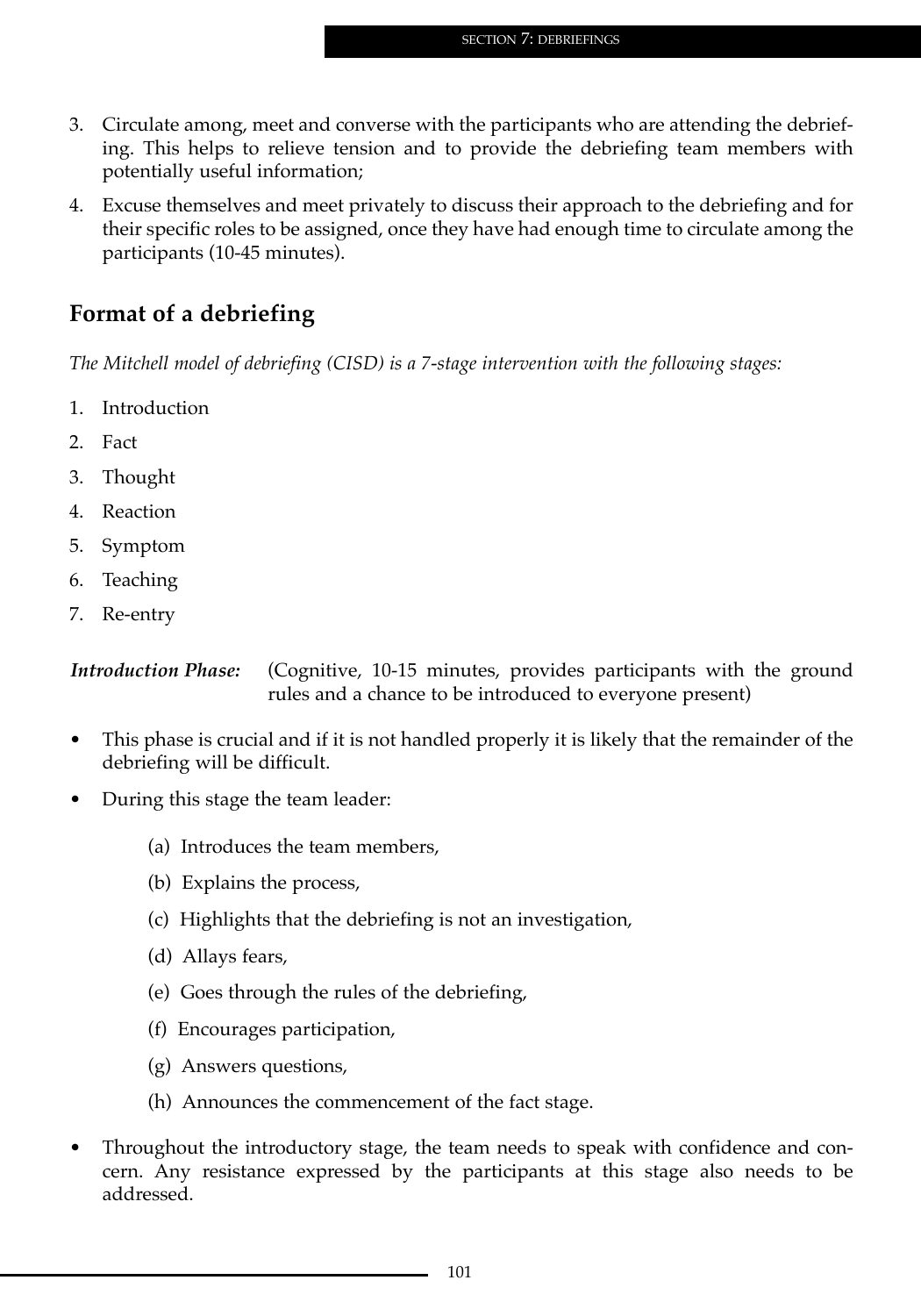*Fact Phase:* (Cognitive, 5-25 minutes, establishes what happened)

- The goal of this phase is to get the participants to describe the traumatic event from their perspective.
- This phase proceeds in an orderly fashion from participant to participant to try and give everyone an opportunity to make a contribution. Some persons may refuse to speak or, because of time constraints, some may not be afforded the opportunity to speak.
- This is the most logical way to start a discussion about a traumatic incident with emergency response personnel because discussions of facts are not as distressing as attempting to talk about feelings.
- When participants in a debriefing are asked to describe the facts of the situation and they begin to express their emotions, it is a sign of how badly they have been affected by the incident. If this happens during this phase the team should not probe, instead the emotion should be acknowledged and validated, the person and the group reassured, and another person moved on to unless the person indicates that they wish to continue speaking.
- Such an early show of emotion may be unnerving for emergency response personnel—this is where peers on the team can be very helpful.

*Thought Phase:* (Cognitive  $\rightarrow$  Affective, 5-25 minutes, discusses the thoughts that were associated with the event)

- This phase represents a transitional phase from the cognitive domain to the affective (emotional) domain and it is intended to allow participants to shift from a description of the facts to one of their emotional reactions.
- This phase begins when the team leader asks the participants to state their first thoughts or their most prominent thought once their auto-pilot mode of operation had ceased.
- Once again, one proceeds in an orderly fashion to try and give everyone a chance to make a contribution.
- If the emotional content becomes too emotional too quickly, the participants may experience anxiety and a desire to resist any efforts to bring them closer to their emotions.
- The team needs to be prepared for the possible repercussions. If the emotions become too intense, they may need to be acknowledged and validated and the participants reassured by the team. Also, if diffuse anger is expressed, it may need to be redirected.

*Reaction Phase:* (Affective, 10-40 minutes, discusses the feelings that were associated with the event):

This phase sets out to allow participants to identify the most traumatic aspect of the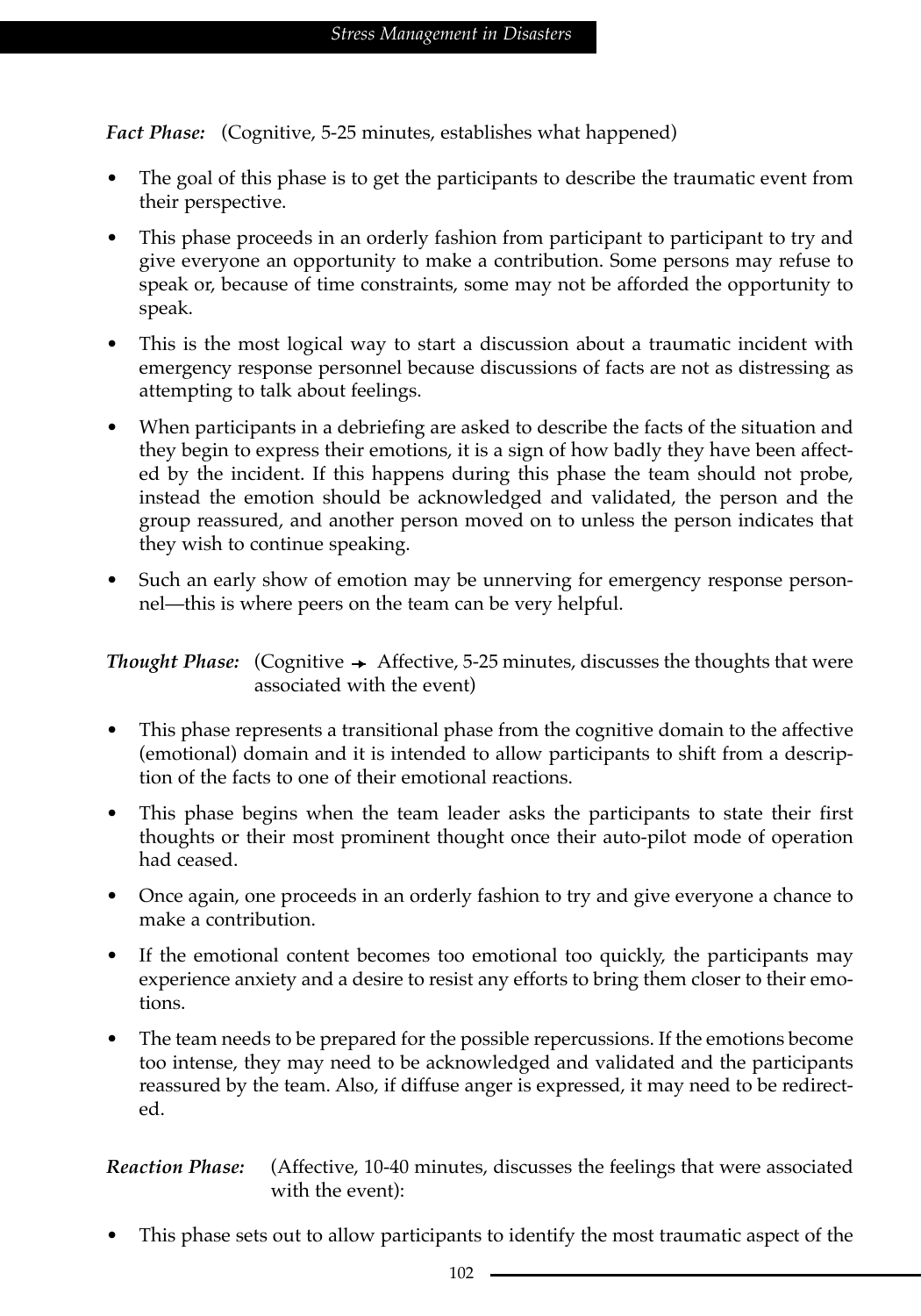incident for them and the associated emotional reactions to the trauma.

- During this phase most of the talking is done by the participants and the discussion is free-form, with persons being given the opportunity to speak if and when they choose.
- It is typically the most emotionally charged phase of all and it is triggered by a question like, "What part of this event bothered you the most?"
- Initially the discussion will be slow. There may be bouts of silence, moments of intense verbal expression and evidence of anxiety, but persons will usually participate.
- When the discussion drops off and several attempts by the team to elicit more discussion from the group fails, it is a signal to proceed to the next phase.

*Symptoms Phase:* (Affective  $\rightarrow$  Cognitive , 5-10 minutes, reviews signs and symptoms of distress that have been experienced since the event)

- This is another transitional phase where the group moves from the affective (emotional) domain back to the cognitive domain.
- The goal of this phase is to identify personal symptoms of stress and to move back from the emotional to the cognitive domains.
- The phase is initiated when the team asks the participants to describe any cognitive, physical, emotional or behavioral experiences which they have encountered and to delineate when these symptoms occurred, i.e., at the scene of the incident, after the incident and before the debriefing, and/or after the incident and are still present at the time of the debriefing.
- On occasion, the participants are reluctant to admit to having experienced any symptoms for fear that they would stand out as abnormal. If the team suspects this, then they may encourage the discussion initially by asking for a show of hands for various symptoms.
- Once the number of persons admitting to having experienced symptoms decreases significantly it is time to proceed to the next phase.

*Teaching Phase:* (Cognitive, 10-20 minutes, provides information about ways to cope with stress and emphasizes "normality")

- This phase tends to flow naturally after the symptoms phase and its goal is to educate the participants about critical incident stress and its management and to concretize a return to the cognitive domain.
- All of the team members participate in the teaching process but care needs to be taken not to prolong this phase with irrelevancies since by this time the participants are likely to be quite tired. Only topics relevant to the group being debriefed should be discussed.
- At the end of the teaching phase, a team member may enquire from the group if there is anything that happened during the incident which makes them feel in any way positive even though the overall incident might have been a very horrible one.
- The teaching phase leads quite naturally into the re-entry phase.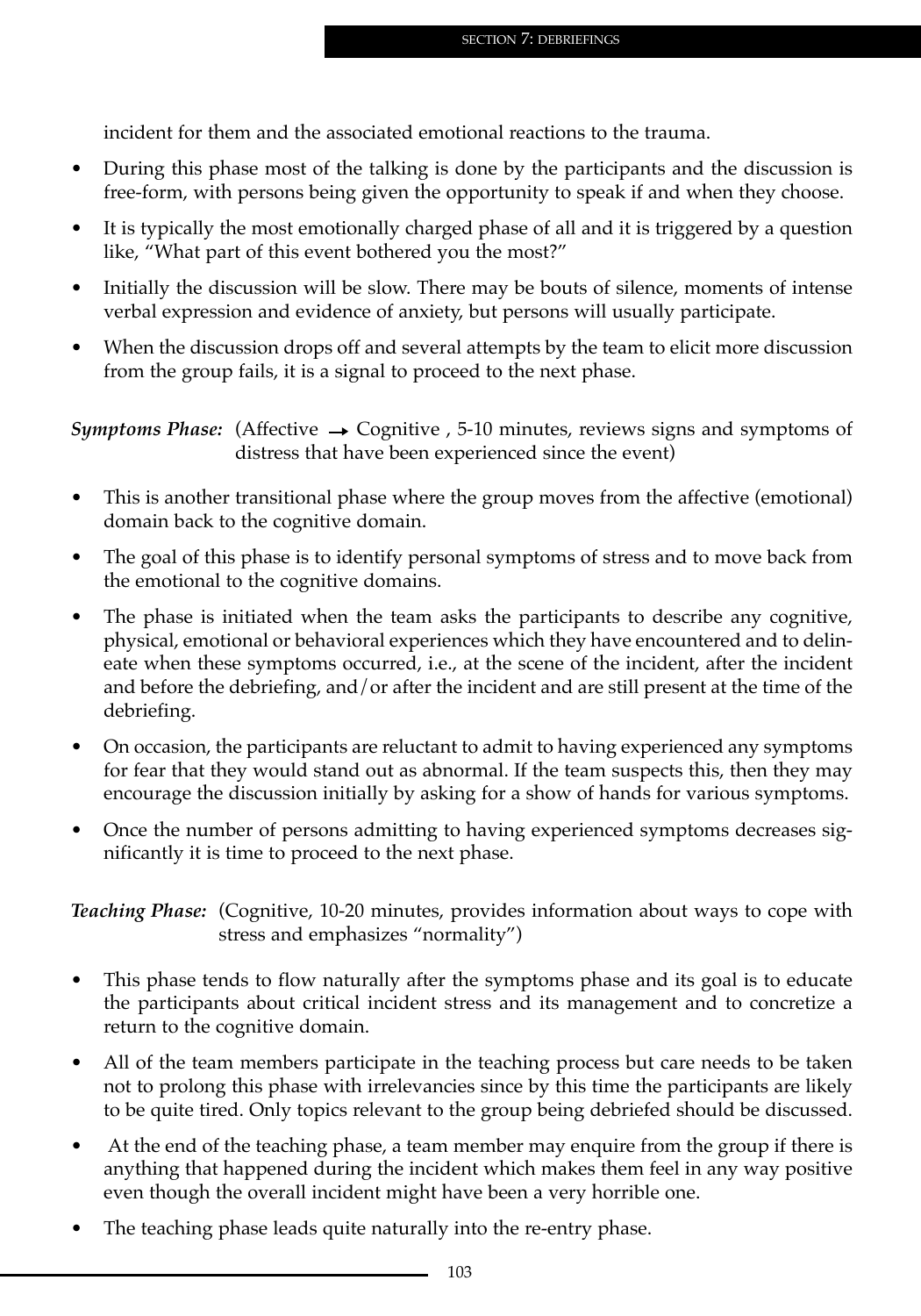*Re-entry Phase:* (Cognitive, 5-10 minutes, a "wind-down" phase which seeks to bring about closure to the meeting)

- This is the final stage of the debriefing and its goal is to clarify ambiguities, prepare for termination and bring closure to the discussions which just ensued.
- This is the last chance to clarify issues, answer questions, make summary statements and return the group to its normal mode of functioning.
- Every team member needs to make a summary comment. These comments tend to be words of respect, encouragement, appreciation, hope, support, gratitude and direction.
- Once the debriefing is over, the team comes to its feet and begins to make post-debriefing contact with the participants.

### **Mass disaster debriefings**

The formal CISD model has been slightly modified for mass disasters/community response applications and consists of the following stages:

- 1. Introduction
- 2. Fact
- 3. Thought reaction
- 4. Emotional reaction
- 5. Reframing
- 6. Teaching
- 7. Re-entry

This variation of the debriefing process places slightly more emphasis on direct ventilation of emotions and it also places greater emphasis on the importance of the constructive aspects of the experience. Its goals are centered around rebuilding and moving on. To facilitate this, Phases 3, 4 and 5 of the two types of debriefings are conducted somewhat differently and the debriefing team is much more overt in a mass disaster CISD.

Phase 3 (Thought Reaction *vs* Thought) in the mass disaster CISD involves more direct questioning about the participants' thoughts about the situation, e.g., "What aspect of the situation had the most negative impact on you?" In a similar vein, Phase 4 (Emotional Reaction *vs* Reaction) also involves more direct questioning about emotional aspects of the situation. Finally, Phase 5 (Reframing *vs* Symptoms) departs from the discussion of symptoms to one of getting the participants to see the experience in a much more positive light.

The mass disaster CISD was designed to be utilized when disaster workers have been exposed to numerous disaster situations over time, to multiple traumatic incidents in a single disaster or to a single disaster for a prolonged period of time.

Before emergency response personnel participate in a mass disaster CISD they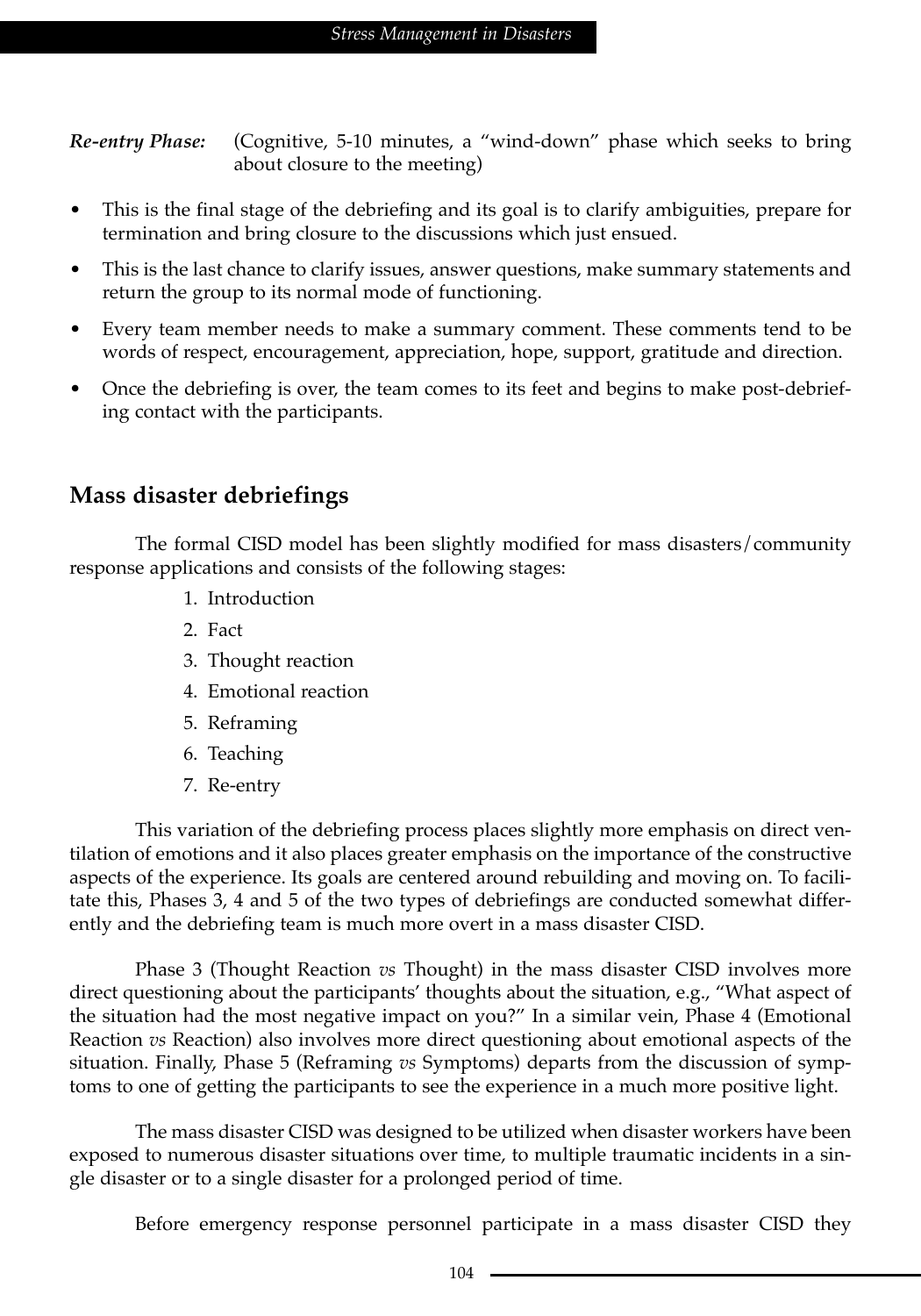should have been released from working at the scene of that disaster for at least the next 1 - 3 weeks and should have had time to reunite with their families and friends.

### **Post-debriefing meetings**

*The post-debriefing meeting is a necessity* and during this meeting the following tasks must be performed:

- 1. Explore what happened and what was done during the debriefing so that team members can learn from the experience;
- 2. Assign specific follow-up tasks to individual debriefing team members;
- 3. Make sure that team members are not psychologically distressed.

### **Post-action report**

The post-action report is *optional* but it may be kept so that the incident can be discussed at the next team meeting. It should be brief and not contain any information that could identify an individual who was at the debriefing. This report should contain the following:

- 1. The names of the debriefing team members;
- 2. Date, time and place of the debriefing;
- 3. The number of persons debriefed;
- 4. A brief description of the incident that was debriefed;
- 5. General themes discussed in the debriefing;
- 6. A summary of the advice given to participants by the debriefing team.

### **Possible follow-up services**

- 1. Telephone calls
- 2. Station visits
- 3. Chaplain visits
- 4. Individual consultations
- 5. Referrals for therapy
- 6. Additional meetings with sub-groups
- 7. Follow-up meetings with entire groups one week after the debriefing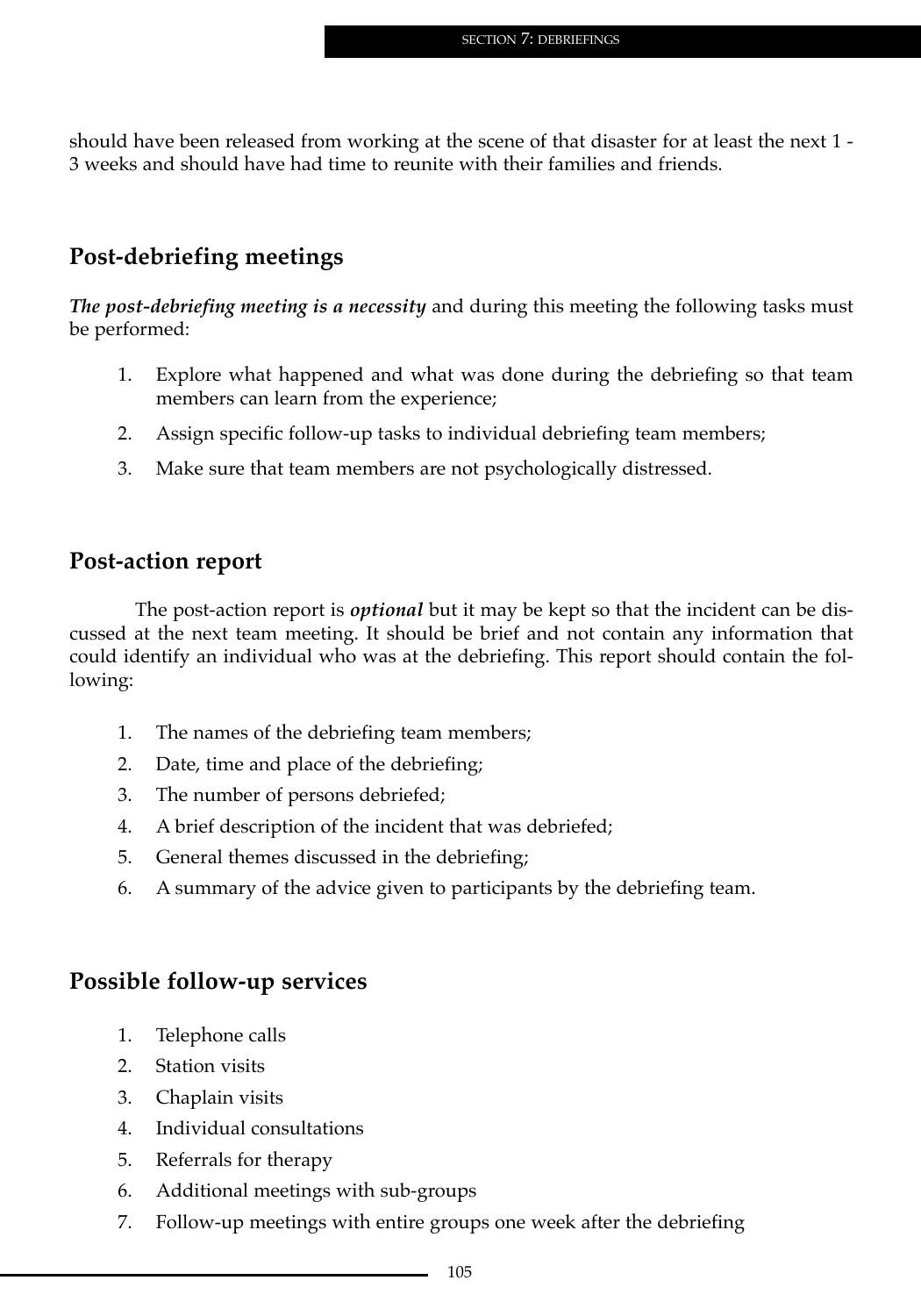- 8. Family sessions
- 9. Ride-along programs
- 10. Any other service deemed necessary

### **Difficult debriefings**

**Multiple incident debriefings** are used when the same personnel in an organization were exposed to several traumatic stressors in a brief period of time (less than 14 days). A maximum of four events can be debriefed simultaneously. If there are more than 4 events, then the four worst should be addressed. *A line-of-duty death should never be dealt with as part of a multiple incident debriefing.*

When events are being debriefed simultaneously, the various events are blended into the discussion randomly and no attempt is made to organize the discussion into blocks.

**Symbolic debriefings** refer to debriefings in which old memories of past traumatic events are triggered. If many old significant events are being brought to the fore, then the debriefing team needs to listen carefully and attempt to find any common themes. If, on the other hand, the old events have no significant emotional power and the group just seems to be avoiding the current, more painful incident, then the drift into old topics needs to be resisted. In either case, the team needs to gently reintroduce the current event.

**Line-of-duty death debriefings** are very difficult since they produce intense levels of shock, denial, anxiety and grief for the participants. Great tact and sensitivity must be displayed to the individuals in the group and the need for one-to-one services before and after the debriefing tends to be very high. *It must also be borne in mind that after a line-of-duty death, the entire organization is affected and all members of the organization are invited to a debriefing, not only those at the scene.*

### **Reasons why debriefings may fail**

- Poorly trained, inexperienced or inappropriate service providers;
- Inflexible adherence to debriefing guidelines with no sensitivity for unique situational, personal, cultural or social circumstances;
- Failure to comply with basic debriefing protocols and techniques;
- Overzealous application of the intervention;
- Team counter-transferences because of over-identification with the persons being debriefed;
- Bringing up irrelevancies or information from other debriefings;
- Breaches of confidentiality;
- Insufficient use of peers;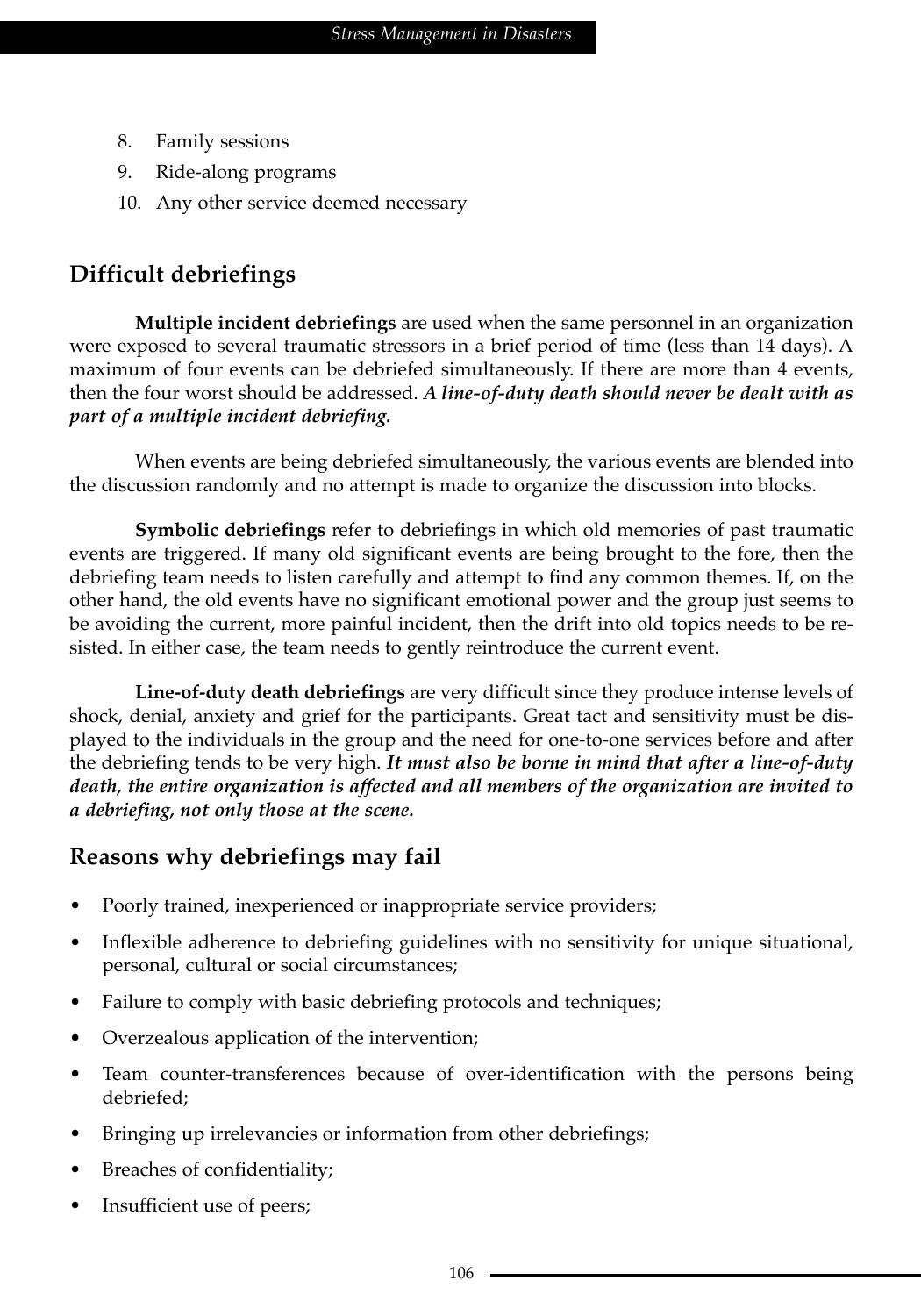- Failure to use mental health professionals in the debriefing;
- Inadequate preparation for the debriefing;
- Provision of debriefing services to close relatives, friends or work colleagues;
- Use of debriefers who were directly involved in the incident;
- Interrupting a person who is expressing their emotions during a debriefing;
- Inadequate introductory remarks;
- Insensitivity of participants or team members;
- Inadequate teaching and summary remarks;
- Failure to meet after a debriefing;
- Not providing appropriate follow-up services.

### **Community interventions**

When a community has been seriously affected by a traumatic situation, its reactions and needs are usually quite different from those of emergency response organizations. The services to be offered to such a community must be carefully tailored to suit that particular community. For example, if a large group of persons have been affected by a disaster situation it is much more productive to bring large groups of persons together for a brief presentation on the possible effects of critical incident stress and its management than to attempt expensive, time-consuming debriefings of smaller groups.

Community interventions may be provided by emergency-based or communitybased SMID teams and they need to be prompt, age-appropriate, carefully coordinated with local resources and provide for adequate follow-up services.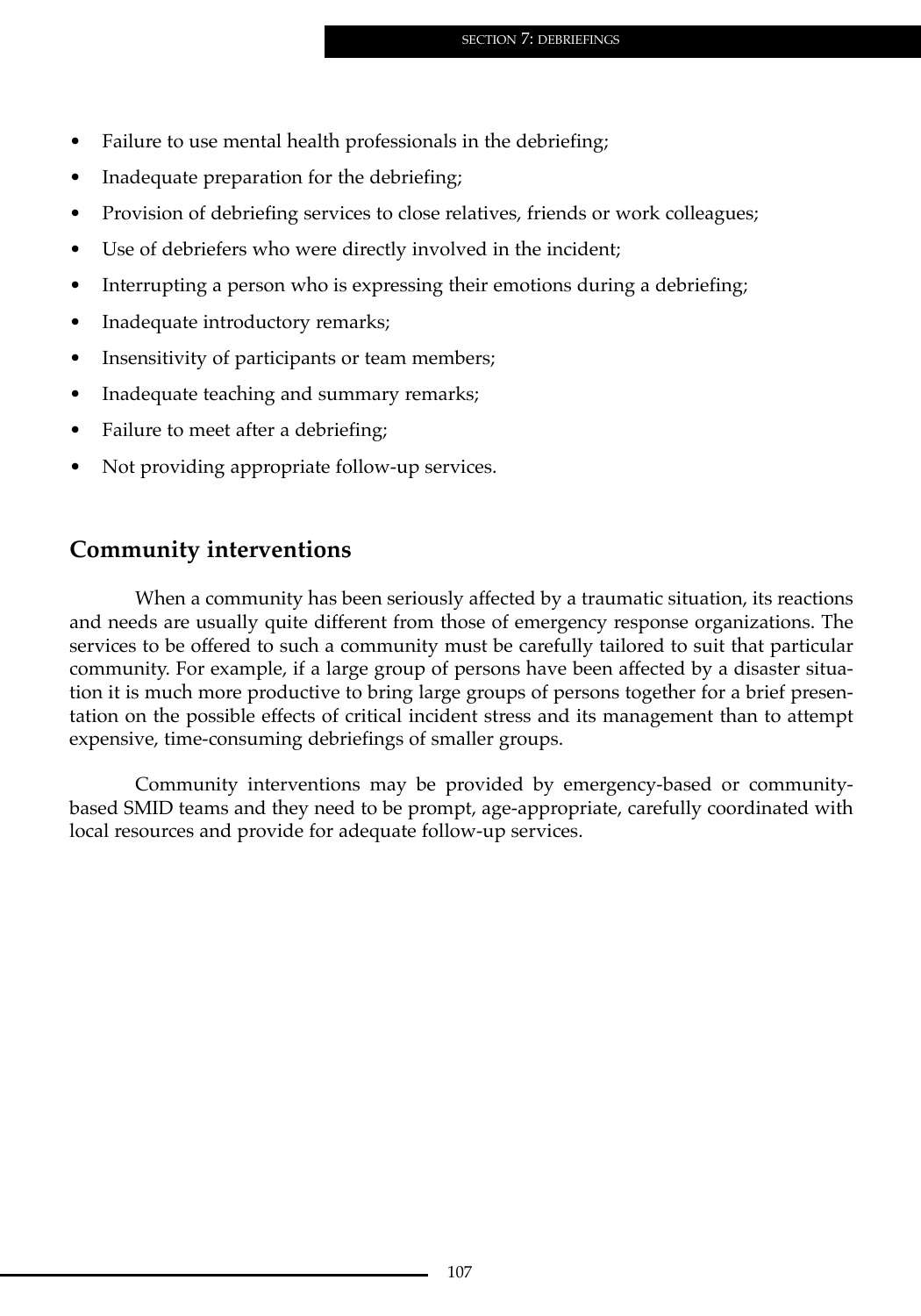## **End of Section Quiz**

#### *Please circle the correct answer*.

|    | 1. A line-of-duty death should never be dealt with as<br>part of a multiple incident debriefing. | T | $\mathbf{F}$ |
|----|--------------------------------------------------------------------------------------------------|---|--------------|
| 2. | The Re-entry Phase is the third phase of a debriefing.                                           | T | F            |
| 3. | The chair arrangement for a debriefing is not<br>important.                                      | T | $\mathbf{F}$ |
| 4. | Inadequate preparation for a debriefing can cause it to<br>fail.                                 | T | F            |
| 5. | A post-debriefing meeting is optional.                                                           | T | F            |
| 6. | The debriefing team leader is always a mental health<br>professional.                            | T | $\mathbf{F}$ |
| 7. | The CISD protocol was originally developed by<br>Dr. Jeffrey T. Mitchell.                        | T | F            |
| 8. | The ideal group size for a debriefing is 2 to 8 persons.                                         | T | F            |
| 9. | Debriefers need to arrive at least 1 hour before the<br>debriefing.                              | T | $\mathbf{F}$ |
|    | 10. The Reaction Phase of a debriefing is a cognitive phase.                                     | T | F            |

*Note:* Answers to questions are on page 128.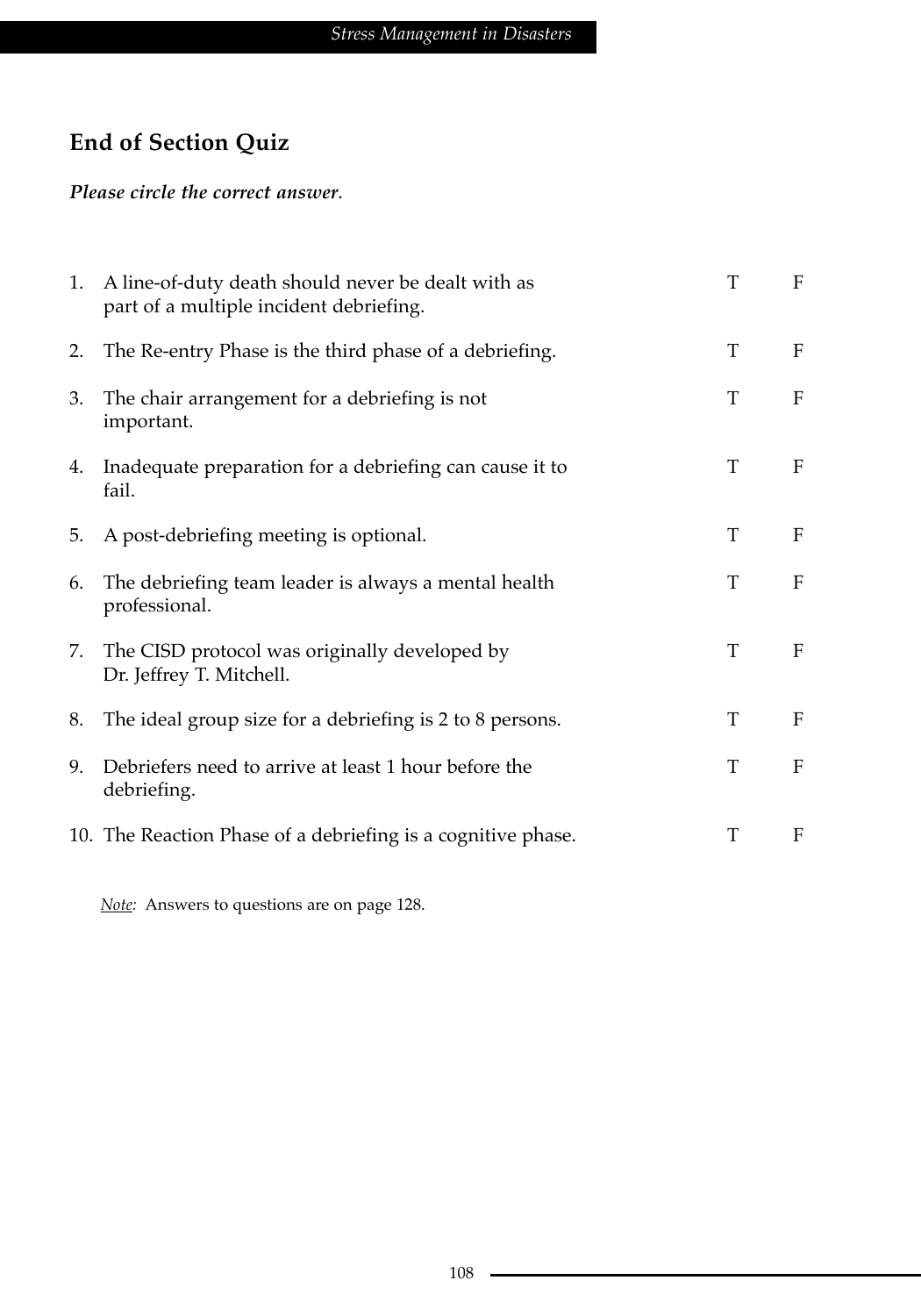SECTION 7: DEBRIEFINGS

| N | $\overline{O}$ | $\mathbf T$ | ${\bf E}$ | S |
|---|----------------|-------------|-----------|---|
|   |                |             |           |   |
|   |                |             |           |   |
|   |                |             |           |   |
|   |                |             |           |   |
|   |                |             |           |   |
|   |                |             |           |   |
|   |                |             |           |   |
|   |                |             |           |   |
|   |                |             |           |   |
|   |                |             |           |   |
|   |                |             |           |   |
|   |                |             |           |   |
|   |                |             |           |   |
|   |                |             |           |   |
|   |                |             |           |   |
|   |                |             |           |   |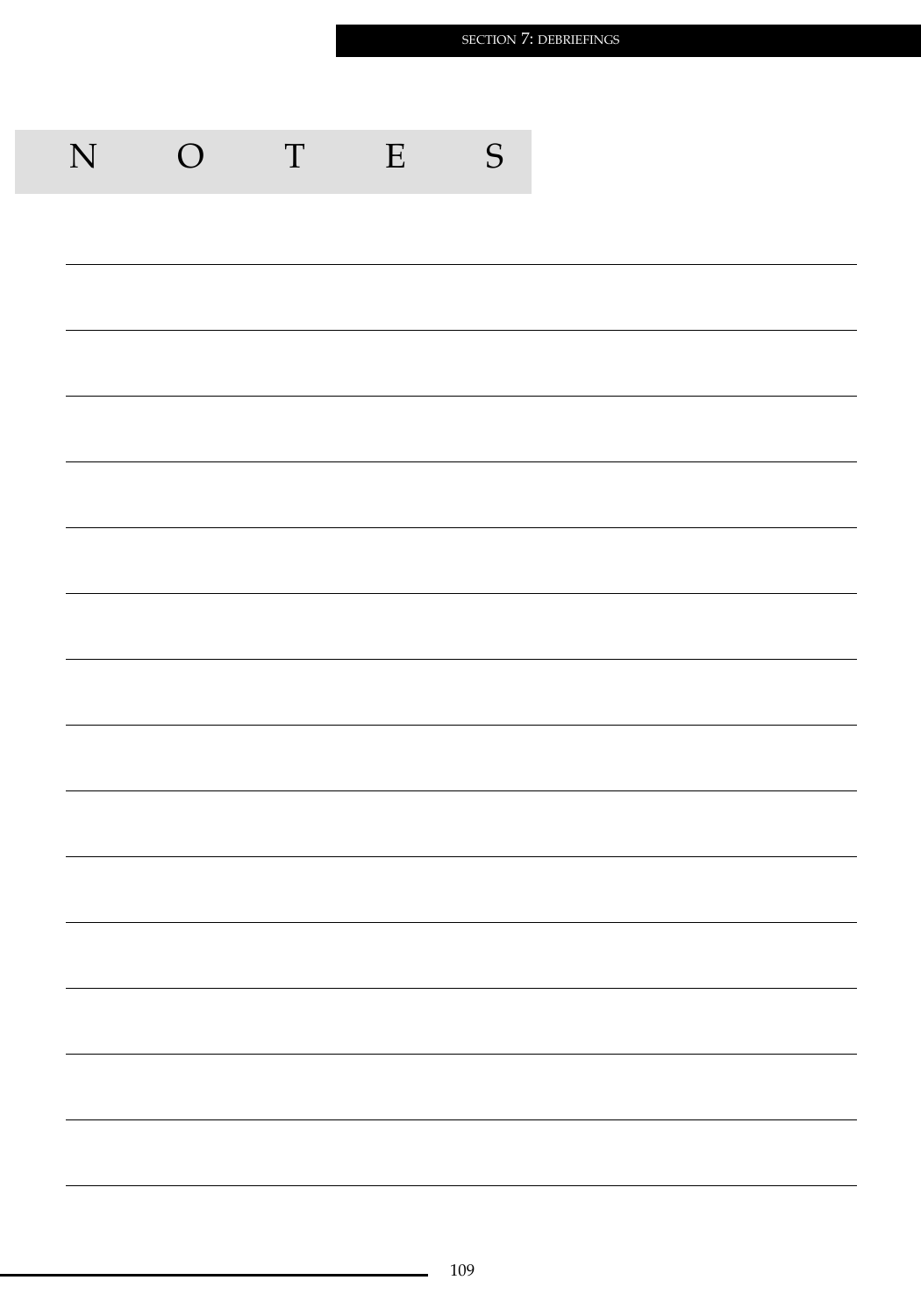# SECTION 8: THE SMID TEAM



*Striving together as a team, to Make that needed difference, In the lives of those persons who Devote their lives to the care of others.*

*Taking time out to listen, Encouraging those who have lost faith, Assisting those who need a helping hand to Make it back to a state of psychological well-being.*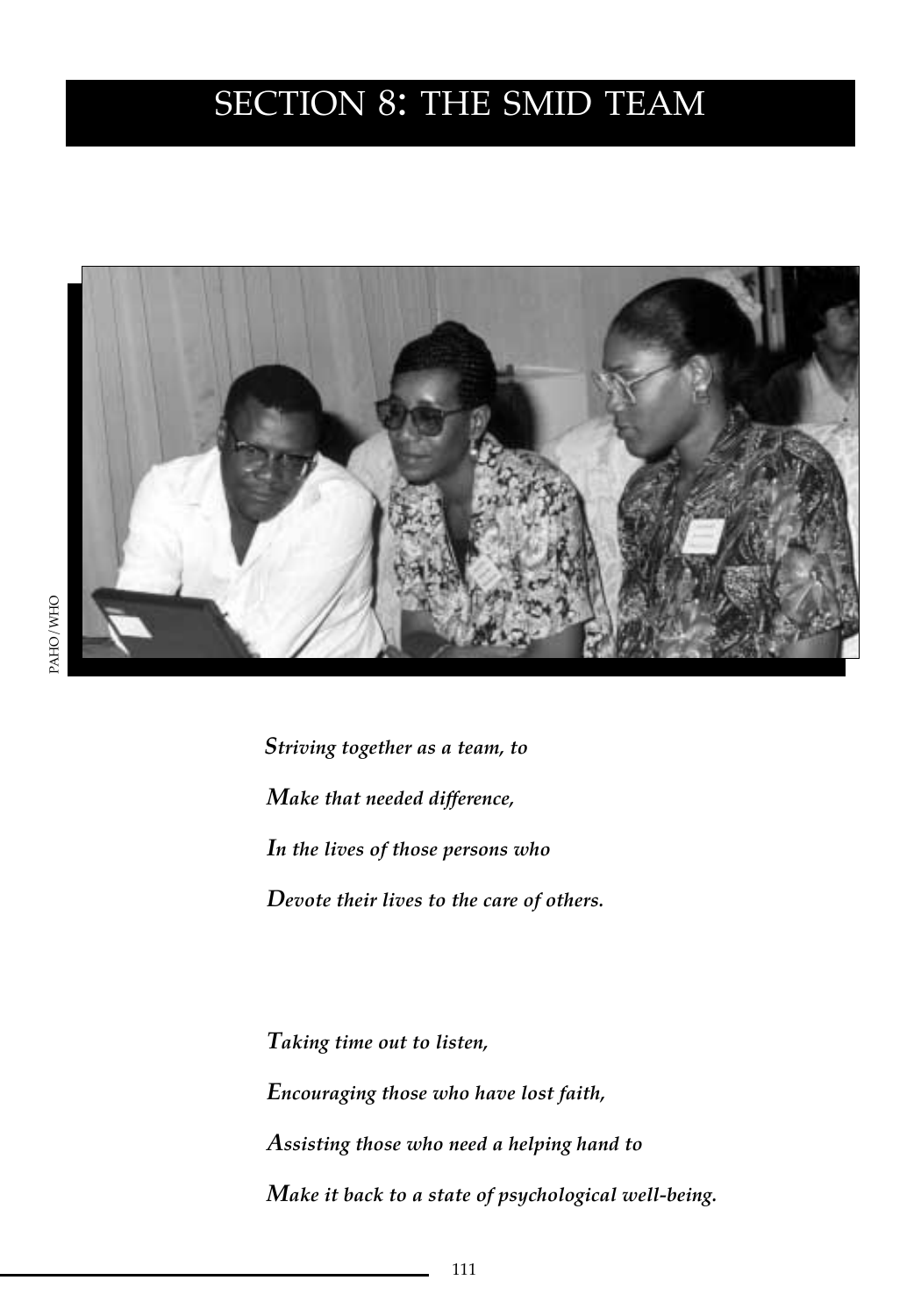### **Overview**

SMID Teams provide peer-oriented crisis intervention programs that depend on guidance and assistance from mental health professionals and which emphasize prevention over treatment.

An absence of mental health professionals from SMID Teams could easily result in significant psychological problems being overlooked. The absence of peers, on the other hand, may result in dysfunctional behavior of emergency response workers going unrecognized. Community-based stress management teams, in contrast, may be comprised of mental health professionals only.

SMID Team membership is strictly voluntary (unpaid). Teams work to provide services to any emergency response personnel who may need them but under special circumstances they may also serve community groups. Each SMID Team must have a well publicized call-out procedure. There also needs to be a 24-hour center to which requests for SMID Team services can be directed (e.g., the telephone operator of the Accident and Emergency Department of a general hospital).

To maintain a healthy SMID Team there must be regular team meetings, quality education and cross-familiarization where peer support personnel are trained in issues which are usually the domain of mental health professionals and vice versa.

The goals of such teams are to:

- 1. Enhance the overall psychological health of the emergency response worker,
- 2. Reduce the impact of traumatic stress on emergency response personnel and disaster workers, and
- 3. Accelerate recovery from exposure to stressful events.

Senior personnel of the various emergency organizations served by SMID Teams need to know about the nature of the team, its functions, the type of events it responds to and the manner in which it may be called into action. It would be wise to bring the leaders of these various organizations together in the early stages of the team's development and periodically after it has been established.

Administrative and supervisory personnel must be assured of the following:

- 1. SMID is primarily a prevention program which encourages recovery from stress and not from disability;
- 2. SMID services are relatively inexpensive to provide and the benefits are tremendous although difficult to measure;
- 3. The SMID Team can make suggestions or express its concerns regarding staffing or operational procedures but it cannot over-rule a commanding officer, especially when the team is working at the scene of an incident;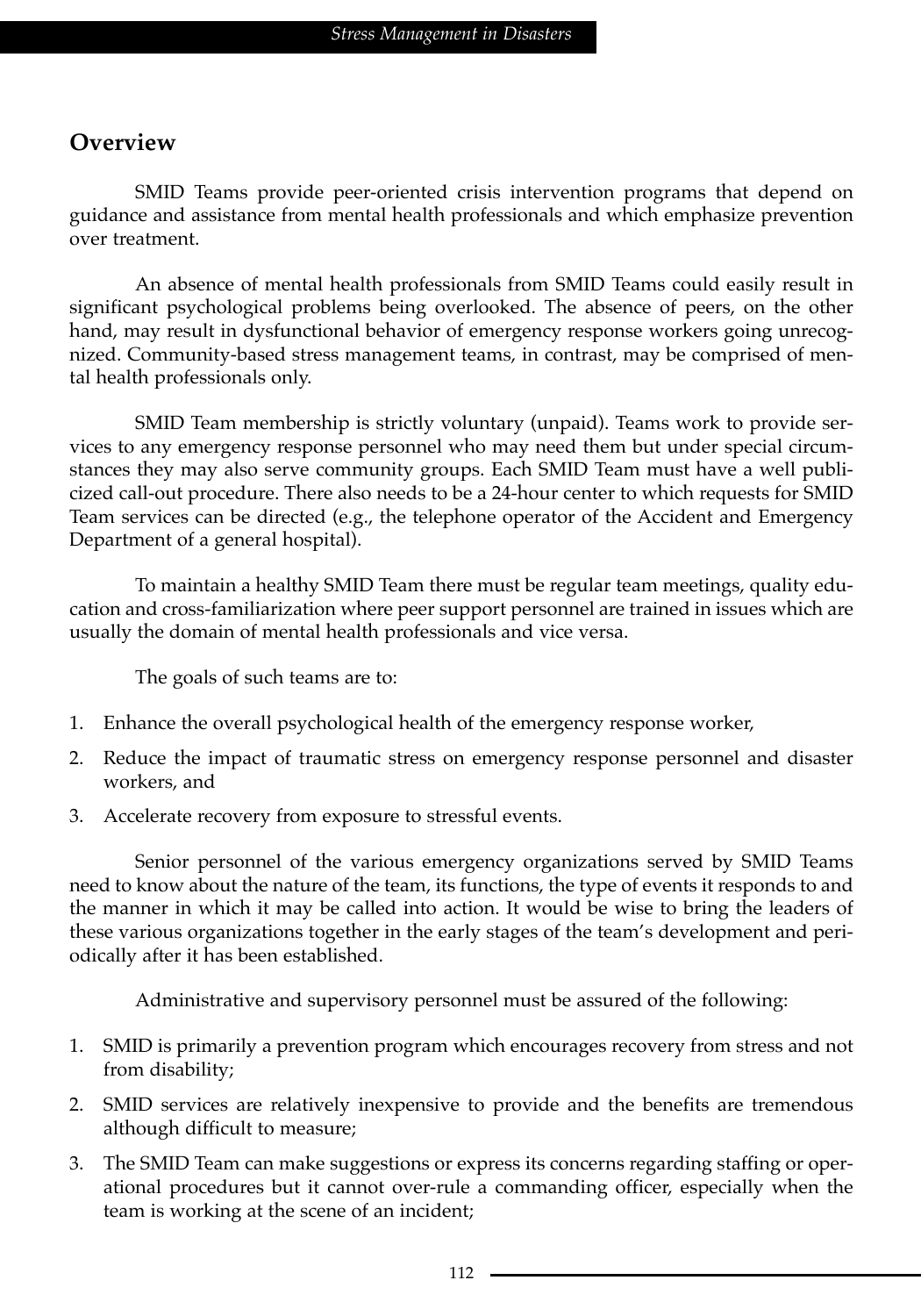- 4. The SMID Team will keep the administrative and senior personnel informed about the general nature of the team's activities and about developments in the field of critical incident stress management;
- 5. The SMID Team will coordinate relevant educational programs for all those organizations utilizing its services;
- 6. The SMID Team will actively participate in disaster drills or in any other activities that will enhance the quality of the services which it provides.

### **Regional SMID Coordinating Body in the Caribbean**

It is hoped that eventually a Regional SMID Coordinating Body can be set up to oversee SMID Services provided in the Caribbean. Each Caribbean territory or country with at least one SMID Team would then be required to nominate a single representative to serve on such a coordinating body. This body will be headed by the Regional SMID Coordinator and have a Secretariat in one of the member Caribbean territories and countries.

Both representatives and executive officers of such a coordinating body should serve two-year terms with a maximum of four consecutive years. Its success will depend heavily on the cooperation of and feedback from member countries and territories throughout the region.

#### *The proposed duties of the Regional SMID Coordinating Body in the Caribbean will be to:*

- 1. Decide on policies, protocols and procedures for the operations of SMID Teams throughout the region;
- 2. Coordinate training and serve as the certifying body for training;
- 3. Keep member organizations up to date with recent clinical developments in the field of critical incident stress management;
- 4. Evaluate the quality of SMID services provided by member countries or territories;
- 5. Attract funding to assist member countries or territories;
- 6. Foster information flow between members;
- 7. Be the final disciplinary arbitrator.

### **Lead Agency**

The Lead Agency serves to establish the environment in which the SMID Team(s) can be developed and supported initially in any given country or territory. The actual services provided by the agency may vary from agency to agency.

Such an agency may be the Government, an emergency response agency, a disaster preparedness agency, a hospital or the psychology department of a college or university.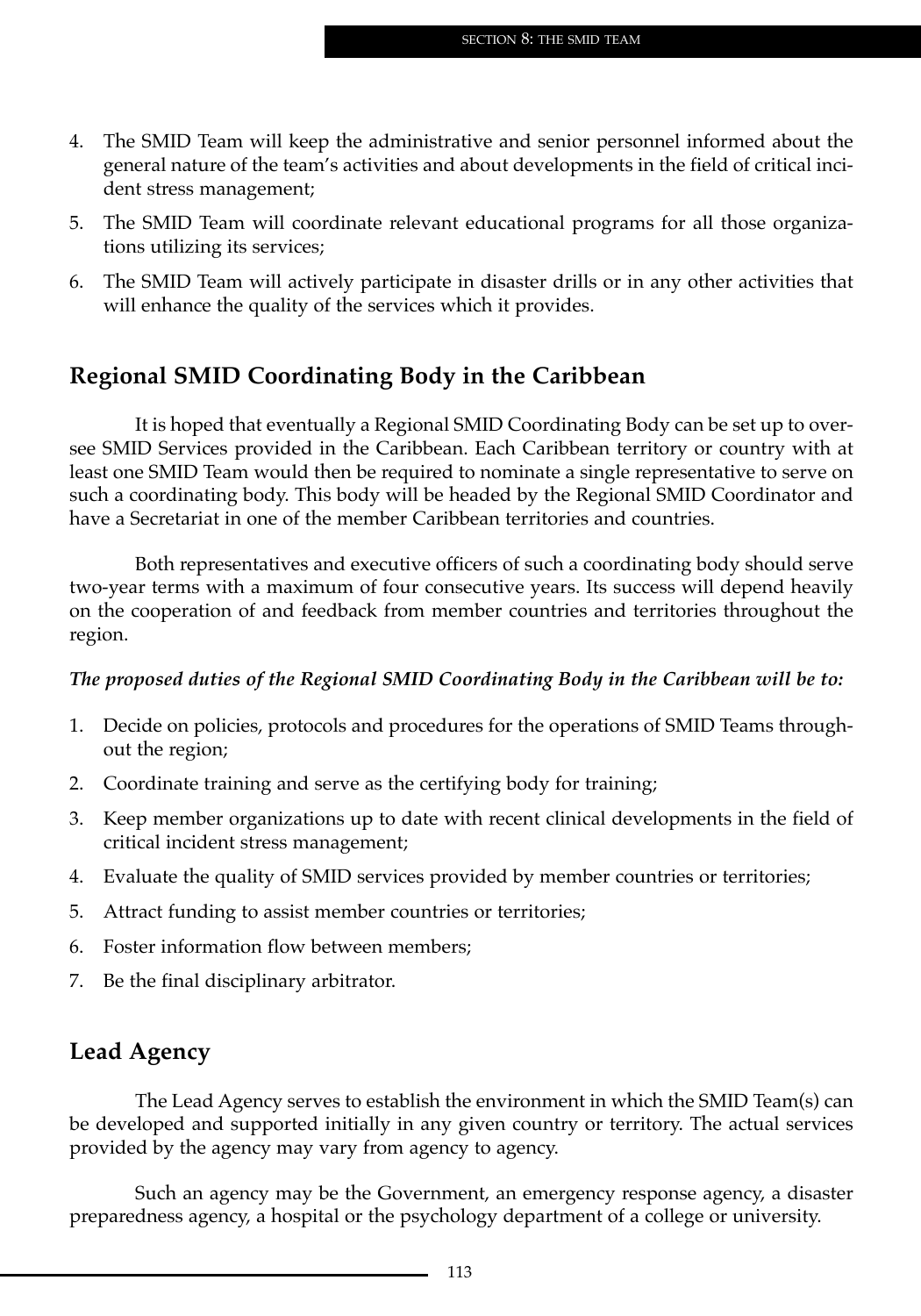The Lead Agency may dissolve its role once the team(s) have been established and their Management Committees begin to function effectively. In countries or territories with more than one SMID Team the Lead Agency may continue to function as the local coordinating body for such teams.

#### *The basic functions of the Lead Agency are to:*

- 1. Provide funding and resources during the time of the team's development;
- 2. Develop a Mission Statement;
- 3. Establish a management committee;
- 4. Establish a team membership committee;
- 5. Assist in the drawing up of rules, standards, protocols and procedures for the team's operation;
- 6. Develop and coordinate the work of the team(s);
- 7. Put protocols in place to allow for cooperation with teams headed by other Lead Agencies;
- 8. Secure release time for staff members to manage and serve the team;
- 9. Maintain an up-to-date background file and call-out number for all team members;
- 10. Assist in the development of research and evaluation methods as well as quality assurance.

### **Management Committee of a SMID Team**

The Management Committee is an administrative body which coordinates the work of the SMID Team. Its headquarters will initially be located at the Lead Agency but may eventually be relocated. In some jurisdictions, the Management Committee may perform the role of Lead Agency during the initial development of the team(s). The committee should meet weekly during the setting up phase of the team and monthly once the team has been established.

#### *The Management Committee should comprise:*

- 1. An Administrator
- 2. An Assistant Administrator
- 3. A Secretary / Treasurer
- 4. A Public Relations Officer
- 5. The Team Coordinator
- 6. The Team Clinical Director and
- 7. Support Clerical Staff (1 or 2 persons) who should hold full-time, paid posts.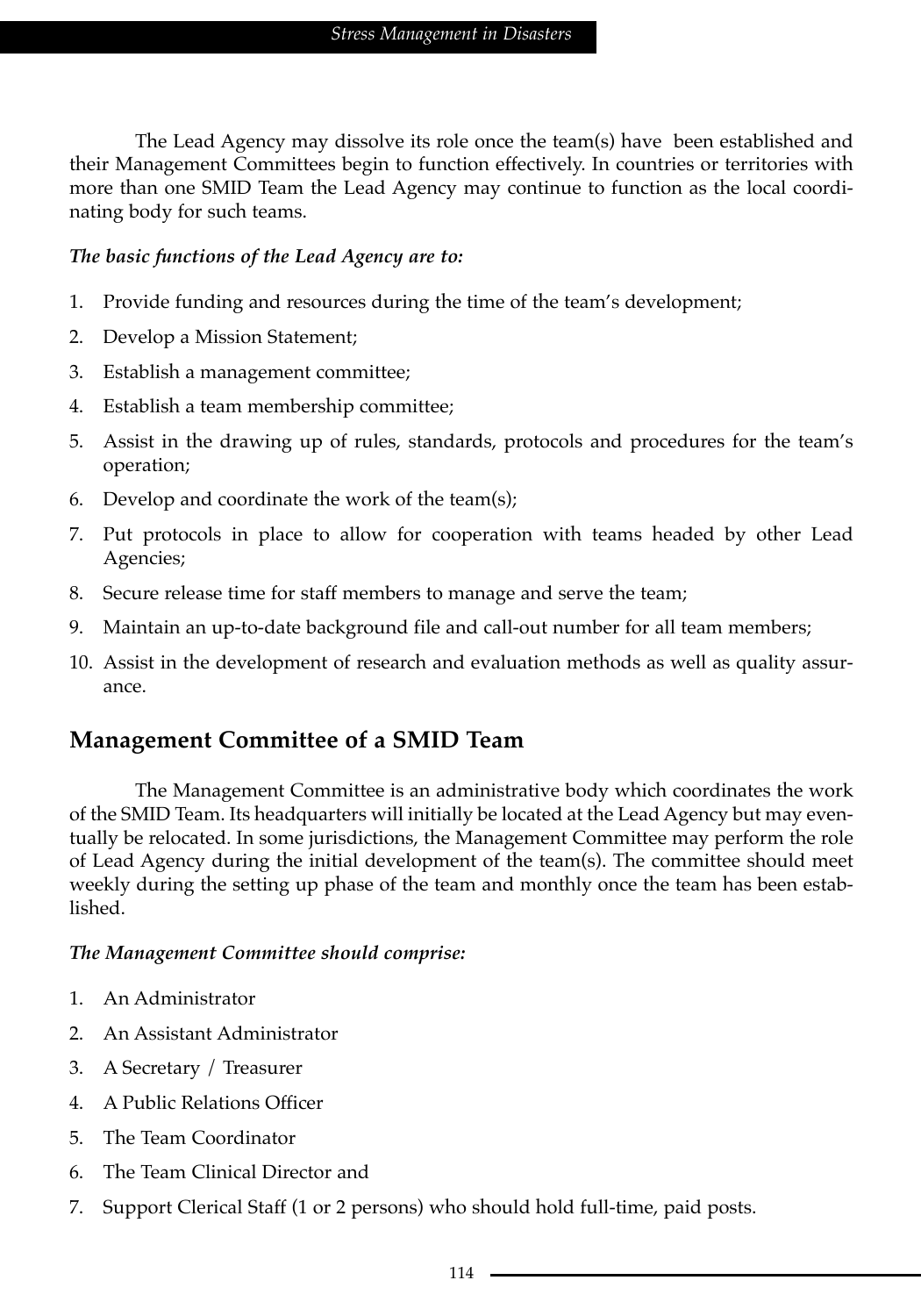The Management Committee should have access to the services of a Legal Advisor and an Education Advisor.

#### *The duties of the Management Committee include:*

- 1. The duties of a Lead Agency (if none exists);
- 2. The establishment of written policies, protocols, rules, regulations and procedures to govern the operations of the SMID Team;
- 3. Coordination of the initial and on-going training of team members;
- 4. Initial and on-going recruitment of team members;
- 5. Selection of appropriate team leadership;
- 6. Provision of general support for the activities of the SMID Team;
- 7. Evaluation of team performance;
- 8. Record keeping, data collection and research.

### **Team member selection**

Persons to serve on a SMID Team will be selected by a Membership Committee which should comprise:

- 1. The Team Clinical Director,
- 2. The Team Coordinator,
- 3. One other mental health professional,
- 4. Two other peer counselors.

It will be the responsibility of this Committee to ensure that only the most suitable persons serve on the SMID Team. This is crucial for a team's survival and efficient functioning. *There should be no "political" appointments to the Team, since the wrong kind of help may be more destructive than no help at all.*

#### **Team structure**

The SMID Team needs to comprise as many persons as are necessary to provide a 24 hour service, but 15 to 40 persons will usually be adequate. At least one third of the membership of a SMID Team needs to be professional support personnel and the remainder peer counselors. In any given country or territory, there may be the need for more than one SMID Team.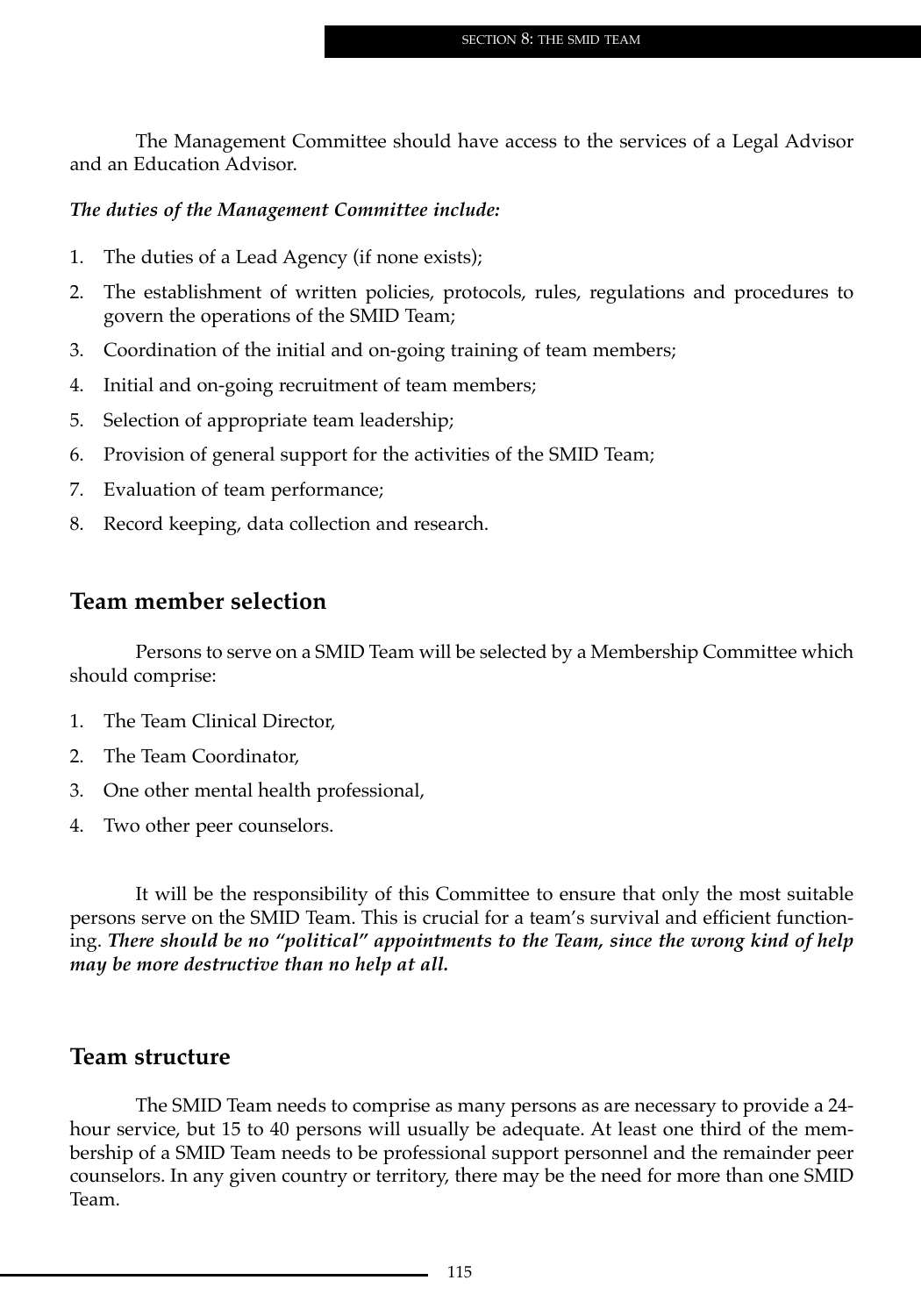*The persons who make up SMID Teams are:*

- *(a) Professional Support Personnel*
- Clergy
- Mental health professionals
- *(b) Peer Support Personnel*
- Fire fighters
- Paramedics
- Police officers
- Life guards
- Nurses
- Physicians
- Search and rescue personnel
- Disaster workers
- Prison officers
- Any other first response personnel

#### *For a 30-member team, the following organizational structure is suggested:*

- 1. Team Coordinator (1)
- 2. Assistant Team Coordinators (4)
- 3. Clinical Director (1)
- 4. Other mental health professionals (9)
- 5. Other peer support personnel (15)

The Team Coordinator, Assistant Team Coordinators and the Clinical Director are elected by the team for a two-year period and they should not hold office for more than four consecutive years.

### **Team Clinical Director**

The Team Clinical Director is a mental health professional who oversees the intervention activities of the team and should hold office for no longer than four consecutive years.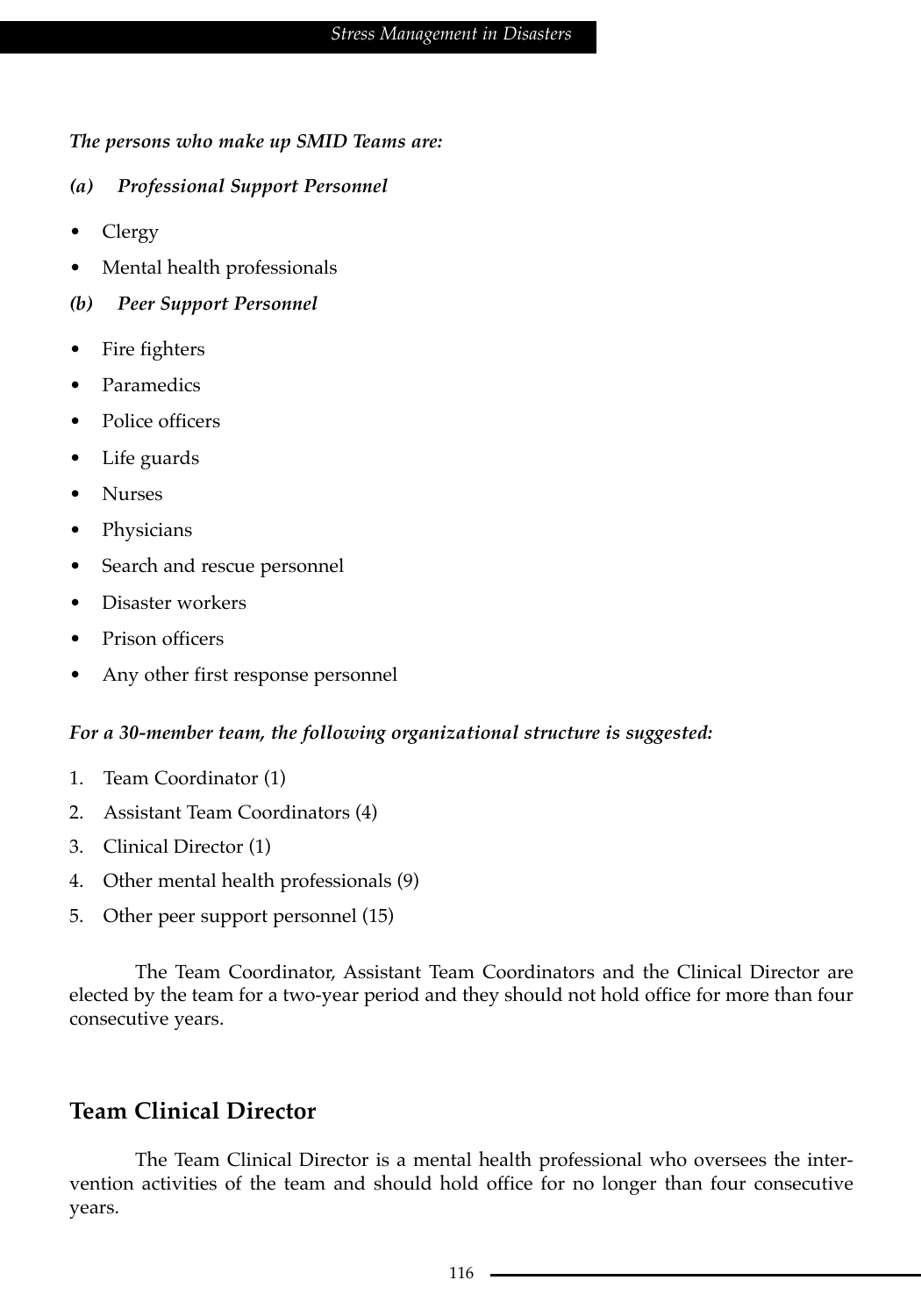#### *The duties of the Team Clinical Director are to:*

- 1. Work closely with the Team Coordinator to ensure that the appropriate services are provided and that all of the team members work within the limits of their training and experience;
- 2. Put measures in place to ensure quality services;
- 3. Represent the SMID Team before the public and before organizations served by the team;
- 4. Assist with the writing of policies, protocols and procedures;
- 5. Co-lead team meetings with the Team Coordinator;
- 6. Assist with the recruitment, selection and training of team members;
- 7. Liaise with the Team Coordinator to ensure that the necessary support services are available and provided;
- 8. Conduct periodic reviews of team records and services;
- 9. Develop cross-familiarization programs for mental health professionals and emergency response personnel;
- 10. Maintain contact with other organizations in the field of critical incident stress management and keep current with recent developments in the field.

#### **Team Coordinator**

Team Coordinators should also be peer counselors since they better understand the normal operations of emergency organizations. The Team Coordinator is in charge of the day-to-day operations of the team and should hold office for no longer than four consecutive years.

#### *The duties of the Team Coordinator are to:*

- 1. Assess and coordinate requests for SMID services along with the Team Clinical Director;
- 2. Represent the team at emergency and community meetings;
- 3. Put measures in place to ensure quality services;
- 4. Provide general management of the team;
- 5. Assist with the writing of policies, protocols and procedures;
- 6. Co-lead team meetings with the Clinical Director;
- 7. Coordinate with the Clinical Director to ensure that the necessary support services are available and provided;
- 8. Assist with the recruitment, selection and training of the team's members;
- 9. Keep current with recent developments and maintain contact with other organizations in the field of critical incident stress management;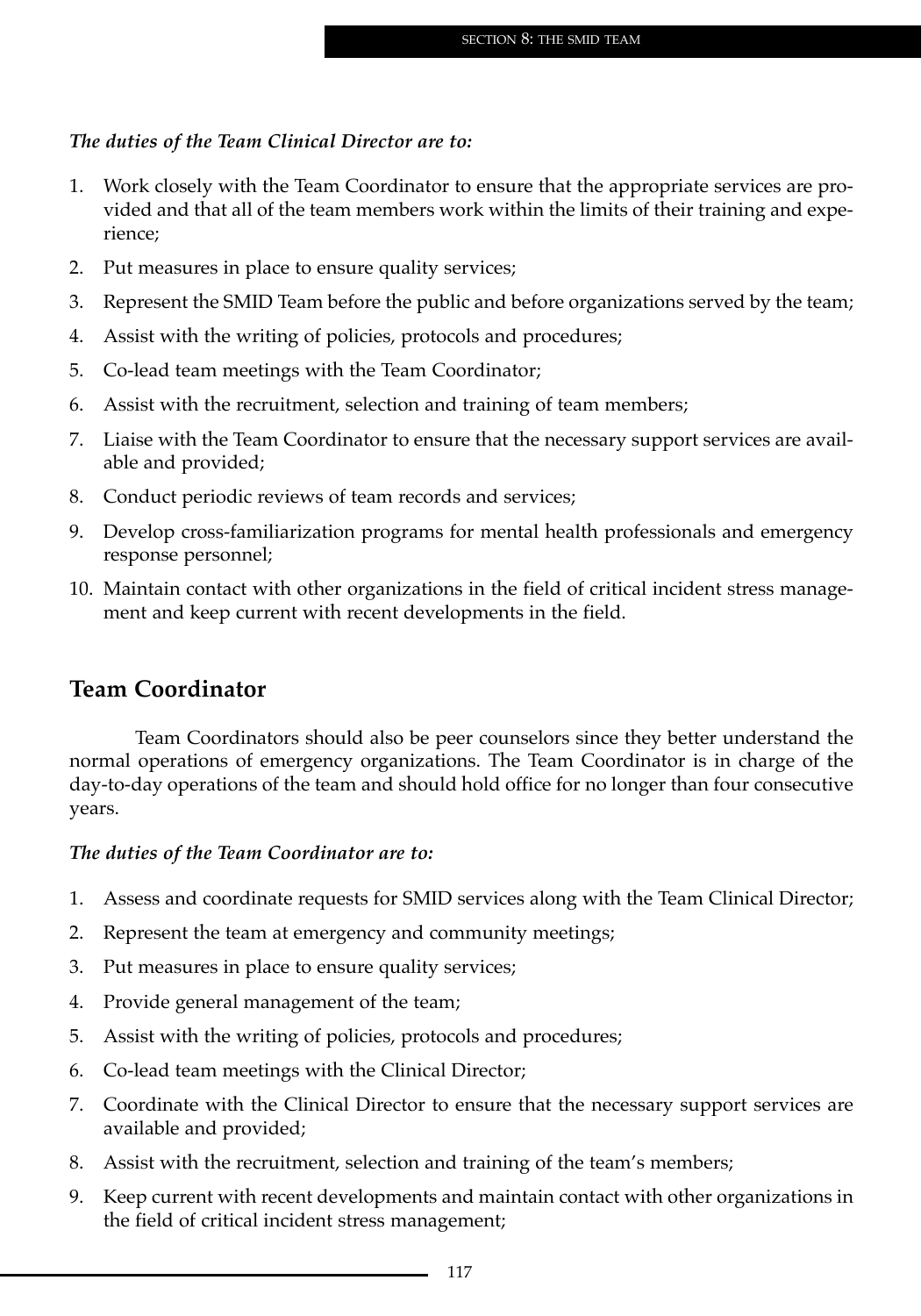- 10. Develop positive relationships with agencies and community groups;
- 11. Maintain an up-to-date call-out list of all team members and an up-to-date referral list of mental health professionals;
- 12. Ensure that distressed debriefers are given appropriate assistance;
- 13. Keep a written record of all team activities.

### **Peer support personnel**

Peer support personnel on a team are drawn from all of the organizations that may be served by the team. In community situations and education programs it is not necessary to utilize peer support personnel, but in the emergency services the use of peers is absolutely essential. It is important to note that in these organizations peer support personnel often make the first contact with persons who are showing signs of distress after exposure to a traumatic event.

Peer support personnel on SMID Teams need to be trained to provide SMID services. They should be mature, caring, dedicated, possess good interpersonal and social skills, be able to keep information in confidence and be able to work as part of a team.

#### *The duties of peer support personnel are to:*

- 1. Assist with assessing the need for SMID services and make recommendations to the Team Coordinator;
- 2. Provide peer counseling services;
- 3. Perform and participate in the delivery of various SMID services under the guidance of mental health professionals;
- 4. Assist the SMID Team to provide educational programs for their fellow emergency personnel;
- 5. Participate in peer review sessions;
- 6. Assist with any other team projects or activities as necessary.

### **Mental health professionals**

Mental health professionals are persons who have the minimal qualifications required in their territories for their various professions, who work as providers of mental health services and who have received the necessary SMID training. Mental health professionals include psychiatric nurses, social workers, mental health occupational therapists, trained counselors, psychologists, psychotherapists and psychiatrists.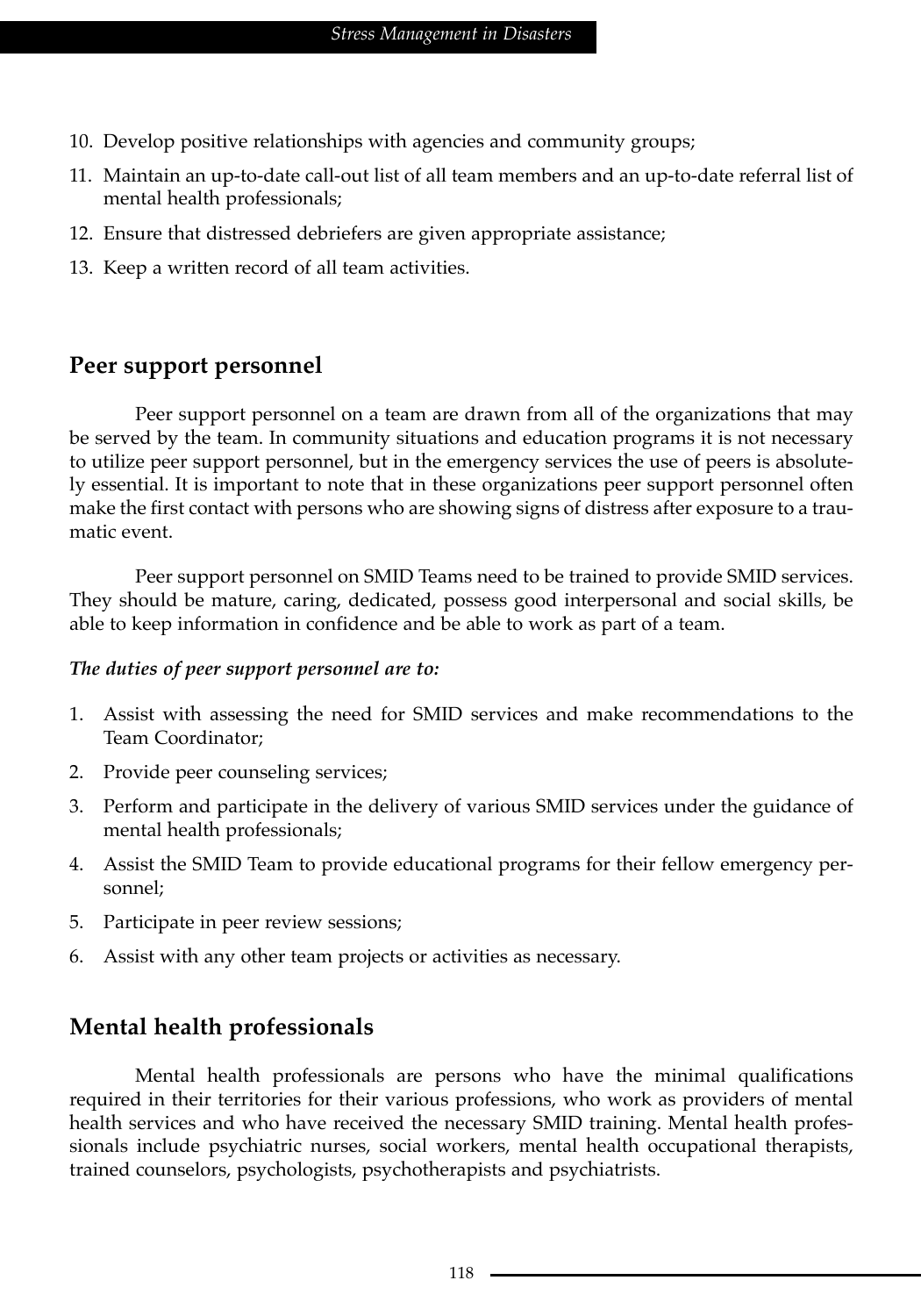#### *Duties of mental health professionals are to:*

- 1. Assist with education of the team;
- 2. Provide psychological leadership during a debriefing;
- 3. Assist in the development and provision of follow-up and referral services;
- 4. Represent the SMID Team before the public and before organizations served by the team;
- 5. Provide clinical guidance to team members who have intervened in traumatic events;
- 6. Assist with the collection and interpretation of team data.

#### **Clergy**

It would be advisable for each team to have at least one person who is a member of the clergy. Members of the clergy serving on SMID Teams must be trained in the delivery of SMID services. They will serve the team by providing spontaneous support to team members and distressed persons as necessary. However, clergy must be careful not to impose a given religious perspective on persons with whom they come into contact.

#### **Team training**

All SMID Team members need to undergo initial and on-going training, since properly trained team members are the key to the success of any SMID Team.

Below is a list of suggested areas of initial and on-going training:

- 1. SMID training,
- 2. SMID Team policies, protocols and procedures,
- 3. SMID services,
- 4. General stress and its management,
- 5. Occupational stress and its management,
- 6. Critical incident stress and its management,
- 7. Post-traumatic stress syndromes,
- 8. Anxiety states,
- 9. Understanding emotion,
- 10. Basic and advanced counseling skills,
- 11. Peer support and counseling,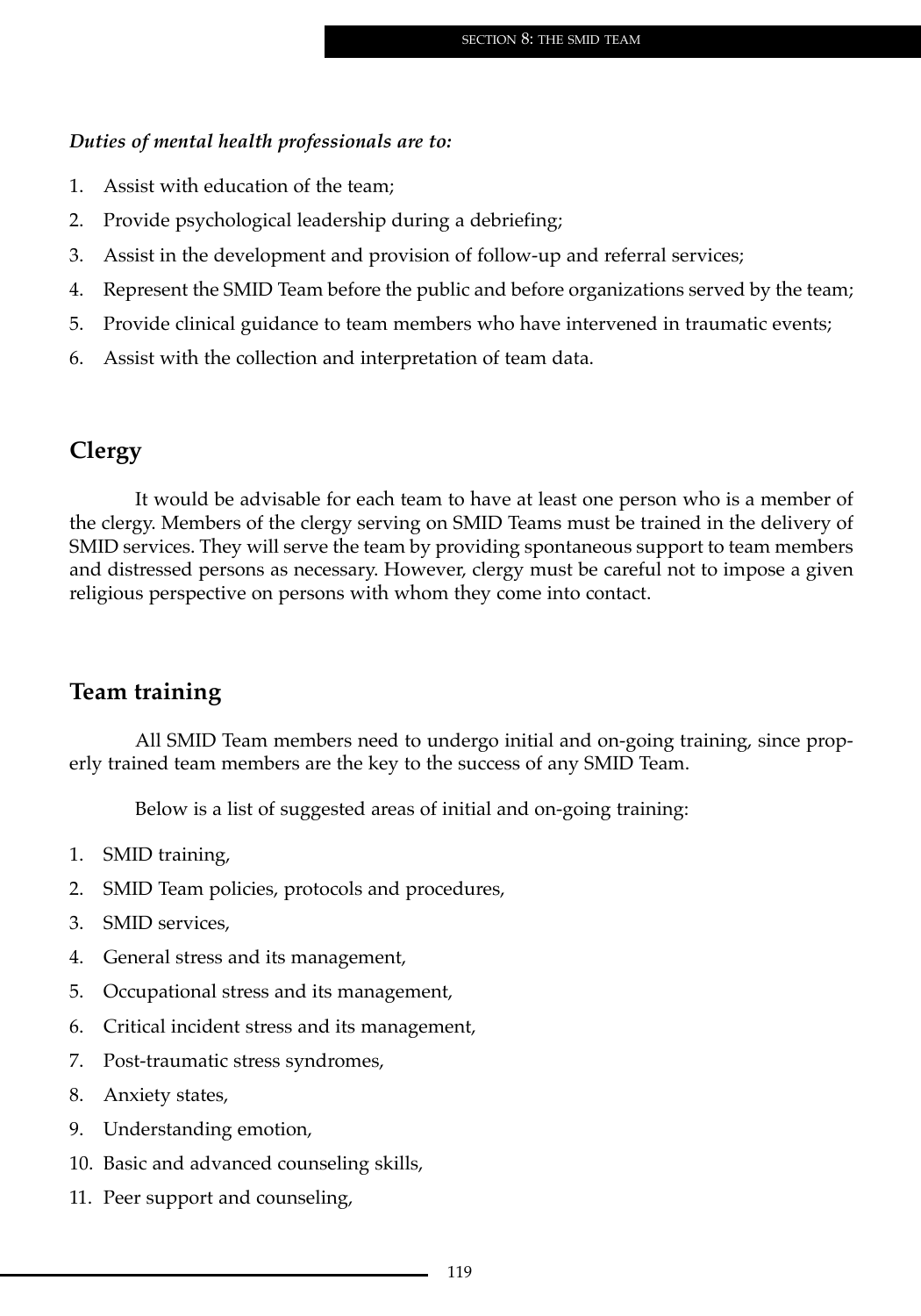- 12. Medico-legal considerations of counseling,
- 13. Crisis intervention skills,
- 14. Significant other support,
- 15. Follow-up services and making referrals,
- 16. Understanding the aftermath of disasters,
- 17. Grief and bereavement,
- 18. Effective communication and public speaking,
- 19. Guidelines about making effective presentations,
- 20. Interpersonal and social skills training,
- 21. Conflict interventions and anger management,
- 22. Understanding how therapeutic groups work,
- 23. Understanding children and adolescents under stress,
- 24. Data collection and research techniques.

### **Setting up a SMID Team**

Establishment of an efficient and effective SMID Team will take time and effort. Team development requires careful study and planning, a dedicated development committee, effective leadership, clearly stated goals and objectives and a drive to provide an excellent quality of service once the team is established. Below are a set of guidelines to follow when attempting to set up a SMID Team:

#### *1. Pre-feasibility phase:*

- (a) Seek approval from administration to investigate the need for and to establish, if necessary, a SMID Team.
- (b) Determine whether or not there is a need for a team. Identify the number of traumatic incidents which had a serious emotional impact on emergency service personnel over the last 5 years. If it averages at least 5 incidents per year then a team is indicated. If it averages less than 5, a regional-based team would be better for such a community. Also determine whether adequate peer and mental health support is available for the establishment of a team.
- (c) Gather information about the development of similar bodies in other countries.
- (d) Form a task force of peer support personnel and mental health professionals to develop the SMID Team.
- (e) Solicit funding for set-up and training costs.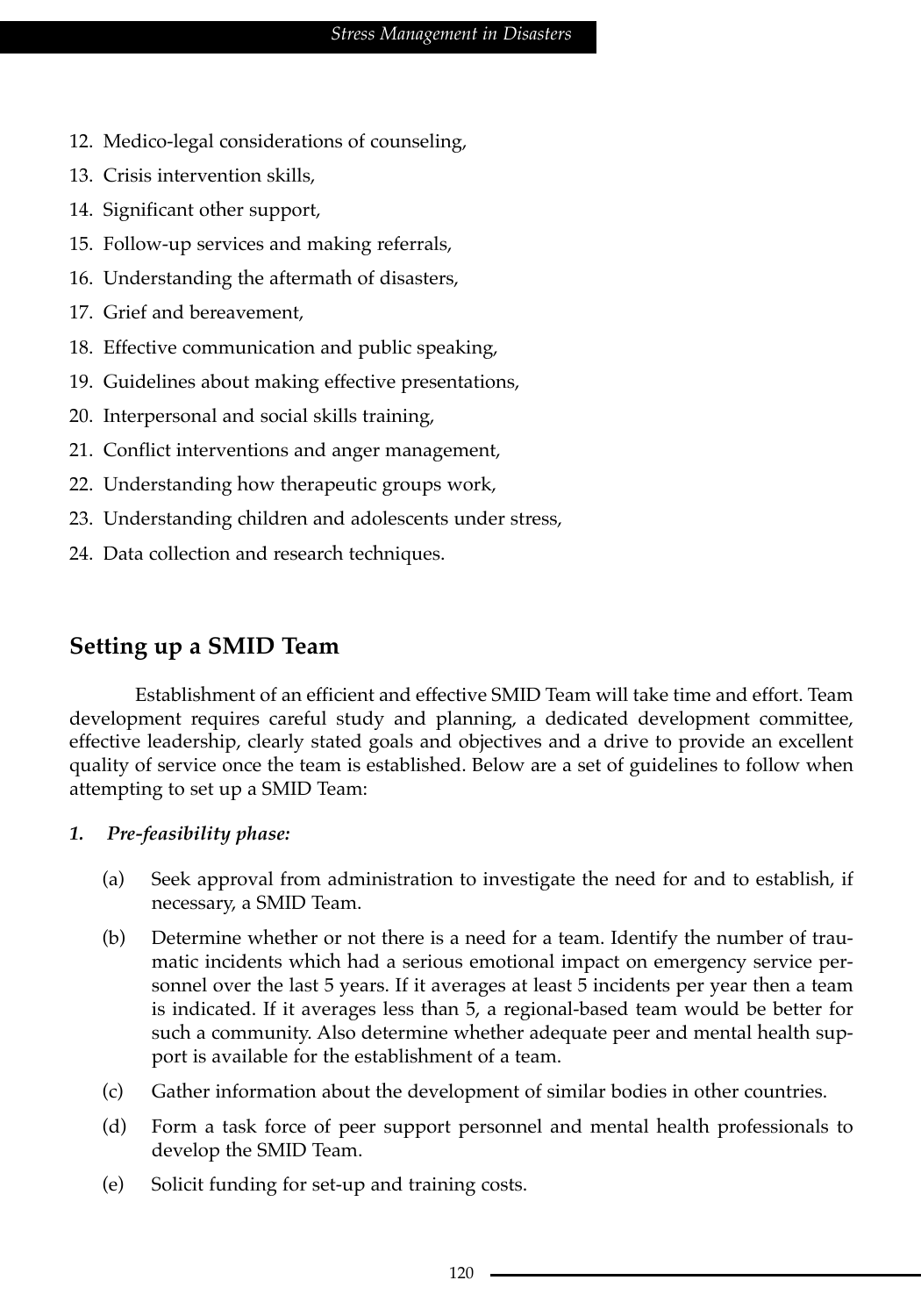#### *2. Pre-establishment phase:*

- (a) Recruit and select potential team members.
- (b) Provide training for potential team members.
- (c) Establish written policies, protocols and procedures for team operation.

#### *3. Establishment phase:*

- (a) Select team members.
- (b) Choose the necessary leaders.
- (c) Establish the necessary committees.
- (d) Coordinate and evaluate team performance.

#### **Maintaining the health of team members**

Persons who provide SMID services need to bear in mind that they are themselves vulnerable to stress reactions and that they provide services to persons with very intense emotions. Team members need to take time out when they are feeling overwhelmed or dealing with major problems of their own.

Some incidents are so powerful emotionally that the team members who were involved in debriefing such incidents may need to be debriefed themselves, preferably by members from another team. On such occasions, the debriefers must be flexible and allow team members to re-tell the entire story in chronological order so that everyone can discuss the extent of their involvement.

#### **Disaster drills**

The team needs to go through the steps of being called out, responding to the scene and setting up with the officer responsible for health and safety issues at the scene.

The team should not attempt "simulated crisis intervention" since emergency response personnel tend not to like such role playing. Instead, the team should familiarize itself with perimeter control points, command post operations, rehabilitation of personnel, the morgue set up, the media section and any other relevant aspects of a possible disaster situation.

Team members could take the opportunity to distribute informational brochures on the goals and functions of the SMID Team at the end of the drill. The handout should contain a clear outline of the team's call-out procedure and the names and telephone numbers of team contacts.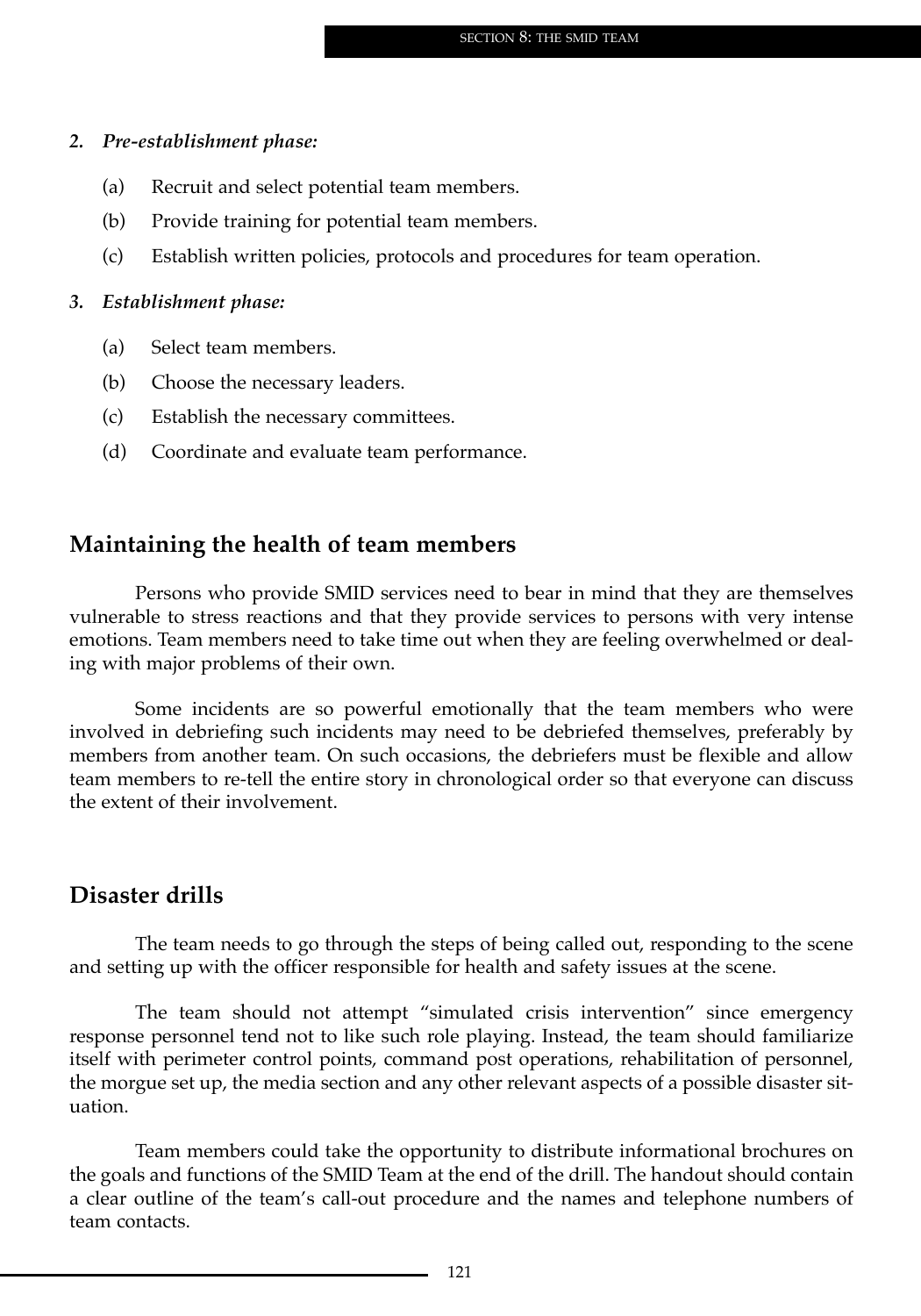### **Peer review**

A Peer Review Board reviews complaints (internal and external) about errors or deliberate disregard for commonly accepted SMID practices.

The Peer Review Board is made up of between three and five members of the SMID Team (including both mental health professionals and peer support personnel) who are in good standing. The Board is chosen by the Clinical Director in conjunction with the Team Coordinator. Each member is chosen for a period of two years and they may spend a maximum of four consecutive years on the Board. At least two of the Board members should have served on the previous Peer Review Board. No team members can review his or her own case, hence substitutions can be made by the Clinical Director in consultation with the Team Coordinator in such situations.

The Peer Review Board should gather the facts related to the incident as soon as possible after a complaint is lodged. The Board then meets with the member(s) in question within three days of the complaint, evaluates the information gathered and issues a written report with recommendations to the Clinical Director and Team Coordinator within two days of the meeting with the person under review by the Board.

The Clinical Director and the Team Coordinator can either act on the recommendations of the Board or resubmit the report for further review.

Team membership can be revoked by the Clinical Director, the Team Coordinator or the Peer Review Board. Possible reasons for revoking a person's membership are:

- 1. Breaches of confidentiality;
- 2. Failure to comply with policies, protocols and procedures of the team;
- 3. Misrepresentation of the team;
- 4. Providing services without the prior authorization of the team;
- 5. Using one's team membership to enhance one's private business concerns, one's personal social life, etc.;
- 6. Failure to provide a service that one had agreed to do;
- 7. Consistent failure to attend team meetings and team education programs;
- 8. Acting against the expressed directions of the Clinical Director or the Team Coordinator.

### **Time-out for over-extended team members:**

Some team members do not recognize their need for a break. Peers on a team are more likely candidates for over-extension because of their more frequent contact with distressed colleagues. Fellow team members may need to point out the problem to such persons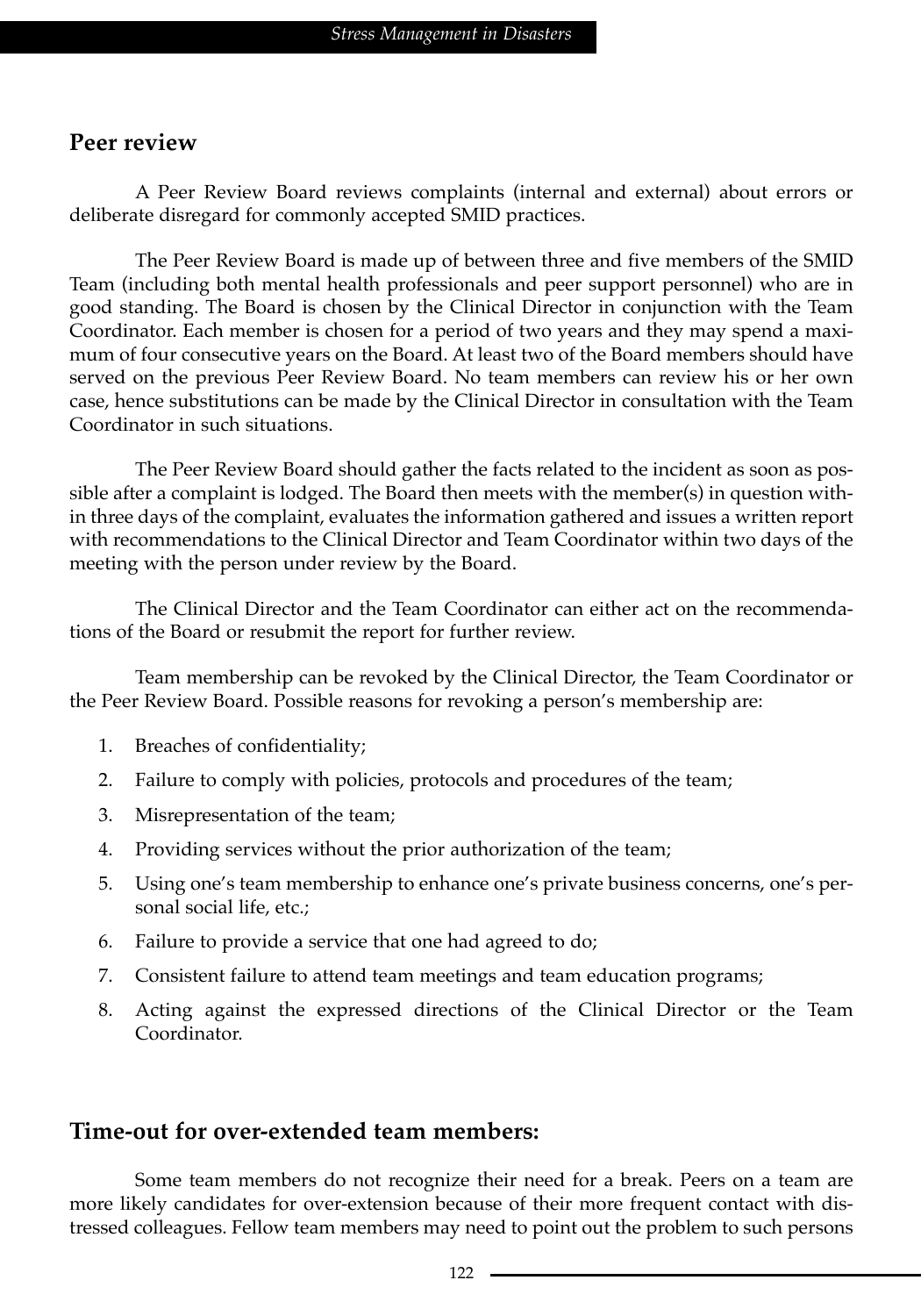so that they can have time-out to gain control of themselves before they suffer serious damage.

While the matter has to be discussed in a frank and up-front manner, every effort needs to be made to allow the person to realize that they need a break. However, because "burnt out" team members can jeopardize the smooth functioning of the team, if the persons do not gain insight into their problem they may need to be asked to take a break from the team.

### **Possible warning signals of over-extension:**

- 1. Excessive preoccupation with SMID services provided or with the persons to whom such services were provided;
- 2. Intense irritability if fellow SMID Team members offer advice;
- 3. Unfounded anger;
- 4. Frequent unexplained loss of emotional control;
- 5. Excessive agitation and restlessness;
- 6. Disturbed sleep patterns;
- 7. Chronic feelings of fatigue;
- 8. Loss of interest in one's job;
- 9. Excessive withdrawal from contact with others;
- 10. Attempts to work independently of the team without appropriate supervision;
- 11. An erroneous belief that one's skills are superior to those of other team members.

### **Protection from legal action:**

Below are some of the protective steps that can be taken to reduce the chances of legal action being taken against a SMID Team:

- 1. Be familiar with the laws in one's jurisdiction;
- 2. Provide high quality services;
- 3. Carefully follow international and local policies, protocols and procedures;
- 4. Do not participate in breaches of confidentiality, except as noted in the next item;
- 5. Act in the best interest of actively suicidal or homicidal persons even if it entails a "breach" of confidentiality;
- 6. Respect the right of persons to refuse SMID services—mandatory participation should be avoided;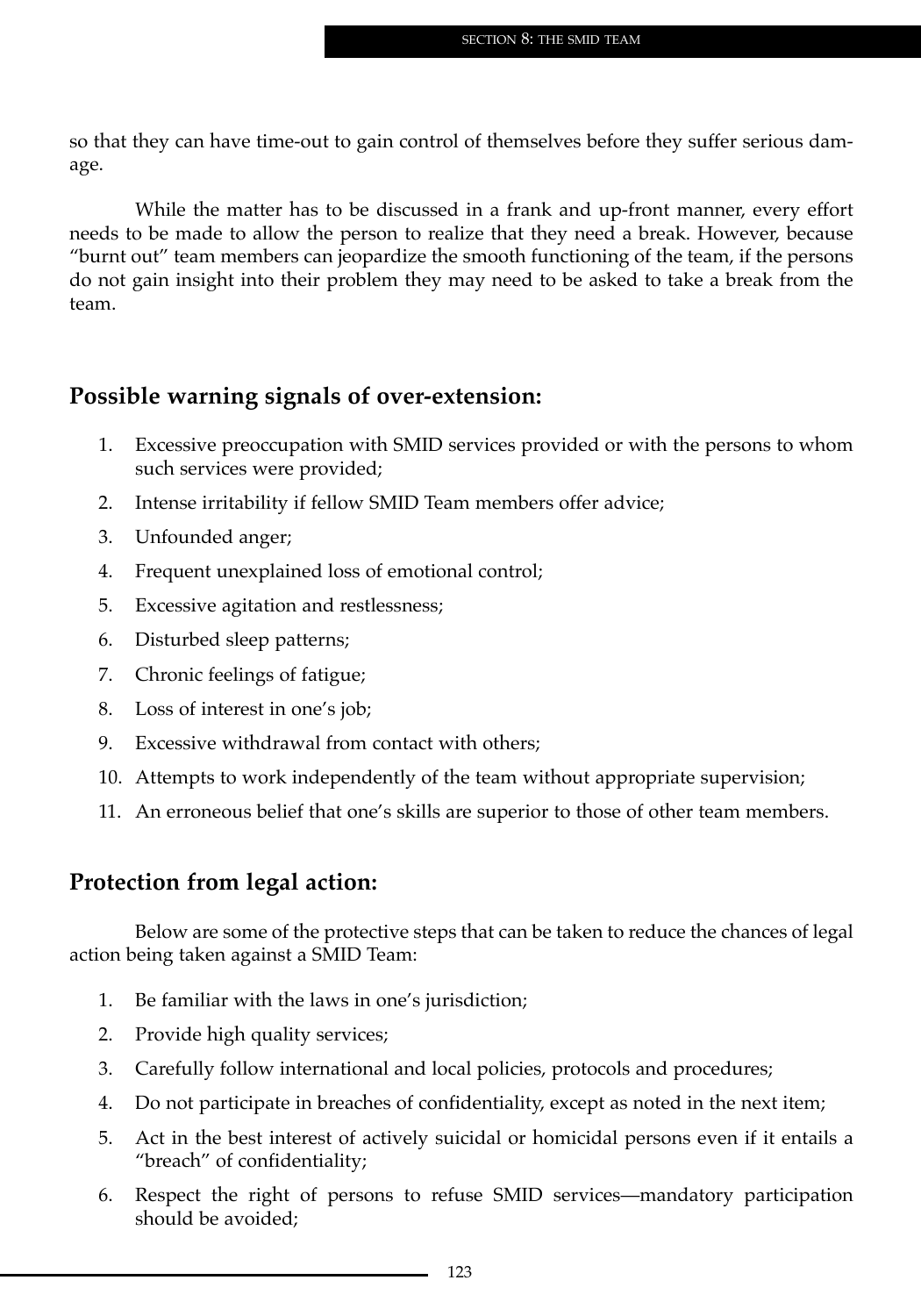- 7. Always tell persons up front what the services to be provided are all about;
- 8. Warn recipients of SMID services not to disclose any information that could jeopardize an investigation or implicate them or anyone else;
- 9. Have practice insurance;
- 10. Do not allow any type of recording in confidential proceedings;
- 11. Never turn a defusing or a debriefing into psychotherapy.

### **Evaluation of SMID services**

Formal evaluation of a SMID Team's performance is extremely difficult for a number of reasons:

- 1. Emergency service personnel resist being evaluated by outsiders especially with respect to their inner thoughts and emotions;
- 2. Emergency service personnel are normally busy;
- 3. Emergency and disaster workers are constantly being re-exposed to traumatic events;
- 4. No laboratory exists in which emergency service personnel can be studied under controlled conditions.

Despite these limitations, SMID Teams must constantly strive to find ways to evaluate the effectiveness and efficiency of their interventions. One should always bear in mind other less formal methods of evaluating team performance, which include:

- 1. Feedback from persons and organizations which have benefited from SMID services;
- 2. Team meetings to review services provided; and
- 3. Reviews of formal complaints by the Peer Review Board.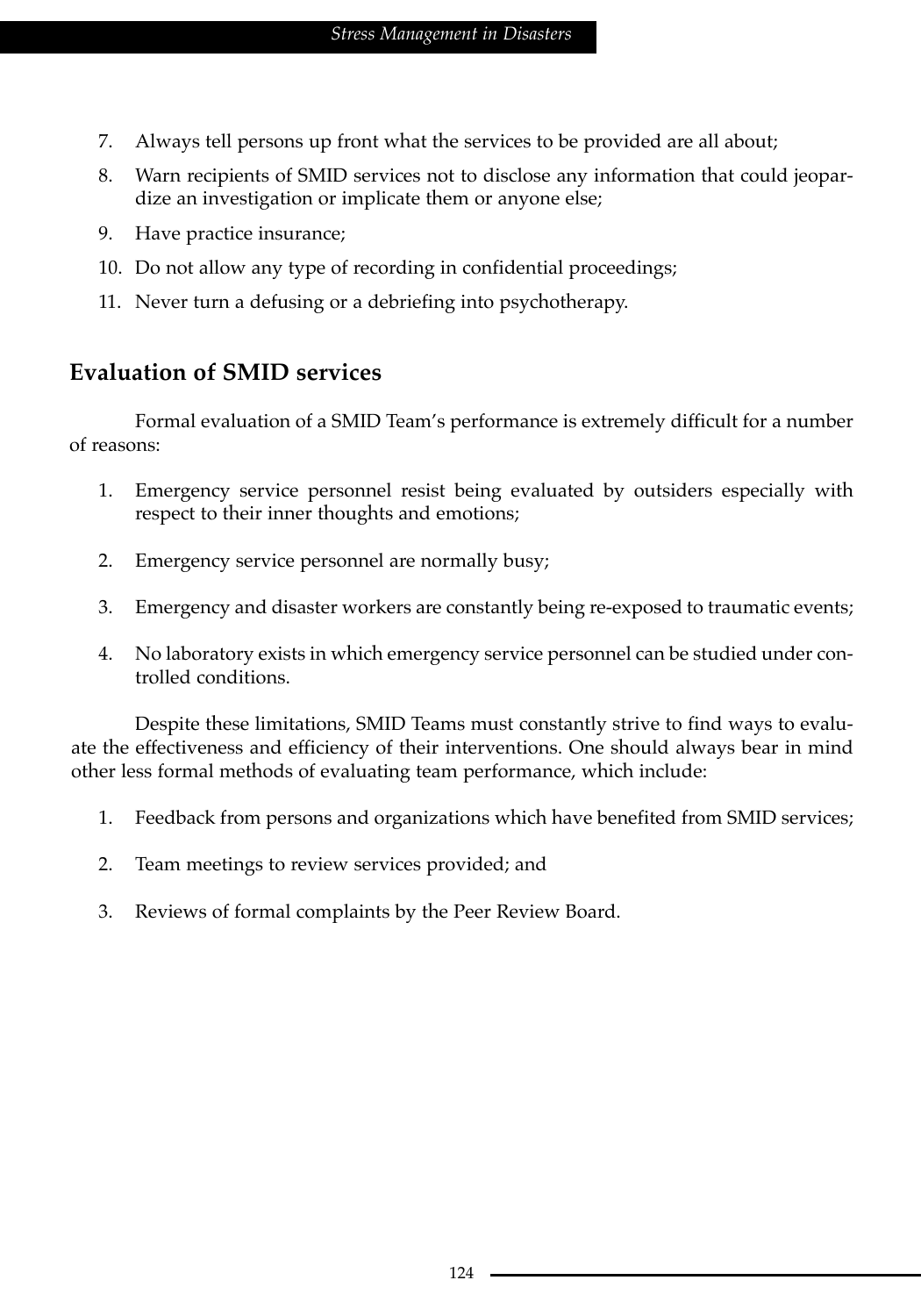## **End of Section Quiz**

*Please circle the correct answer*.

| 1.  | SMID Teams provide peer-oriented crisis intervention<br>programs.                        | T | F |
|-----|------------------------------------------------------------------------------------------|---|---|
| 2.  | The SMID Team Clinical Director does not sit on the<br>Management Committee of the team. | T | F |
| 3.  | "Political" appointments to SMID Teams are okay.                                         | T | F |
| 4.  | The Team Coordinator is a mental health professional.                                    | T | F |
| 5.  | Members of the Clergy do have a potential role to play in<br>SMID Teams.                 | T | F |
| 6.  | A feasibility study should precede the establishment of a<br>SMID Team.                  | T | F |
| 7.  | SMID Teams need not participate in routine disaster drills.                              | T | F |
| 8.  | Over-extended SMID Team members may need time out<br>from the team.                      | T | F |
| 9.  | The Peer Review Board of a SMID Team reviews<br>complaints.                              | T | F |
| 10. | Frequent bouts of anger may be a sign of "burnout" of a<br>team member.                  | T | F |

*Note:* Answers to questions are on page 128.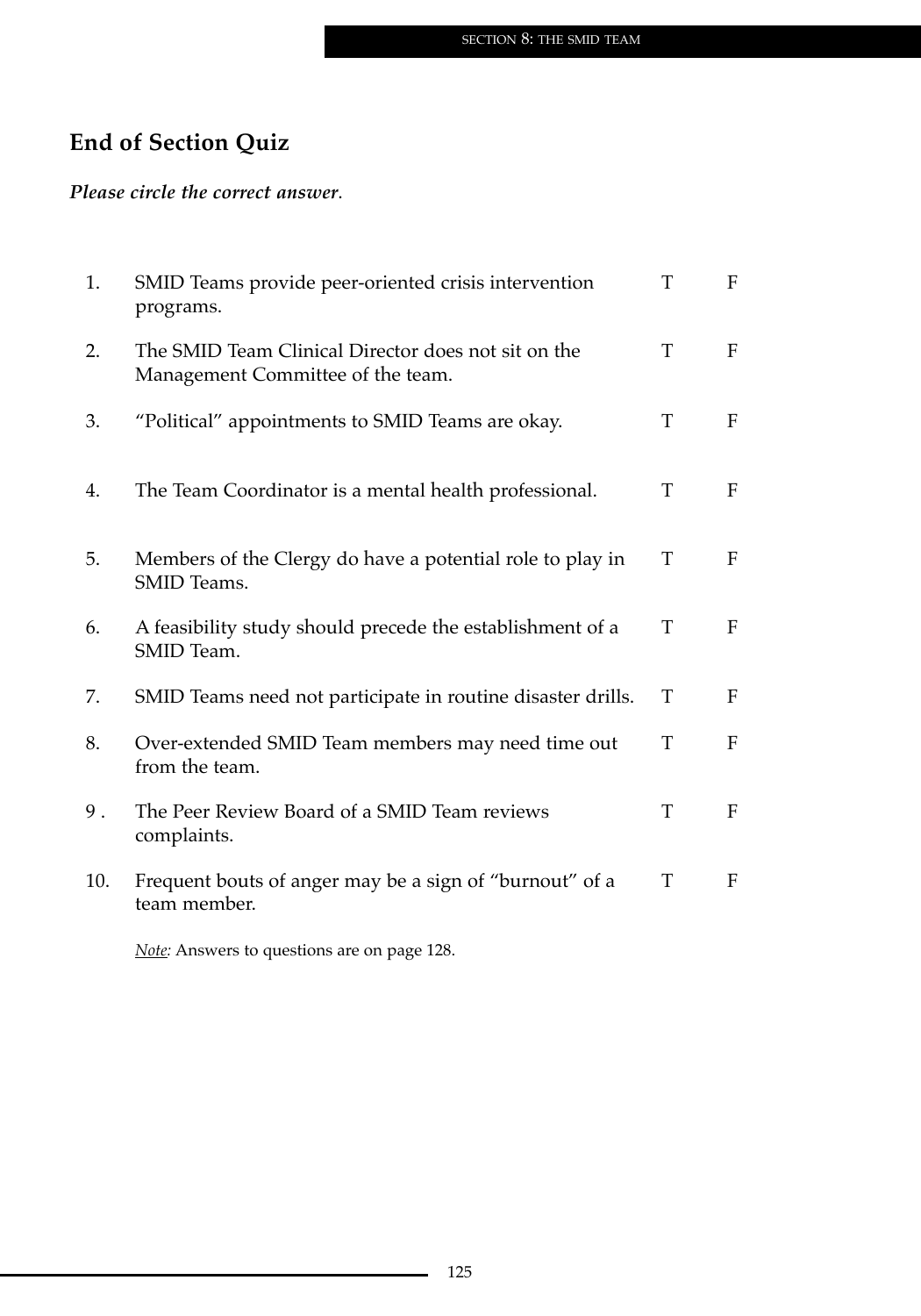| Stress Management in Disasters |                |             |   |               |  |  |  |  |
|--------------------------------|----------------|-------------|---|---------------|--|--|--|--|
|                                |                |             |   |               |  |  |  |  |
| N                              | $\overline{O}$ | $\mathbf T$ | E | ${\mathsf S}$ |  |  |  |  |
|                                |                |             |   |               |  |  |  |  |
|                                |                |             |   |               |  |  |  |  |
|                                |                |             |   |               |  |  |  |  |
|                                |                |             |   |               |  |  |  |  |
|                                |                |             |   |               |  |  |  |  |
|                                |                |             |   |               |  |  |  |  |
|                                |                |             |   |               |  |  |  |  |
|                                |                |             |   |               |  |  |  |  |
|                                |                |             |   |               |  |  |  |  |
|                                |                |             |   |               |  |  |  |  |
|                                |                |             |   |               |  |  |  |  |
|                                |                |             |   |               |  |  |  |  |
|                                |                |             |   |               |  |  |  |  |
|                                |                |             |   |               |  |  |  |  |
|                                |                |             |   |               |  |  |  |  |
|                                |                |             |   |               |  |  |  |  |
|                                |                |             |   |               |  |  |  |  |

 $\sim$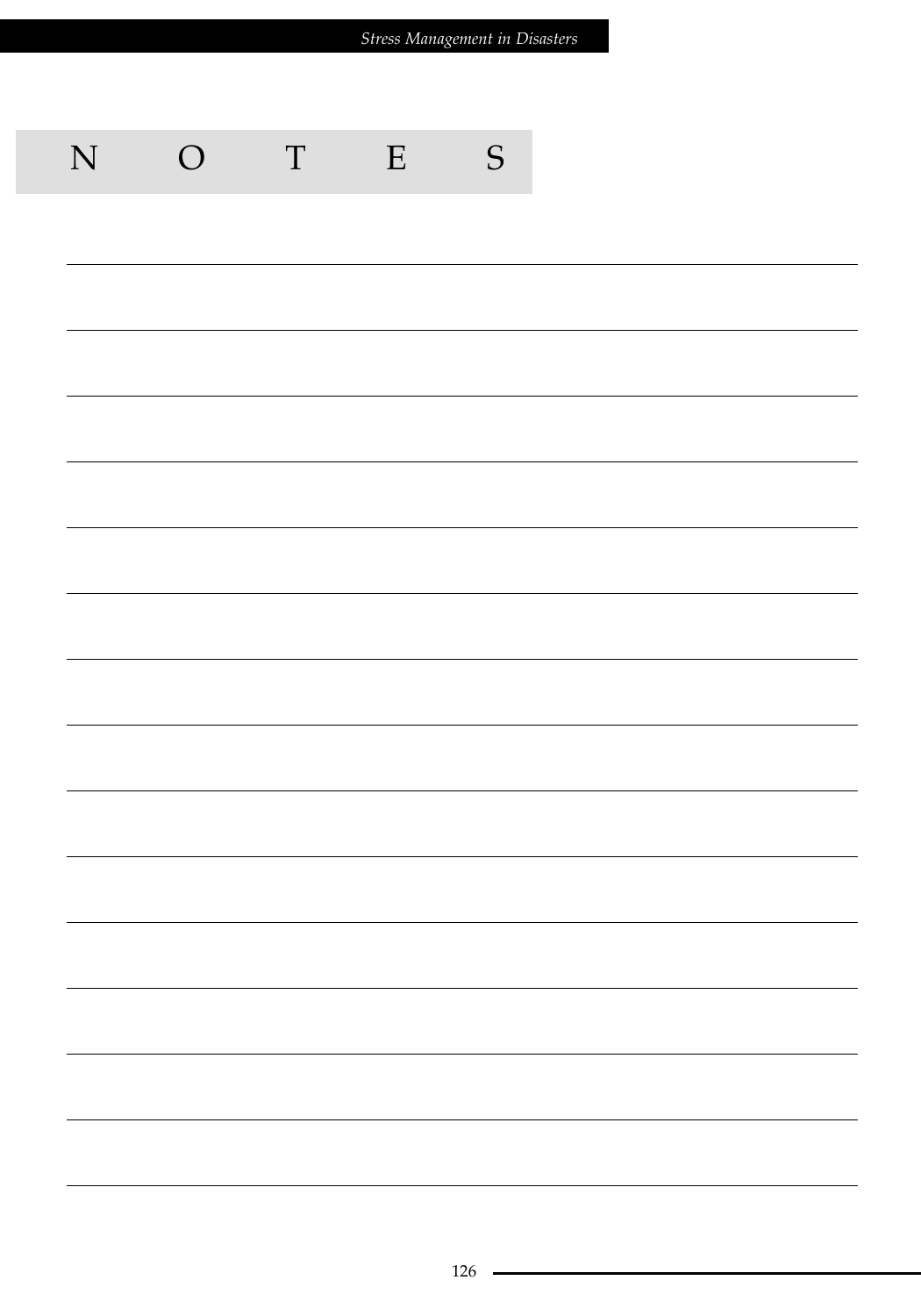

### **Score Interpretations**

- 1. As a service provider, what is your level of work-related stress?
	- Scores between 26 and 50 indicate a low level,
	- between 51 and 75 a moderate level, and
	- between 76 and 100 a high level of work-related stress or possible "burnout".
- 2. What impact did the last traumatic stressor to which you were exposed have on you?
	- Scores between 26 and 50 indicate a low impact,
	- between 51 and 75 a moderate impact, and
	- between 76 and 100 a severe impact as a result of exposure to the stressor.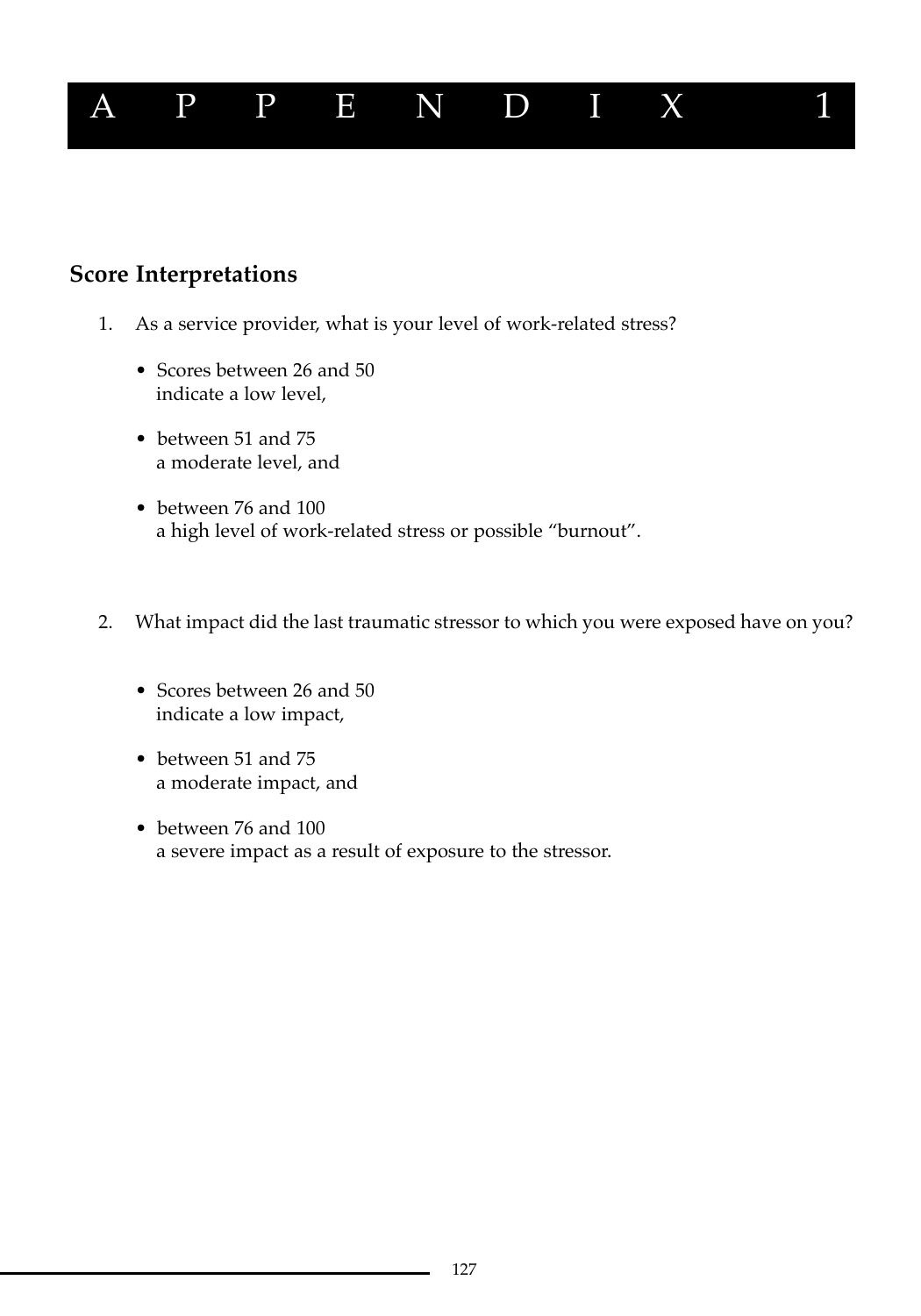

## **Quiz Answers**

|                                | 1           | $\overline{2}$          | $\overline{3}$ | 4            | 5           | 6           | $\overline{7}$ | 8            | 9           | 10          |
|--------------------------------|-------------|-------------------------|----------------|--------------|-------------|-------------|----------------|--------------|-------------|-------------|
| Section 1<br>(page 18)         | ${\bf F}$   | $\mathbf F$             | $\mathbf F$    | $\mathbf{F}$ | T           | $\mathbf F$ | T              | T            | T           | $\mathbf F$ |
| <b>Section 2</b><br>(page 41)  | $\mathbf T$ | $\mathbf F$             | $\mathbf{F}$   | $\mathbf{F}$ | $\mathbf T$ | T           | T              | T            | T           | $\mathbf F$ |
| Section 3<br>(page 56)         | T           | $\overline{\mathbf{F}}$ | T              | $\mathbf{F}$ | $\mathbf T$ | $\mathbf F$ | T              | T            | T           | $\mathbf T$ |
| Section 4<br>(page 75)         | $\mathbf T$ | $\mathbf F$             | T              | $\mathbf{F}$ | T           | T           | T              | $\mathbf T$  | T           | $\mathbf F$ |
| Section 5<br>(page 83)         | T           | T                       | T              | $\mathbf F$  | ${\bf F}$   | ${\bf F}$   | T              | $\mathbf{F}$ | T           | T           |
| Section 6<br>(page 92)         | $\mathbf F$ | T                       | $\mathbf F$    | $\mathbf F$  | T           | $\mathbf F$ | $\mathbf{F}$   | ${\bf F}$    | $\mathbf F$ | $\mathbf T$ |
| <b>Section 7</b><br>(page 108) | $\mathbf T$ | $\mathbf F$             | $\mathbf F$    | T            | ${\bf F}$   | T           | T              | $\mathbf F$  | $\mathbf T$ | $\mathbf F$ |
| <b>Section 8</b><br>(page 125) | T           | $\mathbf{F}$            | $\mathbf F$    | $\mathbf{F}$ | T           | T           | $\mathbf{F}$   | T            | $\mathbf T$ | T           |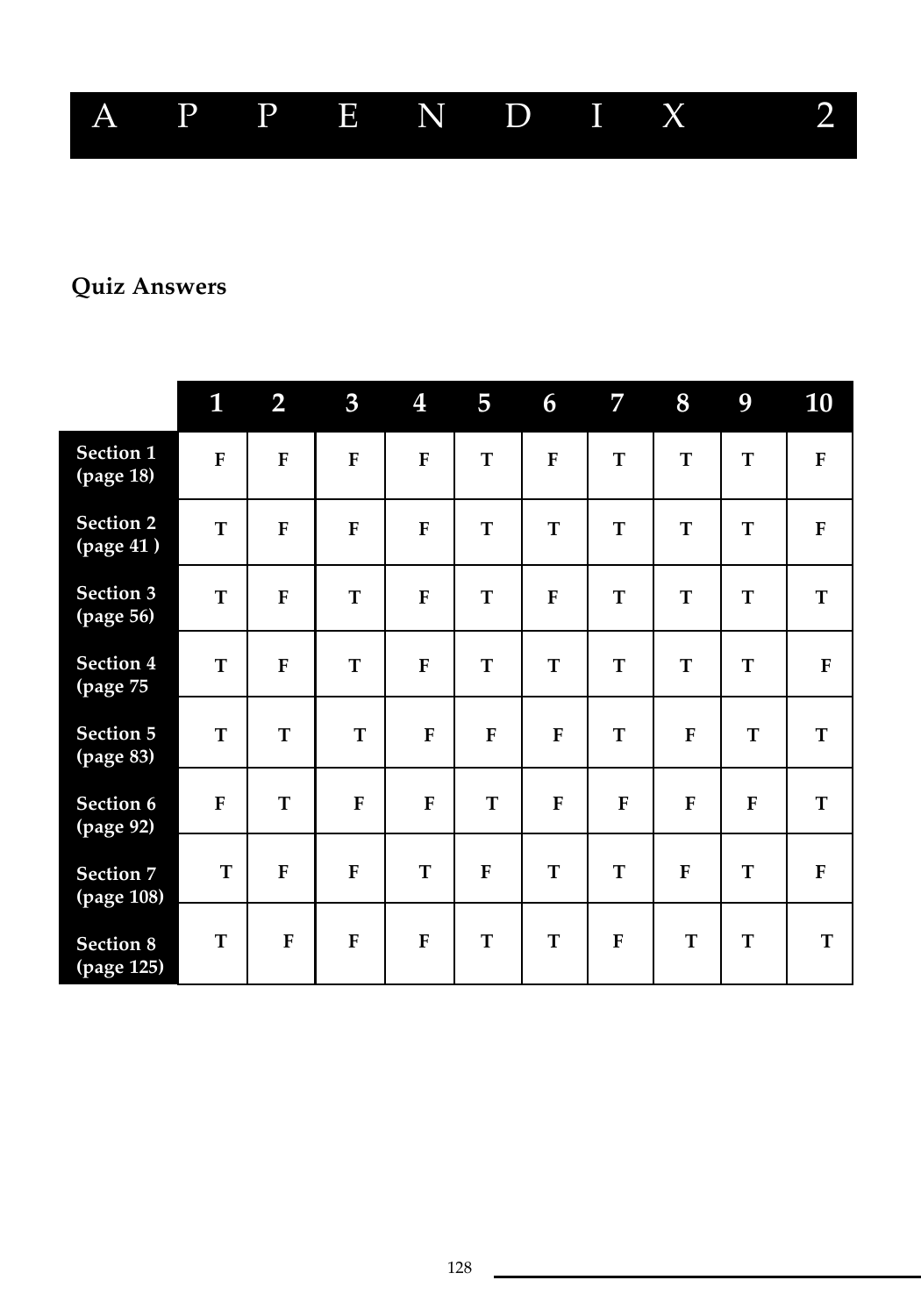# REFERENCES

- Aguilera DC, Messick JM, Farrell MS. Crisis Intervention: Theory and Methodology. St. Louis, MO, C.V. Mosby, 1974.
- Allen R, Hyde D. Investigations in Stress Control. Minneapolis, MN, Burgess, 1988.
- American Psychiatric Association. Diagnostic and Statistical Manual of Mental Disorders, Fourth Edition.Washington, DC, American Psychiatric Association, 1994.
- Andrew HB. Group Design and Leadership: Strategies for Creating Successful Common Theme Groups. Boston, Allyn and Bacon, 1995.
- Back KJ. Critical incident stress management for care providers in the pediatric emergency department. Critical Care Nurse 12(1): 78-83, 1991.
- Baron RA, Byrne D. Social Psychology, 8<sup>th</sup> ed. Boston, Allyn and Bacon, 1997.
- Bergin AE, Garfield SL (eds). Handbook of Psychotherapy and Behavior Change, 4<sup>th</sup> ed. New York, John Wiley & Sons, Inc., 1994.
- Blau TH, Psychological Services for Law Enforcement. New York, John Wiley & Sons, Inc., 1994.
- Breslau IN, Davis GC, Andreski P, et al. Traumatic events and post-traumatic stress disorders in an urban population of young adults. Archives of General Psychiatry 48:216-222, 1991.
- Burgess AW, Balwin BA. Crisis Intervention Theory and Practice: A Clinical Handbook. Englewood Cliffs, NJ, Prentice Hall, Inc., 1981.
- Carlson NR. Psychology: The Science of Behavior, 4<sup>th</sup> ed. Boston, Allyn and Bacon, 1993.
- Cherniss C. Staff Burnout in Human Service Organizations. New York, Praeger Publishers, 1980.
- Cohen RE, Ahearn FL. Handbook for Mental Health Care of Disaster Victims. Baltimore, MD, John Hopkins University Press, 1980.
- Corey G. Theory and Practice of Counseling and Psychotherapy, 5<sup>th</sup> ed. California, Brooks/Cole Publishing Company, 1996.
- Corey G, Corey MS. Groups: Process and Practice, Monterrey, CA, Brooks/Cole, 1977.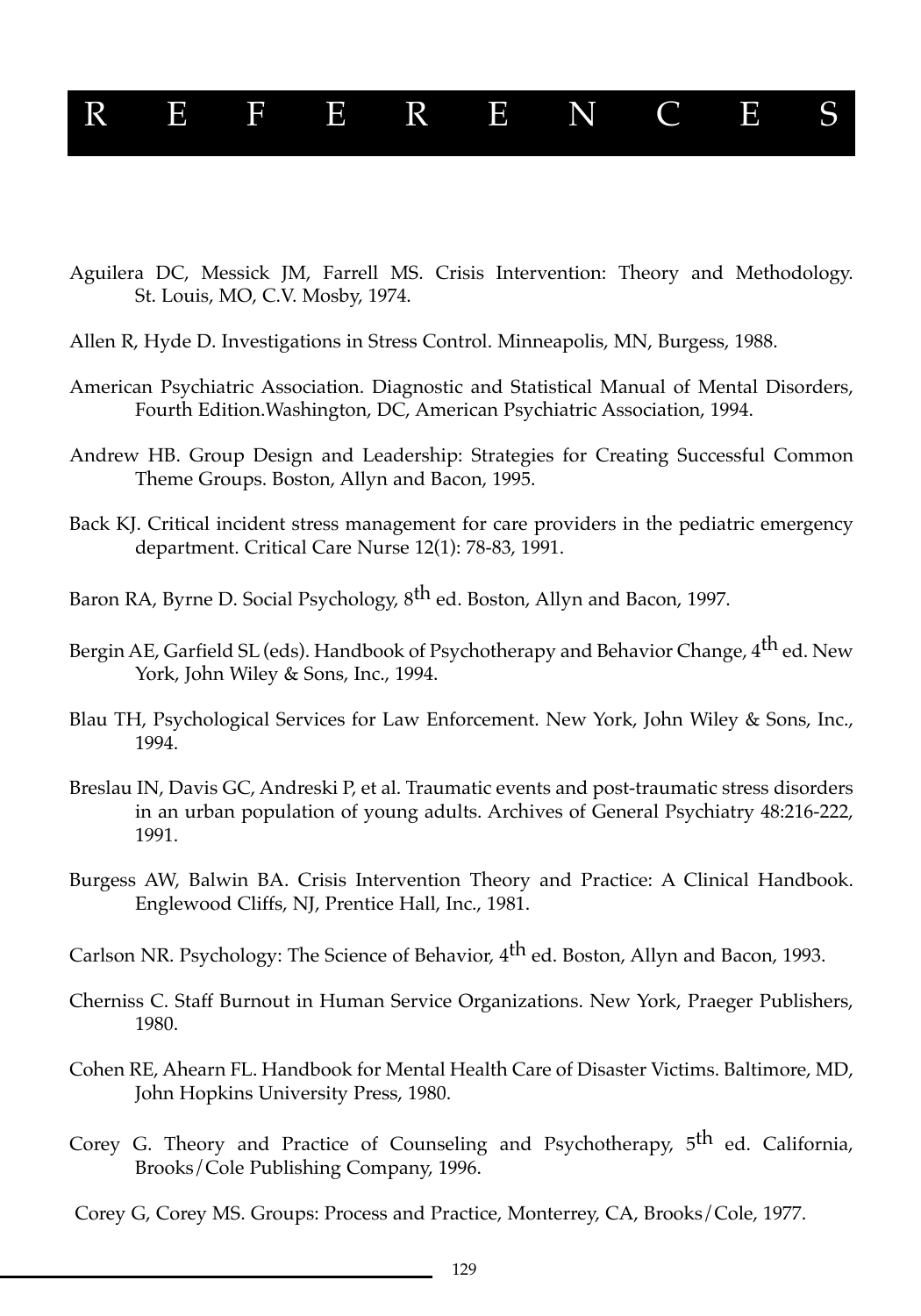- Davidson L, Baum A. Chronic stress and post-traumatic stress disorders. Journal of Consulting and Clinical Psychology 54:303-308, 1986.
- Donnovan D. Traumatology: A field whose time has come. Journal of Traumatic Stress 4:433-436, 1991.
- Dudley DL, Welke E. How to Survive Being Alive, New York, Doubleday & Co. Inc., 1977.
- Dyregrov A, Reider T. Rescue workers emotional reactions following a disaster. Scandinavian Journal of Psychology, 1988.
- Elliot RS. From Stress to Strength: How to Lighten Your Load and Save Your Life. New York, Bantham, 1994.
- Gaddling ST. Counseling: A Comprehensive Profession, 3<sup>rd</sup> ed. New Jersey, Merrill/ Prentice Hall, 1996.
- Gatchel RJ, Baum A, Krantz DS. An Introduction to Health Psychology, 2<sup>nd</sup> ed. New York, Newberg Award Records, 1989.
- Gibson JL, Ivancevich JM, Donnelly JH. Organizations: Behavior, Structure, Processes, 7<sup>th</sup> ed. Boston, Irwin, Inc. 1991.
- Gist R, Lubin B (eds). Psychosocial Aspects of Disaster. New York, John Wiley & Sons, 1989.
- Helzer J, Robins L, McEnvoy L. Post-traumatic stress disorder in the general population. New England Journal of Medicine 317:1630-1643, 1987.
- Herman JL. Trauma and Recovery. New York, Basic Books, 1992.
- Heron J. Helping the Client. London, Sage, 1989.
- Horowitz MJ. Stress response syndromes. Archives of General Psychiatry 31 : 768 781, 1974.
- Johnson DW, Johnson FP. Joining Together: Group Theory and Group Skills, 2<sup>nd</sup> ed. Englewood Cliffs, NJ, Prentice - Hall, 1982.
- Jones DR. Secondary disaster victims. American Journal of Psychiatry, 142:303-307, 1985.
- Kaplan HI, Sadock BJ (eds). Comprehensive Textbook of Psychiatry,  $6<sup>th</sup>$  ed. Baltimore, Williams & Wilkins, 1995.
- Kaplan HI, Sadock BJ. Kaplan and Sadock's Synopsis of Psychiatry, 8<sup>th</sup> ed. Baltimore, Williams & Wilkins, 1998.
- Keller KL. Stress management for emergency department personnel. Topics in Emergency Medicine, Sept, 70-76, 1991.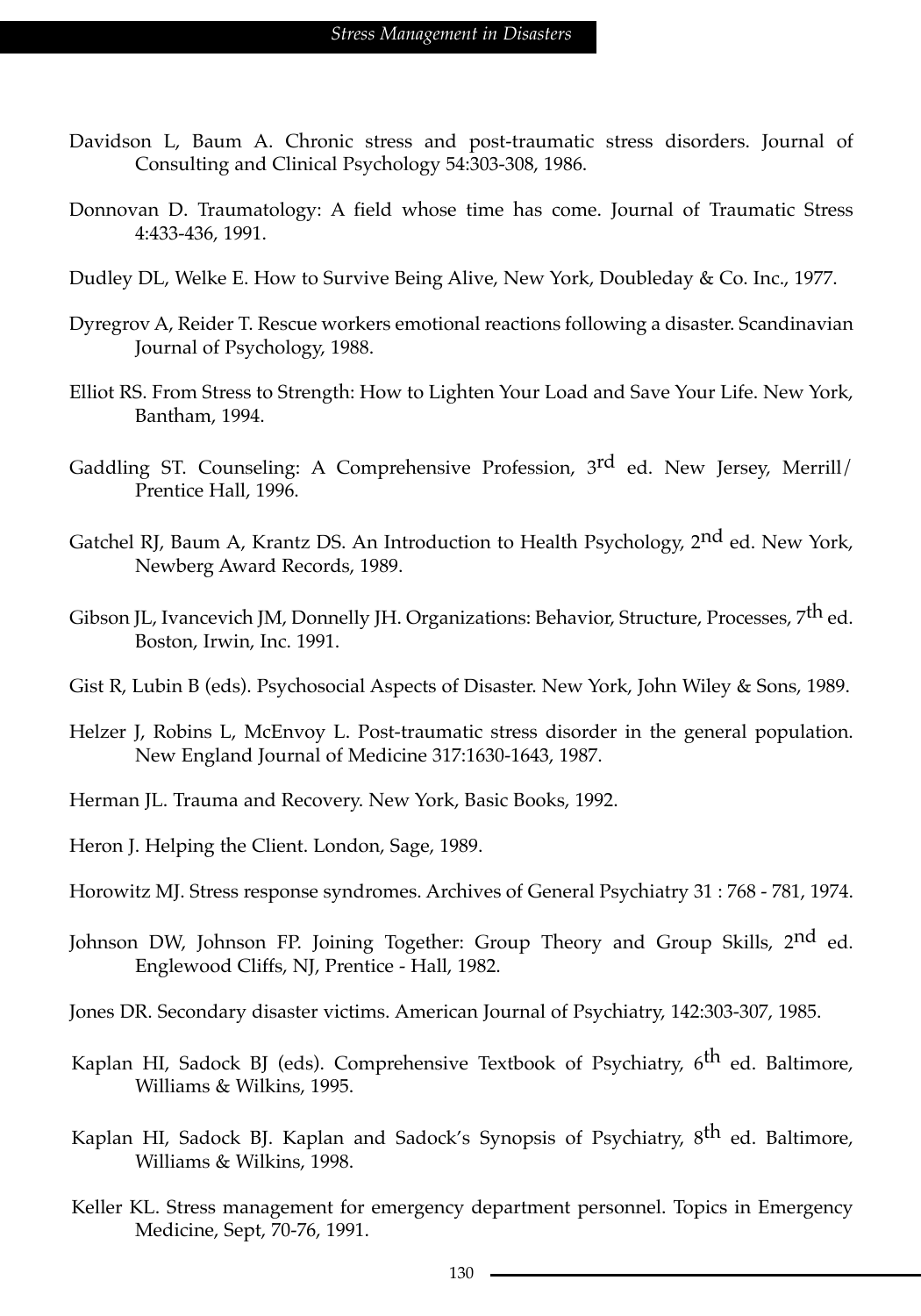Lazarus RS, Folkman S. Stress, Appraisal and Coping. New York, Springer, 1984.

- Lindy JD, Grace M, Green B. Survivors: Outreach to a reluctant population. American Journal of Orthopsychiatry 51:465-478, 1981.
- Meichenbaum D. A Clinical Handbook/Practical Therapist Manual for Assessing and Treating Adults with Post Traumatic Stress Disorder (PTSD). Ontario, Canada, Institute Press, 1994.
- Meichenbaum D, Jaremks M (eds). Stress Reduction and Prevention. New York, Plenum, 1983.
- Mitchell JT. Development and functions of a critical incident stress debriefing team. Journal of Emergency Medicine Services 13(12) : 43-46, 1988.
- Mitchell JT, Everly GS. Critical Incident Stress Debriefing: An Operations Manual for the Prevention of Traumatic Stress Among Emergency Service and Disaster Personnel, 2<sup>nd</sup> ed. revised. Baltimore, Maryland, Chevron Publishing Corp, 1996.
- Mitchell JT, Everly GS. Human Elements Training. Ellicott City, MD, Chevron Publishing Corp, 1994.
- Mitchell JT, Resnick HLP. Emergency Response to Crisis. Bowie, MD, Brady Publishing, 1981.
- Neistradt ME, Crepeau EB. Willard and Spackman's Occupational Therapy, 9<sup>th</sup> ed. Philadelphia, Lippincott - Raven Publishers, 1998.
- Ohlsen MM. Group Counseling, 2nd ed. New York, Holt, Rinehart & Winston, 1977.
- Pennebaker JW, Beall S. Confronting a traumatic event. Journal of Abnormal Psychology 95:274-281, 1986.
- Post R. Transduction of psychosocial stress and the neurobiology of recurrent affective disorder. American Journal of Psychiatry 149:999-1010, 1992.
- Puryear DA. Helping People in Crisis. San Francisco, Jossey-Bass, 1979.
- Robinson RC, Mitchell JT. Evaluation of psychological debriefings. Journal of Traumatic Stress 6(3): 367-382, 1993.
- Robinson RC, Mitchell JT. Getting some balance back into the debriefing debate. The Bulletin of the Australian Psychological Society 17:5-10, 1995.
- Sarason IG, Sarason BR. Abnormal Psychology: The Problem of Maladaptive Behavior, 7th ed. New Jersey, Prentice-Hall, Inc., 1993.
- Slaikeu KA. Crisis Intervention: A Handbook for Practice and Research. Boston, Allyn and Bacon, Inc., 1984.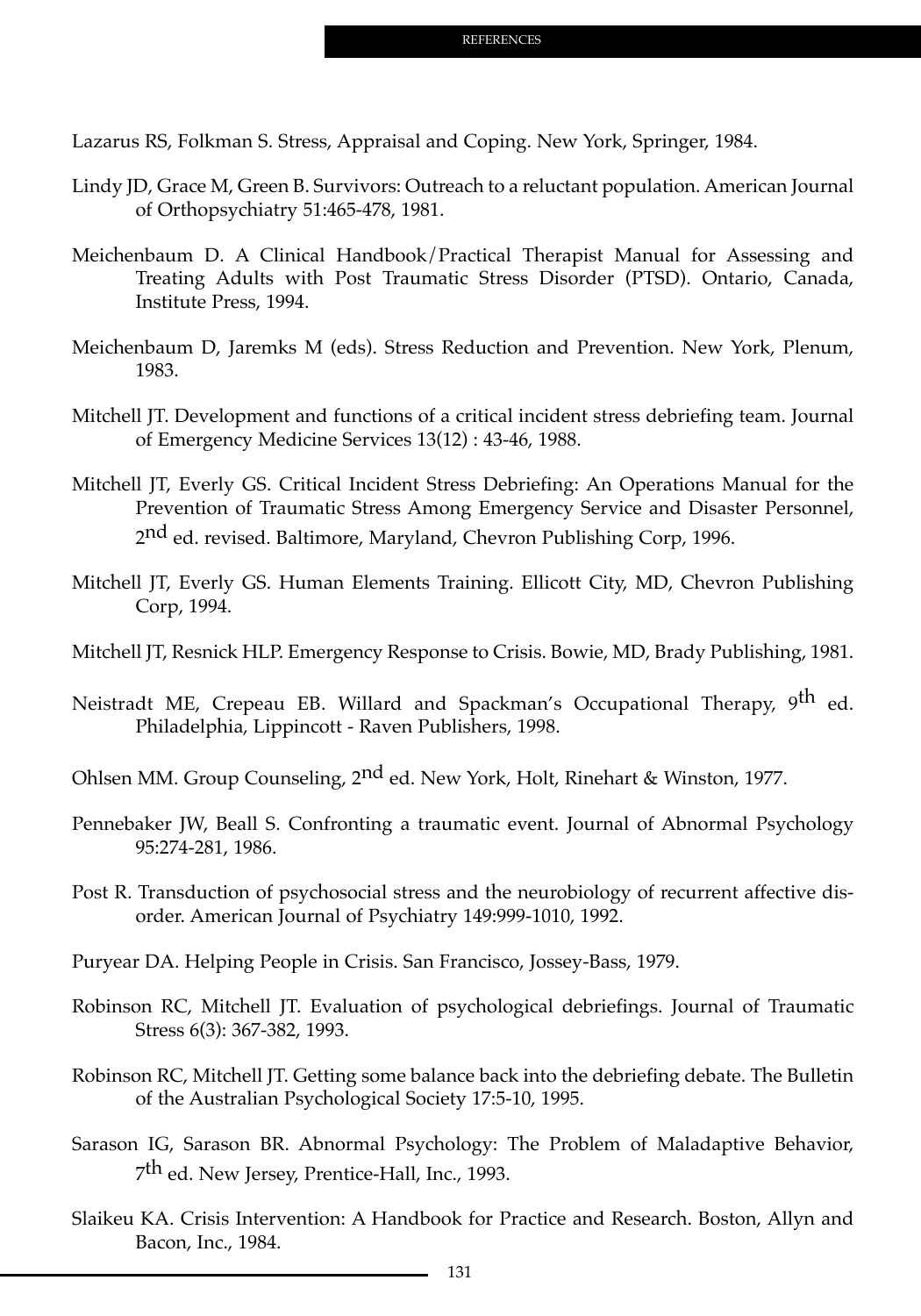- Taylor AJW, Frazer AG. The stress of post disaster body handling and victim identification work. Journal of Human Stress 8(12):4-12, 1982.
- Weatherall DJ, Ledingham JGG, Warrell DA (eds). Oxford Textbook of Medicine, 3<sup>rd</sup> ed. Oxford, Oxford University Press, 1995.
- Wilson JP, Rapheal B (eds). International Handbook of Traumatic Stress Syndromes. New York, Plenum Press, 1993.
- Yalom ID. The Theory and Practice of Group Psychotherapy, 4<sup>th</sup> ed. New York, Basic Books, 1995.
- Yehuda R (ed). Psychological Trauma. Washington, DC, American Psychiatric Press, 1998.
- Yehuda R (ed). Risk Factors for Posttraumatic Stress Disorder. Washington, DC, American Psychiatric Press, 1999.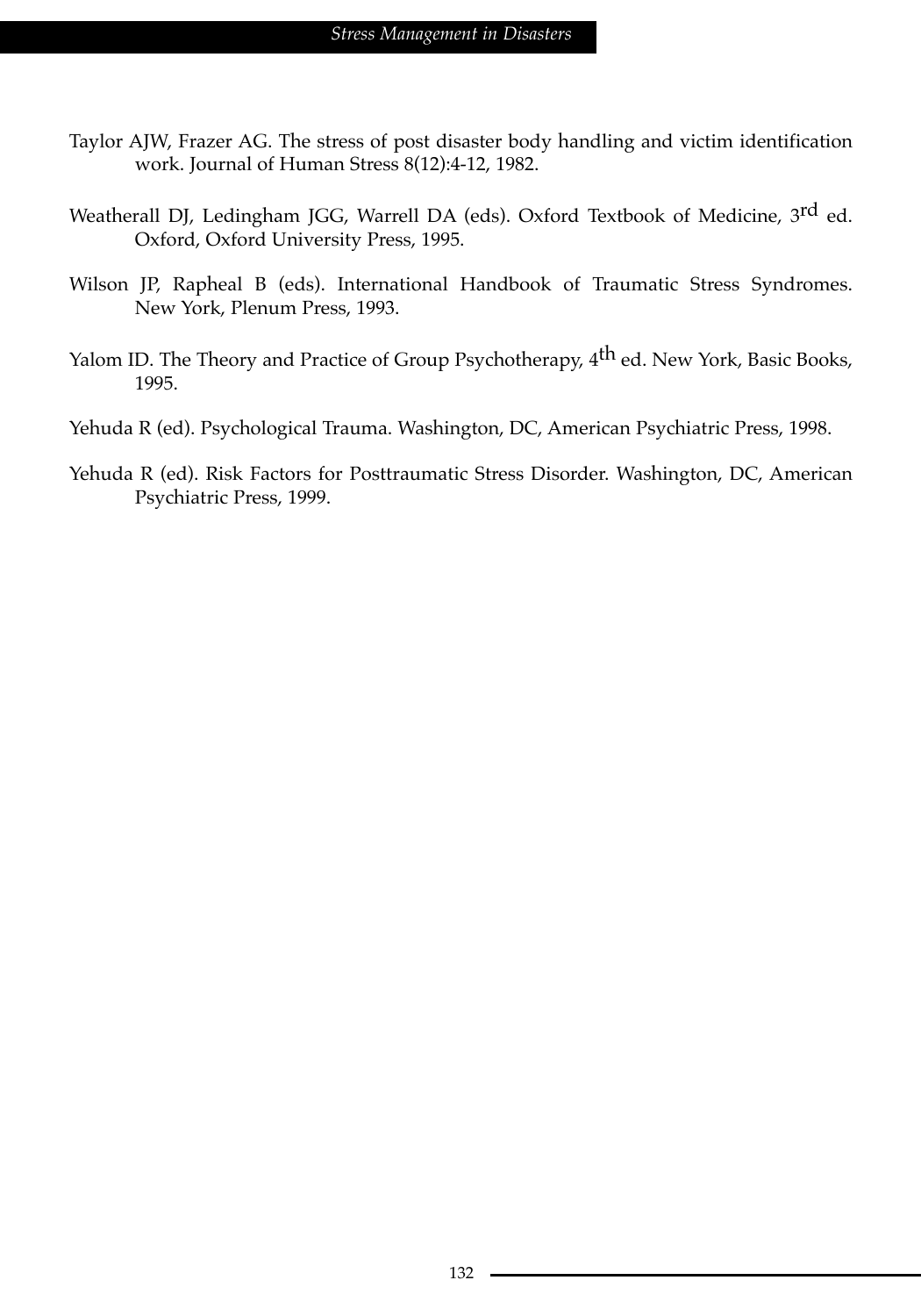

#### **What Is SUMA?**

At the beginning of the 1990s, the countries of Latin America and the Caribbean pooled their efforts, with the support of the Pan American Health Organization (PAHO), the government of the Netherlands and the Colombian Red Cross, to develop SUMA—the Humanitarian Supply Management System.

SUMA is an information management tool that helps governments improve the management of humanitarian assistance and ensure efficiency and transparency in the reception and distribution of relief supplies. SUMA also helps disaster managers to provide donors and humanitarian agencies with the information they need to guarantee accountability.

#### **What Does SUMA Do?**

- It streamlines the identification, sorting and classification of arriving humanitarian supplies.
- It helps to assign different priorities to the incoming supplies based on the needs of the affected population.
- It consolidates all the information about incoming shipments and existing stocks into a single database.
- It provides a clear picture of the circulation of donated supplies from the point of arrival until they get to the final beneficiaries.
- It eases and encourages the preparation of reports and exchange of information among all stakeholders (governments, NGOs, donors, etc.).

#### **Who Handles SUMA?**

SUMA trains national teams and promotes self-sufficiency by ensuring that countries can manage humanitarian assistance employing their own resources. The national teams comprise volunteers from health agencies, civil defense or emergency committees, the armed forces, the local Ministry of Foreign Affairs, customs, the Red Cross, NGOs and other bodies. Over 2,000 volunteers have already been trained in Latin America and the Caribbean.

#### **SUMA—Towards a Global Standard for Humanitarian Supply Management**

SUMA is accepted throughout Latin America and the Caribbean as *the* standard in the management of relief supplies. The countries of the Region are now exporting the model to other parts of the world that have requested assistance and training in the use of the SUMA System to meet their disaster management needs.

For more information please contact:

SUMA Project Pan American Health Organization 525 Twenty-third Street, N.W. Washington, D.C. 20037, USA Tel. (202) 974 3520; Fax: (202) 775 45 78 suma@paho.org

Or visit the web site: http://www.disaster.info.desastres.net/SUMA/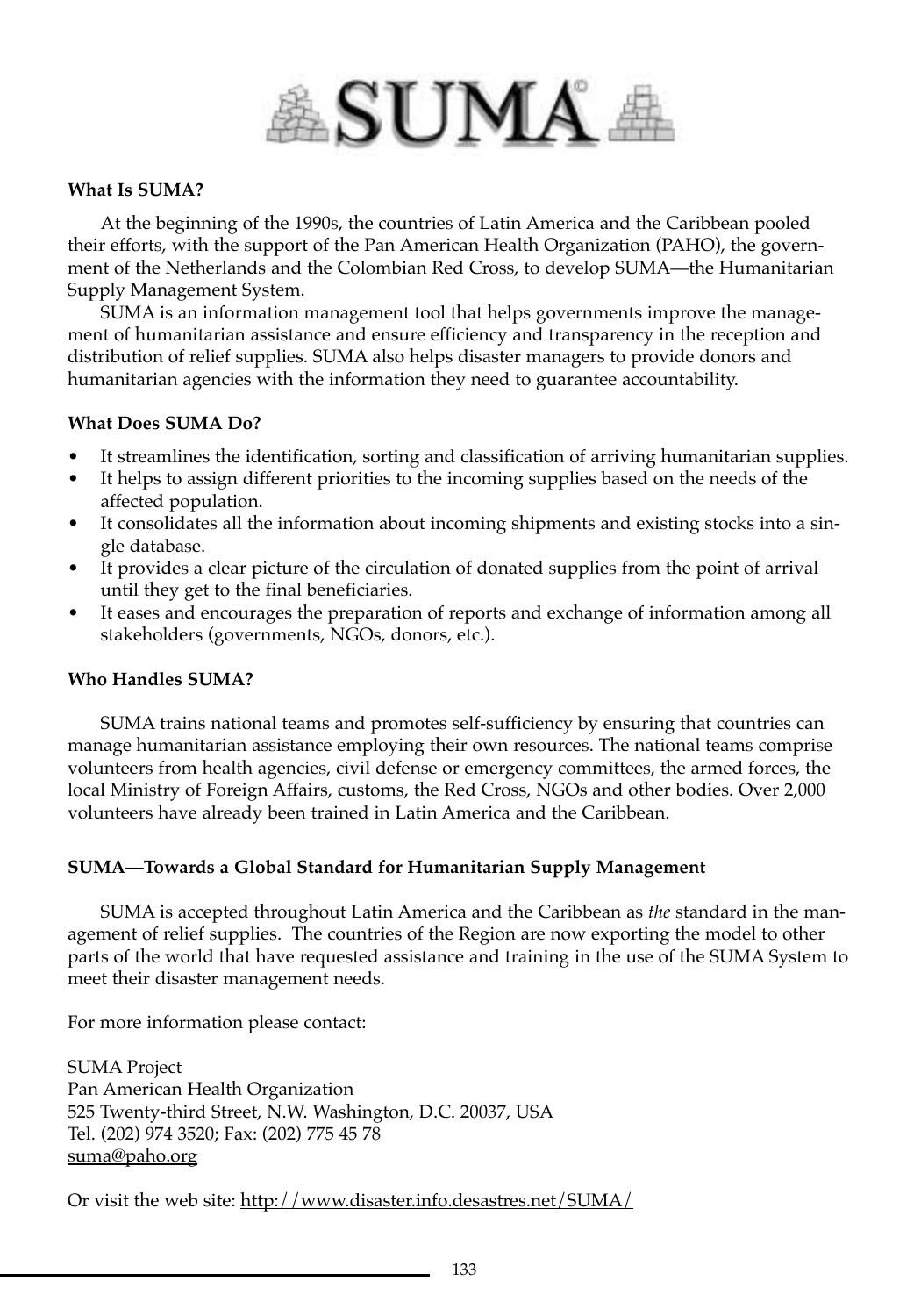#### **Regional Disaster Information Center for Latin America and the** ecrip. **Caribbean**

Disaster management is, above all, the management of information. The goal of CRID is to provide the countries of Latin America and the Caribbean with access to the best disaster information sources and resources available so that users can make well-informed decisions when managing disasters and trying to prevent or reduce their impact.

CRID enjoys the support of six organizations and agencies<sup>1</sup>. Its objectives are:

- To improve the compilation, processing, and dissemination of disaster information.
- To strengthen local and national capacity in setting up and maintaining disaster information centers.
- To promote the use of information technologies.
- To support the development of the Regional Disaster Information System.

#### **Services Provided by CRID**

CRID provides the following services:

- The ability to conduct bibliographic searches over the Internet, on CD-ROMs, or by contacting the Center directly.
- The publication and distribution of specialized bibliographies and reviews of the literature *(Bibliodes).*
- Direct access over the Internet to a wide collection of full-text documents on disasters and disaster reduction in general and in the Region.
- Distribution of publications and training material.
- Mass distribution of public and technical information.
- Technical advice and training on how to set up and manage disaster information centers.
- CRID promotes and supports the consolidation of a Regional Disaster Information System for Latin America and the Caribbean through technical support for national and local information centers, the development of a unified methodology and tools, and the establishment of uniform information services.

For more information please visit: http://www.CRID.or.cr

Regional Disaster Information Center (CRID) P.O. Box 3745, San José 1000, Costa Rica Tel.: (506) 296-3952, Fax: (506) 231-5973 crid@crid.or.cr

#### **CRID, the best source of disaster information in Latin America and the Caribbean**

<sup>&</sup>lt;sup>1</sup> The Pan-American Health Organization / Regional Office of the World Health Organization (PAHO/WHO), the United Nations International Strategy for Disaster Reduction (UNISDR), the National Risk Prevention and Emergency Response Commission of Costa Rica (CNE), the International Federation of Red Cross and Red Crescent Societies (IFRC), the Center for the Prevention of Natural Disasters in Central America (CEPREDENAC), and the Regional Office for Emergencies of Médecins Sans Frontières (MSF).